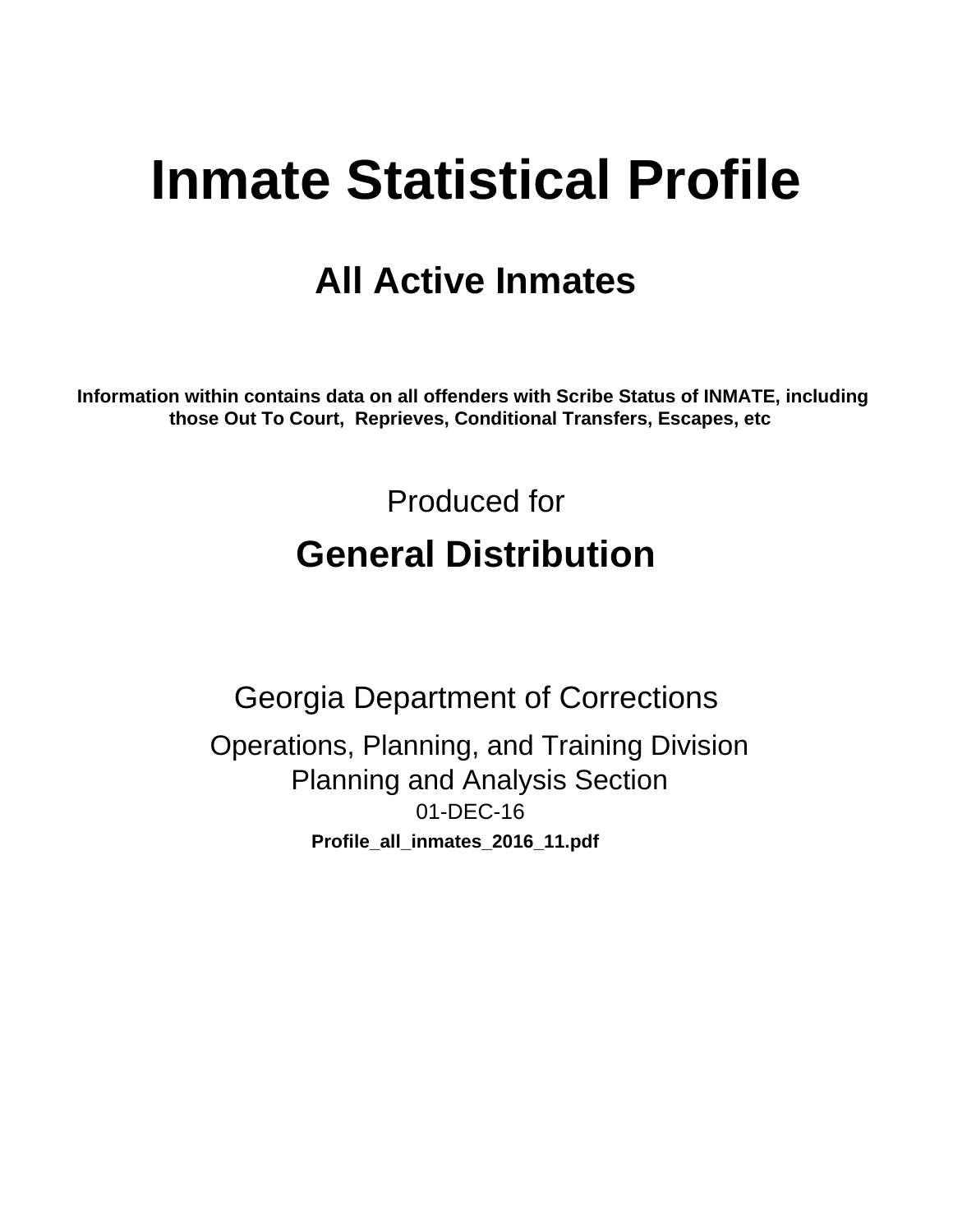#### **Inmate Statistical Profile 01-DEC-16** Contents

**All Active Inmates** 

Produced for General Distribution

### **Table of Contents**

| <b>Demographic information</b>                                        |
|-----------------------------------------------------------------------|
| 4 Current age, broken out in ten year age groups                      |
| 5 Race group                                                          |
| 6 Marital status, self-reported at entry to prison                    |
| 7 Number of Inmates with Dependents, self-reported at entry to prison |
| 8 Religious affiliation, self-reported at entry to prison             |
| 9 Home county - self-reported at entry to prison                      |
| 14 Employment status before prison, self-reported at entry to prison  |
| 15 Age at admission                                                   |
| 17 Age at admission                                                   |
| 20 Height, measured at entry to prison                                |
| 22 Weight, measured at entry to prison                                |
| 23 Military service                                                   |
| <b>Correctional information</b>                                       |
| 24 Type of admission to prison                                        |
| 25 Current / last supervision level                                   |
| 26 Current / last institution type                                    |
| 27 Institution type - transitional centers                            |
| 28 Institution type - county prisons                                  |
| 30 Institution type - state prisons                                   |
| 32 Institution type - private prisons                                 |
| 33 Institution type - inmate boot camp                                |
| 34 Number of disciplinary reports                                     |
| 35 Number of transfers                                                |
| 36 Number of escapes                                                  |
| 37 Split sentence - Probation to follow                               |
| 38 Probable future release type of still active inmates               |
| 39 Time served in current (or last) institution                       |
| Educational, psychological and physical information                   |
| 40 Highest grade level attained                                       |
| 41 Culture fair IQ scores                                             |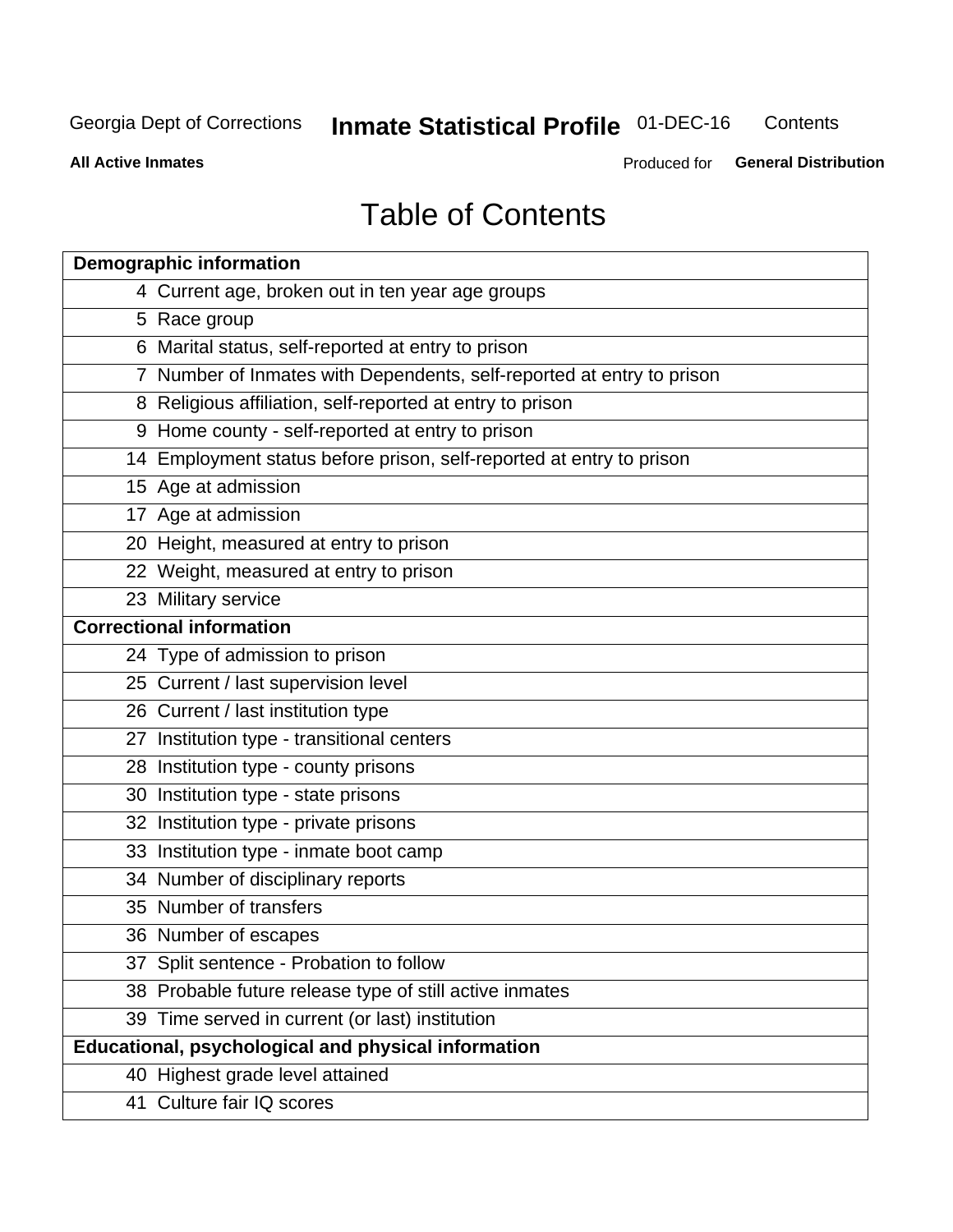#### **Inmate Statistical Profile 01-DEC-16** Contents

**All Active Inmates** 

Produced for General Distribution

### **Table of Contents**

| Educational, psychological and physical information              |
|------------------------------------------------------------------|
| 42 Wide Range Achievement Test (WRAT) reading score              |
| 43 Wide Range Achievement Test (WRAT) math score                 |
| 44 Wide Range Achievement Test (WRAT) spelling score             |
| 45 Current / last mental health treatment level                  |
| 46 PULHESDWIT medical scale - 'P' overall condition ('P'hysical) |
| 47 PULHESDWIT medical scale - 'U' upper body                     |
| 48 PULHESDWIT medical scale - 'L' lower body                     |
| 49 PULHESDWIT medical scale - 'H' hearing                        |
| 50 PULHESDWIT medical scale - 'E' vision                         |
| 51 PULHESDWIT medical scale -'S' psychiatric                     |
| 52 PULHESDWIT medical scale - 'D' dental                         |
| 53 PULHESDWIT medical scale - 'W' work ability                   |
| 54 PULHESDWIT medical scale - 'I' impairment                     |
| 55 PULHESDWIT medical scale - 'T' transportability               |
| <b>Crimes and criminal history information</b>                   |
| 56 Number of prior Georgia incarcerations                        |
| 57 Prison sentence in years                                      |
| 58 Primary offense, broken out into felonies vs misdemeanors     |
| 59 Primary offense, broken out into six broad crime categories   |
| 60 Primary offense, detailed offense code                        |
| 68 County of conviction of primary offense                       |
| 73 Circuit of conviction of primary offense                      |
| 75 Years served (jail + prison) in this incarceration            |
| <b>Medical information</b>                                       |
| 76 Results of most recent HIV test                               |
| 77 Results of most recent tuberculosis test                      |
| 78 Results of most recent syphilis test                          |
| 79 Results of most recent Hepatitis-C test                       |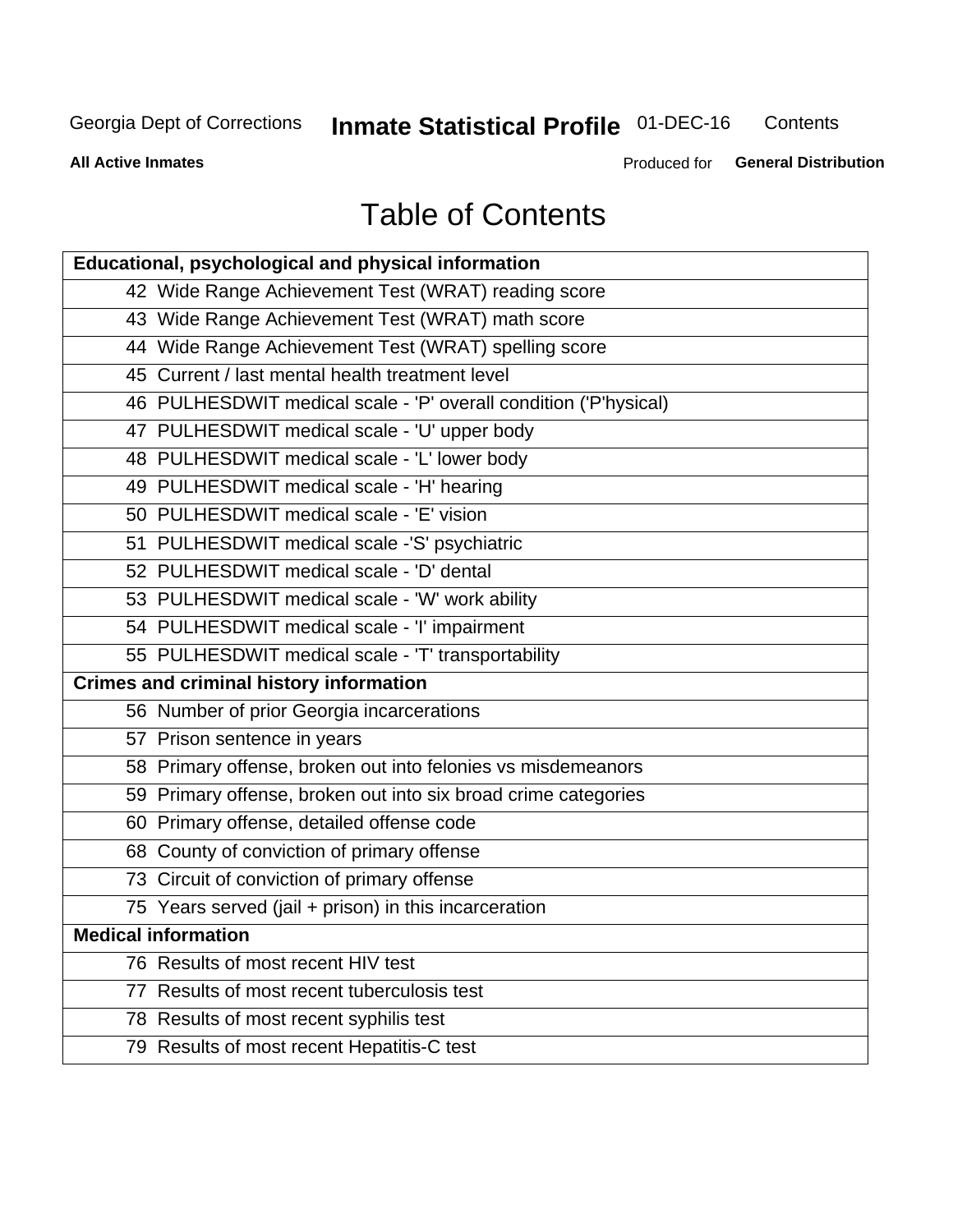### Inmate Statistical Profile 01-DEC-16 Page 4

### **All Active Inmates**

### Produced for General Distribution

### Current age, broken out in ten-year age groups

COL % - percent each COUNT is of its particular column

|                          |              | <b>Male</b> |        |              | <b>Female</b> | <b>Total</b> |              |        |
|--------------------------|--------------|-------------|--------|--------------|---------------|--------------|--------------|--------|
| <b>Current Age</b>       | <b>Count</b> | Col %       | Row %  | <b>Count</b> | Col %         | Row %        | <b>Total</b> | Col %  |
| <b>Teens (1-19)</b>      | 756          | $1.50\%$    | 96.43% | 28           | 0.73%         | 3.57%        | 784          | 1.44%  |
| <b>Twenties (20-29)</b>  | 14,655       | 29.02%      | 93.53% | 1,013        | 26.50%        | 6.47%        | 15,668       | 28.84% |
| <b>Thirties (30-39)</b>  | 15,197       | 30.09%      | 91.85% | 1,349        | 35.29%        | 8.15%        | 16.546       | 30.46% |
| <b>Forties (40-49)</b>   | 10,263       | 20.32%      | 92.16% | 873          | 22.84%        | 7.84%        | 11,136       | 20.50% |
| <b>Fifties (50-59)</b>   | 6,783        | 13.43%      | 93.90% | 441          | 11.54%        | 6.10%        | 7,224        | 13.30% |
| <b>Sixties (60-69)</b>   | 2,267        | 4.49%       | 95.73% | 101          | 2.64%         | 4.27%        | 2,368        | 4.36%  |
| Seventy + (70 and above) | 579          | 1.15%       | 96.98% | 18           | 0.47%         | 3.02%        | 597          | 1.10%  |
| <b>Total Reported</b>    | 50,500       | 100%        | 92.96% | 3,823        | 100%          | 7.04%        | 54,323       | 100%   |

| <b>Not Repo</b><br><b>Endrifed</b> | ۰α۰<br>וטו |       | 182    |
|------------------------------------|------------|-------|--------|
| Total                              | 50.681     | 3,824 | 54,505 |

| <b>Mean</b><br>(average)       | 37.88 | 37.34 | 37.84         |
|--------------------------------|-------|-------|---------------|
| Median (middle)                | 36    | 36    | 36            |
| <b>Mode</b><br>(most frequent) |       |       | $\sim$<br>. . |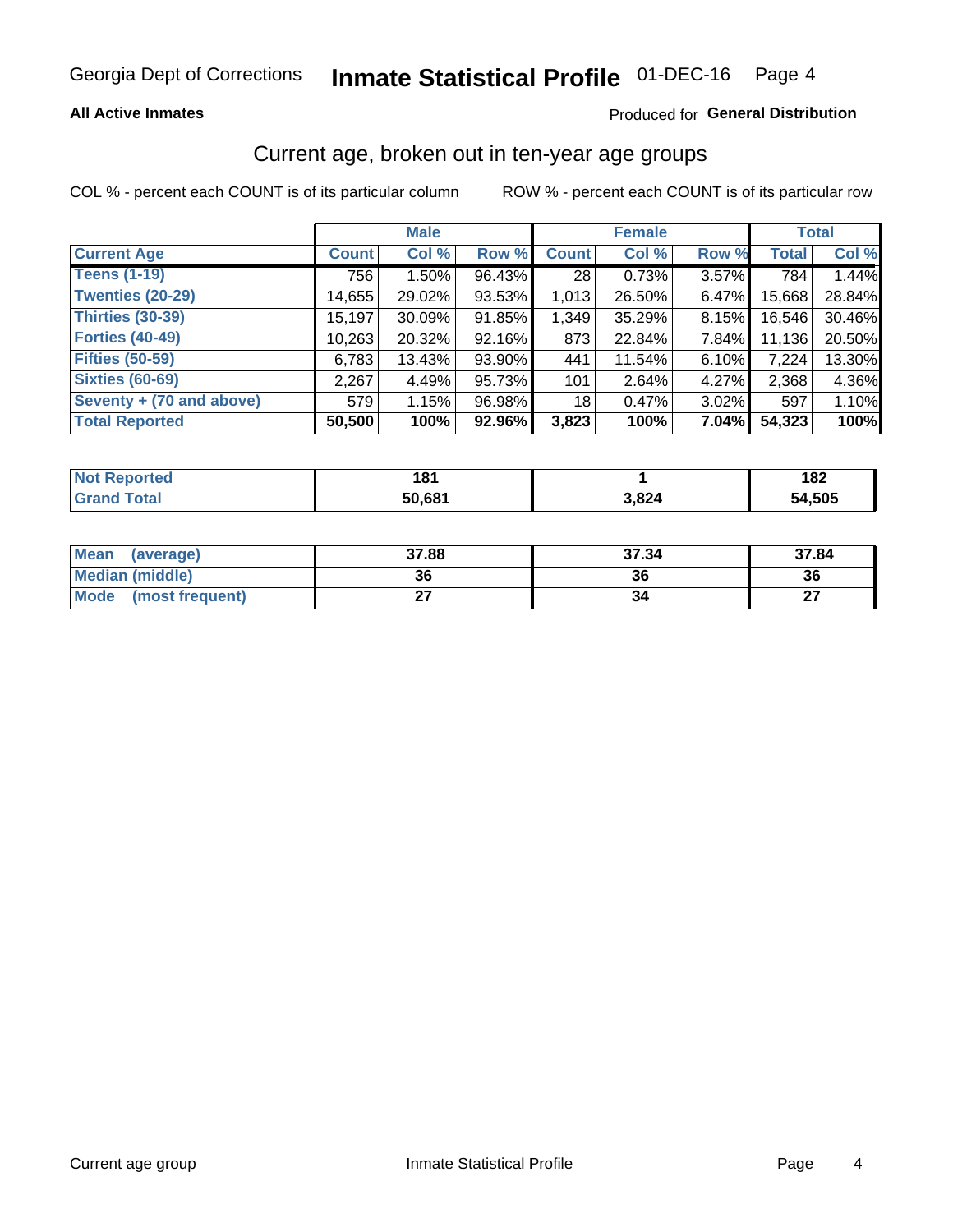#### **Inmate Statistical Profile 01-DEC-16** Page 5

### **All Active Inmates**

### Produced for General Distribution

### Race group

COL % - percent each COUNT is of its particular column

|                   |                        | <b>Male</b>  |          |         | <b>Female</b> |         |        | <b>Total</b> |        |
|-------------------|------------------------|--------------|----------|---------|---------------|---------|--------|--------------|--------|
|                   | <b>Race Group</b>      | <b>Count</b> | Col %    |         | Row % Count   | Col %   | Row %  | <b>Total</b> | Col %  |
|                   | <b>White</b>           | 16,976       | 33.50%   | 88.51%  | 2,204         | 57.64%  | 11.49% | 19,180       | 35.19% |
| 2                 | <b>Black</b>           | 31,477       | 62.11%   | 95.30%  | ,553          | 40.61%  | 4.70%  | 33,030       | 60.60% |
| 5                 | <b>Other</b>           | 57           | .11%     | 90.48%  | 6             | $.16\%$ | 9.52%  | 63           | .12%   |
| 6                 | <b>Asian</b>           | 177          | $.35\%$  | 93.65%  | 12            | .31%    | 6.35%  | 189          | .35%   |
| 9                 | <b>Unknown</b>         | 8            | $.02\%$  | 88.89%  |               | .03%    | 11.11% | 9            | .02%   |
| 10                | <b>Hispanic</b>        | .960         | $3.87\%$ | 97.71%  | 46            | 1.20%   | 2.29%  | 2,006        | 3.68%  |
| $12 \overline{ }$ | <b>Native American</b> | 25           | $.05\%$  | 92.59%  | 2             | .05%    | 7.41%  | 27           | .05%   |
| 13                | <b>Native Hawaiian</b> |              | $.01\%$  | 100.00% |               |         |        |              | .01%   |
|                   | <b>Total Reported</b>  | 50,681       | 100%     | 92.98%  | 3,824         | 100%    | 7.02%  | 54,505       | 100%   |

| <b>Not Reported</b> |        |       |        |
|---------------------|--------|-------|--------|
| <b>Grand Total</b>  | 50,681 | 3,824 | 54,505 |

| <b>Mode</b><br>---<br>most frequent) | Black | White | <b>Black</b> |
|--------------------------------------|-------|-------|--------------|
|                                      |       |       |              |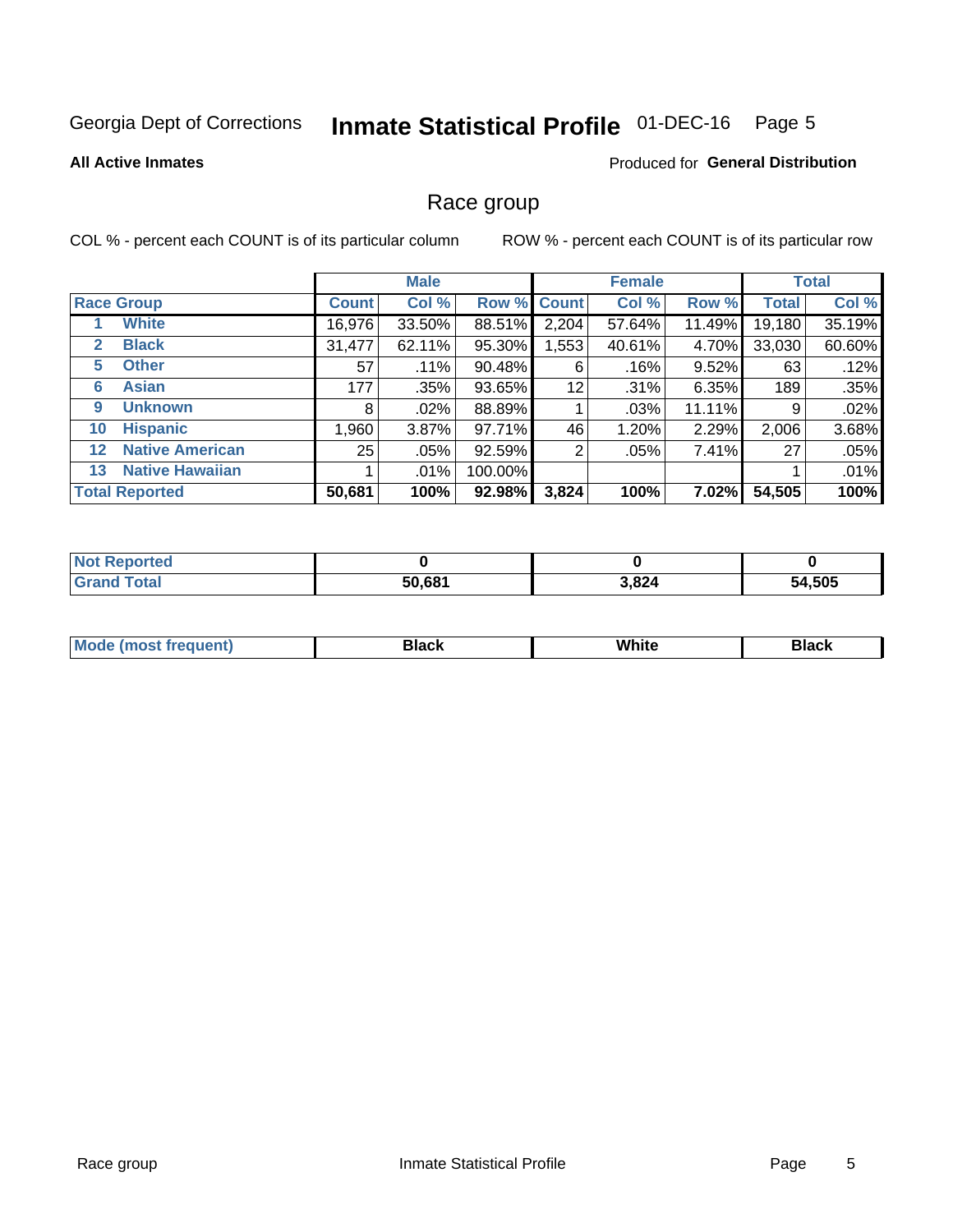#### **Inmate Statistical Profile 01-DEC-16** Page 6

**All Active Inmates** 

### Produced for General Distribution

### Marital status, self-reported at entry to prison

COL % - percent each COUNT is of its particular column

|                        | <b>Male</b>  |          |        |              | <b>Female</b> | <b>Total</b> |              |        |
|------------------------|--------------|----------|--------|--------------|---------------|--------------|--------------|--------|
| <b>Marital Status</b>  | <b>Count</b> | Col %    | Row %  | <b>Count</b> | Col %         | Row %        | <b>Total</b> | Col %  |
| <b>Unknown</b><br>0    | 761          | $1.50\%$ | 89.95% | 85           | 2.22%         | 10.05%       | 846          | 1.55%  |
| <b>Divorced</b><br>D   | 4,839        | 9.55%    | 88.90% | 604          | 15.79%        | 11.10%       | 5,443        | 9.99%  |
| <b>Married</b><br>M    | 6,623        | 13.07%   | 91.36% | 626          | 16.37%        | 8.64%        | 7,249        | 13.30% |
| <b>Separated</b><br>S. | 1,865        | 3.68%    | 84.27% | 348          | 9.10%         | 15.73%       | 2,213        | 4.06%  |
| <b>Unmarried</b><br>U  | 36,065       | 71.16%   | 94.68% | 2,026        | 52.98%        | 5.32%        | 38,091       | 69.89% |
| <b>Widow</b><br>W      | 528          | 1.04%    | 79.64% | 135          | 3.53%         | 20.36%       | 663          | 1.22%  |
| <b>Total Reported</b>  | 50,681       | 100%     | 92.98% | 3,824        | 100%          | 7.02%        | 54,505       | 100%   |

| N <sub>of</sub><br>morted ∴ |       |       |        |
|-----------------------------|-------|-------|--------|
| Гоtal                       | 1.68′ | 3,824 | 54.505 |

|--|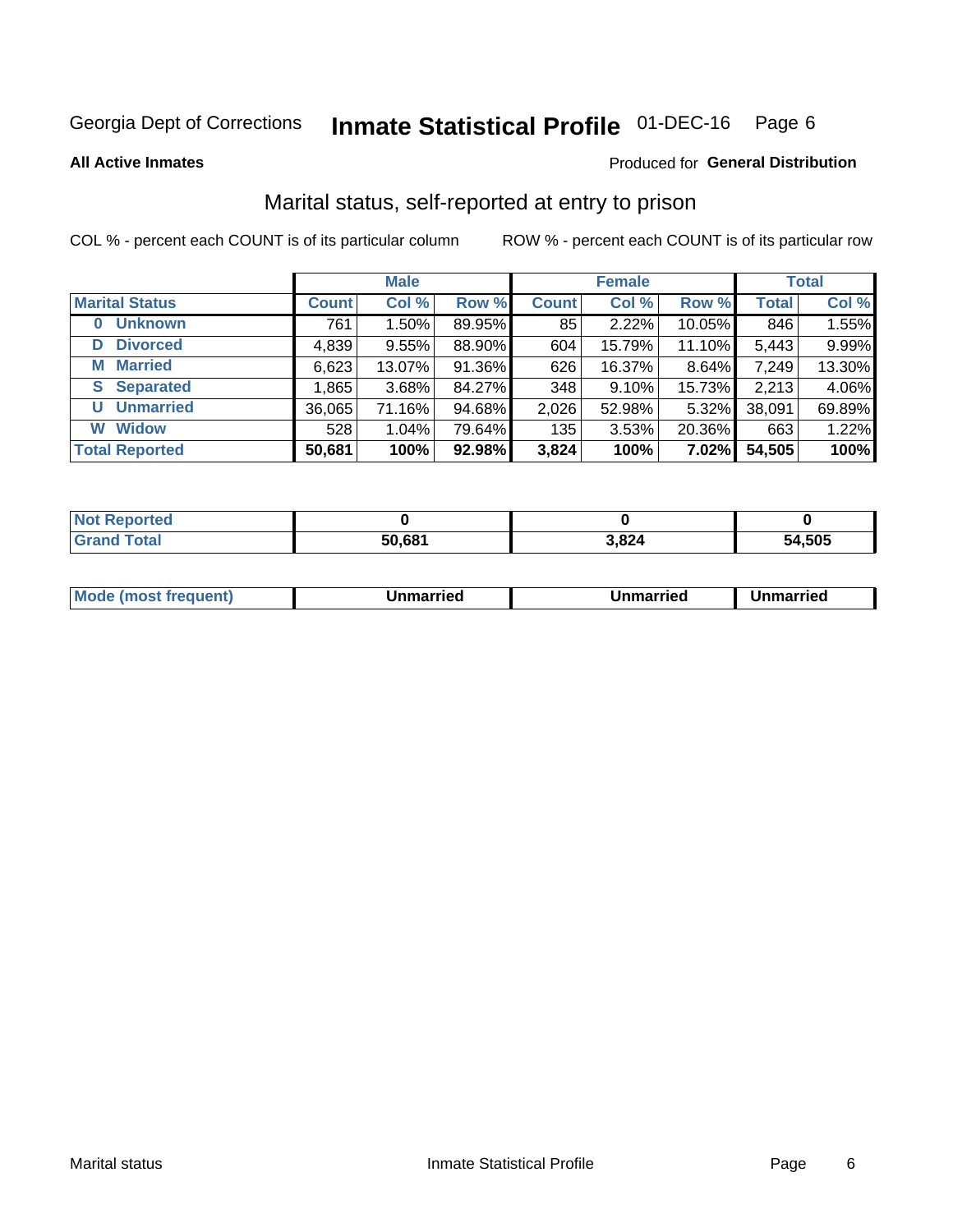#### **Inmate Statistical Profile 01-DEC-16** Page 7

#### **All Active Inmates**

### Produced for General Distribution

### Number of Inmates with Dependents, Self-Reported at Entry to Prison

COL % - percent each COUNT is of its particular column

|                             |              | <b>Male</b> |         |              | <b>Female</b> |        |              | <b>Total</b> |
|-----------------------------|--------------|-------------|---------|--------------|---------------|--------|--------------|--------------|
| <b>Number of dependents</b> | <b>Count</b> | Col %       | Row %   | <b>Count</b> | Col %         | Row %  | <b>Total</b> | Col %        |
| l 0                         | 15,636       | 38.02%      | 93.02%  | 1,174        | 35.48%        | 6.98%  | 16,810       | 37.83%       |
|                             | 9,588        | 23.31%      | 93.76%  | 638          | 19.28%        | 6.24%  | 10,226       | 23.01%       |
| $\overline{2}$              | 7,108        | 17.28%      | 91.49%  | 661          | 19.98%        | 8.51%  | 7,769        | 17.48%       |
| $\overline{\mathbf{3}}$     | 4,221        | 10.26%      | 89.66%  | 487          | 14.72%        | 10.34% | 4,708        | 10.60%       |
| 4                           | 2,199        | 5.35%       | 92.12%  | 188          | 5.68%         | 7.88%  | 2,387        | 5.37%        |
| 5                           | 1,120        | 2.72%       | 92.72%  | 88           | 2.66%         | 7.28%  | 1,208        | 2.72%        |
| 6                           | 575          | 1.40%       | 93.95%  | 37           | 1.12%         | 6.05%  | 612          | 1.38%        |
| 7                           | 279          | 0.68%       | 93.94%  | 18           | 0.54%         | 6.06%  | 297          | 0.67%        |
| $\overline{\mathbf{8}}$     | 142          | 0.35%       | 94.67%  | 8            | 0.24%         | 5.33%  | 150          | 0.34%        |
| 9                           | 84           | 0.20%       | 94.38%  | 5            | 0.15%         | 5.62%  | 89           | 0.20%        |
| 10                          | 88           | 0.21%       | 94.62%  | 5            | 0.15%         | 5.38%  | 93           | 0.21%        |
| Over 10                     | 87           | 0.21%       | 100.00% |              |               |        | 87           | 0.20%        |
| <b>Total Reported</b>       | 41,127       | 100%        | 92.55%  | 3,309        | 100%          | 7.45%  | 44,436       | 100.0%       |

| <b>rtea</b><br>NOI | 9.554  | 64 F<br>ວ ເ ວ | 10,069 |
|--------------------|--------|---------------|--------|
| $-$                | 50,681 | .824          | 54,505 |

| Mean (average)         | 1.46 | 1.55 | 1.47 |
|------------------------|------|------|------|
| <b>Median (middle)</b> |      |      |      |
| Mode (most frequent)   |      |      |      |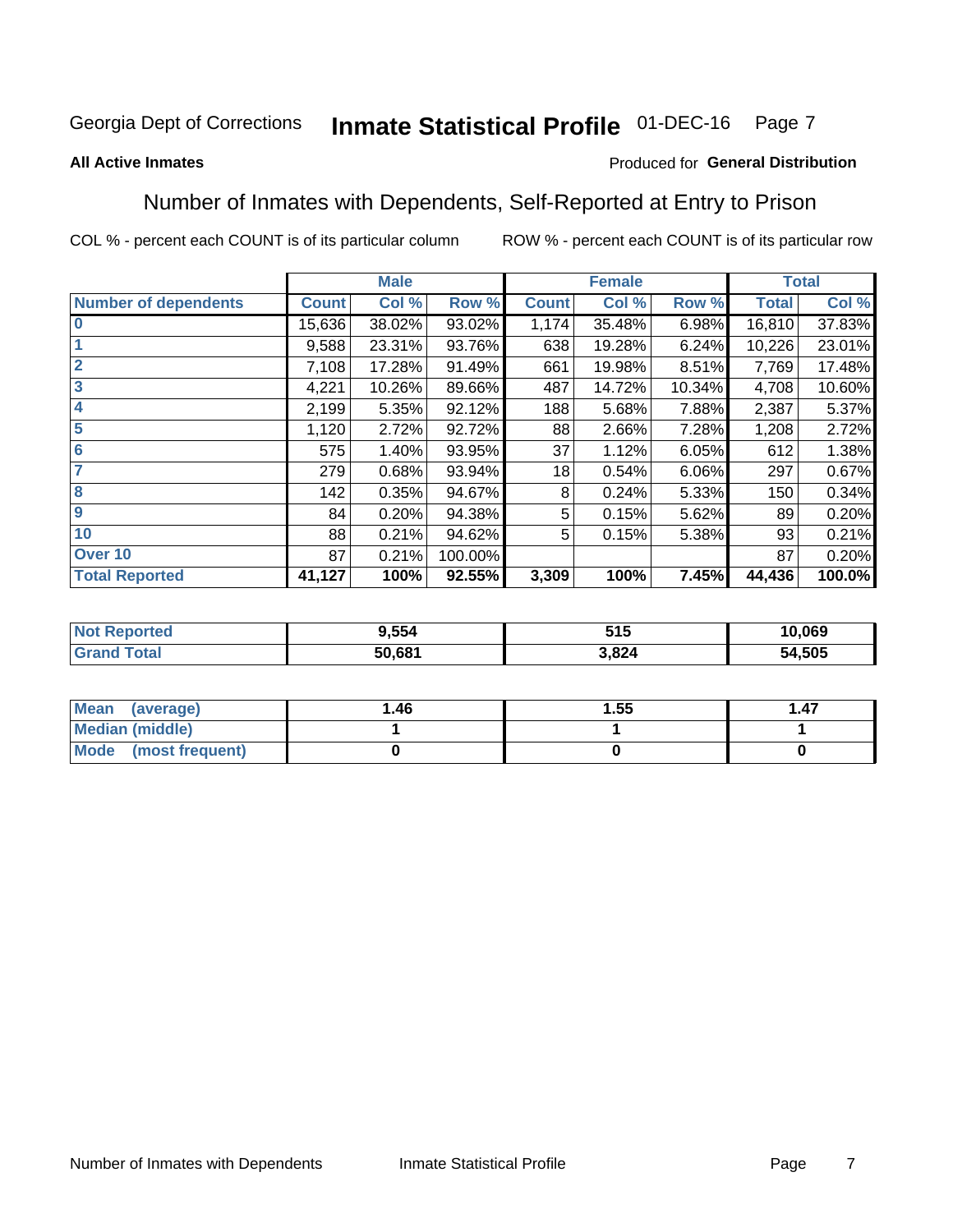#### **Inmate Statistical Profile 01-DEC-16** Page 8

#### **All Active Inmates**

#### Produced for General Distribution

### Religious affiliation, self-reported at entry to prison

COL % - percent each COUNT is of its particular column

|                  |                              |                | <b>Male</b> |         |                | <b>Female</b> |        |                | <b>Total</b> |
|------------------|------------------------------|----------------|-------------|---------|----------------|---------------|--------|----------------|--------------|
|                  | <b>Religious Affiliation</b> | <b>Count</b>   | Col %       | Row %   | <b>Count</b>   | Col %         | Row %  | <b>Total</b>   | Col %        |
| 1                | <b>Islam</b>                 | 1,201          | 5.48%       | 97.09%  | 36             | 1.29%         | 2.91%  | 1,237          | 5.01%        |
| $\overline{2}$   | <b>Catholic</b>              | 1,121          | 5.11%       | 87.58%  | 159            | 5.71%         | 12.42% | 1,280          | 5.18%        |
| 3                | <b>Baptist</b>               | 13,332         | 60.83%      | 86.44%  | 2,091          | 75.03%        | 13.56% | 15,423         | 62.43%       |
| 4                | <b>Methodist</b>             | 415            | 1.89%       | 86.28%  | 66             | 2.37%         | 13.72% | 481            | 1.95%        |
| $\overline{5}$   | <b>EpiscopIn</b>             | 43             | .20%        | 89.58%  | 5              | .18%          | 10.42% | 48             | .19%         |
| $6\phantom{1}6$  | <b>Presbytrn</b>             | 61             | .28%        | 88.41%  | 8              | .29%          | 11.59% | 69             | .28%         |
| 7                | <b>Chc Of God</b>            | 349            | 1.59%       | 84.50%  | 64             | 2.30%         | 15.50% | 413            | 1.67%        |
| 8                | <b>Holiness</b>              | 603            | 2.75%       | 81.49%  | 137            | 4.92%         | 18.51% | 740            | 3.00%        |
| $\boldsymbol{9}$ | <b>Jewish</b>                | 49             | .22%        | 84.48%  | 9              | .32%          | 15.52% | 58             | .23%         |
| 10               | <b>Anglican</b>              | 25             | .11%        | 92.59%  | $\overline{2}$ | .07%          | 7.41%  | 27             | .11%         |
| 11               | <b>Grk Orthdx</b>            | 5              | .02%        | 71.43%  | $\overline{2}$ | .07%          | 28.57% | 7              | .03%         |
| 12               | <b>Hindu</b>                 | 9              | .04%        | 100.00% |                |               |        | 9              | .04%         |
| 13               | <b>Buddhist</b>              | 47             | .21%        | 81.03%  | 11             | .39%          | 18.97% | 58             | .23%         |
| 14               | <b>Taoist</b>                | 4              | .02%        | 100.00% |                |               |        | 4              | .02%         |
| 15               | <b>Shintoist</b>             | 6              | .03%        | 100.00% |                |               |        | 6              | .02%         |
| 16               | <b>Seven D Ad</b>            | 70             | .32%        | 84.34%  | 13             | .47%          | 15.66% | 83             | .34%         |
| 17               | <b>Jehovah Wt</b>            | 261            | 1.19%       | 87.29%  | 38             | 1.36%         | 12.71% | 299            | 1.21%        |
| 18               | <b>Latr Day S</b>            | 22             | .10%        | 81.48%  | 5              | .18%          | 18.52% | 27             | .11%         |
| 19               | Quaker                       | $\overline{2}$ | .01%        | 100.00% |                |               |        | $\overline{2}$ | .01%         |
| 20               | <b>Other Prot</b>            | 2,278          | 10.39%      | 94.84%  | 124            | 4.45%         | 5.16%  | 2,402          | 9.72%        |
| 96               | <b>None</b>                  | 2,013          | 9.19%       | 99.16%  | 17             | .61%          | .84%   | 2,030          | 8.22%        |
|                  | <b>Total Reported</b>        | 21,916         | 100%        | 88.72%  | 2,787          | 100%          | 11.28% | 24,703         | 100%         |

| orted<br><b>NI</b> | 28,765 | ,037  | 29,802 |
|--------------------|--------|-------|--------|
| 'ota.              | 50,681 | 3,824 | 54,505 |

|  | <b>Mode (most frequent)</b> | ıntist<br>ິ | <b>'a</b> ptist | aptist |
|--|-----------------------------|-------------|-----------------|--------|
|--|-----------------------------|-------------|-----------------|--------|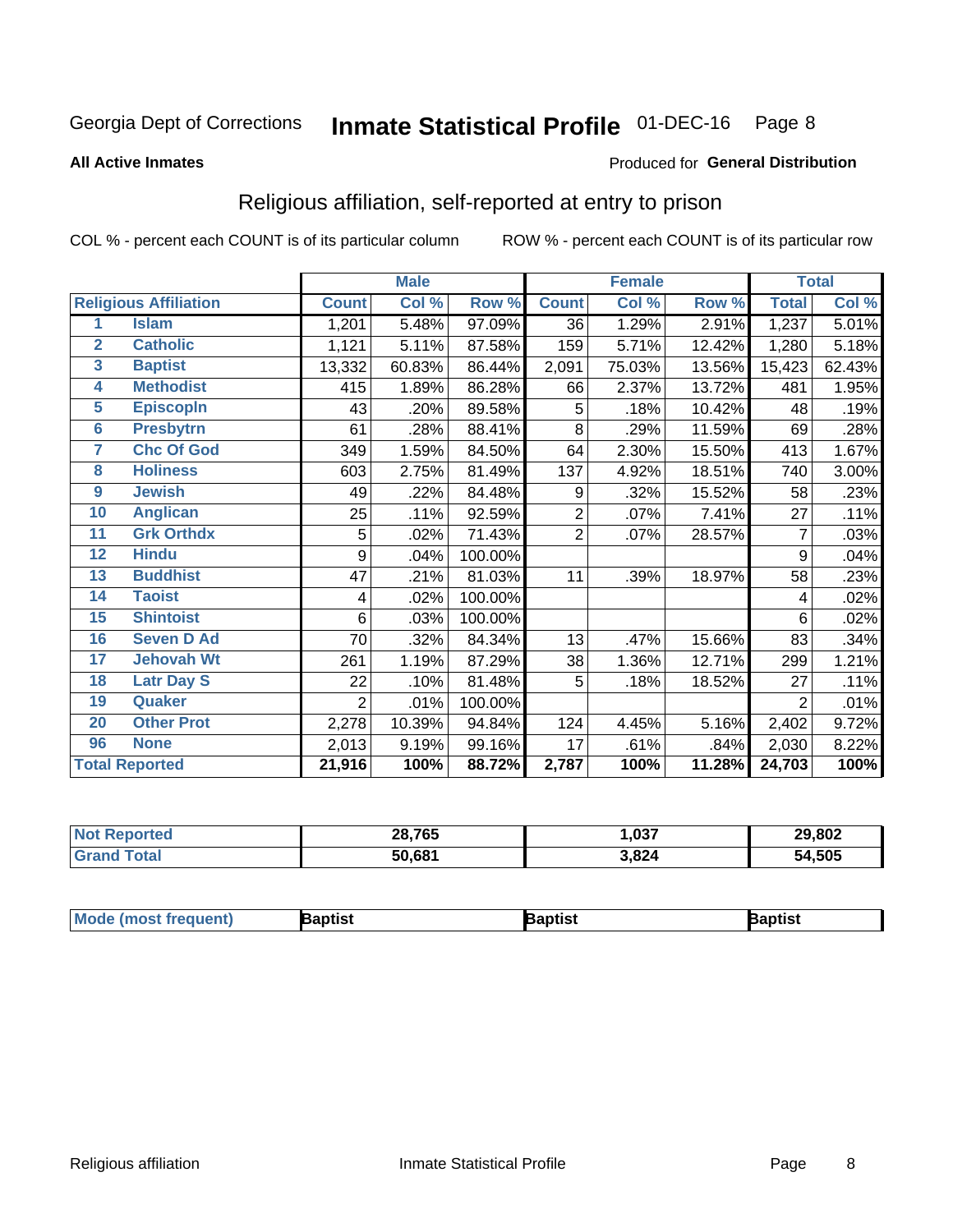#### **Inmate Statistical Profile 01-DEC-16** Page 9

#### **All Active Inmates**

### Produced for General Distribution

### Home county, self-reported at entry to prison

COL % - percent each COUNT is of its particular column

|     |                             |              | <b>Male</b> |        |                | <b>Female</b> |        | <b>Total</b> |        |
|-----|-----------------------------|--------------|-------------|--------|----------------|---------------|--------|--------------|--------|
|     | <b>Home County</b>          | <b>Count</b> | Col %       | Row %  | <b>Count</b>   | Col %         | Row %  | <b>Total</b> | Col %  |
| 000 | <b>Unknown</b>              | 5,540        | 10.93%      | 92.74% | 434            | 11.35%        | 7.26%  | 5,974        | 10.96% |
| 001 | <b>Appling County</b>       | 131          | .26%        | 96.32% | 5              | .13%          | 3.68%  | 136          | .25%   |
| 002 | <b>Atkinson County</b>      | 39           | .08%        | 92.86% | 3              | .08%          | 7.14%  | 42           | .08%   |
| 003 | <b>Bacon County</b>         | 62           | .12%        | 89.86% | $\overline{7}$ | .18%          | 10.14% | 69           | .13%   |
| 004 | <b>Baker County</b>         | 20           | .04%        | 95.24% | $\mathbf{1}$   | .03%          | 4.76%  | 21           | .04%   |
| 005 | <b>Baldwin County</b>       | 234          | .46%        | 92.13% | 20             | .52%          | 7.87%  | 254          | .47%   |
| 006 | <b>Banks County</b>         | 58           | .11%        | 89.23% | $\overline{7}$ | .18%          | 10.77% | 65           | .12%   |
| 007 | <b>Barrow County</b>        | 277          | .55%        | 88.78% | 35             | .92%          | 11.22% | 312          | .57%   |
| 008 | <b>Bartow County</b>        | 566          | 1.12%       | 86.81% | 86             | 2.25%         | 13.19% | 652          | 1.20%  |
| 009 | <b>Ben Hill County</b>      | 202          | .40%        | 93.52% | 14             | .37%          | 6.48%  | 216          | .40%   |
| 010 | <b>Berrien County</b>       | 71           | .14%        | 94.67% | 4              | .10%          | 5.33%  | 75           | .14%   |
| 011 | <b>Bibb County</b>          | 1,140        | 2.25%       | 94.68% | 64             | 1.67%         | 5.32%  | 1,204        | 2.21%  |
| 012 | <b>Bleckley County</b>      | 60           | .12%        | 92.31% | 5              | .13%          | 7.69%  | 65           | .12%   |
| 013 | <b>Brantley County</b>      | 50           | .10%        | 81.97% | 11             | .29%          | 18.03% | 61           | .11%   |
| 014 | <b>Brooks County</b>        | 238          | .47%        | 99.17% | $\overline{2}$ | .05%          | .83%   | 240          | .44%   |
| 015 | <b>Bryan County</b>         | 93           | .18%        | 88.57% | 12             | .31%          | 11.43% | 105          | .19%   |
| 016 | <b>Bulloch County</b>       | 368          | .73%        | 94.85% | 20             | .52%          | 5.15%  | 388          | .71%   |
| 017 | <b>Burke County</b>         | 226          | .45%        | 97.00% | 7              | .18%          | 3.00%  | 233          | .43%   |
| 018 | <b>Butts County</b>         | 118          | .23%        | 90.08% | 13             | .34%          | 9.92%  | 131          | .24%   |
| 019 | <b>Calhoun County</b>       | 63           | .12%        | 90.00% | $\overline{7}$ | .18%          | 10.00% | 70           | .13%   |
| 020 | <b>Camden County</b>        | 121          | .24%        | 92.37% | 10             | .26%          | 7.63%  | 131          | .24%   |
| 021 | <b>Candler County</b>       | 99           | .20%        | 89.19% | 12             | .31%          | 10.81% | 111          | .20%   |
| 022 | <b>Carroll County</b>       | 553          | 1.09%       | 92.17% | 47             | 1.23%         | 7.83%  | 600          | 1.10%  |
| 023 | <b>Catoosa County</b>       | 217          | .43%        | 87.85% | 30             | .78%          | 12.15% | 247          | .45%   |
| 024 | <b>Charlton County</b>      | 49           | .10%        | 94.23% | 3              | .08%          | 5.77%  | 52           | .10%   |
| 025 | <b>Chatham County</b>       | 1,794        | 3.54%       | 96.04% | 74             | 1.94%         | 3.96%  | 1,868        | 3.43%  |
| 026 | <b>Chattahoochee County</b> | 28           | .06%        | 87.50% | 4              | .10%          | 12.50% | 32           | .06%   |
| 027 | <b>Chattooga County</b>     | 251          | .50%        | 89.64% | 29             | .76%          | 10.36% | 280          | .51%   |
| 028 | <b>Cherokee County</b>      | 419          | .83%        | 90.11% | 46             | 1.20%         | 9.89%  | 465          | .85%   |
| 029 | <b>Clarke County</b>        | 517          | 1.02%       | 91.67% | 47             | 1.23%         | 8.33%  | 564          | 1.03%  |
| 030 | <b>Clay County</b>          | 31           | .06%        | 93.94% | $\overline{2}$ | .05%          | 6.06%  | 33           | .06%   |
| 031 | <b>Clayton County</b>       | 1,546        | 3.05%       | 93.19% | 113            | 2.96%         | 6.81%  | 1,659        | 3.04%  |
| 032 | <b>Clinch County</b>        | 40           | .08%        | 88.89% | 5              | .13%          | 11.11% | 45           | .08%   |
| 033 | <b>Cobb County</b>          | 1,903        | 3.75%       | 91.40% | 179            | 4.68%         | 8.60%  | 2,082        | 3.82%  |
| 034 | <b>Coffee County</b>        | 260          | .51%        | 92.53% | 21             | .55%          | 7.47%  | 281          | .52%   |
| 035 | <b>Colquitt County</b>      | 198          | .39%        | 95.19% | 10             | .26%          | 4.81%  | 208          | .38%   |
| 036 | <b>Columbia County</b>      | 308          | .61%        | 92.22% | 26             | .68%          | 7.78%  | 334          | .61%   |
| 037 | <b>Cook County</b>          | 131          | .26%        | 94.93% | $\overline{7}$ | .18%          | 5.07%  | 138          | .25%   |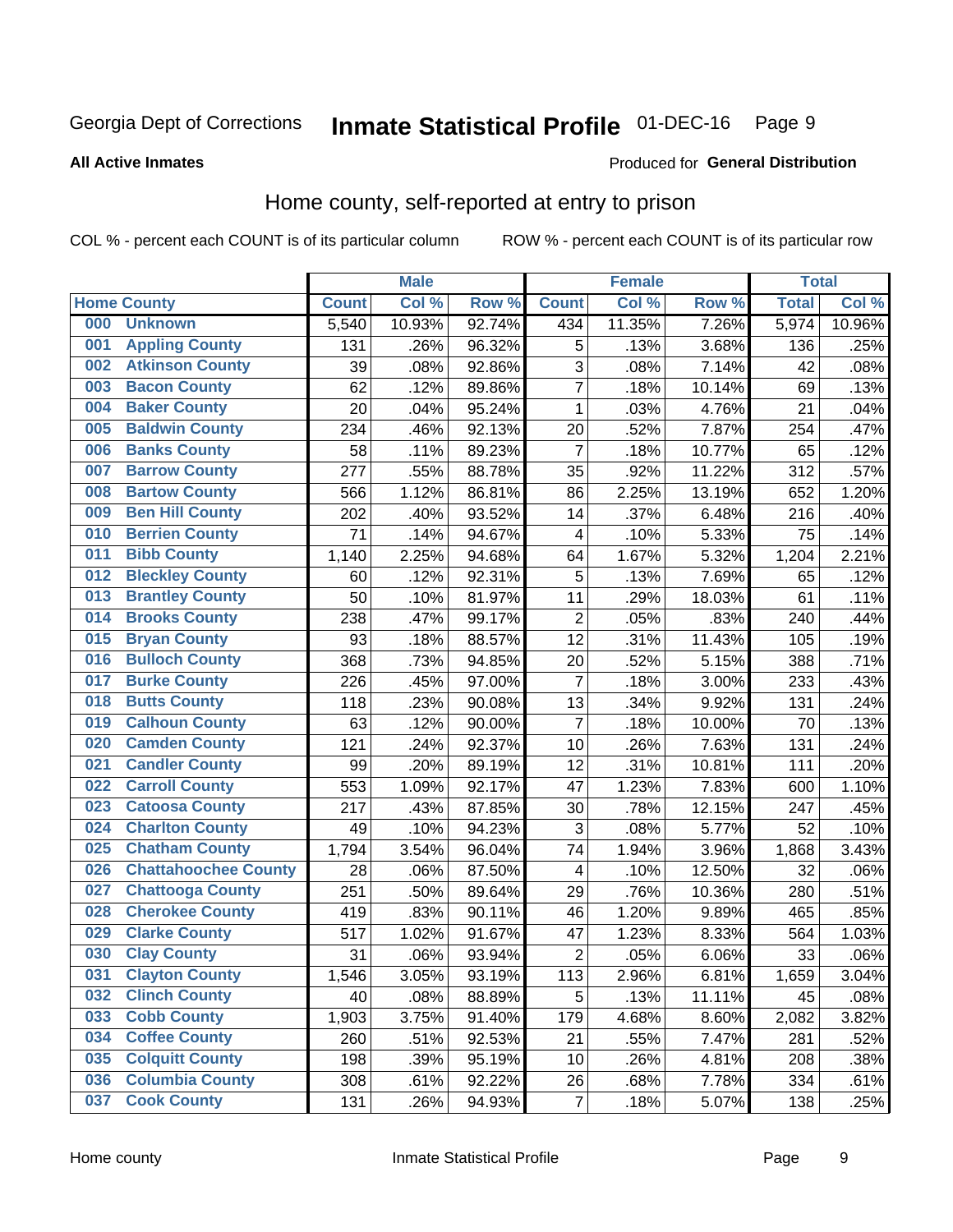### Inmate Statistical Profile 01-DEC-16 Page 10

### **All Active Inmates**

### Produced for General Distribution

### Home county, self-reported at entry to prison

COL % - percent each COUNT is of its particular column

|     |                         |                | <b>Male</b> |        |                  | <b>Female</b> |        | <b>Total</b> |       |
|-----|-------------------------|----------------|-------------|--------|------------------|---------------|--------|--------------|-------|
|     | <b>Home County</b>      | <b>Count</b>   | Col %       | Row %  | <b>Count</b>     | Col %         | Row %  | <b>Total</b> | Col % |
| 038 | <b>Coweta County</b>    | 506            | 1.00%       | 93.70% | 34               | .89%          | 6.30%  | 540          | .99%  |
| 039 | <b>Crawford County</b>  | 41             | .08%        | 91.11% | 4                | .10%          | 8.89%  | 45           | .08%  |
| 040 | <b>Crisp County</b>     | 213            | .42%        | 93.83% | 14               | .37%          | 6.17%  | 227          | .42%  |
| 041 | <b>Dade County</b>      | 71             | .14%        | 92.21% | $\,6$            | .16%          | 7.79%  | 77           | .14%  |
| 042 | <b>Dawson County</b>    | 91             | .18%        | 88.35% | 12               | .31%          | 11.65% | 103          | .19%  |
| 043 | <b>Decatur County</b>   | 233            | .46%        | 95.49% | 11               | .29%          | 4.51%  | 244          | .45%  |
| 044 | <b>Dekalb County</b>    | 2,990          | 5.90%       | 94.29% | 181              | 4.73%         | 5.71%  | 3,171        | 5.82% |
| 045 | <b>Dodge County</b>     | 138            | .27%        | 93.88% | $\boldsymbol{9}$ | .24%          | 6.12%  | 147          | .27%  |
| 046 | <b>Dooly County</b>     | 81             | .16%        | 94.19% | 5                | .13%          | 5.81%  | 86           | .16%  |
| 047 | <b>Dougherty County</b> | 815            | 1.61%       | 95.55% | 38               | .99%          | 4.45%  | 853          | 1.56% |
| 048 | <b>Douglas County</b>   | 587            | 1.16%       | 91.72% | 53               | 1.39%         | 8.28%  | 640          | 1.17% |
| 049 | <b>Early County</b>     | 86             | .17%        | 89.58% | 10               | .26%          | 10.42% | 96           | .18%  |
| 050 | <b>Echols County</b>    | $\overline{7}$ | .01%        | 87.50% | 1                | .03%          | 12.50% | 8            | .01%  |
| 051 | <b>Effingham County</b> | 231            | .46%        | 93.90% | 15               | .39%          | 6.10%  | 246          | .45%  |
| 052 | <b>Elbert County</b>    | 109            | .22%        | 90.08% | 12               | .31%          | 9.92%  | 121          | .22%  |
| 053 | <b>Emanuel County</b>   | 154            | .30%        | 91.67% | 14               | .37%          | 8.33%  | 168          | .31%  |
| 054 | <b>Evans County</b>     | 71             | .14%        | 92.21% | $\,6$            | .16%          | 7.79%  | 77           | .14%  |
| 055 | <b>Fannin County</b>    | 86             | .17%        | 87.76% | 12               | .31%          | 12.24% | 98           | .18%  |
| 056 | <b>Fayette County</b>   | 190            | .37%        | 92.23% | 16               | .42%          | 7.77%  | 206          | .38%  |
| 057 | <b>Floyd County</b>     | 756            | 1.49%       | 90.76% | 77               | 2.01%         | 9.24%  | 833          | 1.53% |
| 058 | <b>Forsyth County</b>   | 250            | .49%        | 91.91% | 22               | .58%          | 8.09%  | 272          | .50%  |
| 059 | <b>Franklin County</b>  | 129            | .25%        | 91.49% | 12               | .31%          | 8.51%  | 141          | .26%  |
| 060 | <b>Fulton County</b>    | 5,120          | 10.10%      | 95.79% | 225              | 5.88%         | 4.21%  | 5,345        | 9.81% |
| 061 | <b>Gilmer County</b>    | 90             | .18%        | 91.84% | 8                | .21%          | 8.16%  | 98           | .18%  |
| 062 | <b>Glascock County</b>  | 16             | .03%        | 88.89% | $\overline{2}$   | .05%          | 11.11% | 18           | .03%  |
| 063 | <b>Glynn County</b>     | 415            | .82%        | 92.63% | 33               | .86%          | 7.37%  | 448          | .82%  |
| 064 | <b>Gordon County</b>    | 311            | .61%        | 87.36% | 45               | 1.18%         | 12.64% | 356          | .65%  |
| 065 | <b>Grady County</b>     | 119            | .23%        | 95.97% | 5                | .13%          | 4.03%  | 124          | .23%  |
| 066 | <b>Greene County</b>    | 105            | .21%        | 95.45% | 5                | .13%          | 4.55%  | 110          | .20%  |
| 067 | <b>Gwinnett County</b>  | 1,803          | 3.56%       | 92.89% | 138              | 3.61%         | 7.11%  | 1,941        | 3.56% |
| 068 | <b>Habersham County</b> | 97             | .19%        | 87.39% | 14               | .37%          | 12.61% | 111          | .20%  |
| 069 | <b>Hall County</b>      | 623            | 1.23%       | 90.03% | 69               | 1.80%         | 9.97%  | 692          | 1.27% |
| 070 | <b>Hancock County</b>   | 57             | .11%        | 95.00% | 3                | .08%          | 5.00%  | 60           | .11%  |
| 071 | <b>Haralson County</b>  | 146            | .29%        | 92.99% | 11               | .29%          | 7.01%  | 157          | .29%  |
| 072 | <b>Harris County</b>    | 108            | .21%        | 90.76% | 11               | .29%          | 9.24%  | 119          | .22%  |
| 073 | <b>Hart County</b>      | 133            | .26%        | 95.00% | $\overline{7}$   | .18%          | 5.00%  | 140          | .26%  |
| 074 | <b>Heard County</b>     | 58             | .11%        | 90.63% | 6                | .16%          | 9.38%  | 64           | .12%  |
| 075 | <b>Henry County</b>     | 578            | 1.14%       | 91.17% | 56               | 1.46%         | 8.83%  | 634          | 1.16% |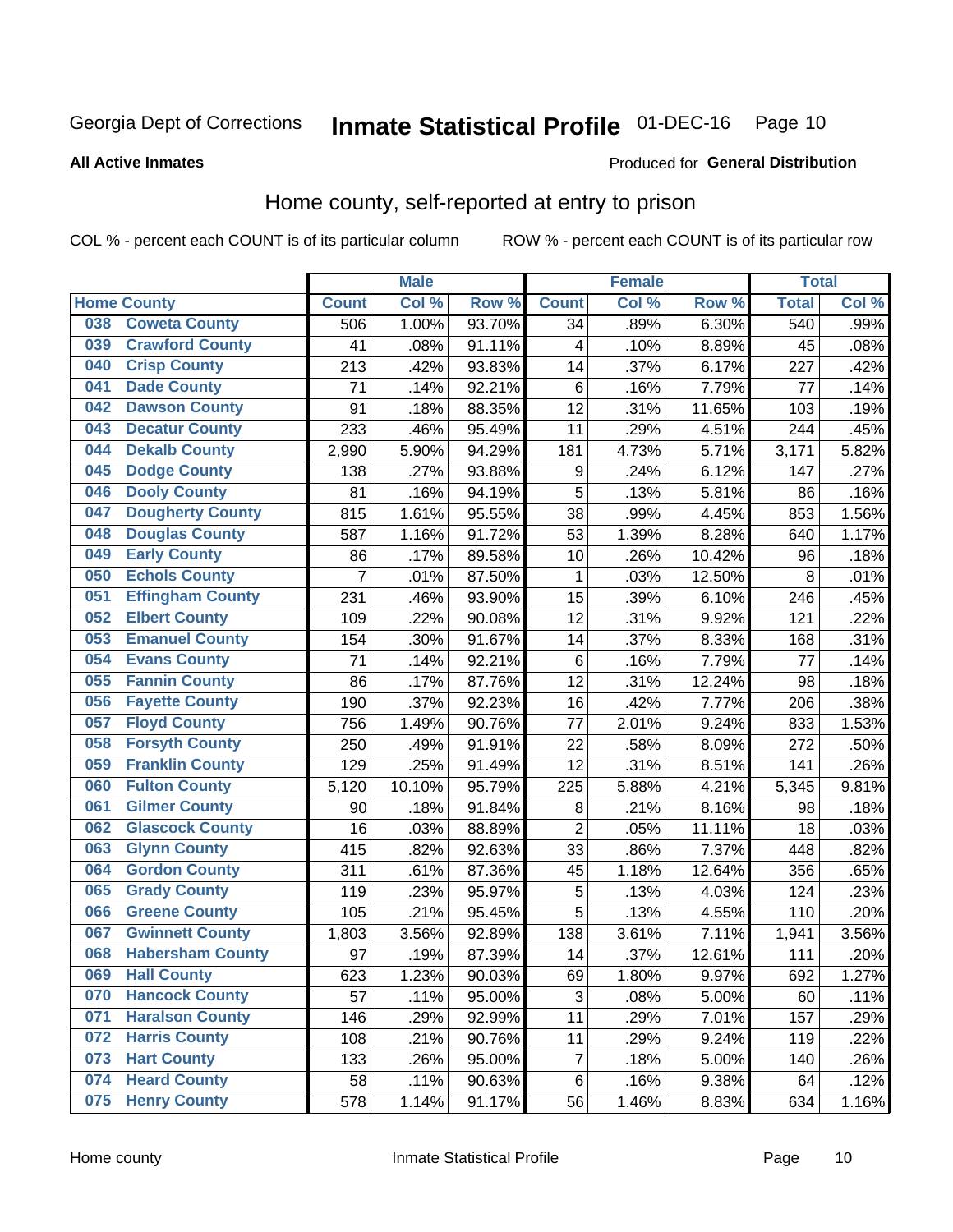### Inmate Statistical Profile 01-DEC-16 Page 11

**All Active Inmates** 

#### Produced for General Distribution

### Home county, self-reported at entry to prison

COL % - percent each COUNT is of its particular column

|                  |                          |              | <b>Male</b> |                  |                  | <b>Female</b> |        | <b>Total</b> |       |
|------------------|--------------------------|--------------|-------------|------------------|------------------|---------------|--------|--------------|-------|
|                  | <b>Home County</b>       | <b>Count</b> | Col %       | Row <sup>%</sup> | <b>Count</b>     | Col %         | Row %  | <b>Total</b> | Col % |
| 076              | <b>Houston County</b>    | 523          | 1.03%       | 91.59%           | 48               | 1.26%         | 8.41%  | 571          | 1.05% |
| 077              | <b>Irwin County</b>      | 66           | .13%        | 91.67%           | 6                | .16%          | 8.33%  | 72           | .13%  |
| 078              | <b>Jackson County</b>    | 242          | .48%        | 92.02%           | 21               | .55%          | 7.98%  | 263          | .48%  |
| 079              | <b>Jasper County</b>     | 83           | .16%        | 94.32%           | 5                | .13%          | 5.68%  | 88           | .16%  |
| 080              | <b>Jeff Davis County</b> | 78           | .15%        | 96.30%           | 3                | .08%          | 3.70%  | 81           | .15%  |
| 081              | <b>Jefferson County</b>  | 182          | .36%        | 96.30%           | 7                | .18%          | 3.70%  | 189          | .35%  |
| 082              | <b>Jenkins County</b>    | 74           | .15%        | 93.67%           | 5                | .13%          | 6.33%  | 79           | .14%  |
| 083              | <b>Johnson County</b>    | 43           | .08%        | 93.48%           | 3                | .08%          | 6.52%  | 46           | .08%  |
| 084              | <b>Jones County</b>      | 122          | .24%        | 92.42%           | 10               | .26%          | 7.58%  | 132          | .24%  |
| 085              | <b>Lamar County</b>      | 63           | .12%        | 92.65%           | 5                | .13%          | 7.35%  | 68           | .12%  |
| 086              | <b>Lanier County</b>     | 39           | .08%        | 95.12%           | $\overline{2}$   | .05%          | 4.88%  | 41           | .08%  |
| 087              | <b>Laurens County</b>    | 265          | .52%        | 91.70%           | 24               | .63%          | 8.30%  | 289          | .53%  |
| 088              | <b>Lee County</b>        | 96           | .19%        | 95.05%           | 5                | .13%          | 4.95%  | 101          | .19%  |
| 089              | <b>Liberty County</b>    | 228          | .45%        | 96.20%           | 9                | .24%          | 3.80%  | 237          | .43%  |
| 090              | <b>Lincoln County</b>    | 28           | .06%        | 100.00%          |                  |               |        | 28           | .05%  |
| 091              | <b>Long County</b>       | 41           | .08%        | 87.23%           | $\,6$            | .16%          | 12.77% | 47           | .09%  |
| 092              | <b>Lowndes County</b>    | 472          | .93%        | 97.72%           | 11               | .29%          | 2.28%  | 483          | .89%  |
| 093              | <b>Lumpkin County</b>    | 94           | .19%        | 89.52%           | 11               | .29%          | 10.48% | 105          | .19%  |
| 094              | <b>Macon County</b>      | 78           | .15%        | 93.98%           | 5                | .13%          | 6.02%  | 83           | .15%  |
| 095              | <b>Madison County</b>    | 166          | .33%        | 92.74%           | 13               | .34%          | 7.26%  | 179          | .33%  |
| 096              | <b>Marion County</b>     | 52           | .10%        | 94.55%           | 3                | .08%          | 5.45%  | 55           | .10%  |
| 097              | <b>Mcduffie County</b>   | 156          | .31%        | 94.55%           | $\boldsymbol{9}$ | .24%          | 5.45%  | 165          | .30%  |
| 098              | <b>Mcintosh County</b>   | 53           | .10%        | 96.36%           | $\overline{2}$   | .05%          | 3.64%  | 55           | .10%  |
| 099              | <b>Meriwether County</b> | 173          | .34%        | 90.58%           | 18               | .47%          | 9.42%  | 191          | .35%  |
| 100              | <b>Miller County</b>     | 28           | .06%        | 87.50%           | 4                | .10%          | 12.50% | 32           | .06%  |
| 101              | <b>Mitchell County</b>   | 155          | .31%        | 93.94%           | 10               | .26%          | 6.06%  | 165          | .30%  |
| 102              | <b>Monroe County</b>     | 118          | .23%        | 95.16%           | $\,6$            | .16%          | 4.84%  | 124          | .23%  |
| 103              | <b>Montgomery County</b> | 74           | .15%        | 88.10%           | 10               | .26%          | 11.90% | 84           | .15%  |
| 104              | <b>Morgan County</b>     | 104          | .21%        | 94.55%           | 6                | .16%          | 5.45%  | 110          | .20%  |
| 105              | <b>Murray County</b>     | 181          | .36%        | 87.86%           | 25               | .65%          | 12.14% | 206          | .38%  |
| 106              | <b>Muscogee County</b>   | 1,017        | 2.01%       | 94.43%           | 60               | 1.57%         | 5.57%  | 1,077        | 1.98% |
| 107              | <b>Newton County</b>     | 585          | 1.15%       | 91.98%           | 51               | 1.33%         | 8.02%  | 636          | 1.17% |
| 108              | <b>Oconee County</b>     | 51           | .10%        | 82.26%           | 11               | .29%          | 17.74% | 62           | .11%  |
| 109              | <b>Oglethorpe County</b> | 66           | .13%        | 89.19%           | 8                | .21%          | 10.81% | 74           | .14%  |
| 110              | <b>Paulding County</b>   | 319          | .63%        | 88.86%           | 40               | 1.05%         | 11.14% | 359          | .66%  |
| 111              | <b>Peach County</b>      | 128          | .25%        | 94.81%           | $\overline{7}$   | .18%          | 5.19%  | 135          | .25%  |
| $\overline{112}$ | <b>Pickens County</b>    | 114          | .22%        | 86.36%           | 18               | .47%          | 13.64% | 132          | .24%  |
| 113              | <b>Pierce County</b>     | 100          | .20%        | 88.50%           | 13               | .34%          | 11.50% | 113          | .21%  |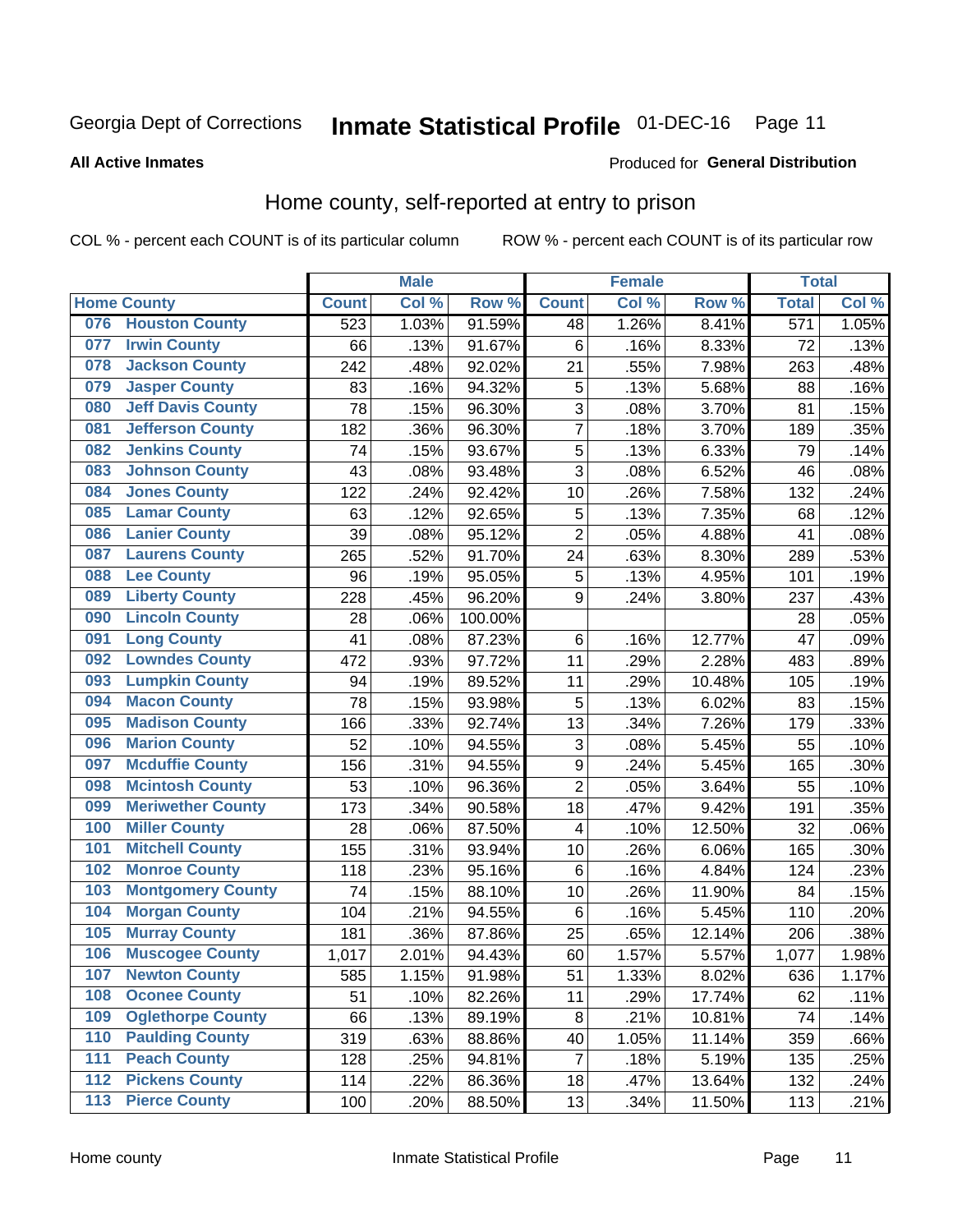### Inmate Statistical Profile 01-DEC-16 Page 12

### **All Active Inmates**

#### Produced for General Distribution

### Home county, self-reported at entry to prison

COL % - percent each COUNT is of its particular column

|                    |                          |              | <b>Male</b> |                  |                  | <b>Female</b> |        | <b>Total</b>    |       |
|--------------------|--------------------------|--------------|-------------|------------------|------------------|---------------|--------|-----------------|-------|
| <b>Home County</b> |                          | <b>Count</b> | Col %       | Row <sup>%</sup> | <b>Count</b>     | Col %         | Row %  | <b>Total</b>    | Col % |
| 114                | <b>Pike County</b>       | 40           | .08%        | 95.24%           | 2                | .05%          | 4.76%  | $\overline{42}$ | .08%  |
| 115                | <b>Polk County</b>       | 246          | .49%        | 91.11%           | 24               | .63%          | 8.89%  | 270             | .50%  |
| 116                | <b>Pulaski County</b>    | 57           | .11%        | 91.94%           | 5                | .13%          | 8.06%  | 62              | .11%  |
| 117                | <b>Putnam County</b>     | 140          | .28%        | 93.33%           | 10               | .26%          | 6.67%  | 150             | .28%  |
| 118                | <b>Quitman County</b>    | 13           | .03%        | 100.00%          |                  |               |        | 13              | .02%  |
| 119                | <b>Rabun County</b>      | 49           | .10%        | 87.50%           | $\overline{7}$   | .18%          | 12.50% | 56              | .10%  |
| 120                | <b>Randolph County</b>   | 71           | .14%        | 92.21%           | $6\phantom{1}6$  | .16%          | 7.79%  | 77              | .14%  |
| 121                | <b>Richmond County</b>   | 1,795        | 3.54%       | 94.13%           | 112              | 2.93%         | 5.87%  | 1,907           | 3.50% |
| 122                | <b>Rockdale County</b>   | 354          | .70%        | 91.95%           | 31               | .81%          | 8.05%  | 385             | .71%  |
| 123                | <b>Schley County</b>     | 21           | .04%        | 95.45%           | 1                | .03%          | 4.55%  | 22              | .04%  |
| 124                | <b>Screven County</b>    | 130          | .26%        | 96.30%           | $\overline{5}$   | .13%          | 3.70%  | 135             | .25%  |
| 125                | <b>Seminole County</b>   | 71           | .14%        | 91.03%           | $\overline{7}$   | .18%          | 8.97%  | 78              | .14%  |
| 126                | <b>Spalding County</b>   | 456          | .90%        | 93.25%           | 33               | .86%          | 6.75%  | 489             | .90%  |
| 127                | <b>Stephens County</b>   | 136          | .27%        | 88.89%           | 17               | .44%          | 11.11% | 153             | .28%  |
| 128                | <b>Stewart County</b>    | 36           | .07%        | 100.00%          |                  |               |        | 36              | .07%  |
| 129                | <b>Sumter County</b>     | 174          | .34%        | 95.60%           | 8                | .21%          | 4.40%  | 182             | .33%  |
| 130                | <b>Talbot County</b>     | 41           | .08%        | 91.11%           | 4                | .10%          | 8.89%  | 45              | .08%  |
| 131                | <b>Taliaferro County</b> | 8            | .02%        | 100.00%          |                  |               |        | 8               | .01%  |
| 132                | <b>Tattnall County</b>   | 161          | .32%        | 96.41%           | $\,6$            | .16%          | 3.59%  | 167             | .31%  |
| 133                | <b>Taylor County</b>     | 60           | .12%        | 92.31%           | 5                | .13%          | 7.69%  | 65              | .12%  |
| 134                | <b>Telfair County</b>    | 108          | .21%        | 90.00%           | 12               | .31%          | 10.00% | 120             | .22%  |
| 135                | <b>Terrell County</b>    | 93           | .18%        | 91.18%           | 9                | .24%          | 8.82%  | 102             | .19%  |
| 136                | <b>Thomas County</b>     | 192          | .38%        | 92.31%           | 16               | .42%          | 7.69%  | 208             | .38%  |
| 137                | <b>Tift County</b>       | 320          | .63%        | 97.86%           | $\overline{7}$   | .18%          | 2.14%  | 327             | .60%  |
| 138                | <b>Toombs County</b>     | 293          | .58%        | 91.28%           | 28               | .73%          | 8.72%  | 321             | .59%  |
| 139                | <b>Towns County</b>      | 21           | .04%        | 65.63%           | 11               | .29%          | 34.38% | 32              | .06%  |
| 140                | <b>Treutlen County</b>   | 63           | .12%        | 91.30%           | $\,6$            | .16%          | 8.70%  | 69              | .13%  |
| 141                | <b>Troup County</b>      | 502          | .99%        | 93.48%           | 35               | .92%          | 6.52%  | 537             | .99%  |
| $\overline{142}$   | <b>Turner County</b>     | 74           | .15%        | 94.87%           | 4                | .10%          | 5.13%  | 78              | .14%  |
| 143                | <b>Twiggs County</b>     | 53           | .10%        | 92.98%           | 4                | .10%          | 7.02%  | 57              | .10%  |
| 144                | <b>Union County</b>      | 60           | .12%        | 84.51%           | 11               | .29%          | 15.49% | 71              | .13%  |
| 145                | <b>Upson County</b>      | 150          | .30%        | 93.17%           | 11               | .29%          | 6.83%  | 161             | .30%  |
| 146                | <b>Walker County</b>     | 380          | .75%        | 86.17%           | 61               | 1.60%         | 13.83% | 441             | .81%  |
| 147                | <b>Walton County</b>     | 441          | .87%        | 91.68%           | 40               | 1.05%         | 8.32%  | 481             | .88%  |
| 148                | <b>Ware County</b>       | 327          | .65%        | 91.60%           | 30               | .78%          | 8.40%  | 357             | .65%  |
| 149                | <b>Warren County</b>     | 30           | .06%        | 96.77%           | 1                | .03%          | 3.23%  | 31              | .06%  |
| 150                | <b>Washington County</b> | 178          | .35%        | 92.71%           | 14               | .37%          | 7.29%  | 192             | .35%  |
| 151                | <b>Wayne County</b>      | 167          | .33%        | 94.89%           | $\boldsymbol{9}$ | .24%          | 5.11%  | 176             | .32%  |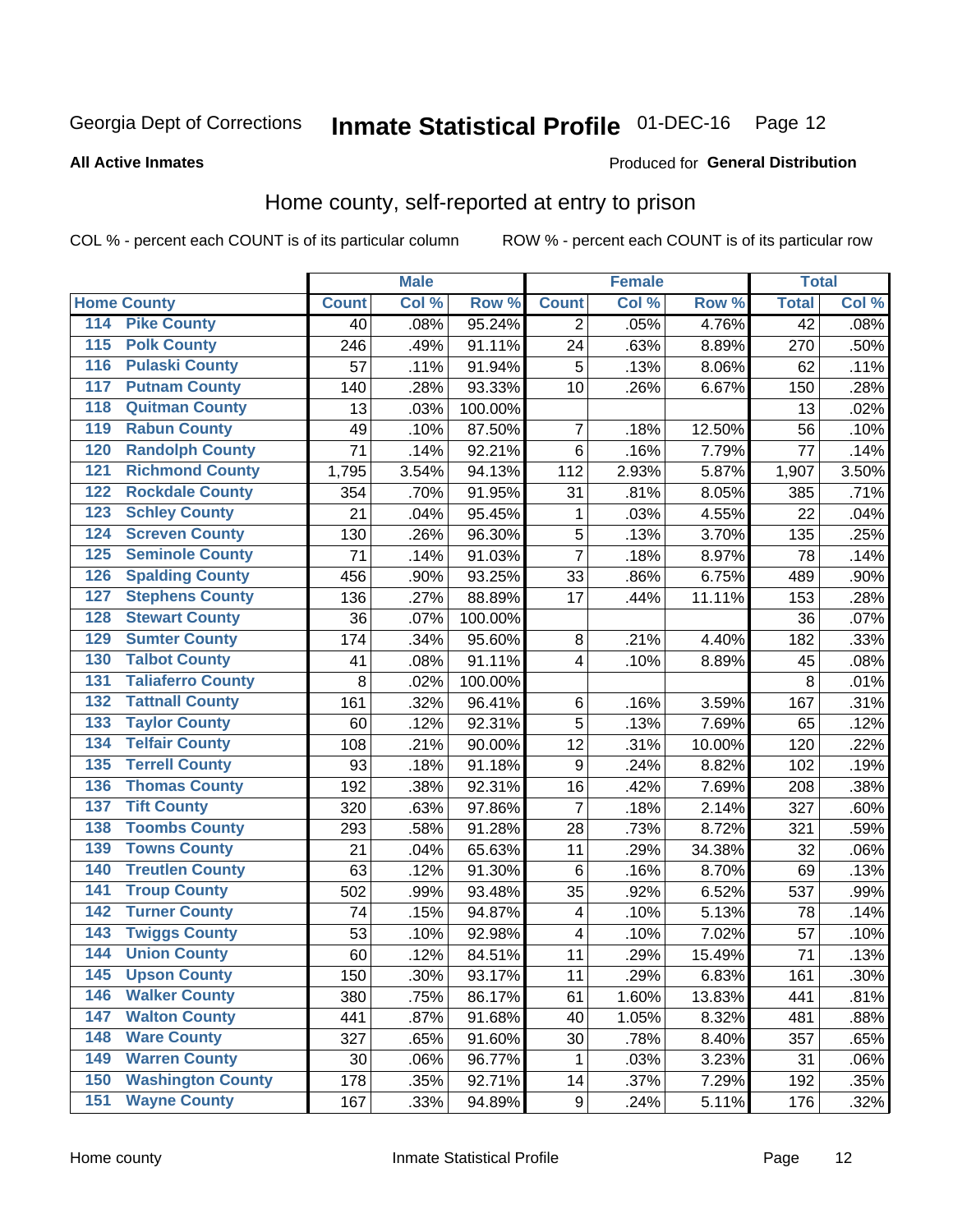### Inmate Statistical Profile 01-DEC-16 Page 13

**All Active Inmates** 

### Produced for General Distribution

### Home county, self-reported at entry to prison

COL % - percent each COUNT is of its particular column

|     |                             |              | <b>Male</b> |         |              | <b>Female</b> |        | <b>Total</b> |       |
|-----|-----------------------------|--------------|-------------|---------|--------------|---------------|--------|--------------|-------|
|     | <b>Home County</b>          | <b>Count</b> | Col %       | Row %   | <b>Count</b> | Col %         | Row %  | <b>Total</b> | Col % |
| 152 | <b>Webster County</b>       | 9            | .02%        | 100.00% |              |               |        | 9            | .02%  |
| 153 | <b>Wheeler County</b>       | 32           | .06%        | 100.00% |              |               |        | 32           | .06%  |
| 154 | <b>White County</b>         | 84           | .17%        | 86.60%  | 13           | .34%          | 13.40% | 97           | .18%  |
| 155 | <b>Whitfield County</b>     | 519          | 1.02%       | 88.27%  | 69           | 1.80%         | 11.73% | 588          | 1.08% |
| 156 | <b>Wilcox County</b>        | 53           | .10%        | 94.64%  | 3            | .08%          | 5.36%  | 56           | .10%  |
| 157 | <b>Wilkes County</b>        | 60           | .12%        | 92.31%  | 5            | .13%          | 7.69%  | 65           | .12%  |
| 158 | <b>Wilkinson County</b>     | 54           | .11%        | 100.00% |              |               |        | 54           | .10%  |
| 159 | <b>Worth County</b>         | 122          | .24%        | 91.73%  | 11           | .29%          | 8.27%  | 133          | .24%  |
| 999 | <b>Other Custody/Out Of</b> | 145          | .29%        | 95.39%  |              | .18%          | 4.61%  | 152          | .28%  |
|     | <b>State</b>                |              |             |         |              |               |        |              |       |
|     | <b>Total Rported</b>        | 50,681       | 100%        | 92.98%  | 3,824        | 100%          | 7.02%  | 54,505       | 100%  |

| <b>Not</b><br>Reported |        |       |        |
|------------------------|--------|-------|--------|
| <b>c</b> otal          | 50,681 | 3,824 | 54,505 |

| Mode (most frequent) | <b>Fulton County</b> | <b>Fulton County</b> | <b>Fulton County</b> |
|----------------------|----------------------|----------------------|----------------------|
|                      |                      |                      |                      |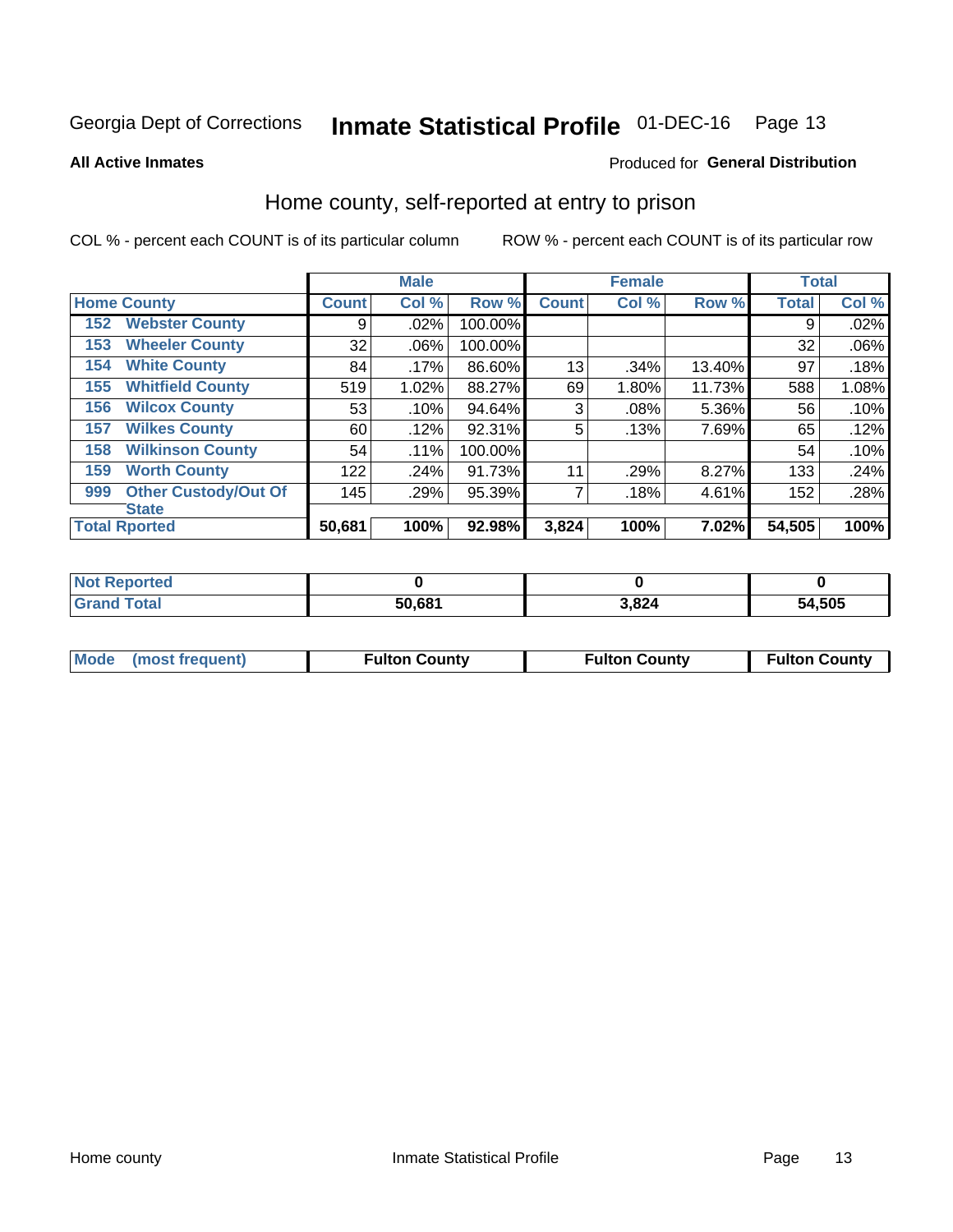#### **Inmate Statistical Profile 01-DEC-16** Page 14

### **All Active Inmates**

### Produced for General Distribution

### Employment status before prison, self-reported at entry to prison

COL % - percent each COUNT is of its particular column

|                           | <b>Male</b>  |        |         | <b>Female</b>   |        |        | <b>Total</b> |        |
|---------------------------|--------------|--------|---------|-----------------|--------|--------|--------------|--------|
| <b>Employment Status</b>  | <b>Count</b> | Col %  | Row %   | <b>Count</b>    | Col %  | Row %  | Total        | Col %  |
| <b>Full Time</b><br>01    | 18,597       | 45.97% | 94.22%  | 1,141           | 33.98% | 5.78%  | 19,738       | 45.05% |
| <b>Part Time</b><br>02    | 2,899        | 7.17%  | 90.93%  | 289             | 8.61%  | 9.07%  | 3,188        | 7.28%  |
| Unempl $<$ 6M<br>03       | 2,393        | 5.91%  | 98.07%  | 47              | 1.40%  | 1.93%  | 2.440        | 5.57%  |
| Unempl > 6M<br>04         | 9,396        | 23.22% | 89.15%  | 1,144           | 34.07% | 10.85% | 10,540       | 24.06% |
| <b>Never Worked</b><br>05 | 4,118        | 10.18% | 94.04%  | 261             | 7.77%  | 5.96%  | 4,379        | 9.99%  |
| <b>Student</b><br>06      | ,162         | 2.87%  | 96.75%  | 39 <sub>1</sub> | 1.16%  | 3.25%  | 1,201        | 2.74%  |
| 07<br><b>Incapable</b>    | .891         | 4.67%  | 81.23%  | 437             | 13.01% | 18.77% | 2,328        | 5.31%  |
| <b>UNKNOWN</b><br>20      | 2            | .01%   | 100.00% |                 |        |        | 2            | .01%   |
| <b>Total Reported</b>     | 40,458       | 100%   | 92.34%  | 3,358           | 100%   | 7.66%  | 43,816       | 100%   |

| <b>Not Reported</b> | 10,225 | 466   | 10,691 |
|---------------------|--------|-------|--------|
| <b>Grand Total</b>  | 50,683 | 3,824 | 54,507 |

| <b>Mode (most frequent)</b> | Unempl > 6M | <b>Full Time</b> |
|-----------------------------|-------------|------------------|
|                             |             |                  |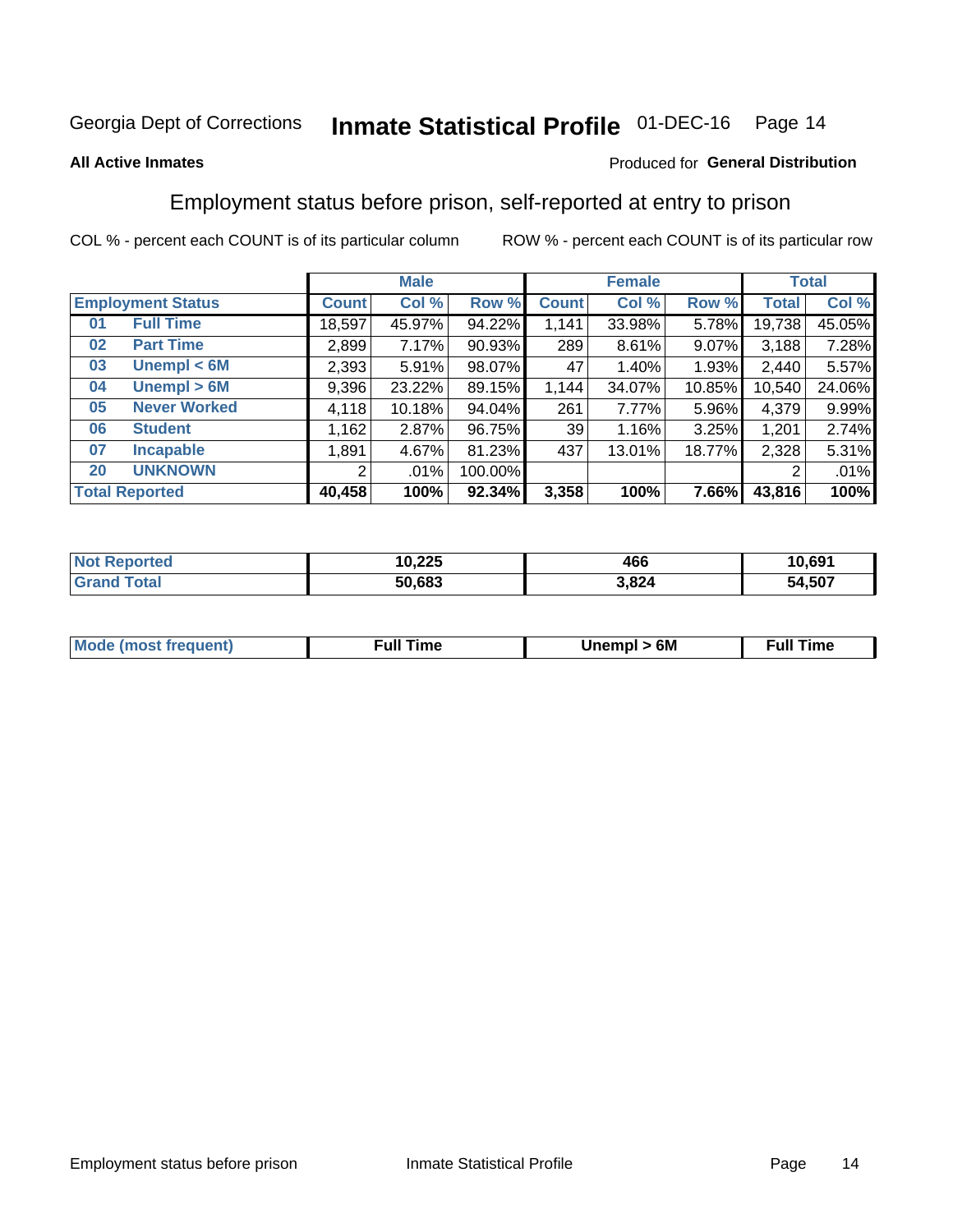### Inmate Statistical Profile 01-DEC-16 Page 15

### **All Active Inmates**

Produced for General Distribution

### Age at admission

COL % - percent each COUNT is of its particular column

|                         |                 | <b>Male</b> |         |                           | <b>Female</b> |        |                 | <b>Total</b> |
|-------------------------|-----------------|-------------|---------|---------------------------|---------------|--------|-----------------|--------------|
| <b>Age At Admission</b> | <b>Count</b>    | Col %       | Row %   | <b>Count</b>              | Col %         | Row %  | <b>Total</b>    | Col %        |
| 14                      | $\overline{15}$ | 0.03%       | 88.24%  | $\overline{2}$            | 0.05%         | 11.76% | $\overline{17}$ | 0.03%        |
| $\overline{15}$         | 59              | 0.12%       | 100.00% |                           |               |        | 59              | 0.11%        |
| 16                      | 158             | 0.31%       | 98.14%  | $\ensuremath{\mathsf{3}}$ | 0.08%         | 1.86%  | 161             | 0.30%        |
| $\overline{17}$         | 710             | 1.40%       | 95.82%  | 31                        | 0.81%         | 4.18%  | 741             | 1.36%        |
| $\overline{18}$         | 1,324           | 2.61%       | 97.28%  | 37                        | 0.97%         | 2.72%  | 1,361           | 2.50%        |
| 19                      | 1,904           | 3.76%       | 96.55%  | 68                        | 1.78%         | 3.45%  | 1,972           | 3.62%        |
| 20                      | 2,105           | 4.15%       | 95.77%  | 93                        | 2.43%         | 4.23%  | 2,198           | 4.03%        |
| $\overline{21}$         | 2,158           | 4.26%       | 95.57%  | 100                       | 2.62%         | 4.43%  | 2,258           | 4.14%        |
| $\overline{22}$         | 2,300           | 4.54%       | 95.28%  | 114                       | 2.98%         | 4.72%  | 2,414           | 4.43%        |
| $\overline{23}$         | 2,071           | 4.09%       | 94.05%  | 131                       | 3.43%         | 5.95%  | 2,202           | 4.04%        |
| 24                      | 2,081           | 4.11%       | 92.90%  | 159                       | 4.16%         | 7.10%  | 2,240           | 4.11%        |
| $\overline{25}$         | 2,005           | 3.96%       | 93.17%  | 147                       | 3.85%         | 6.83%  | 2,152           | 3.95%        |
| $\overline{26}$         | 1,930           | 3.81%       | 93.28%  | 139                       | 3.64%         | 6.72%  | 2,069           | 3.80%        |
| $\overline{27}$         | 1,829           | 3.61%       | 92.70%  | 144                       | 3.77%         | 7.30%  | 1,973           | 3.62%        |
| 28                      | 1,758           | 3.47%       | 92.67%  | 139                       | 3.64%         | 7.33%  | 1,897           | 3.48%        |
| 29                      | 1,705           | 3.36%       | 92.61%  | 136                       | 3.56%         | 7.39%  | 1,841           | 3.38%        |
| 30                      | 1,752           | 3.46%       | 92.60%  | 140                       | 3.66%         | 7.40%  | 1,892           | 3.47%        |
| 31                      | 1,545           | 3.05%       | 92.51%  | 125                       | 3.27%         | 7.49%  | 1,670           | 3.06%        |
| 32                      | 1,407           | 2.78%       | 91.36%  | 133                       | 3.48%         | 8.64%  | 1,540           | 2.83%        |
| 33                      | 1,486           | 2.93%       | 90.72%  | 152                       | 3.98%         | 9.28%  | 1,638           | 3.01%        |
| 34                      | 1,389           | 2.74%       | 90.25%  | 150                       | 3.92%         | 9.75%  | 1,539           | 2.82%        |
| 35                      | 1,422           | 2.81%       | 91.74%  | 128                       | 3.35%         | 8.26%  | 1,550           | 2.84%        |
| 36                      | 1,348           | 2.66%       | 92.90%  | 103                       | 2.69%         | 7.10%  | 1,451           | 2.66%        |
| 37                      | 1,277           | 2.52%       | 91.94%  | $112$                     | 2.93%         | 8.06%  | 1,389           | 2.55%        |
| 38                      | 1,102           | 2.17%       | 91.53%  | 102                       | 2.67%         | 8.47%  | 1,204           | 2.21%        |
| 39                      | 1,072           | 2.12%       | 90.16%  | 117                       | 3.06%         | 9.84%  | 1,189           | 2.18%        |
| 40                      | 980             | 1.93%       | 92.02%  | 85                        | 2.22%         | 7.98%  | 1,065           | 1.95%        |
| 41                      | 952             | 1.88%       | 92.43%  | 78                        | 2.04%         | 7.57%  | 1,030           | 1.89%        |
| 42                      | 957             | 1.89%       | 93.55%  | 66                        | 1.73%         | 6.45%  | 1,023           | 1.88%        |
| 43                      | 893             | 1.76%       | 91.50%  | 83                        | 2.17%         | 8.50%  | 976             | 1.79%        |
| 44                      | 811             | 1.60%       | 90.61%  | 84                        | 2.20%         | 9.39%  | 895             | 1.64%        |
| 45                      | 751             | 1.48%       | 90.70%  | 77                        | 2.01%         | 9.30%  | 828             | 1.52%        |
| 46                      | 744             | 1.47%       | 90.40%  | 79                        | 2.07%         | 9.60%  | 823             | 1.51%        |
| 47                      | 688             | 1.36%       | 90.65%  | 71                        | 1.86%         | 9.35%  | 759             | 1.39%        |
| 48                      | 668             | 1.32%       | 89.54%  | 78                        | 2.04%         | 10.46% | 746             | 1.37%        |
| 49                      | 634             | 1.25%       | 91.49%  | 59                        | 1.54%         | 8.51%  | 693             | 1.27%        |
| 50                      | 559             | 1.10%       | 91.34%  | 53                        | 1.39%         | 8.66%  | 612             | 1.12%        |
| 51                      | 478             | 0.94%       | 90.36%  | 51                        | 1.33%         | 9.64%  | 529             | 0.97%        |
| 52                      | 498             | 0.98%       | 92.05%  | 43                        | 1.12%         | 7.95%  | 541             | 0.99%        |
| 53                      | 463             | 0.91%       | 91.14%  | 45                        | 1.18%         | 8.86%  | 508             | 0.93%        |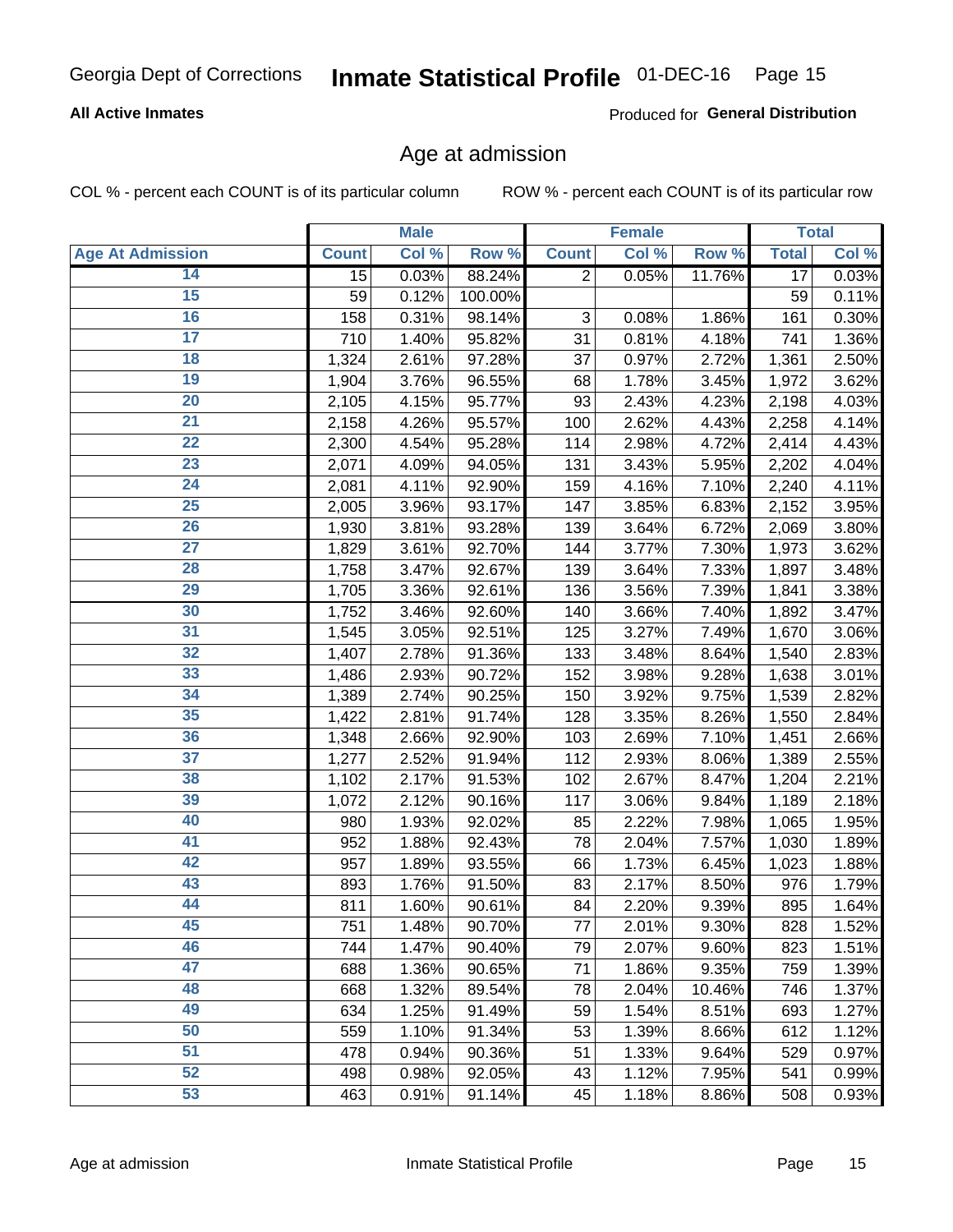### Inmate Statistical Profile 01-DEC-16 Page 16

### **All Active Inmates**

Produced for General Distribution

### Age at admission

COL % - percent each COUNT is of its particular column

|                         |                         | <b>Male</b> |         |                 | <b>Female</b> |        |                 | <b>Total</b> |
|-------------------------|-------------------------|-------------|---------|-----------------|---------------|--------|-----------------|--------------|
| <b>Age At Admission</b> | <b>Count</b>            | Col %       | Row %   | <b>Count</b>    | Col %         | Row %  | <b>Total</b>    | Col %        |
| 54                      | 419                     | 0.83%       | 91.68%  | $\overline{38}$ | 0.99%         | 8.32%  | 457             | 0.84%        |
| 55                      | 352                     | 0.69%       | 94.88%  | 19              | 0.50%         | 5.12%  | 371             | 0.68%        |
| 56                      | 331                     | 0.65%       | 92.98%  | 25              | 0.65%         | 7.02%  | 356             | 0.65%        |
| 57                      | 250                     | 0.49%       | 94.70%  | $\overline{14}$ | 0.37%         | 5.30%  | 264             | 0.48%        |
| 58                      | 224                     | 0.44%       | 95.32%  | 11              | 0.29%         | 4.68%  | 235             | 0.43%        |
| 59                      | 192                     | 0.38%       | 92.75%  | 15              | 0.39%         | 7.25%  | 207             | 0.38%        |
| 60                      | 151                     | 0.30%       | 94.97%  | 8               | 0.21%         | 5.03%  | 159             | 0.29%        |
| 61                      | 135                     | 0.27%       | 96.43%  | 5               | 0.13%         | 3.57%  | 140             | 0.26%        |
| 62                      | 117                     | 0.23%       | 92.86%  | 9               | 0.24%         | 7.14%  | 126             | 0.23%        |
| 63                      | 86                      | 0.17%       | 94.51%  | 5               | 0.13%         | 5.49%  | 91              | 0.17%        |
| 64                      | 93                      | 0.18%       | 94.90%  | 5               | 0.13%         | 5.10%  | 98              | 0.18%        |
| 65                      | 59                      | 0.12%       | 96.72%  | $\overline{2}$  | 0.05%         | 3.28%  | 61              | 0.11%        |
| 66                      | 42                      | 0.08%       | 95.45%  | $\overline{2}$  | 0.05%         | 4.55%  | 44              | 0.08%        |
| 67                      | 47                      | 0.09%       | 100.00% |                 |               |        | 47              | 0.09%        |
| 68                      | 39                      | 0.08%       | 97.50%  | 1               | 0.03%         | 2.50%  | 40              | 0.07%        |
| 69                      | 31                      | 0.06%       | 96.88%  | 1               | 0.03%         | 3.13%  | 32              | 0.06%        |
| 70                      | 25                      | 0.05%       | 96.15%  | 1               | 0.03%         | 3.85%  | 26              | 0.05%        |
| $\overline{71}$         | 14                      | 0.03%       | 100.00% |                 |               |        | 14              | 0.03%        |
| $\overline{72}$         | 18                      | 0.04%       | 90.00%  | $\overline{2}$  | 0.05%         | 10.00% | 20              | 0.04%        |
| $\overline{73}$         | 12                      | 0.02%       | 100.00% |                 |               |        | $\overline{12}$ | 0.02%        |
| $\overline{74}$         | 10                      | 0.02%       | 76.92%  | 3               | 0.08%         | 23.08% | 13              | 0.02%        |
| 75                      | 9                       | 0.02%       | 100.00% |                 |               |        | 9               | 0.02%        |
| 76                      | 10                      | 0.02%       | 100.00% |                 |               |        | 10              | 0.02%        |
| $\overline{77}$         | $\overline{7}$          | 0.01%       | 100.00% |                 |               |        | $\overline{7}$  | 0.01%        |
| 78                      | 3                       | 0.01%       | 100.00% |                 |               |        | 3               | 0.01%        |
| 79                      | $\mathbf{3}$            | 0.01%       | 100.00% |                 |               |        | 3               | 0.01%        |
| 80                      | $\mathbf{1}$            | 0.01%       | 100.00% |                 |               |        | $\mathbf{1}$    | 0.01%        |
| $\overline{81}$         | $\overline{3}$          | 0.01%       | 100.00% |                 |               |        | $\overline{3}$  | 0.01%        |
| $\overline{82}$         | $\overline{\mathbf{4}}$ | 0.01%       | 100.00% |                 |               |        | 4               | 0.01%        |
| 83                      | 1                       | 0.01%       | 100.00% |                 |               |        | 1               | 0.01%        |
| 84                      | 3                       | 0.01%       | 100.00% |                 |               |        | 3               | 0.01%        |
| 85                      | $\mathbf{1}$            | 0.01%       | 100.00% |                 |               |        | $\mathbf{1}$    | 0.01%        |
| <b>Total Reported</b>   | 50,680                  | 100%        | 92.99%  | 3,823           | 100%          | 7.01%  | 54,503          | 100%         |

| <b>Not Reported</b> |        |       |        |
|---------------------|--------|-------|--------|
| <b>Tota</b>         | 50.681 | 3,824 | 54,505 |

| <b>Mean</b><br>average) | oo po<br>32.JZ | 34.34 | 32.65 |
|-------------------------|----------------|-------|-------|
| iddle,                  | 3U             | ~     | . .   |
| ' Me.                   |                | . ၁၁  | აւ    |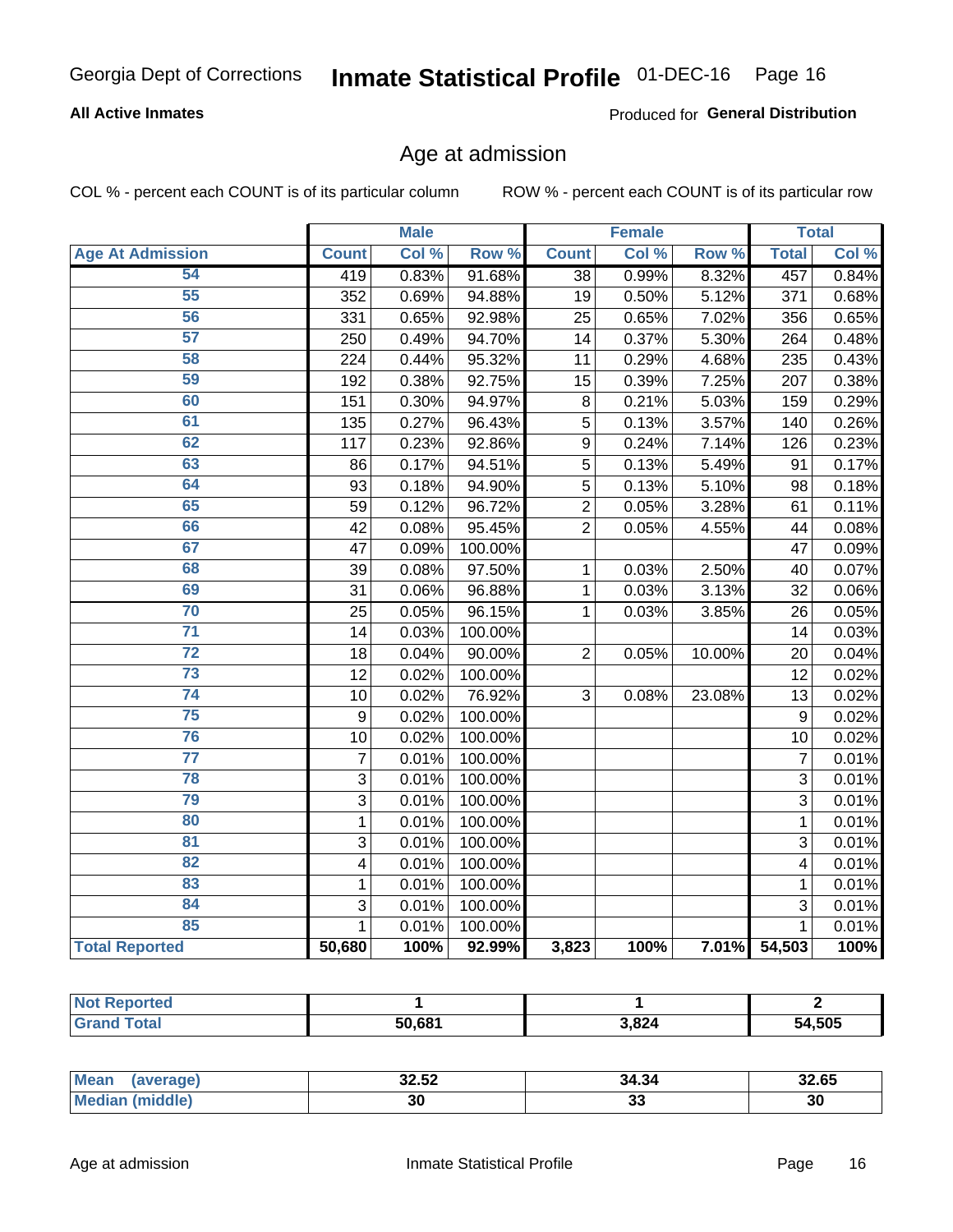### Inmate Statistical Profile 01-DEC-16 Page 17

### Age at admission

COL % - percent each COUNT is of its particular column

ROW % - percent each COUNT is of its particular row

Produced for General Distribution

|                          | <b>Male</b> | <b>Female</b> | <b>Total</b> |
|--------------------------|-------------|---------------|--------------|
| Modiae 22 Mast24e)quent) | ົ<br>- -    |               |              |
| <b>Grand Total</b>       |             |               |              |
|                          |             |               |              |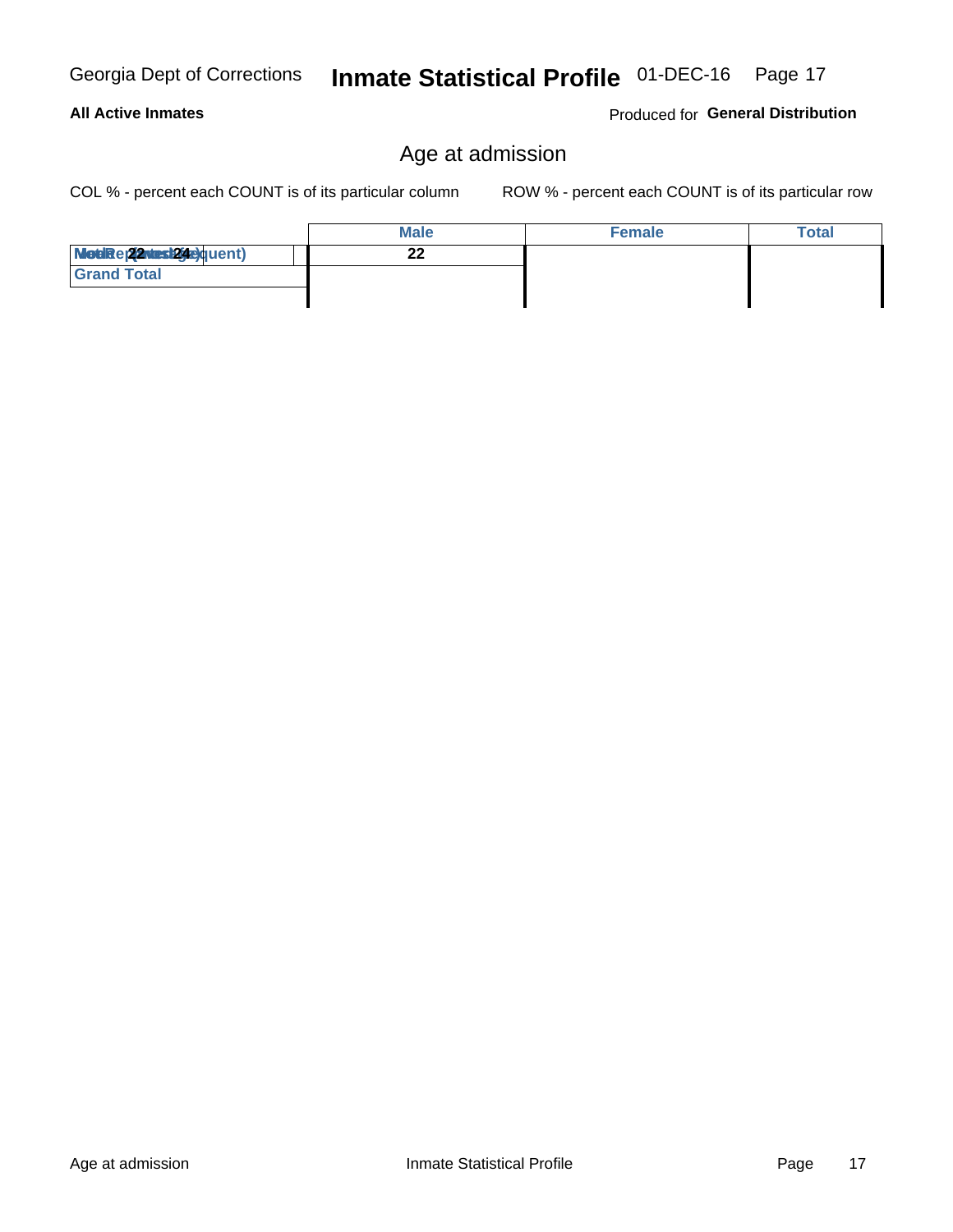### Inmate Statistical Profile 01-DEC-16 Page 20

### **All Active Inmates**

### Produced for General Distribution

### Height, measured at entry to prison

COL % - percent each COUNT is of its particular column

|                         |                | <b>Male</b> |         |              | <b>Female</b> |        |                           | <b>Total</b> |
|-------------------------|----------------|-------------|---------|--------------|---------------|--------|---------------------------|--------------|
| <b>Height</b>           | <b>Count</b>   | Col %       | Row %   | <b>Count</b> | Col %         | Row %  | <b>Total</b>              | Col %        |
| $\overline{\mathbf{0}}$ | 582            | 1.15%       | 97.32%  | 16           | 0.42%         | 2.68%  | 598                       | 1.10%        |
| 4'00''                  | 3              | 0.01%       | 100.00% |              |               |        | $\ensuremath{\mathsf{3}}$ | 0.01%        |
| 4'02"                   | 1              | 0.01%       | 100.00% |              |               |        | $\mathbf{1}$              | 0.01%        |
| 4'03''                  | $\overline{c}$ | 0.01%       | 100.00% |              |               |        | $\overline{c}$            | 0.01%        |
| 4'04"                   | 1              | 0.01%       | 100.00% |              |               |        | 1                         | 0.01%        |
| 4'05"                   | 1              | 0.01%       | 50.00%  | $\mathbf{1}$ | 0.03%         | 50.00% | $\overline{2}$            | 0.01%        |
| 4'06"                   | 1              | 0.01%       | 50.00%  | 1            | 0.03%         | 50.00% | $\overline{c}$            | 0.01%        |
| 4'07"                   | 1              | 0.01%       | 25.00%  | 3            | 0.08%         | 75.00% | 4                         | 0.01%        |
| 4'08"                   | 8              | 0.02%       | 61.54%  | 5            | 0.13%         | 38.46% | 13                        | 0.02%        |
| 4'09"                   | 3              | 0.01%       | 18.75%  | 13           | 0.34%         | 81.25% | 16                        | 0.03%        |
| 4'10''                  | 5              | 0.01%       | 20.00%  | 20           | 0.52%         | 80.00% | 25                        | 0.05%        |
| 4'11''                  | 12             | 0.02%       | 14.12%  | 73           | 1.91%         | 85.88% | 85                        | 0.16%        |
| 5'00''                  | 106            | 0.21%       | 41.41%  | 150          | 3.92%         | 58.59% | 256                       | 0.47%        |
| 5'01''                  | 96             | 0.19%       | 31.79%  | 206          | 5.39%         | 68.21% | 302                       | 0.55%        |
| 5'02"                   | 271            | 0.53%       | 40.09%  | 405          | 10.59%        | 59.91% | 676                       | 1.24%        |
| 5'03''                  | 386            | 0.76%       | 46.01%  | 453          | 11.85%        | 53.99% | 839                       | 1.54%        |
| 5'04"                   | 999            | 1.97%       | 63.83%  | 566          | 14.80%        | 36.17% | 1,565                     | 2.87%        |
| 5'05"                   | 1,691          | 3.34%       | 78.76%  | 456          | 11.92%        | 21.24% | 2,147                     | 3.94%        |
| 5'06''                  | 3,436          | 6.78%       | 87.83%  | 476          | 12.45%        | 12.17% | 3,912                     | 7.18%        |
| 5'07''                  | 4,019          | 7.93%       | 90.46%  | 424          | 11.09%        | 9.54%  | 4,443                     | 8.15%        |
| 5'08''                  | 5,086          | 10.04%      | 96.05%  | 209          | 5.47%         | 3.95%  | 5,295                     | 9.71%        |
| 5'09''                  | 6,515          | 12.85%      | 97.59%  | 161          | 4.21%         | 2.41%  | 6,676                     | 12.25%       |
| 5'10''                  | 5,431          | 10.72%      | 98.32%  | 93           | 2.43%         | 1.68%  | 5,524                     | 10.13%       |
| 5'11"                   | 6,121          | 12.08%      | 99.21%  | 49           | 1.28%         | 0.79%  | 6,170                     | 11.32%       |
| 6'00''                  | 5,510          | 10.87%      | 99.60%  | 22           | 0.58%         | 0.40%  | 5,532                     | 10.15%       |
| 6'01''                  | 4,113          | 8.12%       | 99.64%  | 15           | 0.39%         | 0.36%  | 4,128                     | 7.57%        |
| 6'02"                   | 3,097          | 6.11%       | 99.90%  | 3            | 0.08%         | 0.10%  | 3,100                     | 5.69%        |
| 6'03''                  | 1,633          | 3.22%       | 99.82%  | 3            | 0.08%         | 0.18%  | 1,636                     | 3.00%        |
| 6'04"                   | 912            | 1.80%       | 100.00% |              |               |        | 912                       | 1.67%        |
| 6'05"                   | 349            | 0.69%       | 100.00% |              |               |        | 349                       | 0.64%        |
| 6'06''                  | 163            | 0.32%       | 100.00% |              |               |        | 163                       | 0.30%        |
| 6'07"                   | 53             | $0.10\%$    | 98.15%  | 1            | 0.03%         | 1.85%  | 54                        | 0.10%        |
| 6'08"                   | 28             | 0.06%       | 100.00% |              |               |        | 28                        | 0.05%        |
| 6'09''                  | 30             | 0.06%       | 100.00% |              |               |        | 30                        | 0.06%        |
| 6'10''                  | 5              | 0.01%       | 100.00% |              |               |        | 5                         | 0.01%        |
| 6'11''                  | 6              | 0.01%       | 100.00% |              |               |        | 6                         | 0.01%        |
| 7'00"                   | 4              | 0.01%       | 100.00% |              |               |        | 4                         | 0.01%        |
| 7'05"                   | $\mathbf{1}$   | 0.01%       | 100.00% |              |               |        | 1                         | 0.01%        |
| <b>Total Reported</b>   | 50,681         | 100%        | 92.98%  | 3,824        | 100%          | 7.02%  | 54,505                    | 100%         |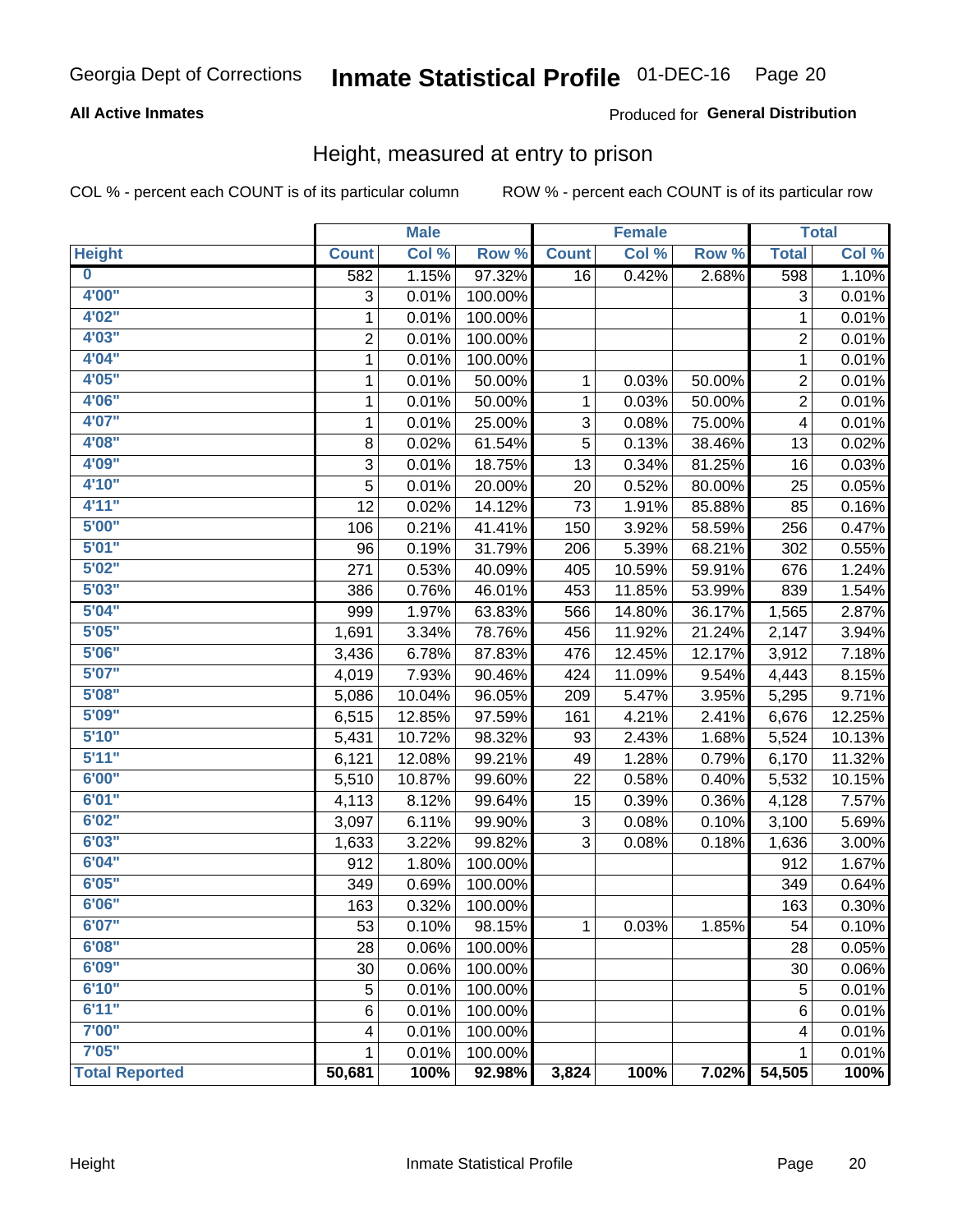### Inmate Statistical Profile 01-DEC-16 Page 21

### **All Active Inmates**

Produced for General Distribution

### Height, measured at entry to prison

COL % - percent each COUNT is of its particular column

|                     | <b>Male</b> | Female | Total  |
|---------------------|-------------|--------|--------|
| <b>Not Reported</b> |             |        |        |
| <b>Grand Total</b>  | 50,681      | 3,824  | 54,505 |

| <b>Mean</b> | erage) | 5'10" | 5'05" | <b>CIA AIL</b><br>. . |
|-------------|--------|-------|-------|-----------------------|
|             |        |       |       |                       |
| <b>Mode</b> |        | 5'09" | 5'04" | 5'09"                 |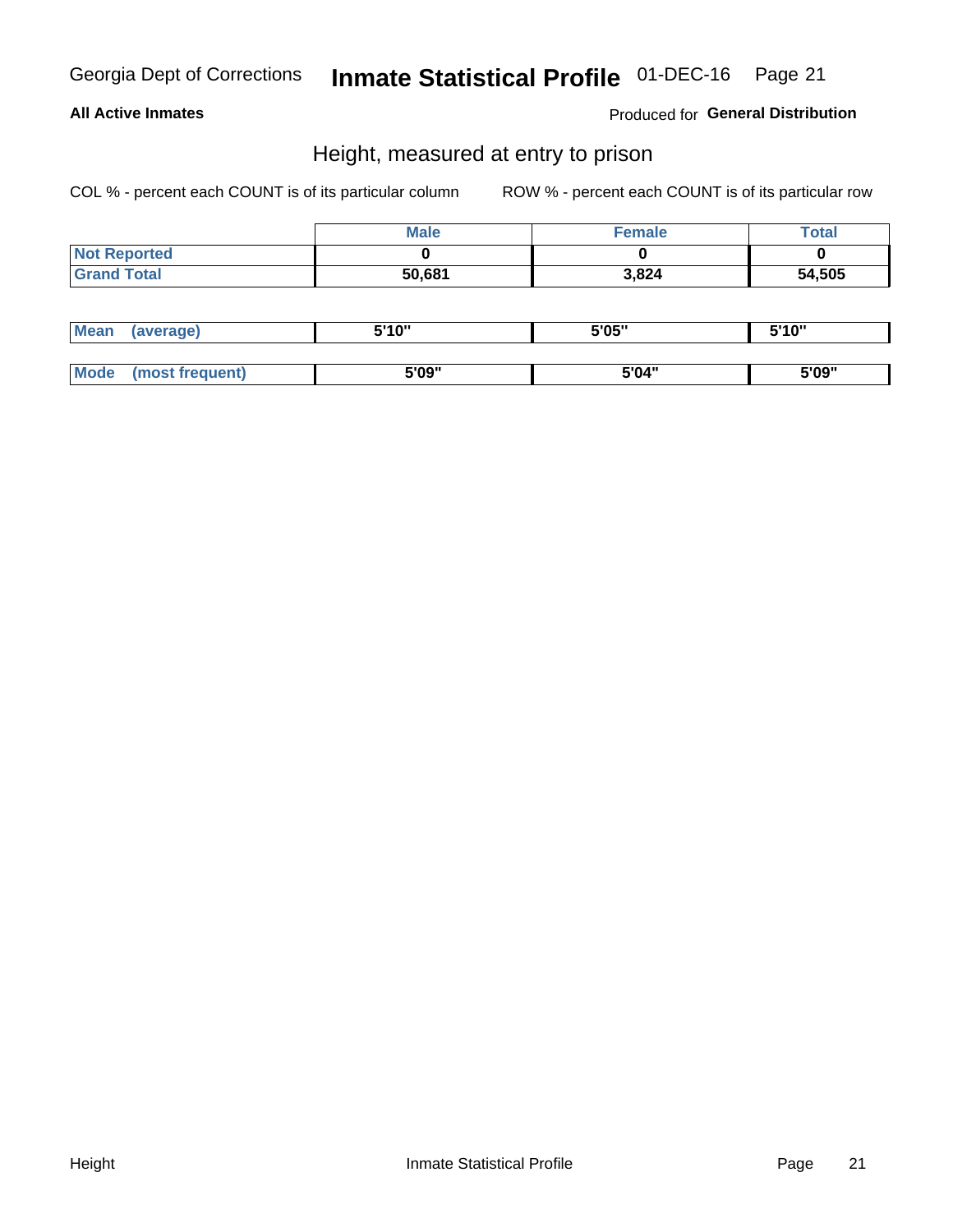#### Inmate Statistical Profile 01-DEC-16 Page 22

**All Active Inmates** 

Produced for General Distribution

### Weight, measured at entry to prison

COL % - percent each COUNT is of its particular column

|                          |              | <b>Male</b> |         |                | <b>Female</b>   |        |                | <b>Total</b> |
|--------------------------|--------------|-------------|---------|----------------|-----------------|--------|----------------|--------------|
| Weight                   | <b>Count</b> | Col %       | Row %   | <b>Count</b>   | Col %           | Row %  | <b>Total</b>   | Col %        |
| <b>Under 80 pounds</b>   | 7            | 0.01%       | 87.50%  | 1              | 0.03%           | 12.50% | 8              | 0.01%        |
| 80 - 89 pounds           | $\mathbf{1}$ | 0.01%       | 50.00%  | $\mathbf{1}$   | 0.03%           | 50.00% | $\overline{2}$ | 0.01%        |
| 90 - 99 pounds           | 5            | 0.01%       | 33.33%  | 10             | 0.26%           | 66.67% | 15             | 0.03%        |
| 100 - 109 pounds         | 32           | 0.06%       | 51.61%  | 30             | 0.79%           | 48.39% | 62             | 0.12%        |
| 110 - 119 pounds         | 117          | 0.23%       | 51.77%  | 109            | 2.87%           | 48.23% | 226            | 0.42%        |
| 120 - 129 pounds         | 536          | 1.07%       | 73.42%  | 194            | 5.10%           | 26.58% | 730            | 1.36%        |
| 130 - 139 pounds         | 1,694        | 3.38%       | 82.11%  | 369            | 9.70%           | 17.89% | 2,063          | 3.83%        |
| 140 - 149 pounds         | 3,505        | 7.00%       | 88.73%  | 445            | 11.70%          | 11.27% | 3,950          | 7.33%        |
| 150 - 159 pounds         | 5,269        | $10.52\%$   | 92.34%  | 437            | 11.49%          | 7.66%  | 5,706          | 10.59%       |
| 160 - 169 pounds         | 6,803        | 13.59%      | 94.38%  | 405            | 10.65%          | 5.62%  | 7,208          | 13.38%       |
| 170 - 179 pounds         | 6,236        | 12.46%      | 94.28%  | 378            | 9.94%           | 5.72%  | 6,614          | 12.28%       |
| 180 - 189 pounds         | 6,590        | 13.16%      | 95.09%  | 340            | 8.94%           | 4.91%  | 6,930          | 12.86%       |
| 190 - 199 pounds         | 4,462        | 8.91%       | 95.16%  | 227            | 5.97%           | 4.84%  | 4,689          | 8.70%        |
| 200 - 209 pounds         | 3,942        | 7.87%       | 94.44%  | 232            | 6.10%           | 5.56%  | 4,174          | 7.75%        |
| 210 - 219 pounds         | 2,986        | 5.96%       | 95.64%  | 136            | 3.58%           | 4.36%  | 3,122          | 5.80%        |
| 220 - 229 pounds         | 2,368        | 4.73%       | 94.72%  | 132            | 3.47%           | 5.28%  | 2,500          | 4.64%        |
| 230 - 239 pounds         | 1,531        | 3.06%       | 93.93%  | 99             | 2.60%           | 6.07%  | 1,630          | 3.03%        |
| 240 - 249 pounds         | 1,212        | 2.42%       | 95.06%  | 63             | 1.66%           | 4.94%  | 1,275          | 2.37%        |
| 250 - 259 pounds         | 881          | 1.76%       | 93.82%  | 58             | 1.52%           | 6.18%  | 939            | 1.74%        |
| 260 - 269 pounds         | 551          | 1.10%       | 93.39%  | 39             | 1.03%           | 6.61%  | 590            | 1.10%        |
| 270 - 279 pounds         | 397          | 0.79%       | 96.83%  | 13             | 0.34%           | 3.17%  | 410            | 0.76%        |
| 280 - 289 pounds         | 290          | 0.58%       | 91.77%  | 26             | 0.68%           | 8.23%  | 316            | 0.59%        |
| 290 - 299 pounds         | 159          | 0.32%       | 90.86%  | 16             | 0.42%           | 9.14%  | 175            | 0.32%        |
| 300 - 309 pounds         | 150          | 0.30%       | 88.76%  | 19             | 0.50%           | 11.24% | 169            | 0.31%        |
| 310 - 319 pounds         | 82           | 0.16%       | 95.35%  | 4              | 0.11%           | 4.65%  | 86             | 0.16%        |
| 320 - 329 pounds         | 81           | 0.16%       | 92.05%  | $\overline{7}$ | 0.18%           | 7.95%  | 88             | 0.16%        |
| 330 - 339 pounds         | 46           | 0.09%       | 100.00% |                |                 |        | 46             | 0.09%        |
| 340 - 349 pounds         | 29           | 0.06%       | 90.63%  | 3              | 0.08%           | 9.38%  | 32             | 0.06%        |
| 350 - 359 pounds         | 33           | 0.07%       | 82.50%  | 7              | 0.18%           | 17.50% | 40             | 0.07%        |
| 360 - 369 pounds         | 17           | 0.03%       | 94.44%  | $\mathbf{1}$   | 0.03%           | 5.56%  | 18             | 0.03%        |
| 370 - 379 pounds         | 10           | 0.02%       | 90.91%  | $\mathbf{1}$   | 0.03%           | 9.09%  | 11             | 0.02%        |
| 380 - 389 pounds         | 11           | 0.02%       | 100.00% |                |                 |        | 11             | 0.02%        |
| 390 - 399 pounds         | 3            | 0.01%       | 75.00%  | 1              | 0.03%           | 25.00% | 4              | 0.01%        |
| 400 pounds and over      | 29           | 0.06%       | 96.67%  | 1              | 0.03%           | 3.33%  | 30             | 0.06%        |
| <b>Total Reported</b>    | 50,065       | 100%        | 92.94%  | 3,804          | 100%            | 7.06%  | 53,869         | 100.0%       |
|                          |              |             |         |                |                 |        |                |              |
| <b>Not Reported</b>      |              | 616         |         |                | $\overline{20}$ |        | 636            |              |
| <b>Grand Total</b>       |              | 50,681      |         |                | 3,824           |        | 54,505         |              |
|                          |              |             |         |                |                 |        |                |              |
| <b>Mean</b><br>(average) |              | 185         |         |                | 172             |        |                | 184          |
| <b>Median (middle)</b>   |              | 180         |         |                | 165             |        |                | 180          |
| Mode (most frequent)     |              | 180         |         |                | 150             |        |                | 180          |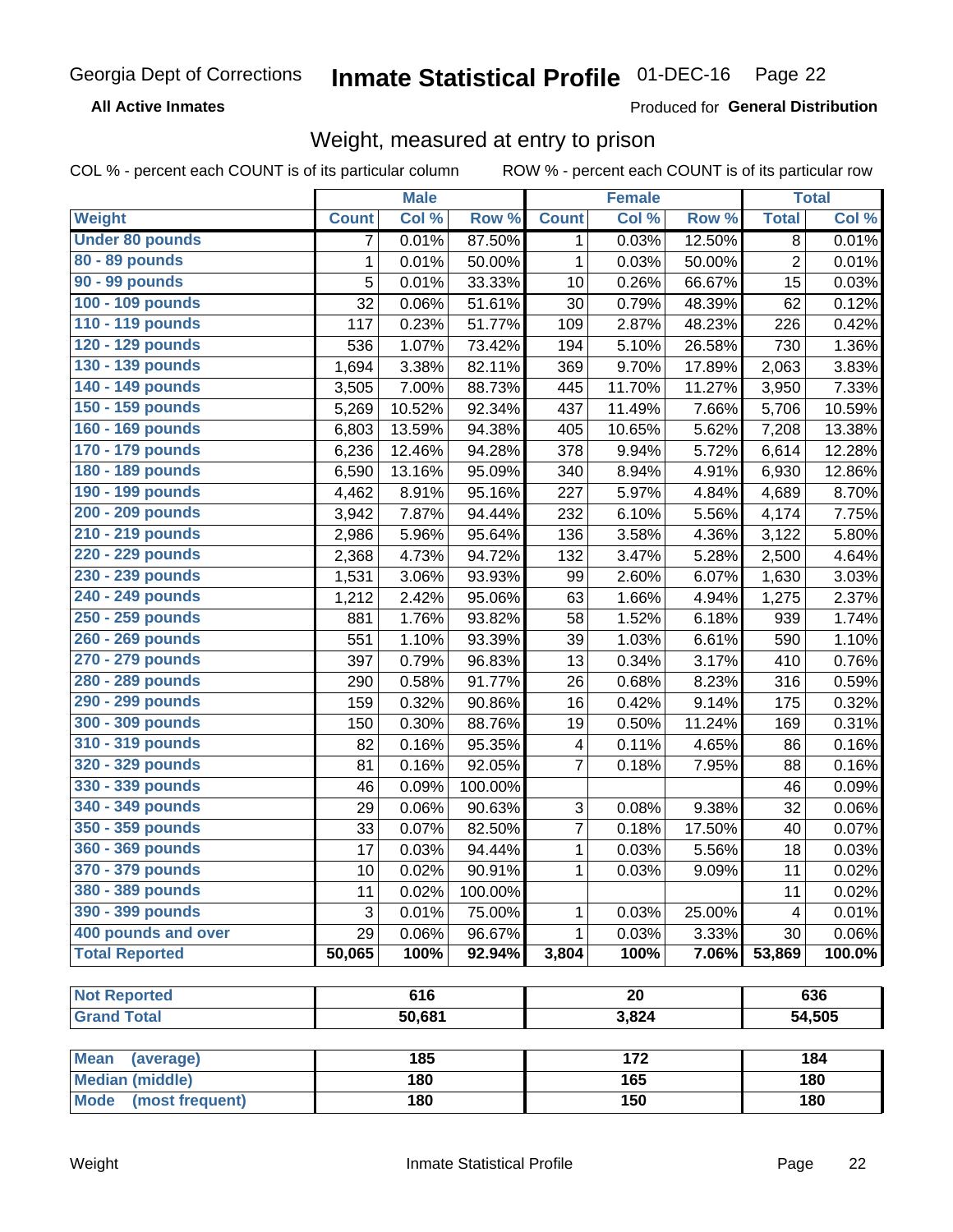### Inmate Statistical Profile 01-DEC-16 Page 23

**All Active Inmates** 

#### Produced for General Distribution

### Veterans validated by Veteran's Administration

COL % - percent each COUNT is of its particular column

|                          |                 | <b>Male</b> |         |                    | <b>Female</b> |       |              | <b>Total</b> |
|--------------------------|-----------------|-------------|---------|--------------------|---------------|-------|--------------|--------------|
| <b>Military service</b>  | <b>Count</b>    | Col %       |         | <b>Row % Count</b> | Col %         | Row % | <b>Total</b> | Col %        |
| <b>Others</b><br>0       | 903             | 32.03%      | 97.94%  | 19                 | 44.19%        | 2.06% | 922          | 32.22%       |
| <b>Air Force</b>         | 1,112           | 39.45%      | 98.23%  | 20                 | 46.51%        | 1.77% | 1,132        | 39.55%       |
| <b>Army</b><br>2         | 170             | 6.03%       | 98.84%  | 2                  | 4.65%         | 1.16% | 172          | 6.01%        |
| <b>Navy</b><br>3         | 361             | 12.81%      | 99.72%  |                    | 2.33%         | .28%  | 362          | 12.65%       |
| <b>Marines</b><br>4      | 12 <sup>2</sup> | .43%        | 100.00% |                    |               |       | 12           | .42%         |
| <b>Coast Guard</b><br>5. | 261             | 9.26%       | 99.62%  |                    | 2.33%         | .38%  | 262          | 9.15%        |
| <b>Total Reported</b>    | 2,819           | 100%        | 98.50%  | 43                 | 100%          | 1.50% | 2,862        | 100%         |

| <b>Not</b><br>. ಗeported | 47,862 | 3,781 | 51,643 |
|--------------------------|--------|-------|--------|
| ⊺otal                    | 50,681 | 3,824 | 54,505 |

| <b>Mode (most frequent)</b><br>Force<br><b>Force</b><br>orce<br>Aır |
|---------------------------------------------------------------------|
|---------------------------------------------------------------------|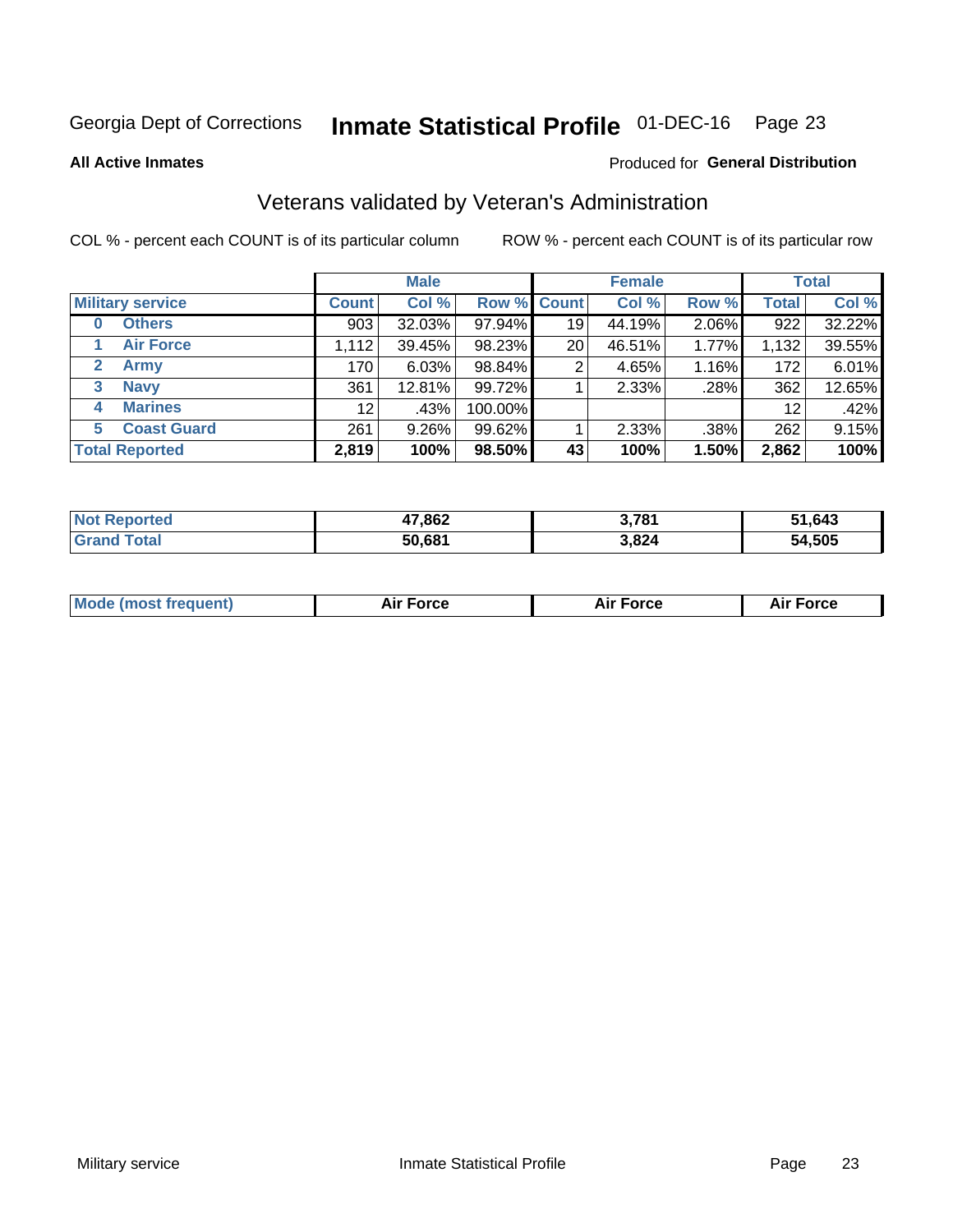### Inmate Statistical Profile 01-DEC-16 Page 24

#### **All Active Inmates**

#### Produced for General Distribution

### Type of admission to prison

COL % - percent each COUNT is of its particular column

|    |                                  |                | <b>Male</b> |                    |     | <b>Female</b> |          |                | <b>Total</b> |
|----|----------------------------------|----------------|-------------|--------------------|-----|---------------|----------|----------------|--------------|
|    | <b>Type of Admission</b>         | <b>Count</b>   | Col %       | <b>Row % Count</b> |     | Col %         | Row %    | <b>Total</b>   | Col %        |
| 16 | <b>Population Redistribution</b> | 8              | $.02\%$     | 100.00%            |     |               |          | 8              | .01%         |
| 27 | <b>Boot Camp Plus</b>            |                | .01%        | 100.00%            |     |               |          |                | .01%         |
| 28 | <b>Initial Assignment</b>        | 14             | .03%        | 100.00%            |     |               |          | 14             | .03%         |
| 52 | <b>New Sentence</b>              | 41,246         | 81.41%      | 93.15% 3,033       |     | 79.34%        | 6.85%    | 44,279         | 81.27%       |
| 53 | <b>Probation Rev Partial</b>     | 1,980          | 3.91%       | 89.47%             | 233 | 6.09%         | 10.53%   | 2,213          | 4.06%        |
| 54 | <b>Probation Rev Remainder</b>   | 2,819          | 5.56%       | 89.44%             | 333 | 8.71%         | 10.56%   | 3,152          | 5.78%        |
| 55 | <b>Parole Rev New Sentence</b>   | 2,482          | 4.90%       | 95.10%             | 128 | 3.35%         | 4.90%    | 2,610          | 4.79%        |
| 56 | <b>Parole Rev No New</b>         | 2,032          | 4.01%       | 95.49%             | 96  | 2.51%         | 4.51%    | 2,128          | 3.91%        |
|    | <b>Sentence</b>                  |                |             |                    |     |               |          |                |              |
| 57 | <b>Released In Error</b>         | 15             | .03%        | 100.00%            |     |               |          | 15             | .03%         |
| 65 | <b>Return Appeal/Bond</b>        | $\overline{2}$ | .01%        | 100.00%            |     |               |          | $\overline{2}$ | .01%         |
| 66 | <b>Prob Viol/Total Rev</b>       | 1              | .01%        | 100.00%            |     |               |          |                | .01%         |
| 67 | <b>Admit Fm Other Cust</b>       | 6              | .01%        | 100.00%            |     |               |          | 6              | .01%         |
| 69 | <b>New Sent/Par Rev Pnd</b>      | 4              | .01%        | 100.00%            |     |               |          | 4              | .01%         |
| 70 | <b>Life W/O Parole</b>           | 14             | .03%        | 100.00%            |     |               |          | 14             | .03%         |
| 72 | <b>Par Rev/Rsn Unknown</b>       | 29             | .06%        | 100.00%            |     |               |          | 29             | .05%         |
| 74 | <b>Pb Parole Rescinded</b>       | 1              | .01%        | 100.00%            |     |               |          |                | .01%         |
| 76 | <b>Par Rev/Revoc Center</b>      | 1              | .01%        | 100.00%            |     |               |          |                | .01%         |
| 82 | <b>Unknown</b>                   | 9              | .02%        | 100.00%            |     |               |          | 9              | .02%         |
|    | <b>Total Reported</b>            | 50,664         | 100%        | 92.98% 3,823       |     | 100%          | $7.02\%$ | 54,487         | 100%         |

| <b>orted</b><br>' NO) |        |               | . .<br>1 O |
|-----------------------|--------|---------------|------------|
| <b>Total</b>          | 50.681 | $^{\circ}824$ | ,505<br>٠л |

| Mode (most frequent) | <b>New Sentence</b> | <b>New Sentence</b> | <b>New Sentence</b> |
|----------------------|---------------------|---------------------|---------------------|
|                      |                     |                     |                     |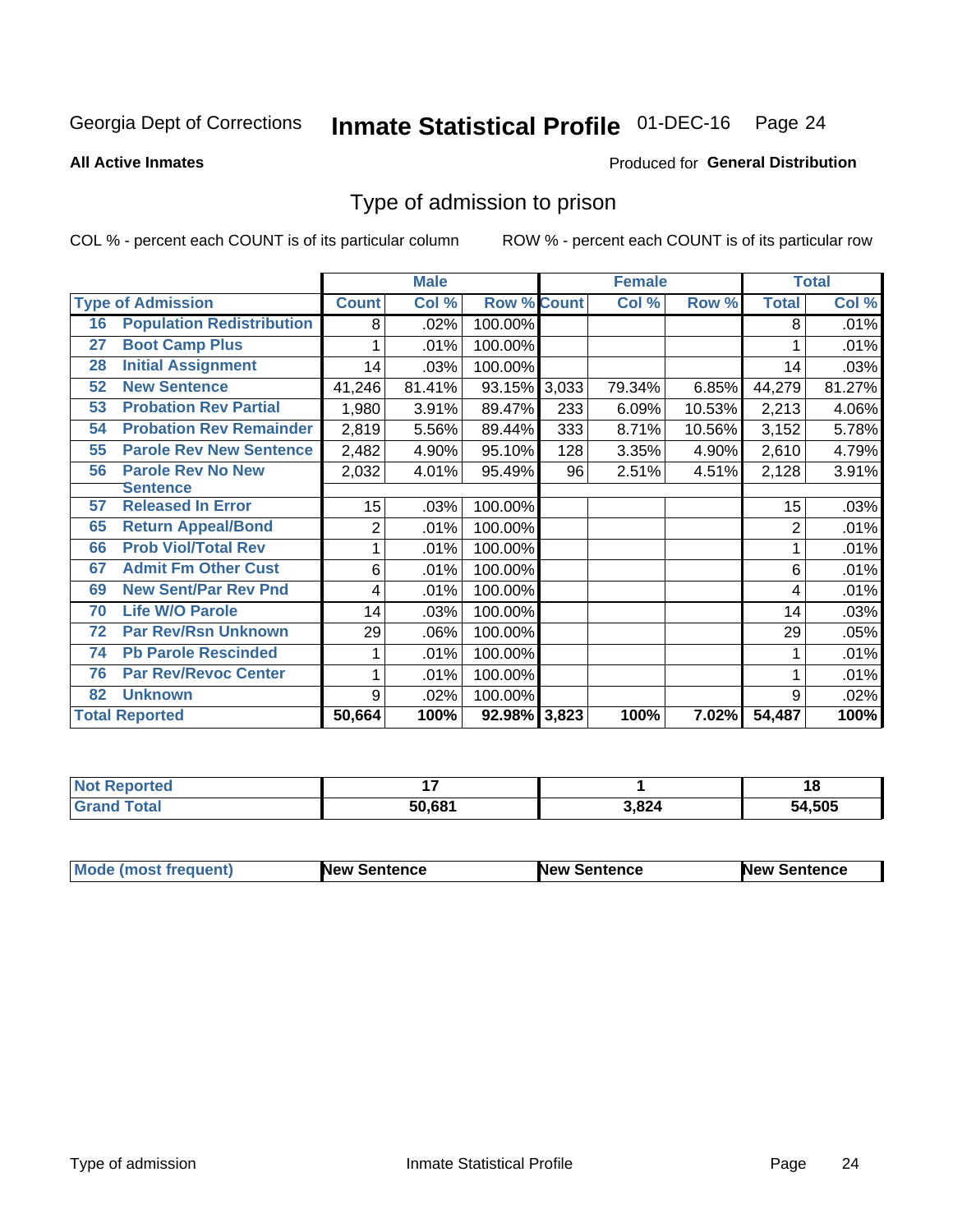### Inmate Statistical Profile 01-DEC-16 Page 25

**All Active Inmates** 

#### Produced for General Distribution

### Current / last supervision level

COL % - percent each COUNT is of its particular column

|                        |              | <b>Male</b> |                    |       | <b>Female</b> |          |        | <b>Total</b> |
|------------------------|--------------|-------------|--------------------|-------|---------------|----------|--------|--------------|
| <b>Security Status</b> | <b>Count</b> | Col %       | <b>Row % Count</b> |       | Col %         | Row %    | Total  | Col %        |
| 3 Minimum              | 4.451        | $8.78\%$    | 73.00%             | .646  | 43.06%        | 27.00%   | 6,097  | 11.19%       |
| 4 Medium               | 37,199       | 73.41%      | 94.97%             | 1,972 | 51.58%        | $5.03\%$ | 39,171 | 71.88%       |
| 5 Close                | 9.021        | 17.80%      | 97.78%             | 205   | 5.36%         | $2.22\%$ | 9,226  | 16.93%       |
| <b>Total Reported</b>  | 50,671       | 100%        | 92.98%             | 3,823 | 100%          | $7.02\%$ | 54,494 | 100%         |

| <b>Still being diagnosed</b> |        |       |        |
|------------------------------|--------|-------|--------|
| <b>Not Reported</b>          |        |       |        |
| <b>Grand Total</b>           | 50,681 | 3,824 | 54,505 |

| M | M | . . |
|---|---|-----|
|   |   |     |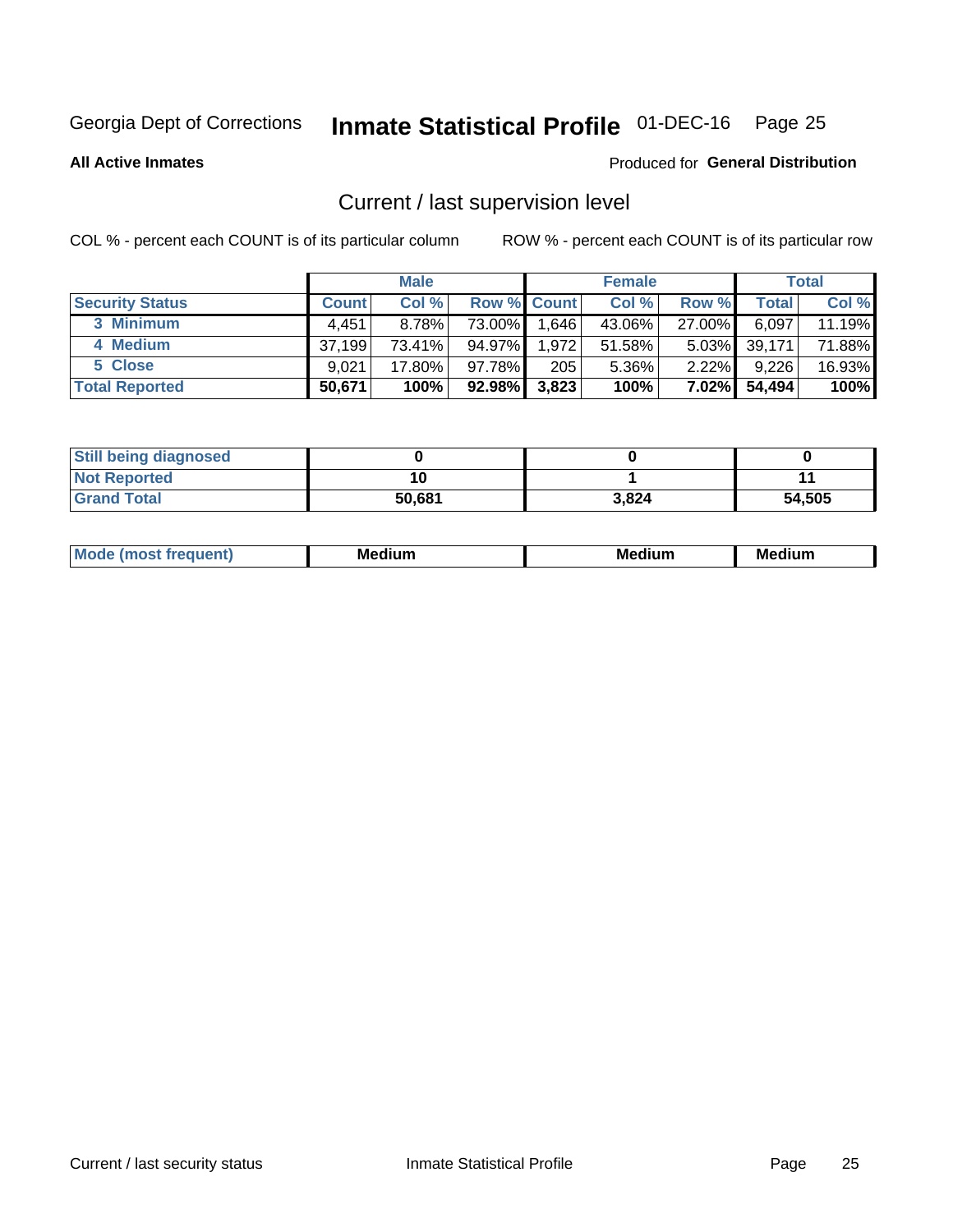### Inmate Statistical Profile 01-DEC-16 Page 26

**All Active Inmates** 

### Produced for General Distribution

### Current / last type of institution

COL % - percent each COUNT is of its particular column

|                            |                 | <b>Male</b> |             |       | <b>Female</b> |          |              | <b>Total</b> |
|----------------------------|-----------------|-------------|-------------|-------|---------------|----------|--------------|--------------|
| <b>Type of Institution</b> | <b>Count</b>    | Col %       | Row % Count |       | Col %         | Row %    | <b>Total</b> | Col %        |
| <b>County Ci</b>           | 5,166           | 10.24%      | 99.98%      |       | $.03\%$       | .02%     | 5,167        | 9.52%        |
| <b>State Prison</b>        | 35,132          | 69.64%      | 90.74%      | 3,585 | 93.75%        | 9.26%    | 38,717       | 71.34%       |
| <b>Transitional Center</b> | 2,091           | 4.15%       | 89.86%      | 236   | 6.17%         | 10.14%   | 2,327        | 4.29%        |
| <b>Private Prison</b>      | 8,043           | 15.94%      | 100.00%     |       |               |          | 8,043        | 14.82%       |
| <b>County Jail</b>         | 10 <sup>1</sup> | .02%        | 90.91%      |       | .03%          | $9.09\%$ | 11           | .02%         |
| <b>Rsat - Center</b>       |                 | $.01\%$     | 100.00%     |       |               |          |              | .01%         |
| <b>State Hospital</b>      | 3 <sup>1</sup>  | $.01\%$     | 75.00%      |       | .03%          | 25.00%   | 4            | .01%         |
| <b>Total Reported</b>      | 50,446          | 100%        | 92.95%      | 3,824 | 100%          | 7.05%    | 54,270       | 100%         |

| ported<br><b>NOT</b> |        |       |                 |
|----------------------|--------|-------|-----------------|
| 'otal                | 50,446 | 3,824 | 1.270<br>54,270 |

| <b>Mode (most frequent)</b> | <b>State Prison</b> | <b>State Prison</b> | <b>State Prison</b> |
|-----------------------------|---------------------|---------------------|---------------------|
|                             |                     |                     |                     |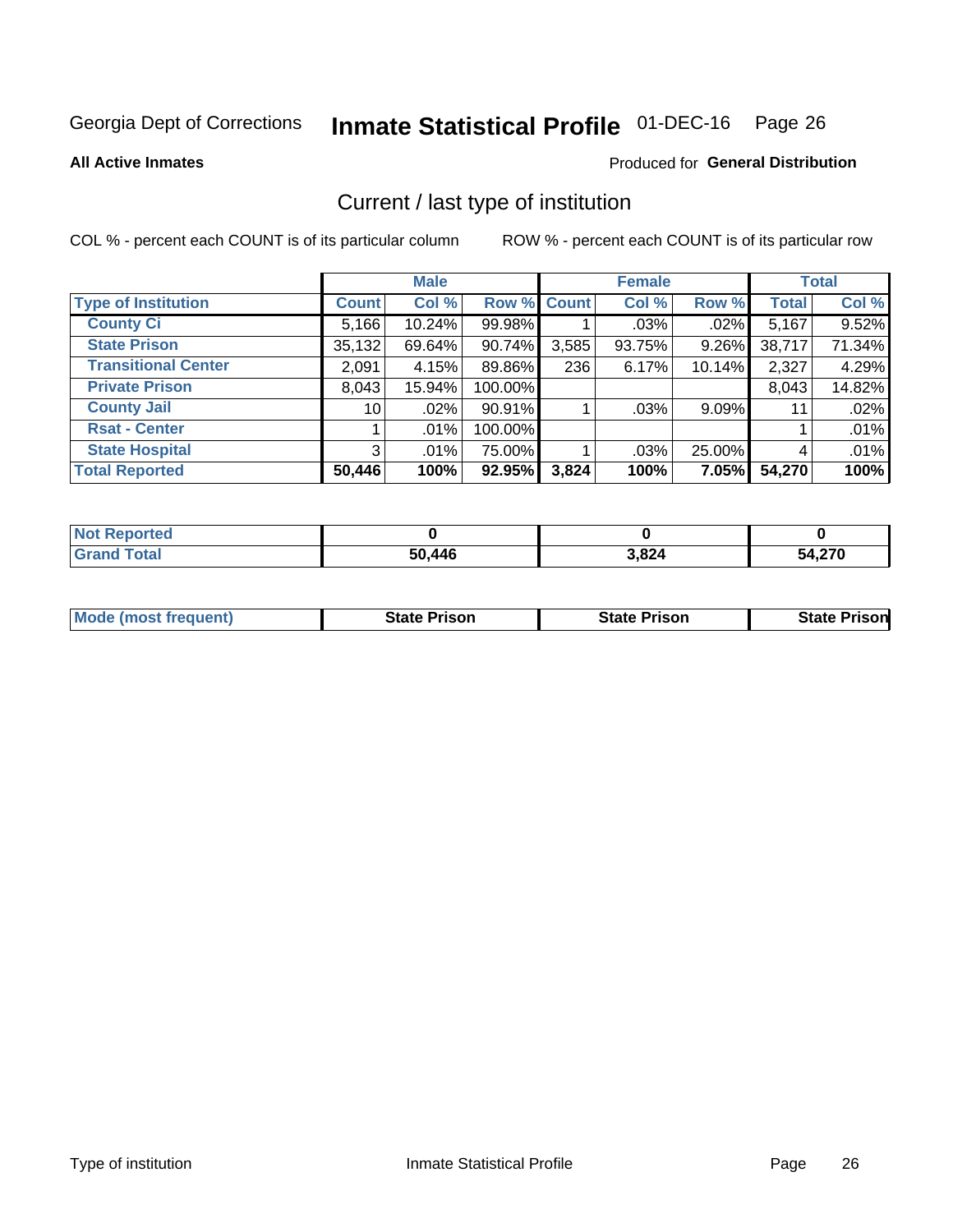### Inmate Statistical Profile 01-DEC-16 Page 27

#### **All Active Inmates**

### Produced for General Distribution

### Institution type - transitional centers

COL % - percent each COUNT is of its particular column

|                                          |              | <b>Male</b> |         |              | <b>Female</b> |         |              | <b>Total</b> |
|------------------------------------------|--------------|-------------|---------|--------------|---------------|---------|--------------|--------------|
| <b>Institution Type - Trans. Centers</b> | <b>Count</b> | Col %       | Row %   | <b>Count</b> | Col %         | Row %   | <b>Total</b> | Col %        |
| <b>Albany Tc</b>                         | 151          | 6.61%       | 100.00% |              |               |         | 151          | 5.75%        |
| <b>Arrendale State Prison</b>            |              |             |         | 106          | 30.99%        | 100.00% | 106          | 4.04%        |
| <b>Atlanta Tc</b>                        | 272          | 11.90%      | 100.00% |              |               |         | 272          | 10.35%       |
| <b>Augusta Tc</b>                        | 223          | 9.76%       | 100.00% |              |               |         | 223          | 8.49%        |
| <b>Charles D. Hudson Tc</b>              | 155          | 6.78%       | 100.00% |              |               |         | 155          | 5.90%        |
| <b>Clayton Tc</b>                        | 373          | 16.32%      | 100.00% |              |               |         | 373          | 14.20%       |
| <b>Coastal Tc</b>                        | 260          | 11.38%      | 100.00% |              |               |         | 260          | $9.90\%$     |
| <b>Columbus Tc</b>                       | 136          | 5.95%       | 100.00% |              |               |         | 136          | 5.18%        |
| <b>Macon Tc</b>                          | 156          | 6.83%       | 100.00% |              |               |         | 156          | 5.94%        |
| <b>Macon Womens Tc</b>                   |              |             |         | 2            | .58%          | 100.00% | 2            | .08%         |
| <b>Metro Tc</b>                          |              |             |         | 234          | 68.42%        | 100.00% | 234          | 8.91%        |
| <b>Phillips State Prison</b>             | 194          | 8.49%       | 100.00% |              |               |         | 194          | 7.38%        |
| <b>Savannah Mens Tc</b>                  |              | .04%        | 100.00% |              |               |         |              | .04%         |
| <b>Smith Tc</b>                          | 205          | 8.97%       | 100.00% |              |               |         | 205          | 7.80%        |
| <b>Valdosta Tc</b>                       | 159          | 6.96%       | 100.00% |              |               |         | 159          | 6.05%        |
| <b>Total Reported</b>                    | 2,285        | 100%        | 86.98%  | 342          | 100%          | 13.02%  | 2,627        | 100%         |

| NO<br>τeα |       |                              |               |
|-----------|-------|------------------------------|---------------|
|           | 2,285 | <b>3.46</b><br>◡┭▵<br>$\sim$ | 0.27<br>2,627 |

| Mode (most frequent) | <b>Clayton Tc</b> | <b>Metro Tc</b> | <b>Clayton Tc</b> |
|----------------------|-------------------|-----------------|-------------------|
|                      |                   |                 |                   |
|                      |                   |                 |                   |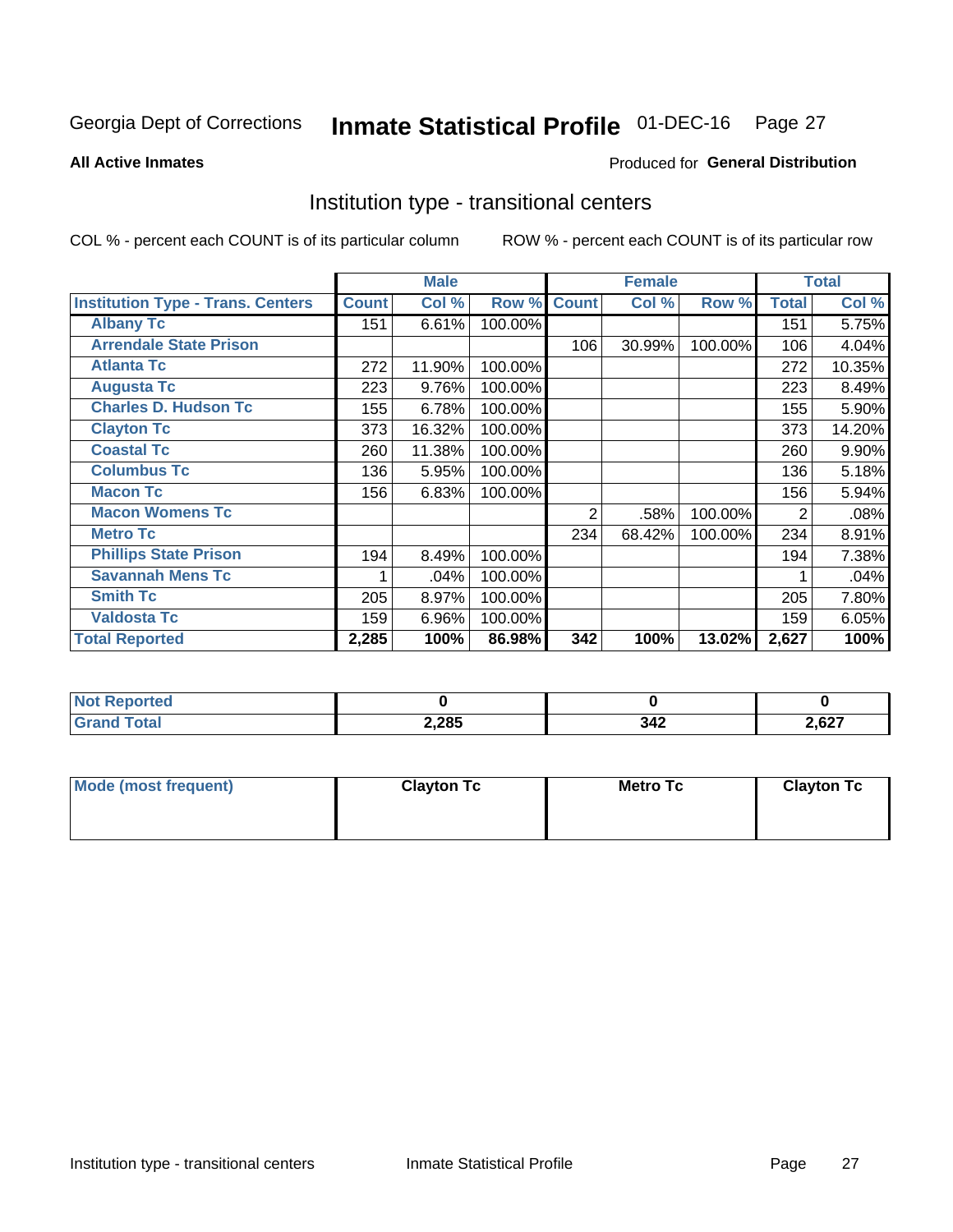### Inmate Statistical Profile 01-DEC-16 Page 28

#### **All Active Inmates**

#### Produced for General Distribution

### Institution type - county prisons

COL % - percent each COUNT is of its particular column

|                                          |                | <b>Male</b> |         |              | <b>Female</b> |       |                | <b>Total</b> |
|------------------------------------------|----------------|-------------|---------|--------------|---------------|-------|----------------|--------------|
| <b>Institution Type - County Prisons</b> | <b>Count</b>   | Col %       | Row %   | <b>Count</b> | Col %         | Row % | <b>Total</b>   | Col %        |
| <b>Baldwin County Ci</b>                 | $\mathbf{1}$   | .02%        | 100.00% |              |               |       | $\mathbf 1$    | .02%         |
| <b>Bulloch County Ci</b>                 | 154            | 2.98%       | 100.00% |              |               |       | 154            | 2.98%        |
| <b>Carroll County Ci</b>                 | 249            | 4.82%       | 100.00% |              |               |       | 249            | 4.82%        |
| <b>Clarke County Ci</b>                  | 116            | 2.25%       | 100.00% |              |               |       | 116            | 2.25%        |
| <b>Clayton County Ci</b>                 | 242            | 4.68%       | 100.00% |              |               |       | 242            | 4.68%        |
| <b>Colquitt County Ci</b>                | 188            | 3.64%       | 100.00% |              |               |       | 188            | 3.64%        |
| <b>Coweta County Ci</b>                  | 231            | 4.47%       | 100.00% |              |               |       | 231            | 4.47%        |
| <b>Decatur County Ci</b>                 | 156            | 3.02%       | 100.00% |              |               |       | 156            | 3.02%        |
| <b>Dougherty County Ci</b>               | 1              | .02%        | 100.00% |              |               |       | 1              | .02%         |
| <b>Effingham County Ci</b>               | 194            | 3.76%       | 100.00% |              |               |       | 194            | 3.75%        |
| <b>Floyd County Ci</b>                   | 427            | 8.27%       | 100.00% |              |               |       | 427            | 8.26%        |
| <b>Fulton County Ci</b>                  | 9              | .17%        | 100.00% |              |               |       | 9              | .17%         |
| <b>Gilmer County Ci</b>                  | $\mathbf{3}$   | .06%        | 100.00% |              |               |       | 3              | .06%         |
| <b>Grady County Ci</b>                   | $\overline{2}$ | .04%        | 100.00% |              |               |       | $\overline{2}$ | .04%         |
| <b>Gwinnett County Ci</b>                | 154            | 2.98%       | 100.00% |              |               |       | 154            | 2.98%        |
| <b>Hall County Ci</b>                    | 193            | 3.74%       | 100.00% |              |               |       | 193            | 3.74%        |
| <b>Hancock County Ci</b>                 | 1              | .02%        | 100.00% |              |               |       | 1              | .02%         |
| <b>Harris County Ci</b>                  | 149            | 2.88%       | 100.00% |              |               |       | 149            | 2.88%        |
| <b>Hart County Ci</b>                    | 5              | .10%        | 100.00% |              |               |       | 5              | .10%         |
| <b>Jackson County Ci</b>                 | 151            | 2.92%       | 100.00% |              |               |       | 151            | 2.92%        |
| <b>Jefferson County Ci</b>               | 142            | 2.75%       | 100.00% |              |               |       | 142            | 2.75%        |
| <b>Meriwether County Ci</b>              | 3              | .06%        | 100.00% |              |               |       | 3              | .06%         |
| <b>Miller County Ci</b>                  | 1              | .02%        | 100.00% |              |               |       | 1              | .02%         |
| <b>Mitchell County Ci</b>                | 136            | 2.63%       | 100.00% |              |               |       | 136            | 2.63%        |
| <b>Morgan County Ci</b>                  | 1              | .02%        | 100.00% |              |               |       | 1              | .02%         |
| <b>Muscogee County Ci</b>                | 538            | 10.41%      | 100.00% |              |               |       | 538            | 10.41%       |
| <b>Richmond County Ci</b>                | 237            | 4.59%       | 100.00% |              |               |       | 237            | 4.59%        |
| <b>Screven County Ci</b>                 | 129            | 2.50%       | 100.00% |              |               |       | 129            | 2.50%        |
| <b>Spalding County Ci</b>                | 385            | 7.45%       | 100.00% |              |               |       | 385            | 7.45%        |
| <b>Stewart County Ci</b>                 | $\overline{2}$ | .04%        | 100.00% |              |               |       | $\overline{2}$ | .04%         |
| <b>Sumter County Ci</b>                  | 353            | 6.83%       | 100.00% |              |               |       | 353            | 6.83%        |
| <b>Terrell County Ci</b>                 | 140            | 2.71%       | 100.00% |              |               |       | 140            | 2.71%        |
| <b>Thomas County Ci</b>                  | 188            | 3.64%       | 100.00% |              |               |       | 188            | 3.64%        |
| <b>Tift County Ci</b>                    | $\overline{2}$ | .04%        | 100.00% |              |               |       | $\overline{2}$ | .04%         |
| <b>Troup County Ci</b>                   | 274            | 5.30%       | 100.00% |              |               |       | 274            | 5.30%        |
| <b>Upson County Ci</b>                   | 1              | .02%        | 100.00% |              |               |       | 1              | .02%         |
| <b>Walker County Ci</b>                  | 3              | .06%        | 100.00% |              |               |       | 3              | .06%         |
| <b>Walton County Ci</b>                  | 3              | .06%        | 100.00% |              |               |       | 3              | .06%         |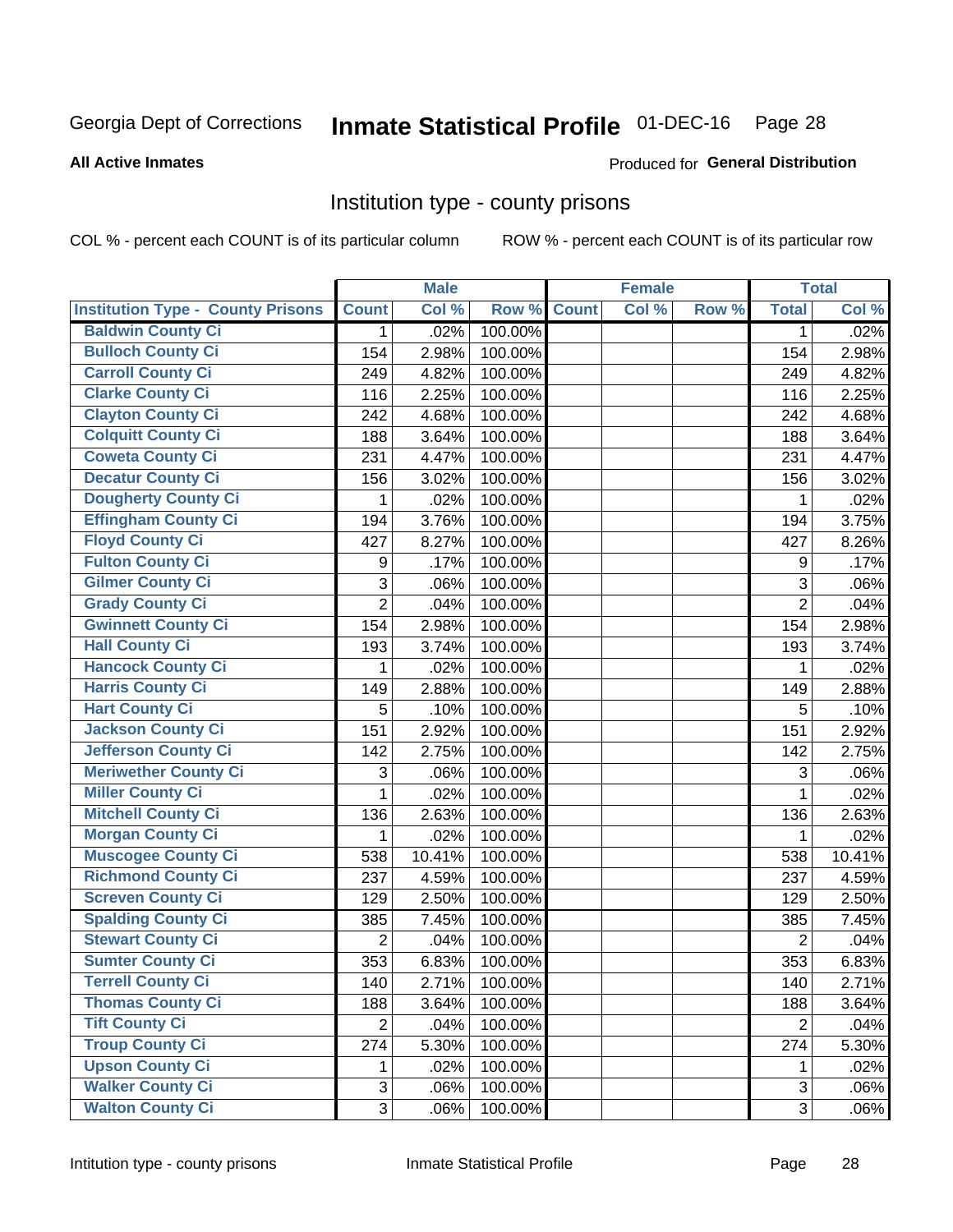### Inmate Statistical Profile 01-DEC-16 Page 29

**All Active Inmates** 

### **Produced for General Distribution**

### Institution type - county prisons

COL % - percent each COUNT is of its particular column

|                                          |              | <b>Male</b> |                    | <b>Female</b> |         |       | <b>Total</b> |
|------------------------------------------|--------------|-------------|--------------------|---------------|---------|-------|--------------|
| <b>Institution Type - County Prisons</b> | <b>Count</b> | Col%        | <b>Row % Count</b> | Col%          | Row %   | Total | Col %        |
| <b>Wilkes County Ci</b>                  |              | .02%        | 100.00%            |               |         |       | $.02\%$      |
| <b>Womens Ci</b>                         |              |             |                    | 100.00%       | 100.00% |       | .02%         |
| <b>Worth County Ci</b>                   |              | $.02\%$     | 100.00%            |               |         |       | $.02\%$      |
| <b>Total Reported</b>                    | 5,166        | 100%        | $99.98\%$          | 100%          | $.02\%$ | 5.167 | 100%         |

| τeα   |       |               |
|-------|-------|---------------|
| _____ | 5,166 | E 407<br>י שי |

| Mode (most frequent) | <b>Muscogee County Ci</b> | <b>Womens Ci</b> Muscogee County |
|----------------------|---------------------------|----------------------------------|
|----------------------|---------------------------|----------------------------------|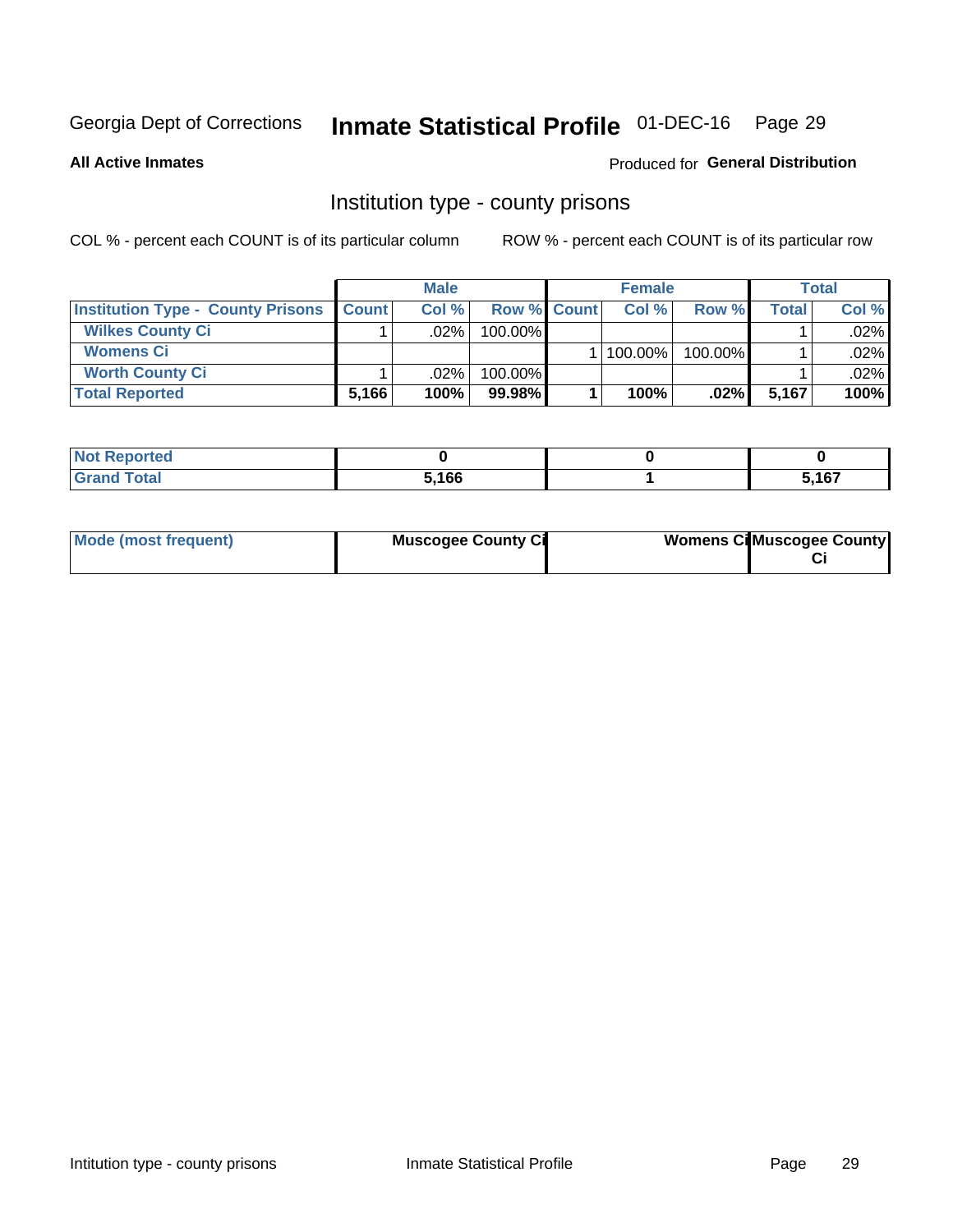### Inmate Statistical Profile 01-DEC-16 Page 30

#### **All Active Inmates**

#### Produced for General Distribution

### Institution type - state prisons

COL % - percent each COUNT is of its particular column

|                                         |              | <b>Male</b> |         |              | <b>Female</b> |         | <b>Total</b> |       |
|-----------------------------------------|--------------|-------------|---------|--------------|---------------|---------|--------------|-------|
| <b>Institution Type - State Prisons</b> | <b>Count</b> | Col %       | Row %   | <b>Count</b> | Col %         | Row %   | <b>Total</b> | Col % |
| <b>Arrendale State Prison</b>           |              |             |         | 1,581        | 44.10%        | 100.00% | 1,581        | 4.08% |
| <b>Augusta State Med. Prison</b>        | 1,274        | 3.63%       | 99.92%  | 1.           | .03%          | .08%    | 1,275        | 3.29% |
| <b>Autry State Prison</b>               | 1,718        | 4.89%       | 100.00% |              |               |         | 1,718        | 4.44% |
| <b>Baldwin State Prison</b>             | 956          | 2.72%       | 100.00% |              |               |         | 956          | 2.47% |
| <b>Burruss Correctional Training</b>    | 760          | 2.16%       | 100.00% |              |               |         | 760          | 1.96% |
| <b>Ctr</b>                              |              |             |         |              |               |         |              |       |
| <b>Calhoun State Prison</b>             | 1,653        | 4.71%       | 100.00% |              |               |         | 1,653        | 4.27% |
| <b>Central State Prison</b>             | 1,115        | 3.17%       | 100.00% |              |               |         | 1,115        | 2.88% |
| <b>Chatham State Prison</b>             | 6            | .02%        | 100.00% |              |               |         | 6            | .02%  |
| <b>Coastal State Prison</b>             | 1,235        | 3.52%       | 100.00% |              |               |         | 1,235        | 3.19% |
| <b>Dodge State Prison</b>               | 1,233        | 3.51%       | 100.00% |              |               |         | 1,233        | 3.18% |
| <b>Dooly State Prison</b>               | 1,530        | 4.36%       | 100.00% |              |               |         | 1,530        | 3.95% |
| <b>Emanuel - Swainsboro</b>             |              |             |         | 398          | 11.10%        | 100.00% | 398          | 1.03% |
| <b>Ga Diag Class Prison</b>             | 3,222        | 9.17%       | 100.00% |              |               |         | 3,222        | 8.32% |
| <b>Ga State Prison</b>                  | 1,380        | 3.93%       | 100.00% |              |               |         | 1,380        | 3.56% |
| <b>Hancock State Prison</b>             | 1,168        | 3.32%       | 100.00% |              |               |         | 1,168        | 3.02% |
| <b>Hays State Prison</b>                | 1,083        | 3.08%       | 100.00% |              |               |         | 1,083        | 2.80% |
| <b>Helms Facility</b>                   | 19           | .05%        | 45.24%  | 23           | .64%          | 54.76%  | 42           | .11%  |
| <b>Johnson State Prison</b>             | 1,569        | 4.47%       | 100.00% |              |               |         | 1,569        | 4.05% |
| <b>Lee State Prison</b>                 | 733          | 2.09%       | 100.00% |              |               |         | 733          | 1.89% |
| Long                                    | 201          | .57%        | 100.00% |              |               |         | 201          | .52%  |
| <b>Lowndes Unit</b>                     | 5            | .01%        | 100.00% |              |               |         | 5            | .01%  |
| <b>Macon State Prison</b>               | 1,729        | 4.92%       | 100.00% |              |               |         | 1,729        | 4.47% |
| <b>Metro State Prison (W)</b>           |              |             |         | 1            | .03%          | 100.00% | 1            | .01%  |
| <b>Montgomery State Prison</b>          | 410          | 1.17%       | 100.00% |              |               |         | 410          | 1.06% |
| <b>Phillips State Prison</b>            | 1,043        | 2.97%       | 100.00% |              |               |         | 1,043        | 2.69% |
| <b>Pulaski State Prison</b>             |              |             |         | 1,143        | 31.88%        | 100.00% | 1,143        | 2.95% |
| <b>Putnam State Prison</b>              | 2            | .01%        | 100.00% |              |               |         | 2            | .01%  |
| <b>Rivers State Prison</b>              | 1            | .01%        | 100.00% |              |               |         | 1            | .01%  |
| <b>Rogers State Prison</b>              | 1,396        | 3.97%       | 100.00% |              |               |         | 1,396        | 3.61% |
| <b>Rutledge State Prison</b>            | 620          | 1.76%       | 100.00% |              |               |         | 620          | 1.60% |
| <b>Smith State Prison</b>               | 1,526        | 4.34%       | 100.00% |              |               |         | 1,526        | 3.94% |
| <b>Telfair State Prison</b>             | 1,383        | 3.94%       | 100.00% |              |               |         | 1,383        | 3.57% |
| <b>Valdosta State Prison</b>            | 1,022        | 2.91%       | 100.00% |              |               |         | 1,022        | 2.64% |
| <b>Walker State Prison</b>              | 421          | 1.20%       | 100.00% |              |               |         | 421          | 1.09% |
| <b>Ware State Prison</b>                | 1,537        | 4.37%       | 100.00% |              |               |         | 1,537        | 3.97% |
| <b>Washington State Prison</b>          | 1,339        | 3.81%       | 100.00% |              |               |         | 1,339        | 3.46% |
| <b>Wayne State Prison</b>               | 1            | .01%        | 100.00% |              |               |         | 1            | .01%  |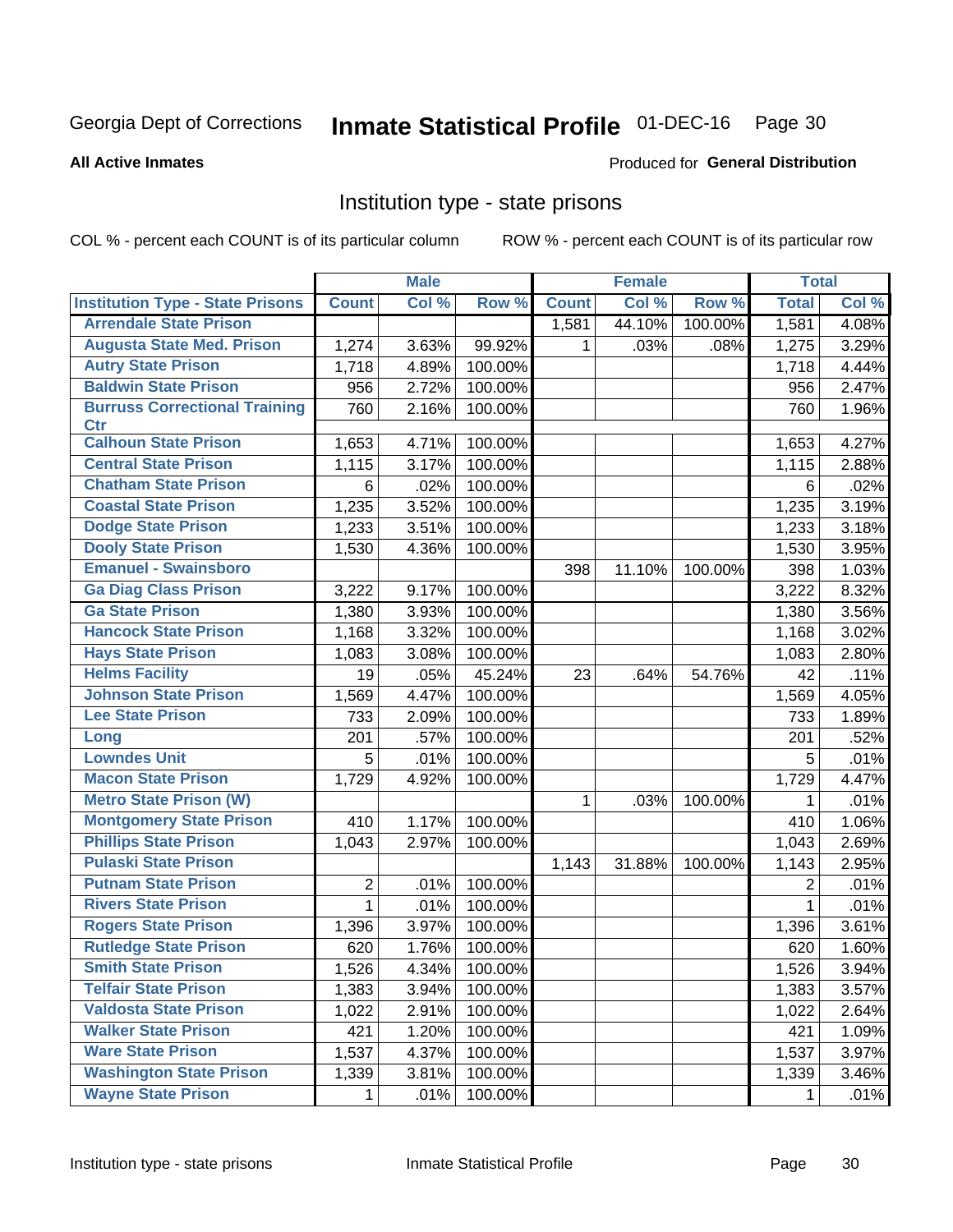### Inmate Statistical Profile 01-DEC-16 Page 31

**All Active Inmates** 

Produced for General Distribution

### Institution type - state prisons

COL % - percent each COUNT is of its particular column

|                                         |              | <b>Male</b>                 |         | <b>Female</b> |                               |         | <b>Total</b>                   |        |
|-----------------------------------------|--------------|-----------------------------|---------|---------------|-------------------------------|---------|--------------------------------|--------|
| <b>Institution Type - State Prisons</b> | <b>Count</b> | Col %                       | Row %   | <b>Count</b>  | Col %                         | Row %   | <b>Total</b>                   | Col %  |
| <b>Whitworth Facility</b>               |              |                             |         | 438           | $12.22\%$                     | 100.00% | 438                            | 1.13%  |
| <b>Wilcox State Prison</b>              | 1,842        | 5.24%                       | 100.00% |               |                               |         | 1,842                          | 4.76%  |
| <b>Total Reported</b>                   | 35,132       | 100%                        | 90.74%  | 3,585         | 100%                          | 9.26%   | 38,717                         | 100%   |
|                                         |              |                             |         |               |                               |         |                                |        |
| <b>Not Reported</b>                     |              | 0                           |         |               | 0                             |         | 0                              |        |
| <b>Grand Total</b>                      |              | 35,132                      |         |               | 3,585                         |         |                                | 38,717 |
| <b>Mode (most frequent)</b>             |              | <b>Ga Diag Class Prison</b> |         |               | <b>Arrendale State Prison</b> |         | <b>Ga Diag Class</b><br>Prison |        |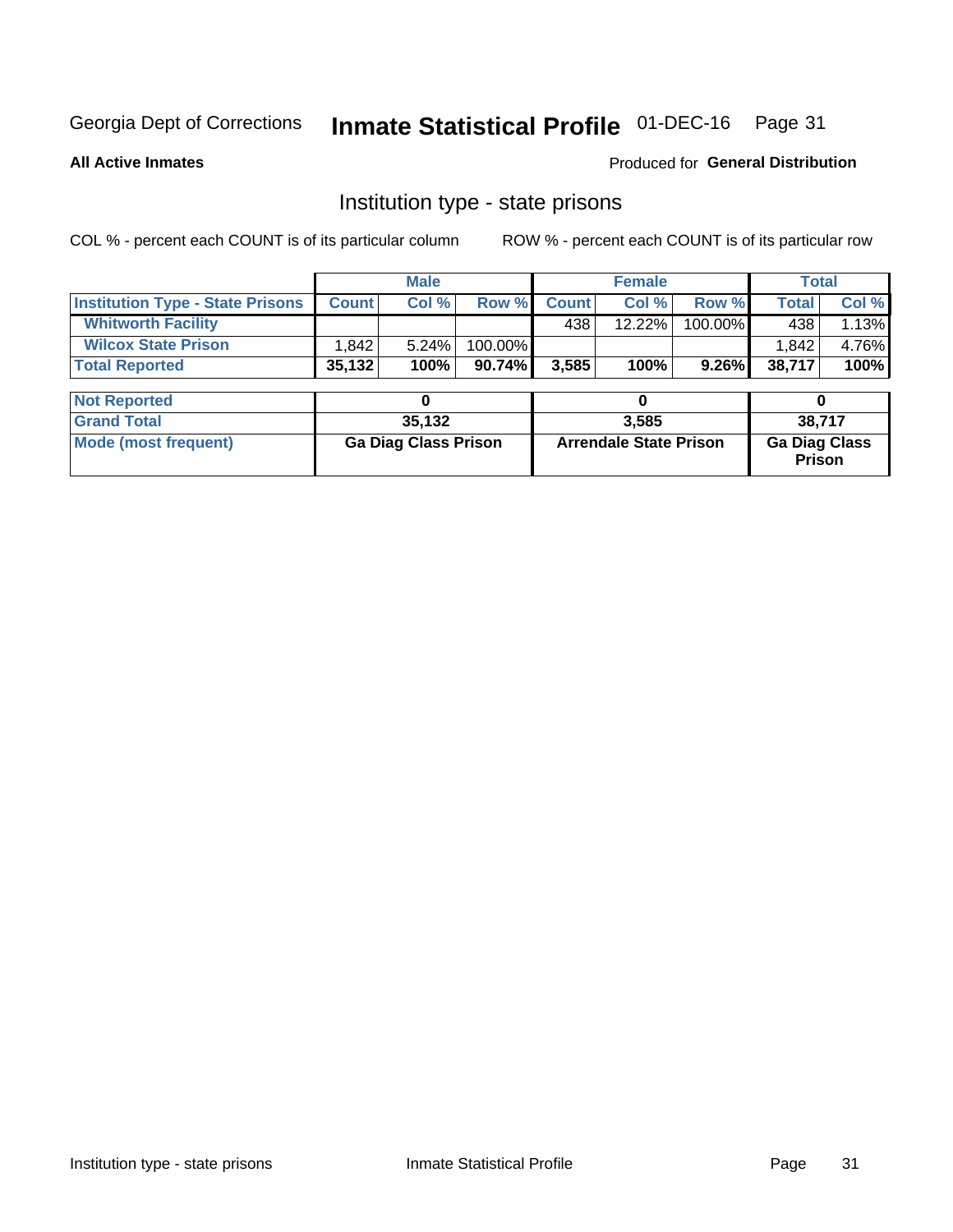### Inmate Statistical Profile 01-DEC-16 Page 32

**All Active Inmates** 

### Produced for General Distribution

### Institution type - private prisons

COL % - percent each COUNT is of its particular column

|                                           |              | <b>Male</b> |                    | <b>Female</b> |       |       | <b>Total</b> |
|-------------------------------------------|--------------|-------------|--------------------|---------------|-------|-------|--------------|
| <b>Institution Type - Private Prisons</b> | <b>Count</b> | Col %       | <b>Row % Count</b> | Col %         | Row % | Total | Col %        |
| <b>Coffee Corr Facility</b>               | 2.651        | $32.96\%$   | 100.00%            |               |       | 2,651 | 32.96%       |
| <b>Jenkins Corr Facility</b>              | ⊺160.،       | 14.42%      | $100.00\%$         |               |       | 1,160 | 14.42%       |
| <b>Riverbend Corr Facility</b>            | .508         | 18.75%      | 100.00%            |               |       | 1,508 | 18.75%       |
| <b>Wheeler Corr Facility</b>              | 2,724        | 33.87%      | 100.00%            |               |       | 2,724 | 33.87%       |
| <b>Total Reported</b>                     | 8,043        | 100%        | 100%               |               | %I    | 8,043 | 100%         |

| <b>Not Reported</b> |       |       |
|---------------------|-------|-------|
| <b>Total</b>        | 8,043 | 8,043 |

| <b>Mode (most frequent)</b> | <b>Wheeler Corr Facility</b> | <b>Null</b> | <b>Wheeler Corr</b><br><b>Facility</b> |
|-----------------------------|------------------------------|-------------|----------------------------------------|
|-----------------------------|------------------------------|-------------|----------------------------------------|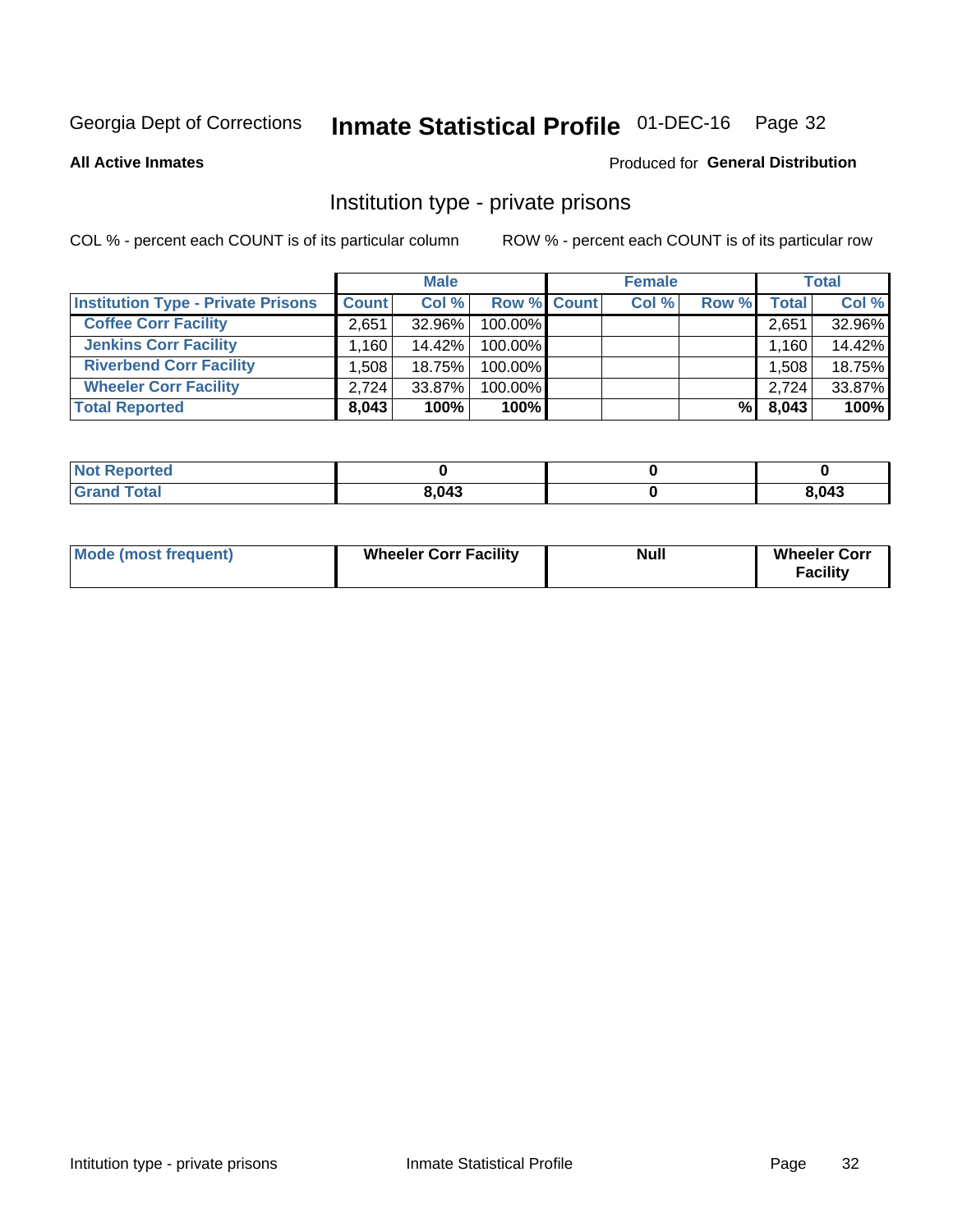### Inmate Statistical Profile 01-DEC-16 Page 33

**All Active Inmates** 

### Produced for General Distribution

### Institution type - inmate boot camp

COL % - percent each COUNT is of its particular column

|                                            | <b>Male</b> |                    | <b>Female</b> |             | <b>Total</b> |
|--------------------------------------------|-------------|--------------------|---------------|-------------|--------------|
| <b>Institution Type - Boot Camps Count</b> | Col%        | <b>Row % Count</b> | Col%          | Row % Total | Col %        |
| <b>Total Rported</b>                       |             |                    |               |             |              |

| <b>Not Reported</b>            |  |  |
|--------------------------------|--|--|
| <b>Total</b><br>C <sub>r</sub> |  |  |

| Mod<br>uamo | Nul.<br>$- - - - - -$ | <b>Null</b> | . .<br>uu.<br>------ |
|-------------|-----------------------|-------------|----------------------|
|             |                       |             |                      |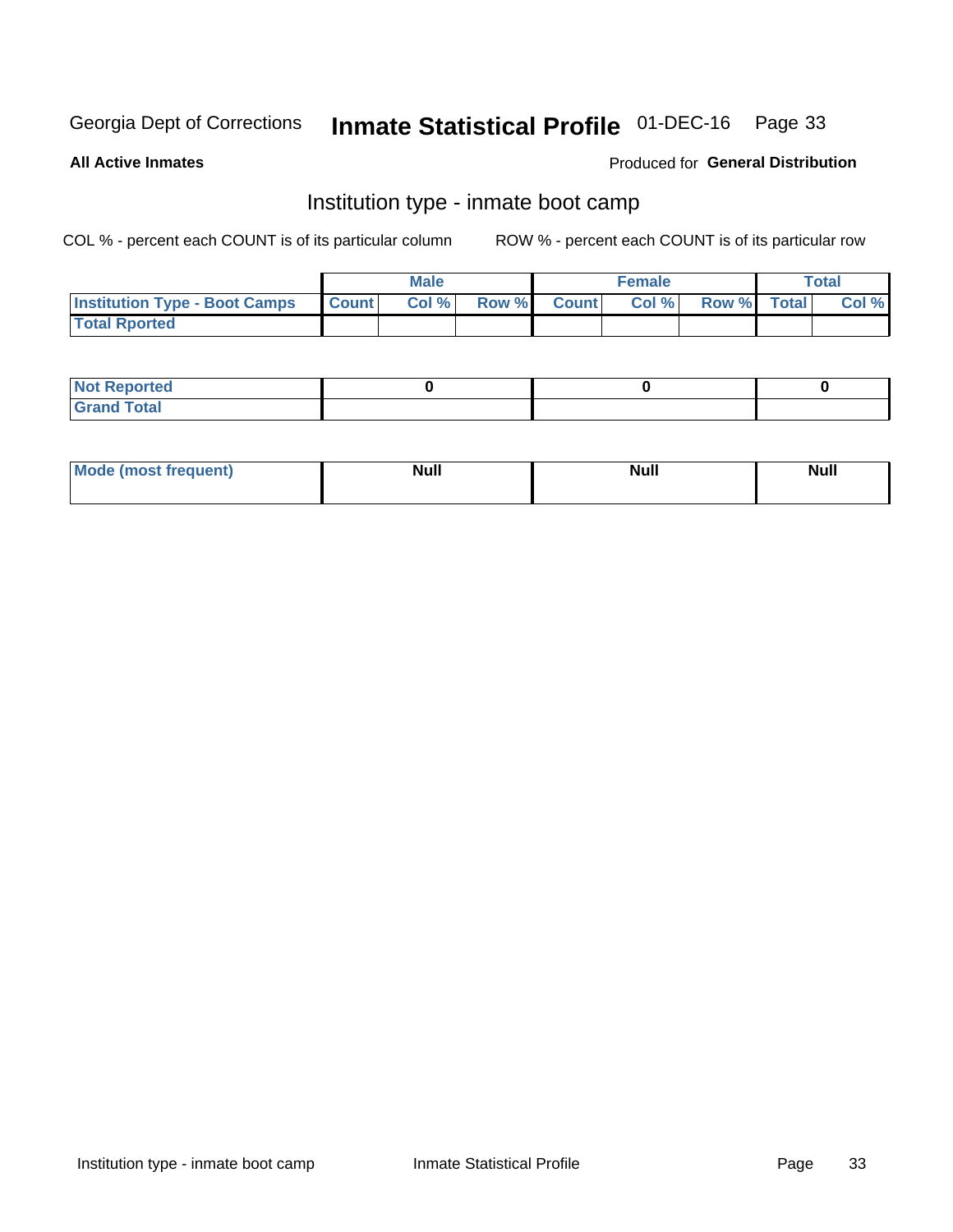### Inmate Statistical Profile 01-DEC-16 Page 34

#### **All Active Inmates**

### Produced for General Distribution

### Number of disciplinary reports

COL % - percent each COUNT is of its particular column

|                                       |              | <b>Male</b> |        |       | <b>Female</b> |           |              | <b>Total</b> |
|---------------------------------------|--------------|-------------|--------|-------|---------------|-----------|--------------|--------------|
| <b>Number of Disciplinary Reports</b> | <b>Count</b> | Col %       | Row %  | Count | Col %         | Row %     | <b>Total</b> | Col %        |
|                                       | 20,523       | 40.49%      | 89.88% | 2,310 | 60.41%        | $10.12\%$ | 22,833       | 41.89%       |
|                                       | 6,669        | 13.16%      | 92.93% | 507   | 13.26%        | $7.07\%$  | 7.176        | 13.17%       |
|                                       | 4,063        | $8.02\%$    | 94.75% | 225   | 5.88%         | $5.25\%$  | 4,288        | 7.87%        |
| 3                                     | 2,930        | 5.78%       | 95.28% | 145   | 3.79%         | 4.72%     | 3,075        | 5.64%        |
| 4                                     | 2,189        | 4.32%       | 95.26% | 109   | 2.85%         | 4.74%     | 2,298        | 4.22%        |
| 5                                     | 1,755        | $3.46\%$    | 95.38% | 85    | 2.22%         | 4.62%     | 1,840        | 3.38%        |
| <b>More Than 5</b>                    | 12,552       | 24.77%      | 96.59% | 443   | 11.58%        | 3.41%     | 12,995       | 23.84%       |
| <b>Total Reported</b>                 | 50,681       | 100%        | 92.98% | 3,824 | 100%          | 7.02%     | 54,505       | 100.0%       |

| วrted<br>NOI |        |       |        |
|--------------|--------|-------|--------|
| <b>Total</b> | 50.681 | 3,824 | 54,505 |

| Mean (average)       | 5.43 | 2.74 | 5.24 |
|----------------------|------|------|------|
| Median (middle)      |      |      |      |
| Mode (most frequent) |      |      |      |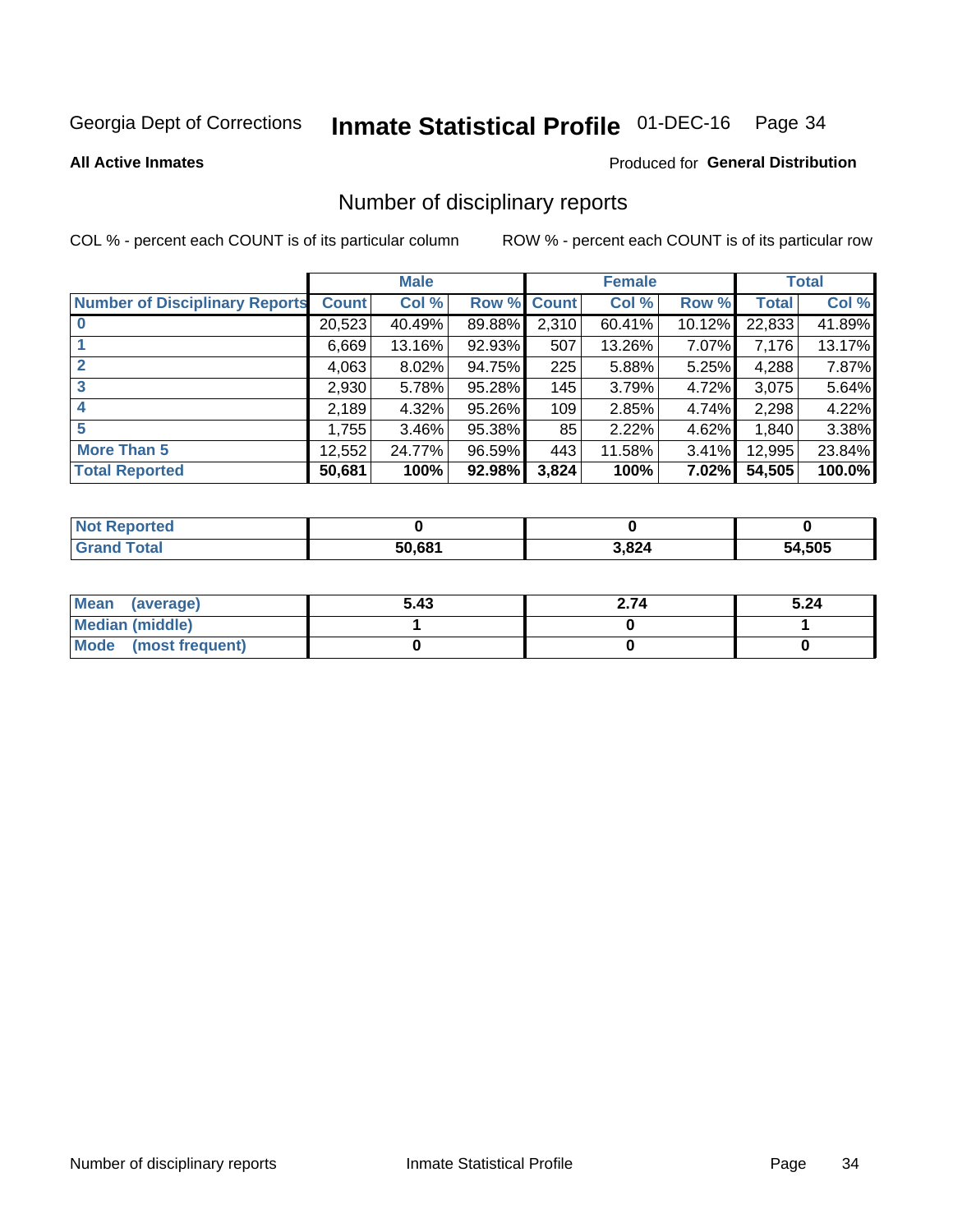### Inmate Statistical Profile 01-DEC-16 Page 35

### **All Active Inmates**

### **Produced for General Distribution**

### Number of transfers

COL % - percent each COUNT is of its particular column

|                            |         | <b>Male</b> |        |              | <b>Female</b> |          |              | <b>Total</b> |
|----------------------------|---------|-------------|--------|--------------|---------------|----------|--------------|--------------|
| <b>Number of Transfers</b> | Count l | Col %       | Row %  | <b>Count</b> | Col %         | Row %    | <b>Total</b> | Col %        |
|                            | 3,555   | $7.01\%$    | 78.91% | 950          | 24.84%        | 21.09%   | 4,505        | 8.27%        |
|                            | 15,838  | 31.25%      | 91.22% | 1,525        | 39.88%        | 8.78%    | 17,363       | 31.86%       |
| $\mathbf{2}$               | 8,506   | 16.78%      | 92.96% | 644          | 16.84%        | 7.04%    | 9,150        | 16.79%       |
| 3                          | 5,319   | 10.50%      | 95.34% | 260          | 6.80%         | 4.66%    | 5,579        | 10.24%       |
| 4                          | 3,319   | 6.55%       | 95.62% | 152          | 3.97%         | 4.38%    | 3.471        | 6.37%        |
| 5                          | 2,475   | 4.88%       | 96.34% | 94           | 2.46%         | $3.66\%$ | 2,569        | 4.71%        |
| <b>More Than 5</b>         | 11,669  | 23.02%      | 98.32% | 199          | 5.20%         | 1.68%    | 11,868       | 21.77%       |
| <b>Total Reported</b>      | 50,681  | 100%        | 92.98% | 3,824        | 100%          | 7.02%    | 54,505       | 100.0%       |

| วrted<br>NOI |        |       |        |
|--------------|--------|-------|--------|
| <b>Total</b> | 50.681 | 3,824 | 54,505 |

| Mean (average)         | 4.20 | l.68 | 4.02 |
|------------------------|------|------|------|
| <b>Median (middle)</b> |      |      |      |
| Mode (most frequent)   |      |      |      |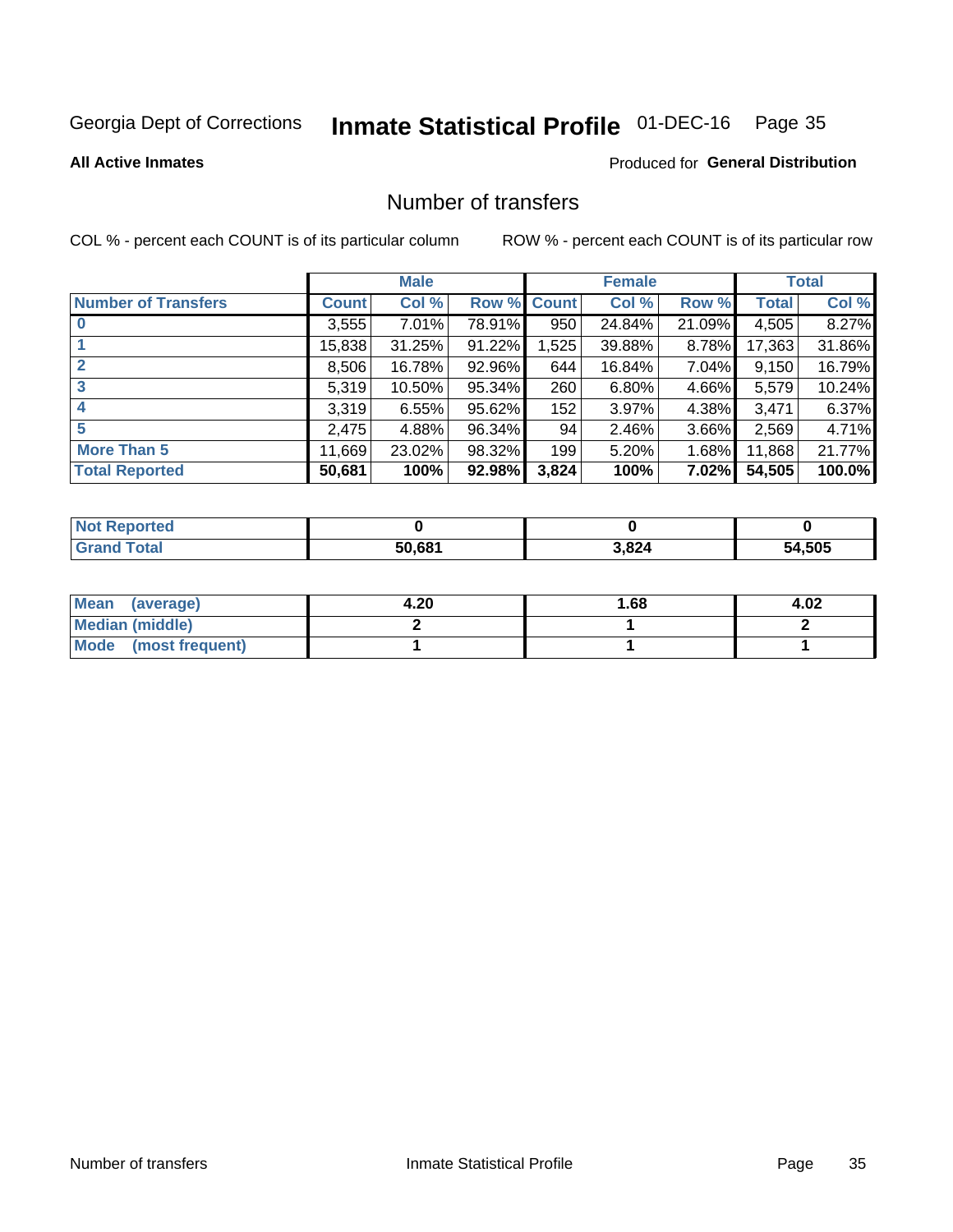### Inmate Statistical Profile 01-DEC-16 Page 36

Produced for General Distribution

**All Active Inmates** 

### Number of escapes

COL % - percent each COUNT is of its particular column

|                          |              | <b>Male</b> |                    |       | <b>Female</b> |          |        | <b>Total</b> |
|--------------------------|--------------|-------------|--------------------|-------|---------------|----------|--------|--------------|
| <b>Number of Escapes</b> | <b>Count</b> | Col %       | <b>Row % Count</b> |       | Col %         | Row %    | Total  | Col %        |
|                          | 50,145       | 98.94%      | 92.94%             | 3,812 | 99.69%        | 7.06%    | 53,957 | 98.99%       |
|                          | 502          | $0.99\%$    | 97.67%             | 12    | 0.31%         | 2.33%    | 514    | 0.94%        |
|                          | 29           | 0.06%       | 100.00%            |       |               |          | 29     | 0.05%        |
|                          |              | 0.01%       | $100.00\%$         |       |               |          |        | 0.01%        |
|                          |              | 0.01%       | 100.00%            |       |               |          |        | 0.01%        |
| <b>Total Reported</b>    | 50,681       | 100%        | $92.98\%$          | 3,824 | 100%          | $7.02\%$ | 54,505 | 100%         |

| <b>Not Reported</b> |        |       |             |
|---------------------|--------|-------|-------------|
| Total               | 50,681 | 3,824 | .505<br>- ה |

| Mean (average)         |  | .0 <sup>4</sup> |
|------------------------|--|-----------------|
| <b>Median (middle)</b> |  |                 |
| Mode (most frequent)   |  |                 |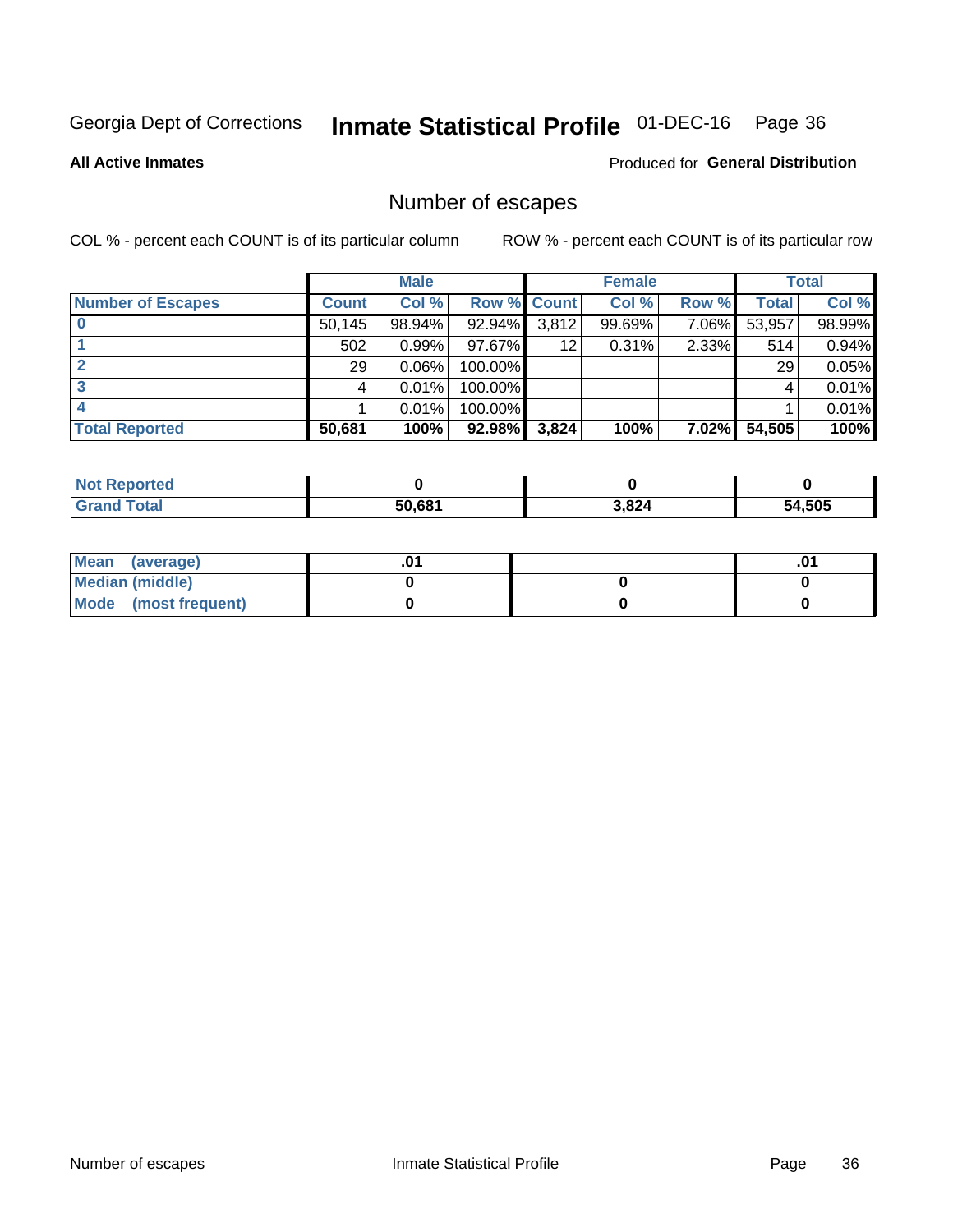### Inmate Statistical Profile 01-DEC-16 Page 37

**All Active Inmates** 

### Produced for General Distribution

### Split sentences - Probation to follow

COL % - percent each COUNT is of its particular column

|                            |              | <b>Male</b> |                    |     | <b>Female</b> |          |                 | <b>Total</b> |
|----------------------------|--------------|-------------|--------------------|-----|---------------|----------|-----------------|--------------|
| <b>Probation to follow</b> | <b>Count</b> | Col%        | <b>Row % Count</b> |     | Col %         | Row %    | Total           | Col %        |
| <b>Yes</b>                 | 37,363       | 73.72%      | $92.65\%$   2,966  |     | 77.56%        | $7.35\%$ | 40,329          | 73.99%       |
| <b>No</b>                  | 13.318       | 26.28%      | 93.95%             | 858 | 22.44%        |          | $6.05\%$ 14,176 | 26.01%       |
| <b>Total Reported</b>      | 50,681       | 100%        | 92.98% 3,824       |     | 100%          | 7.02%    | 54,505          | 100%         |

|  | ______ | 50.681 | .824<br>__ | 54.505 |
|--|--------|--------|------------|--------|
|--|--------|--------|------------|--------|

| <b>Mode</b><br>reauent)<br>Yes<br>v^c<br>0٥<br>.<br>. .<br>$\sim$ |
|-------------------------------------------------------------------|
|-------------------------------------------------------------------|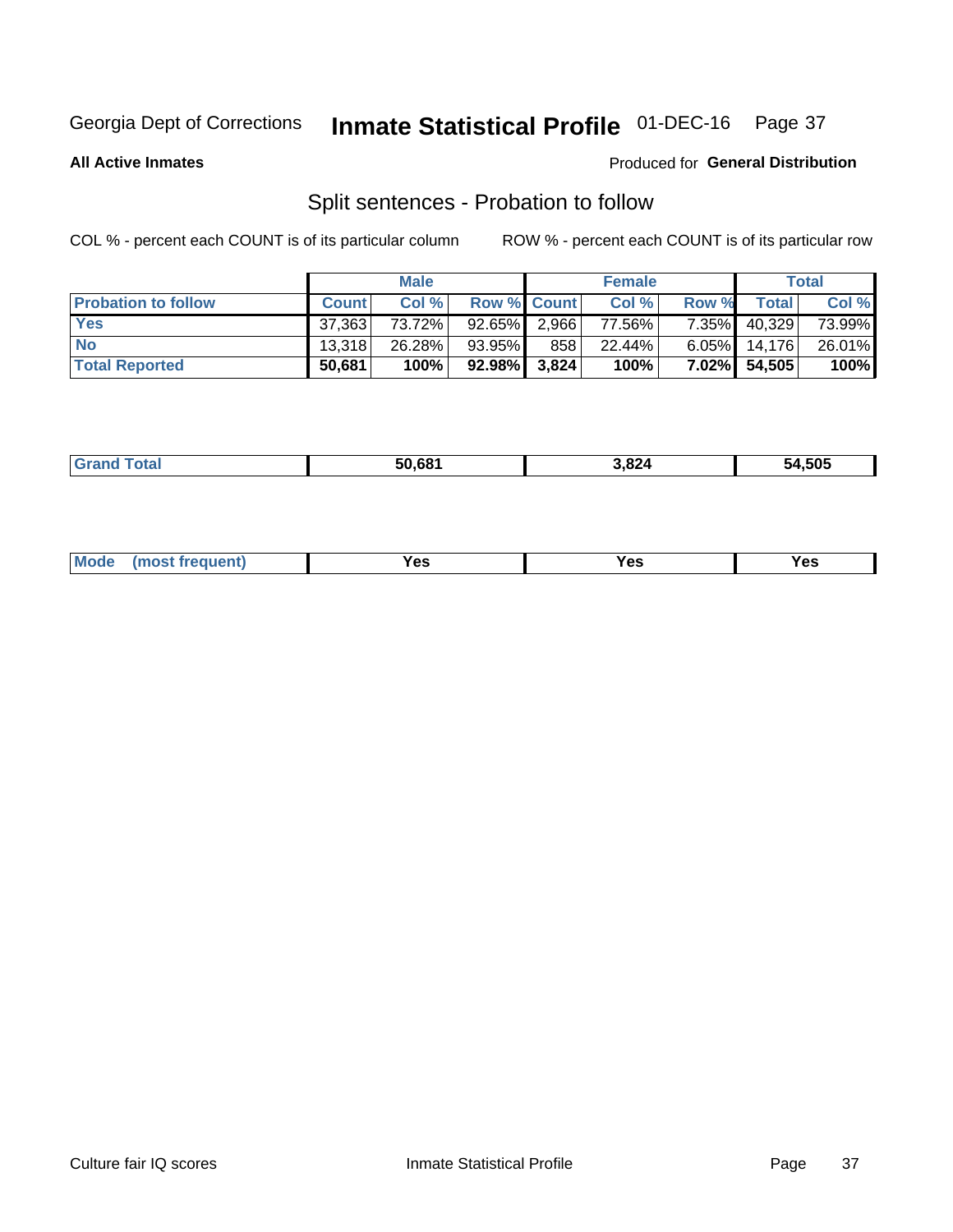### Inmate Statistical Profile 01-DEC-16 Page 38

**All Active Inmates** 

### Produced for General Distribution

### Probable future release type of still active inmates

COL % - percent each COUNT is of its particular column

|                                         |              | <b>Male</b> |                    |     | <b>Female</b> |          | <b>Total</b> |        |
|-----------------------------------------|--------------|-------------|--------------------|-----|---------------|----------|--------------|--------|
| <b>Probable Future Release Type</b>     | <b>Count</b> | Col %       | <b>Row % Count</b> |     | Col %         | Row %    | <b>Total</b> | Col %  |
| <b>Paroled with probation to follow</b> | 19,501       | 39.62%      | 91.78% 1,747       |     | 46.97%        | 8.22%    | 21,248       | 40.14% |
| Paroled w/o probation to follow         | 6,167        | 12.53%      | 92.39%             | 508 | 13.66%        | 7.61%    | 6,675        | 12.61% |
| <b>Maxout with probation to follow</b>  | 15,504       | 31.50%      | 93.33% 1.108       |     | 29.79%        | 6.67%    | 16,612       | 31.38% |
| <b>Maxout w/o probation to follow</b>   | 2,993        | 6.08%       | 94.69%             | 168 | 4.52%         | 5.31%    | 3,161        | 5.97%  |
| Life, LWOP or death sentence            | 5,054        | 10.27%      | 96.41%             | 188 | 5.06%         | 3.59%    | 5,242        | 9.90%  |
| <b>Total Reported</b>                   | 49,219       | 100%        | 92.97% 3,719       |     | 100%          | $7.03\%$ | 52,938       | 100%   |

| eleased      |        |                          |        |
|--------------|--------|--------------------------|--------|
| <b>cotal</b> | 49 210 | <b>710</b><br>- -<br>. . | 52,938 |

| <b>Mode (most frequent)</b> | <b>PAR with PROB follow</b> | <b>PAR with PROB follow</b> | <b>PAR with PROB</b> |
|-----------------------------|-----------------------------|-----------------------------|----------------------|
|                             |                             |                             | follow               |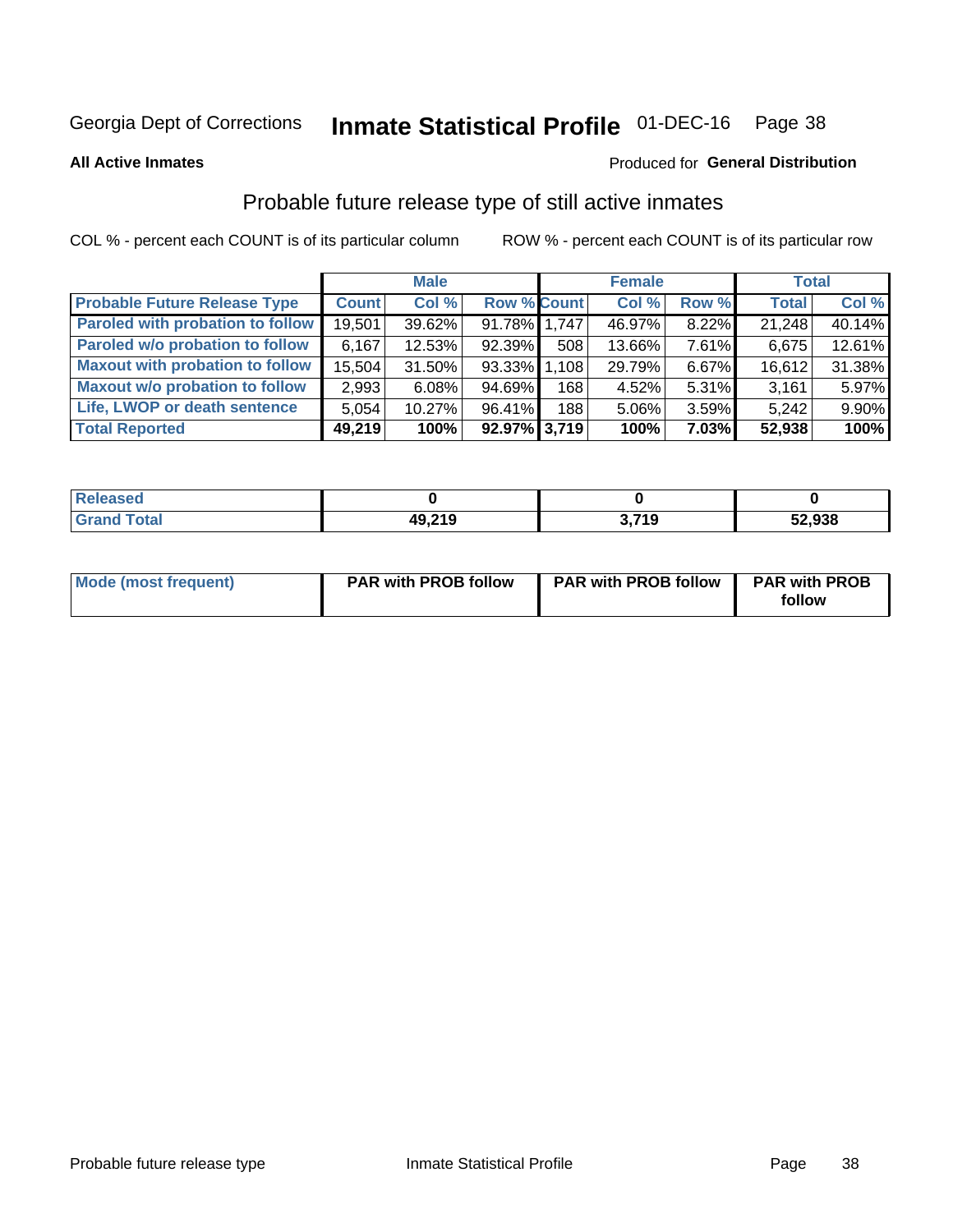### **All Active Inmates**

### **Produced for General Distribution**

# Time served in current (or last) institution

COL % - percent each COUNT is of its particular column

|                            |              | <b>Male</b> |        |              | <b>Female</b> |        |              | <b>Total</b> |
|----------------------------|--------------|-------------|--------|--------------|---------------|--------|--------------|--------------|
| <b>Time In Institution</b> | <b>Count</b> | Col %       | Row %  | <b>Count</b> | Col %         | Row %  | <b>Total</b> | Col %        |
| 0 to 3 months              | 12,324       | 24.32%      | 92.55% | 992          | 25.94%        | 7.45%  | 13,316       | 24.43%       |
| 3.01 to 6 months           | 7,224        | 14.25%      | 92.46% | 589          | 15.40%        | 7.54%  | 7,813        | 14.33%       |
| 6.01 to 9 months           | 5,459        | 10.77%      | 91.90% | 481          | 12.58%        | 8.10%  | 5,940        | 10.90%       |
| 9.01 to 12 months          | 4,216        | 8.32%       | 92.58% | 338          | 8.84%         | 7.42%  | 4,554        | 8.36%        |
| <b>12.01 to 18 months</b>  | 5,773        | 11.39%      | 94.18% | 357          | 9.34%         | 5.82%  | 6,130        | 11.25%       |
| 18.01 to 24 months         | 3,889        | 7.67%       | 94.85% | 211          | 5.52%         | 5.15%  | 4,100        | 7.52%        |
| $2.01$ to 3 years          | 4,720        | 9.31%       | 94.86% | 256          | 6.69%         | 5.14%  | 4,976        | 9.13%        |
| 3.01 to 4 years            | 2,325        | 4.59%       | 92.85% | 179          | 4.68%         | 7.15%  | 2,504        | 4.59%        |
| 4.01 to 5 years            | 1,514        | 2.99%       | 94.10% | 95           | 2.48%         | 5.90%  | 1,609        | 2.95%        |
| 5.01 to 6 years            | 956          | 1.89%       | 87.23% | 140          | 3.66%         | 12.77% | 1,096        | 2.01%        |
| 6.01 to 7 years            | 635          | 1.25%       | 92.57% | 51           | 1.33%         | 7.43%  | 686          | 1.26%        |
| 7.01 to 8 years            | 422          | 0.83%       | 91.94% | 37           | 0.97%         | 8.06%  | 459          | 0.84%        |
| $8.01$ to 9 years          | 308          | 0.61%       | 94.19% | 19           | 0.50%         | 5.81%  | 327          | 0.60%        |
| 9.01 to 10 years           | 134          | 0.26%       | 91.78% | 12           | 0.31%         | 8.22%  | 146          | 0.27%        |
| Over 10 years              | 782          | 1.54%       | 92.11% | 67           | 1.75%         | 7.89%  | 849          | 1.56%        |
| <b>Total Reported</b>      | 50,681       | 100%        | 92.98% | 3,824        | 100%          | 7.02%  | 54,505       | 100%         |

| <b>Not</b><br>Renorted |        |     |        |
|------------------------|--------|-----|--------|
| Total                  | 50.68' | 824 | 54,505 |

| <b>Mean</b><br>(average) | 23 months | 19 months | 23 months |
|--------------------------|-----------|-----------|-----------|
| Median (middle)          | 9 months  | 8 months  | 9 months  |
| Mode (most frequent)     | 0 months  | months    | 1 months  |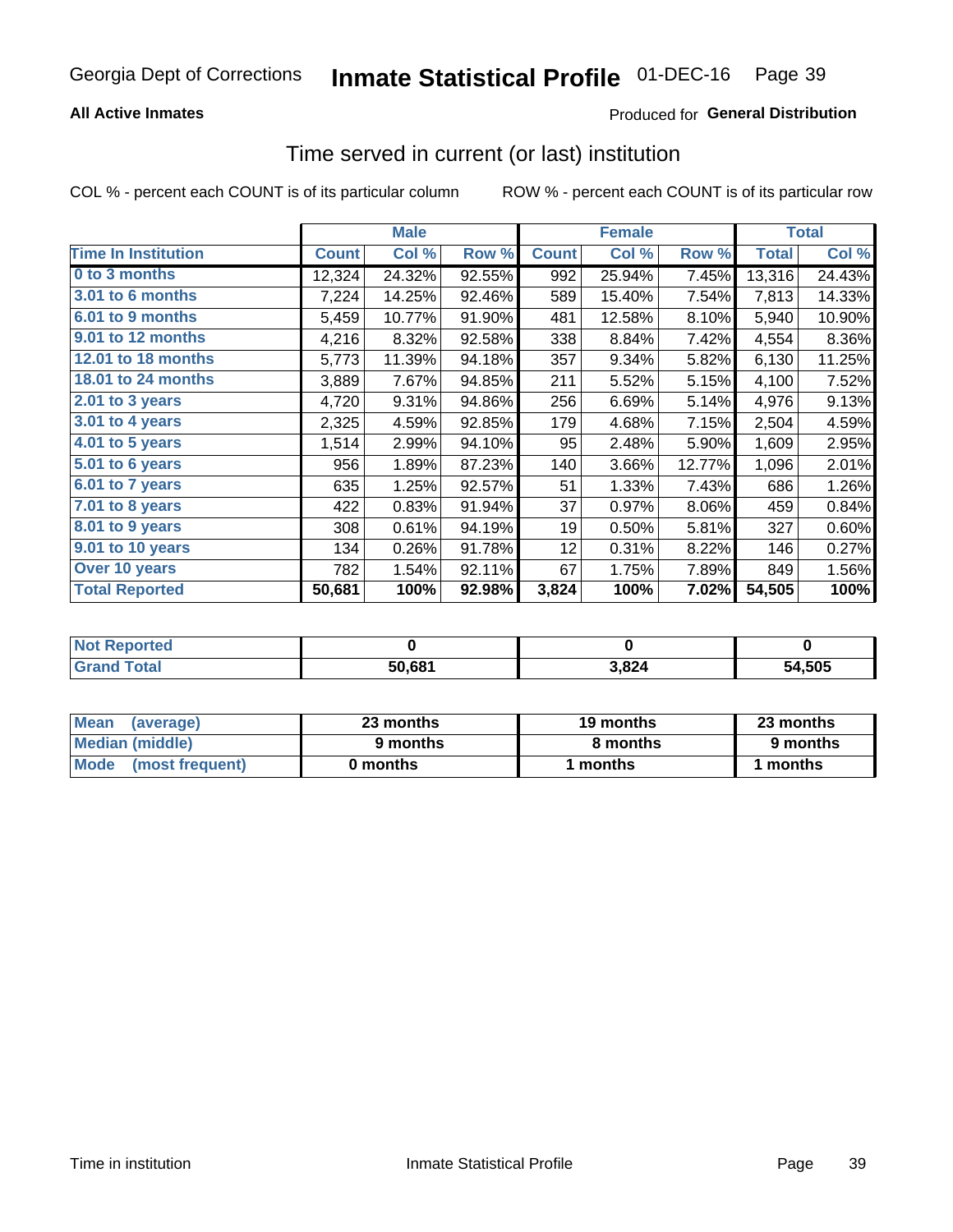#### Inmate Statistical Profile 01-DEC-16 Page 40

#### **All Active Inmates**

#### Produced for General Distribution

## Highest grade level attained

COL % - percent each COUNT is of its particular column

|                              |                 | <b>Male</b> |         |              | <b>Female</b> |        |                 | <b>Total</b> |
|------------------------------|-----------------|-------------|---------|--------------|---------------|--------|-----------------|--------------|
| <b>Grade Level</b>           | <b>Count</b>    | Col %       | Row %   | <b>Count</b> | Col %         | Row %  | <b>Total</b>    | Col %        |
| No school at all             | $\overline{16}$ | 0.04%       | 100.00% |              |               |        | $\overline{16}$ | 0.04%        |
| <b>Grade 1</b>               | 22              | 0.05%       | 100.00% |              |               |        | 22              | 0.05%        |
| <b>Grade 2</b>               | 34              | 0.08%       | 85.00%  | 6            | 0.22%         | 15.00% | 40              | 0.09%        |
| Grade 3                      | 90              | 0.22%       | 98.90%  | $\mathbf{1}$ | 0.04%         | 1.10%  | 91              | 0.21%        |
| <b>Grade 4</b>               | 89              | 0.22%       | 96.74%  | 3            | 0.11%         | 3.26%  | 92              | 0.21%        |
| Grade 5                      | 107             | 0.27%       | 96.40%  | 4            | 0.14%         | 3.60%  | 111             | 0.26%        |
| Grade 6                      | 401             | 1.00%       | 95.70%  | 18           | 0.65%         | 4.30%  | 419             | 0.97%        |
| <b>Grade 7</b>               | 755             | 1.88%       | 94.73%  | 42           | 1.52%         | 5.27%  | 797             | 1.85%        |
| Grade 8                      | 2,733           | 6.79%       | 94.21%  | 168          | 6.06%         | 5.79%  | 2,901           | 6.75%        |
| Grade 9                      | 5,177           | 12.87%      | 95.24%  | 259          | 9.35%         | 4.76%  | 5,436           | 12.64%       |
| Grade 10                     | 7,141           | 17.75%      | 95.75%  | 317          | 11.44%        | 4.25%  | 7,458           | 17.34%       |
| Grade 11                     | 6,982           | 17.35%      | 94.63%  | 396          | 14.29%        | 5.37%  | 7,378           | 17.16%       |
| <b>Grade 12 or GED</b>       | 12,709          | 31.59%      | 92.66%  | 1,006        | 36.30%        | 7.34%  | 13,715          | 31.89%       |
| <b>Some tech school</b>      | 312             | 0.78%       | 85.25%  | 54           | 1.95%         | 14.75% | 366             | 0.85%        |
| <b>Completed tech school</b> | 313             | 0.78%       | 83.69%  | 61           | 2.20%         | 16.31% | 374             | 0.87%        |
| College, 1 year              | 1,084           | 2.69%       | 88.56%  | 140          | 5.05%         | 11.44% | 1,224           | 2.85%        |
| College, 2 year              | 1,358           | 3.38%       | 88.82%  | 171          | 6.17%         | 11.18% | 1,529           | 3.56%        |
| College, 3 year              | 335             | 0.83%       | 88.86%  | 42           | 1.52%         | 11.14% | 377             | 0.88%        |
| <b>Bachelor's degree</b>     | 458             | 1.14%       | 86.74%  | 70           | 2.53%         | 13.26% | 528             | 1.23%        |
| <b>Master's degree</b>       | 76              | 0.19%       | 87.36%  | 11           | 0.40%         | 12.64% | 87              | 0.20%        |
| Ph.D. degree                 | 15              | 0.04%       | 93.75%  | $\mathbf{1}$ | 0.04%         | 6.25%  | 16              | 0.04%        |
| Law degree                   | 16              | 0.04%       | 94.12%  | $\mathbf{1}$ | 0.04%         | 5.88%  | 17              | 0.04%        |
| <b>Some medical school</b>   | $\overline{2}$  | 0.01%       | 100.00% |              |               |        | $\overline{2}$  | 0.01%        |
| <b>Medical degree</b>        | 10              | 0.02%       | 100.00% |              |               |        | 10              | 0.02%        |
|                              | $\mathbf 1$     | 0.01%       | 100.00% |              |               |        | 1               | 0.01%        |
| <b>Total Reported</b>        | 40,236          | 100%        | 93.56%  | 2,771        | 100.0%        | 6.44%  | 43,007          | 100.0%       |

| .445   | .053   | ,498<br>. . |
|--------|--------|-------------|
| 50.681 | 2 R 21 | .505<br>מי  |

| <b>Mean</b><br>(average) | 10.79           | 11.36           | 10.83           |
|--------------------------|-----------------|-----------------|-----------------|
| Median (middle)          | Grade 11        | Grade 12 or GED | Grade 11        |
| Mode<br>(most frequent)  | Grade 12 or GED | Grade 12 or GED | Grade 12 or GED |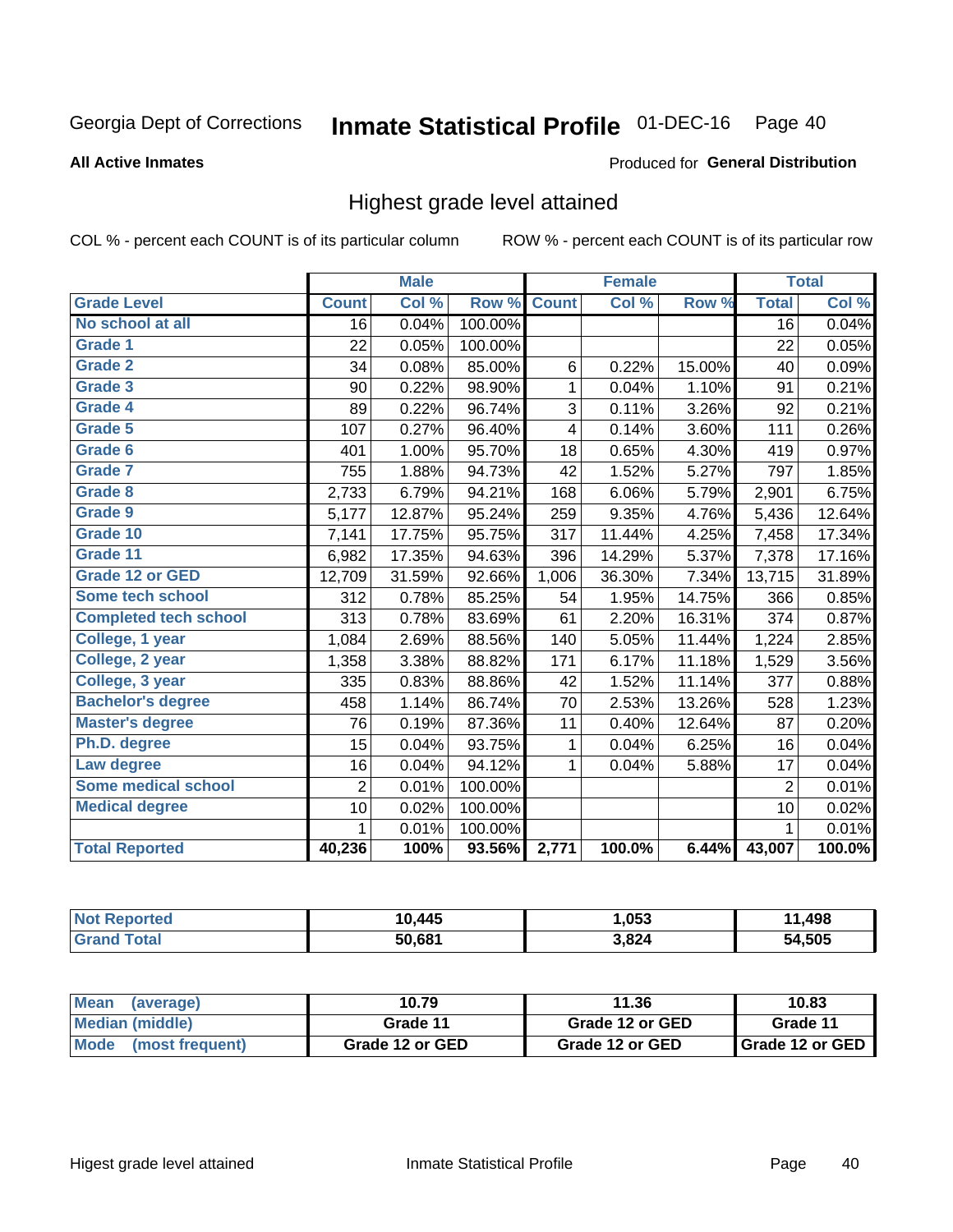# Inmate Statistical Profile 01-DEC-16 Page 41

#### **All Active Inmates**

### **Produced for General Distribution**

## Culture fair IQ scores

COL % - percent each COUNT is of its particular column

|                       |              | <b>Male</b> |             |       | <b>Female</b> |        |              | <b>Total</b> |
|-----------------------|--------------|-------------|-------------|-------|---------------|--------|--------------|--------------|
| <b>IQ Scores</b>      | <b>Count</b> | Col %       | Row % Count |       | Col %         | Row %  | <b>Total</b> | Col %        |
| $60 - 69$             | 957          | 2.17%       | 93.37%      | 68    | 2.16%         | 6.63%  | 1,025        | 2.17%        |
| $70 - 79$             | 2,941        | 6.66%       | 93.48%      | 205   | 6.52%         | 6.52%  | 3,146        | 6.65%        |
| $80 - 89$             | 6,590        | 14.92%      | 90.04%      | 729   | 23.19%        | 9.96%  | 7,319        | 15.47%       |
| $90 - 99$             | 12,295       | 27.84%      | 91.30%      | 1,171 | 37.25%        | 8.70%  | 13,466       | 28.46%       |
| $100 - 109$           | 12,361       | 27.99%      | 95.82%      | 539   | 17.14%        | 4.18%  | 12,900       | 27.27%       |
| $110 - 119$           | 7,496        | 16.97%      | 97.01%      | 231   | 7.35%         | 2.99%  | 7,727        | 16.33%       |
| $120 - 129$           | ,463         | 3.31%       | 92.36%      | 121   | 3.85%         | 7.64%  | 1,584        | 3.35%        |
| $130 - 139$           | 57           | 0.13%       | 51.82%      | 53    | 1.69%         | 48.18% | 110          | 0.23%        |
| 140 & Up              | 8            | 0.02%       | 22.86%      | 27    | 0.86%         | 77.14% | 35           | 0.07%        |
| <b>Total Reported</b> | 44,168       | 100%        | 93.35%      | 3,144 | 100.0%        | 6.65%  | 47,312       | 100%         |

| <b>Not Reported</b>         | 5.681  | 556   | 6,237  |
|-----------------------------|--------|-------|--------|
| <b>Not Valid (under 60)</b> | 832    | 124   | 956    |
| <b>Grand Total</b>          | 50,681 | 3,824 | 54,505 |

| <b>Mean</b><br>(average)       | 98  | 96 | 98 |
|--------------------------------|-----|----|----|
| Median (middle)                | 99  | 96 | 99 |
| <b>Mode</b><br>(most frequent) | 103 | 96 | 99 |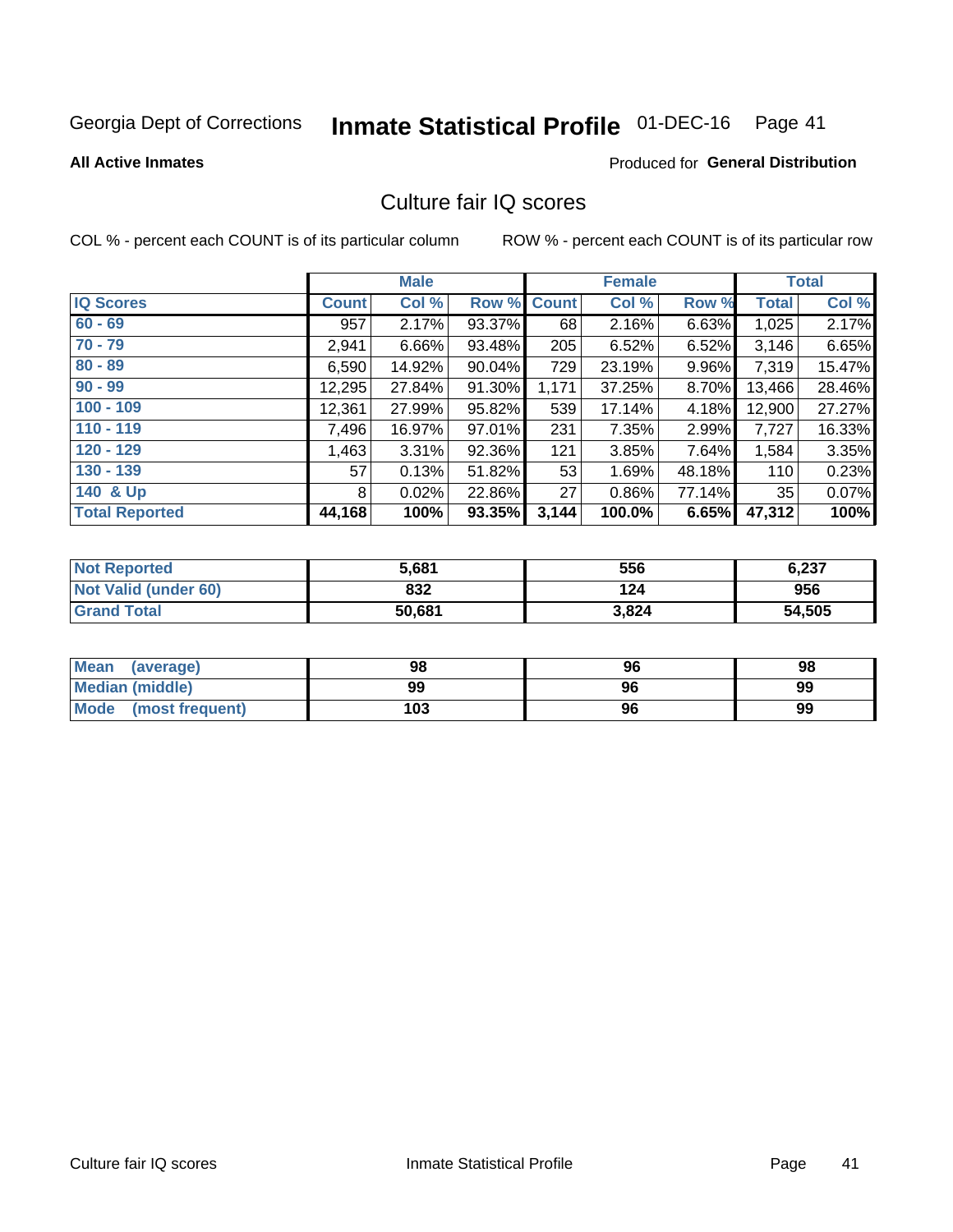#### **Inmate Statistical Profile 01-DEC-16** Page 42

**All Active Inmates** 

#### Produced for General Distribution

# Wide Range Achievement Test (WRAT) reading score

COL % - percent each COUNT is of its particular column

|                           |              | <b>Male</b> |        |              | <b>Female</b> |        |              | <b>Total</b> |
|---------------------------|--------------|-------------|--------|--------------|---------------|--------|--------------|--------------|
| <b>WRAT Reading Score</b> | <b>Count</b> | Col %       | Row %  | <b>Count</b> | Col %         | Row %  | <b>Total</b> | Col %        |
| 0.1 to 0.9                | 923          | 2.01%       | 99.57% | 4            | 0.12%         | 0.43%  | 927          | 1.89%        |
| 1.0 to 1.9                | 835          | 1.82%       | 98.82% | 10           | 0.31%         | 1.18%  | 845          | 1.72%        |
| 2.0 to 2.9                | 1,618        | 3.53%       | 97.41% | 43           | 1.31%         | 2.59%  | 1,661        | 3.38%        |
| 3.0 to 3.9                | 3,672        | 8.01%       | 97.17% | 107          | 3.27%         | 2.83%  | 3,779        | 7.70%        |
| 4.0 to 4.9                | 4,200        | 9.16%       | 95.15% | 214          | 6.54%         | 4.85%  | 4,414        | 8.99%        |
| 5.0 to 5.9                | 3,678        | 8.02%       | 95.09% | 190          | 5.81%         | 4.91%  | 3,868        | 7.88%        |
| 6.0 to 6.9                | 4,347        | 9.48%       | 94.27% | 264          | 8.07%         | 5.73%  | 4,611        | 9.39%        |
| 7.0 to 7.9                | 1,672        | 3.65%       | 93.67% | 113          | 3.45%         | 6.33%  | 1,785        | 3.63%        |
| 8.0 to 8.9                | 3,272        | 7.14%       | 92.82% | 253          | 7.73%         | 7.18%  | 3,525        | 7.18%        |
| 9.0 to 9.9                | 2,063        | 4.50%       | 93.99% | 132          | 4.04%         | 6.01%  | 2,195        | 4.47%        |
| 10.0 to 10.9              | 2,887        | 6.30%       | 91.59% | 265          | 8.10%         | 8.41%  | 3,152        | 6.42%        |
| 11.0 to 11.9              | 4,282        | 9.34%       | 89.96% | 478          | 14.61%        | 10.04% | 4,760        | 9.69%        |
| 12.0 to 12.9              | 11,681       | 25.48%      | 91.32% | 1,110        | 33.93%        | 8.68%  | 12,791       | 26.05%       |
| 13                        | 706          | 1.54%       | 88.92% | 88           | 2.69%         | 11.08% | 794          | 1.62%        |
| <b>Total Reported</b>     | 45,836       | 100%        | 93.34% | 3,271        | 100%          | 6.66%  | 49,107       | 100.0%       |

| 'rreu<br>NO | 1,845  | 553   | 5,398  |
|-------------|--------|-------|--------|
|             | 50,681 | 3,824 | 54.505 |

| <b>Mean</b><br>(average) | 8.35 | 9.78                     | 8.44 |
|--------------------------|------|--------------------------|------|
| <b>Median (middle)</b>   | 8.8  | 11 <sub>2</sub><br>. . Z | 8.9  |
| Mode (most frequent)     | 12.9 | 12.9                     | 12.9 |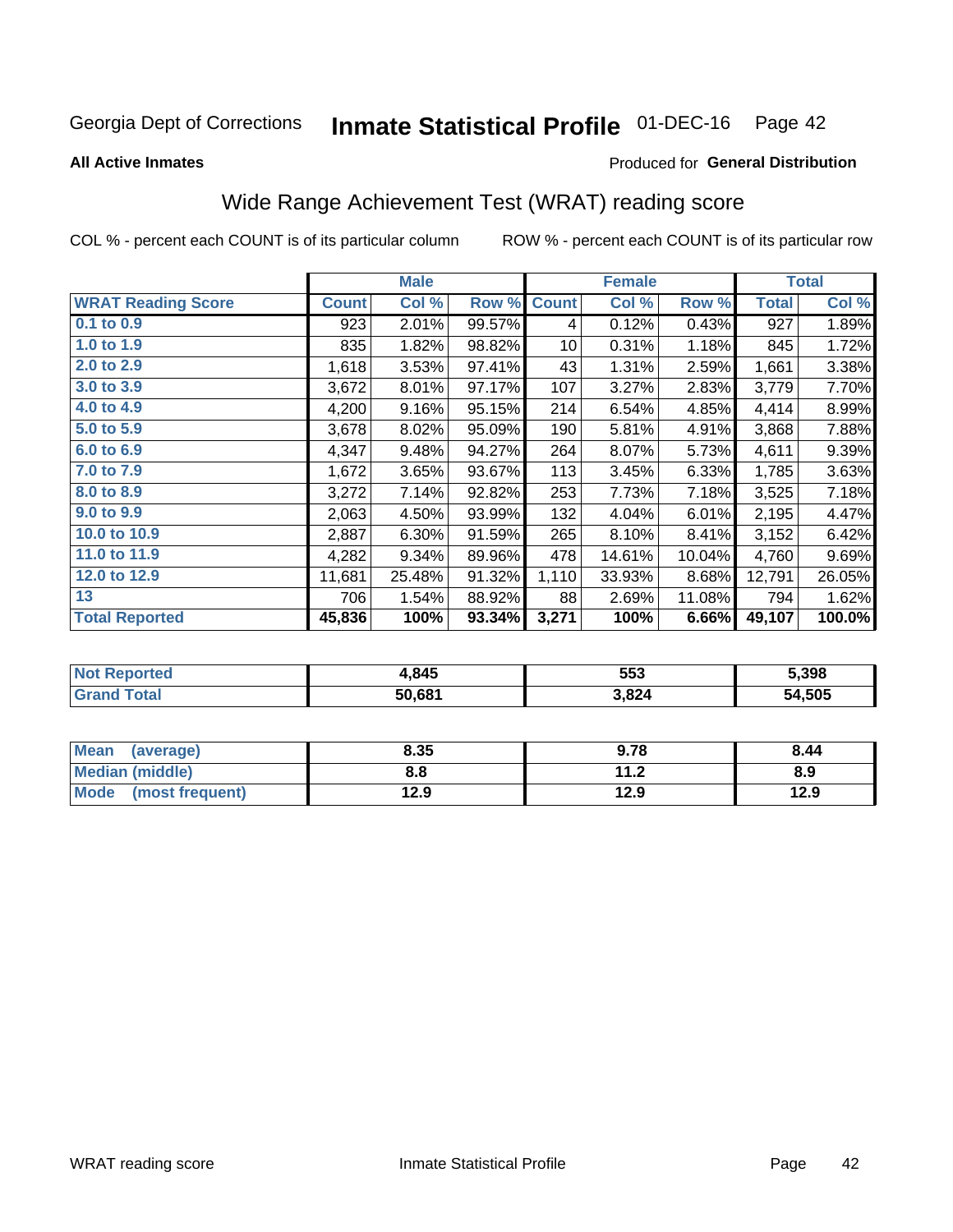#### **Inmate Statistical Profile 01-DEC-16** Page 43

**All Active Inmates** 

#### Produced for General Distribution

# Wide Range Achievement Test (WRAT) math score

COL % - percent each COUNT is of its particular column

|                              |              | <b>Male</b> |        |              | <b>Female</b> |        |              | <b>Total</b> |
|------------------------------|--------------|-------------|--------|--------------|---------------|--------|--------------|--------------|
| <b>WRAT Mathematic Score</b> | <b>Count</b> | Col %       | Row %  | <b>Count</b> | Col %         | Row %  | <b>Total</b> | Col %        |
| $0.1$ to $0.9$               | 89           | 0.19%       | 98.89% | 1            | 0.03%         | 1.11%  | 90           | 0.18%        |
| 1.0 to 1.9                   | 289          | 0.63%       | 97.64% | 7            | 0.21%         | 2.36%  | 296          | 0.60%        |
| 2.0 to 2.9                   | 914          | 1.99%       | 96.82% | 30           | 0.92%         | 3.18%  | 944          | 1.92%        |
| 3.0 to 3.9                   | 2,193        | 4.78%       | 96.40% | 82           | 2.51%         | 3.60%  | 2,275        | 4.63%        |
| 4.0 to 4.9                   | 5,549        | 12.11%      | 95.21% | 279          | 8.53%         | 4.79%  | 5,828        | 11.87%       |
| 5.0 to 5.9                   | 7,173        | 15.65%      | 94.56% | 413          | 12.62%        | 5.44%  | 7,586        | 15.45%       |
| 6.0 to 6.9                   | 9,482        | 20.69%      | 94.03% | 602          | 18.40%        | 5.97%  | 10,084       | 20.53%       |
| 7.0 to 7.9                   | 3,781        | 8.25%       | 93.96% | 243          | 7.43%         | 6.04%  | 4,024        | 8.19%        |
| 8.0 to 8.9                   | 4,964        | 10.83%      | 91.86% | 440          | 13.45%        | 8.14%  | 5,404        | 11.00%       |
| 9.0 to 9.9                   | 2,664        | 5.81%       | 92.02% | 231          | 7.06%         | 7.98%  | 2,895        | 5.89%        |
| 10.0 to 10.9                 | 515          | 1.12%       | 96.62% | 18           | 0.55%         | 3.38%  | 533          | 1.09%        |
| 11.0 to 11.9                 | 1,856        | 4.05%       | 91.29% | 177          | 5.41%         | 8.71%  | 2,033        | 4.14%        |
| 12.0 to 12.9                 | 6,282        | 13.70%      | 89.59% | 730          | 22.31%        | 10.41% | 7,012        | 14.28%       |
| 13                           | 88           | 0.19%       | 82.24% | 19           | 0.58%         | 17.76% | 107          | 0.22%        |
| <b>Total Reported</b>        | 45,839       | 100%        | 93.34% | 3,272        | 100.0%        | 6.66%  | 49,111       | 100%         |

| <b>Not Reported</b>          | 1,842  | 552   | 5.394  |
|------------------------------|--------|-------|--------|
| <b>Total</b><br><b>Grand</b> | 50,681 | 3,824 | 54,505 |

| <b>Mean</b><br>(average) | 7.40 | 8.33 | 7.47 |
|--------------------------|------|------|------|
| Median (middle)          | 6.9  |      | 6.9  |
| Mode<br>(most frequent)  | l2.9 | 12.9 | 12.9 |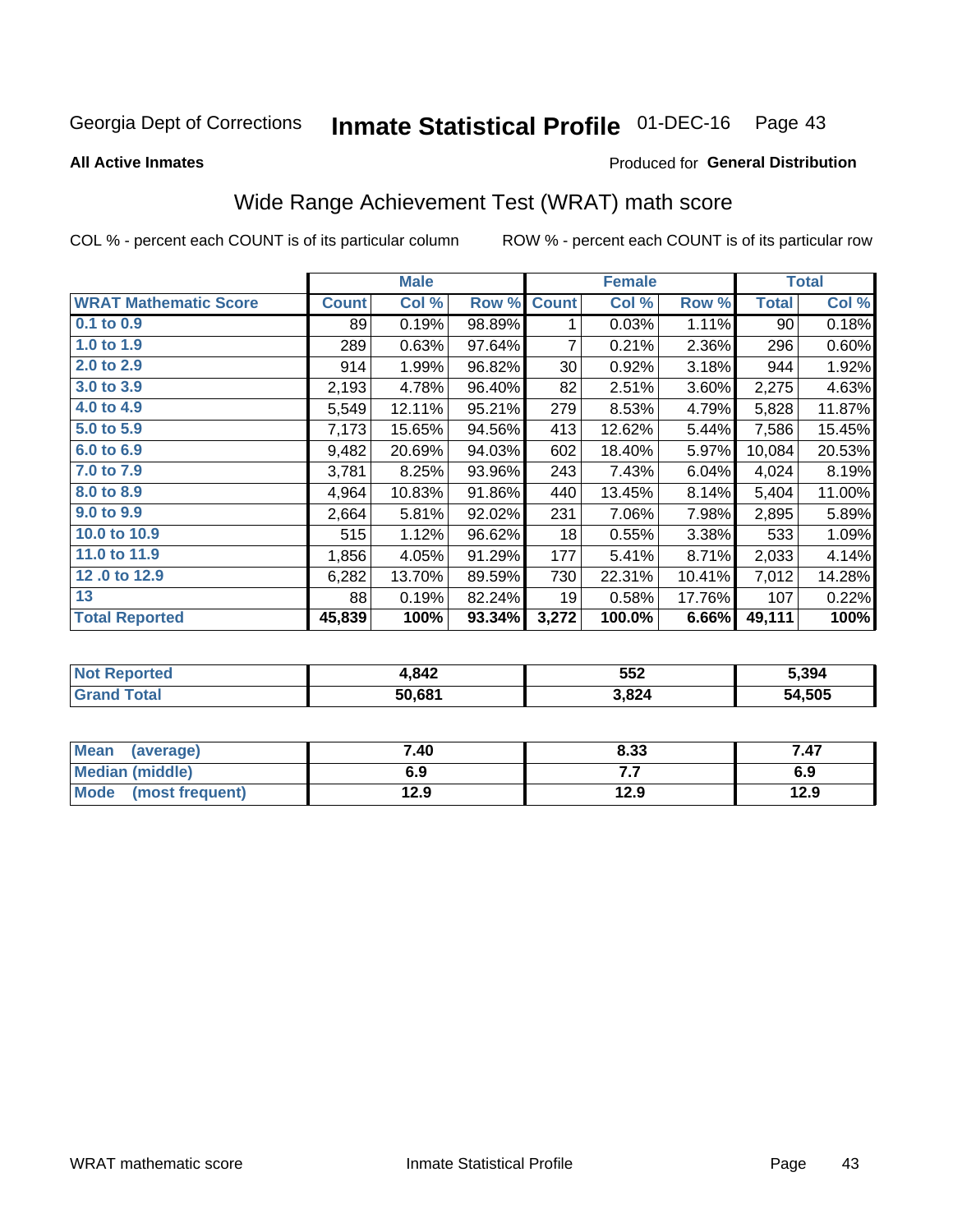#### **Inmate Statistical Profile 01-DEC-16** Page 44

**All Active Inmates** 

#### Produced for General Distribution

# Wide Range Achievement Test (WRAT) spelling score

COL % - percent each COUNT is of its particular column

|                            |              | <b>Male</b> |        |              | <b>Female</b> |        |              | <b>Total</b> |
|----------------------------|--------------|-------------|--------|--------------|---------------|--------|--------------|--------------|
| <b>WRAT Spelling Score</b> | <b>Count</b> | Col %       | Row %  | <b>Count</b> | Col %         | Row %  | <b>Total</b> | Col %        |
| $0.1$ to $0.9$             | 968          | 2.11%       | 99.59% | 4            | 0.12%         | 0.41%  | 972          | 1.98%        |
| 1.0 to 1.9                 | 1,195        | 2.61%       | 99.25% | 9            | 0.28%         | 0.75%  | 1,204        | 2.45%        |
| 2.0 to 2.9                 | 2,182        | 4.76%       | 98.16% | 41           | 1.25%         | 1.84%  | 2,223        | 4.53%        |
| 3.0 to 3.9                 | 3,317        | 7.23%       | 97.67% | 79           | 2.41%         | 2.33%  | 3,396        | 6.91%        |
| 4.0 to 4.9                 | 3,085        | 6.73%       | 96.56% | 110          | 3.36%         | 3.44%  | 3,195        | 6.50%        |
| 5.0 to 5.9                 | 5,247        | 11.44%      | 96.63% | 183          | 5.59%         | 3.37%  | 5,430        | 11.05%       |
| 6.0 to 6.9                 | 4,355        | 9.50%       | 95.57% | 202          | 6.17%         | 4.43%  | 4,557        | 9.28%        |
| 7.0 to 7.9                 | 4,027        | 8.78%       | 93.91% | 261          | 7.98%         | 6.09%  | 4,288        | 8.73%        |
| 8.0 to 8.9                 | 3,945        | 8.60%       | 94.00% | 252          | 7.70%         | 6.00%  | 4,197        | 8.54%        |
| 9.0 to 9.9                 | 2,262        | 4.93%       | 93.28% | 163          | 4.98%         | 6.72%  | 2,425        | 4.94%        |
| 10.0 to 10.9               | 2,140        | 4.67%       | 93.57% | 147          | 4.49%         | 6.43%  | 2,287        | 4.66%        |
| 11.0 to 11.9               | 3,396        | 7.41%       | 92.46% | 277          | 8.47%         | 7.54%  | 3,673        | 7.48%        |
| 12.0 to 12.9               | 9,398        | 20.50%      | 86.28% | 1,494        | 45.66%        | 13.72% | 10,892       | 22.17%       |
| 13                         | 330          | 0.72%       | 86.84% | 50           | 1.53%         | 13.16% | 380          | 0.77%        |
| <b>Total Reported</b>      | 45,847       | 100%        | 93.34% | 3,272        | 100%          | 6.66%  | 49,119       | 100%         |

| <b>rteo</b><br>NO | 4,834  | 552   | 5.386  |
|-------------------|--------|-------|--------|
|                   | 50,681 | 3,824 | 54,505 |

| Mean<br>(average)              | 7.86 | 10.18 | 8.01 |
|--------------------------------|------|-------|------|
| Median (middle)                | .    | 11.6  | .    |
| <b>Mode</b><br>(most frequent) | 12.9 | 12.9  | 12.9 |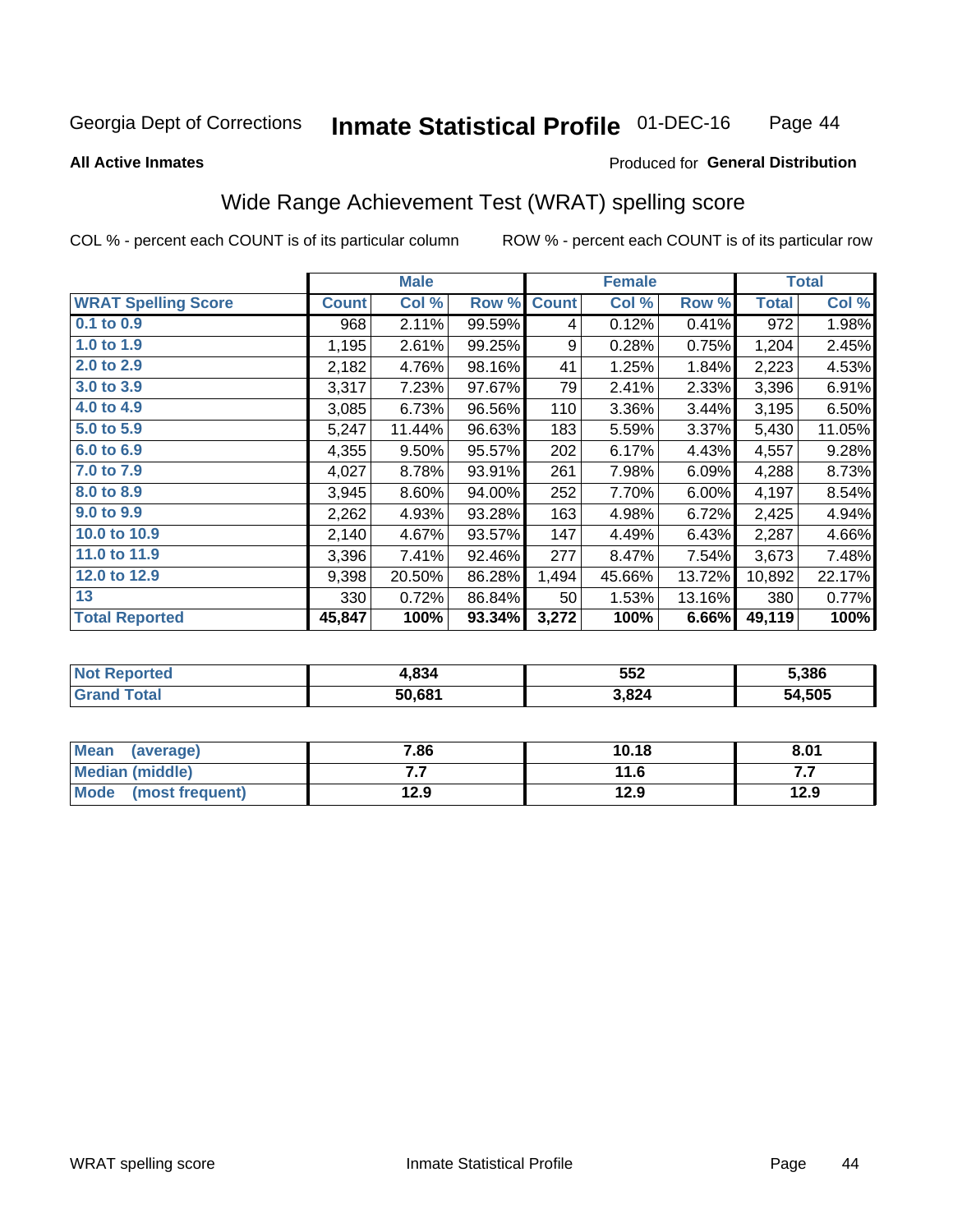# Inmate Statistical Profile 01-DEC-16 Page 45

#### **All Active Inmates**

### **Produced for General Distribution**

## Current / last mental health treatment level

COL % - percent each COUNT is of its particular column

|                                    |              | <b>Male</b> |         |              | <b>Female</b> |        |              | <b>Total</b> |
|------------------------------------|--------------|-------------|---------|--------------|---------------|--------|--------------|--------------|
| <b>Mental Health Treatment Lev</b> | <b>Count</b> | Col %       | Row %   | <b>Count</b> | Col %         | Row %  | <b>Total</b> | Col %        |
| 1 No problem at current time       | 8,649        | 53.30%      | 92.92%  | 659          | 23.95%        | 7.08%  | 9,308        | 49.04%       |
| 2 Receiving outpatient             | 5,761        | 35.50%      | 73.93%  | 2,032        | 73.84%        | 26.07% | 7,793        | 41.06%       |
| <b>Treatment</b>                   |              |             |         |              |               |        |              |              |
| 3 Inpatient, moderate              | 1,487        | 9.16%       | 96.62%  | 52           | 1.89%         | 3.38%  | 1,539        | 8.11%        |
| Treatment                          |              |             |         |              |               |        |              |              |
| 4 Inpatient, intensive             | 311          | 1.92%       | 97.19%  | 9            | 0.33%         | 2.81%  | 320          | 1.69%        |
| Treatment                          |              |             |         |              |               |        |              |              |
| <b>5 Undergoing crisis</b>         | 18           | 0.11%       | 100.00% |              |               |        | 18           | 0.09%        |
| <b>stabilization</b>               |              |             |         |              |               |        |              |              |
| <b>6 Hospital for criminally</b>   |              | 0.01%       | 100.00% |              |               |        |              | 0.01%        |
| <b>Tinsane</b>                     |              |             |         |              |               |        |              |              |
| <b>Total Evaluated</b>             | 16,227       | 100%        | 85.50%  | 2,752        | 100%          | 14.50% | 18,979       | 100%         |

| Never had MH evaluation | 34,454 | 072. ا | 35,526 |
|-------------------------|--------|--------|--------|
| <b>Grand Total</b>      | 50,681 | 3,824  | 54,505 |

| Median (middle) | No problem at current time | <b>Receiving outpatient</b><br>treatment | <b>Receiving</b><br>outpatient<br>treatment |
|-----------------|----------------------------|------------------------------------------|---------------------------------------------|
| <b>Mode</b>     | No problem at current time | <b>Receiving outpatient</b>              | No problem at                               |
| (most frequent) |                            | treatment                                | current time                                |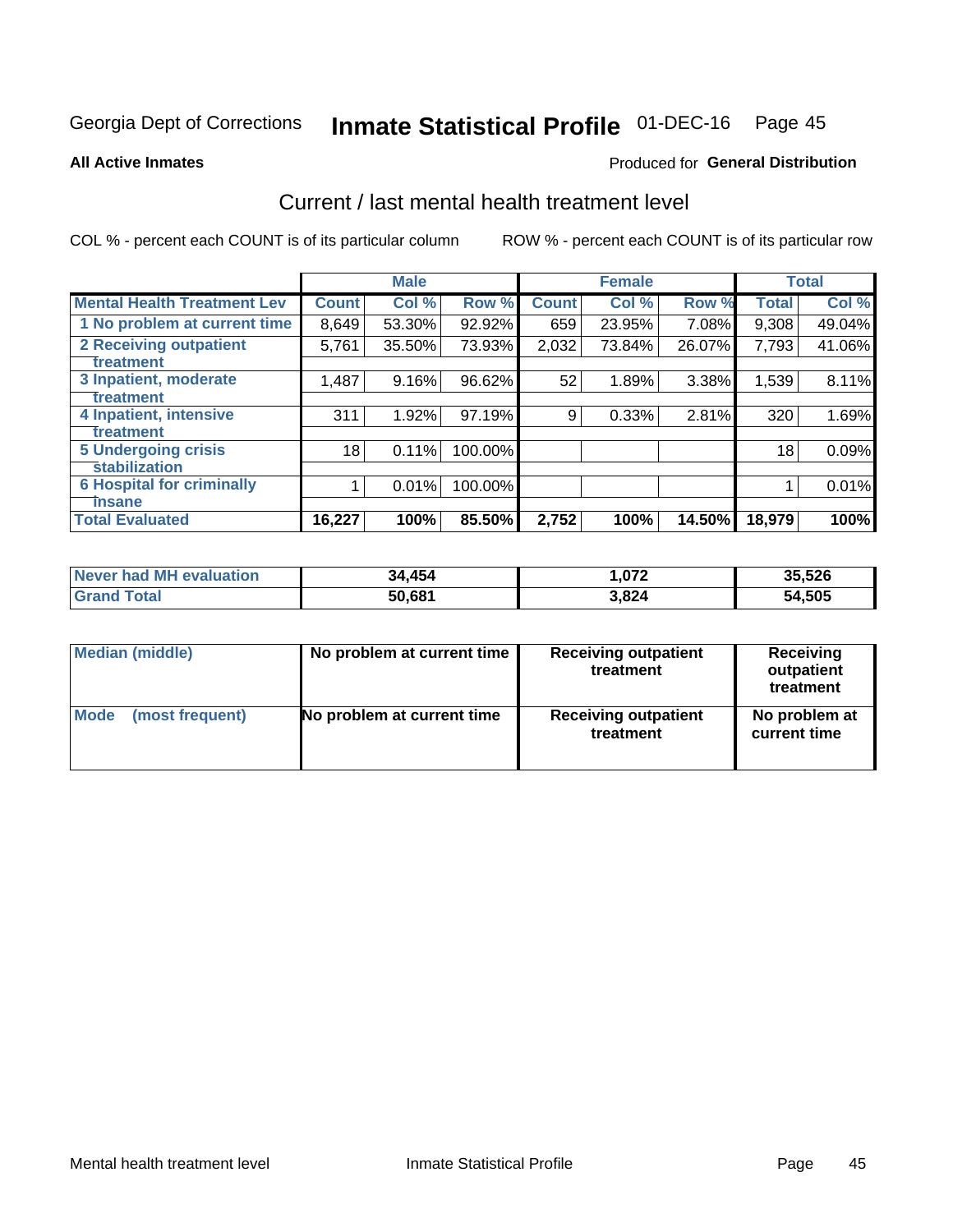### **All Active Inmates**

### Produced for General Distribution

# PULHESDWIT medical scale - 'P' overall condition ('P'hysical)

COL % - percent each COUNT is of its particular column

|                                  |              | <b>Male</b> |         |              | <b>Female</b> |         |              | <b>Total</b> |
|----------------------------------|--------------|-------------|---------|--------------|---------------|---------|--------------|--------------|
| 'P' Overall Condition            | <b>Count</b> | Col %       | Row %   | <b>Count</b> | Col %         | Row %   | <b>Total</b> | Col %        |
| 1 No medical illness             | 34,625       | 74.85%      | 94.05%  | 2,189        | 62.54%        | 5.95%   | 36,814       | 73.98%       |
| 2 Well-controlled chronic        | 10,798       | 23.34%      | 90.22%  | 1,171        | 33.46%        | 9.78%   | 11,969       | 24.05%       |
| <b>lillness</b>                  |              |             |         |              |               |         |              |              |
| 3 Poorly-controlled chronic      | 755          | 1.63%       | 91.29%  | 72           | 2.06%         | 8.71%   | 827          | 1.66%        |
| <b>illness</b>                   |              |             |         |              |               |         |              |              |
| 4 Significant problems requiring | 74           | 0.16%       | 76.29%  | 23           | 0.66%         | 23.71%  | 97           | 0.19%        |
| special housing                  |              |             |         |              |               |         |              |              |
| 5 Terminal illness, < 6 months   | 7            | 0.02%       | 100.00% |              |               |         | 7            | 0.01%        |
| to live                          |              |             |         |              |               |         |              |              |
| 6 Inmate is pregnant             |              |             |         | 45           | 1.29%         | 100.00% | 45           | 0.09%        |
| <b>Total Reported</b>            | 46,259       | 100%        | 92.97%  | 3,500        | 100%          | 7.03%   | 49,759       | 100%         |

| тео | 4,422  | 22'<br>JZ. | ,746   |
|-----|--------|------------|--------|
|     | EN CO1 | .824       | 54.505 |

| Mode | (most frequent) | 1 No medical illness | 1 No medical illness | 1 No medical<br>illness |
|------|-----------------|----------------------|----------------------|-------------------------|
|------|-----------------|----------------------|----------------------|-------------------------|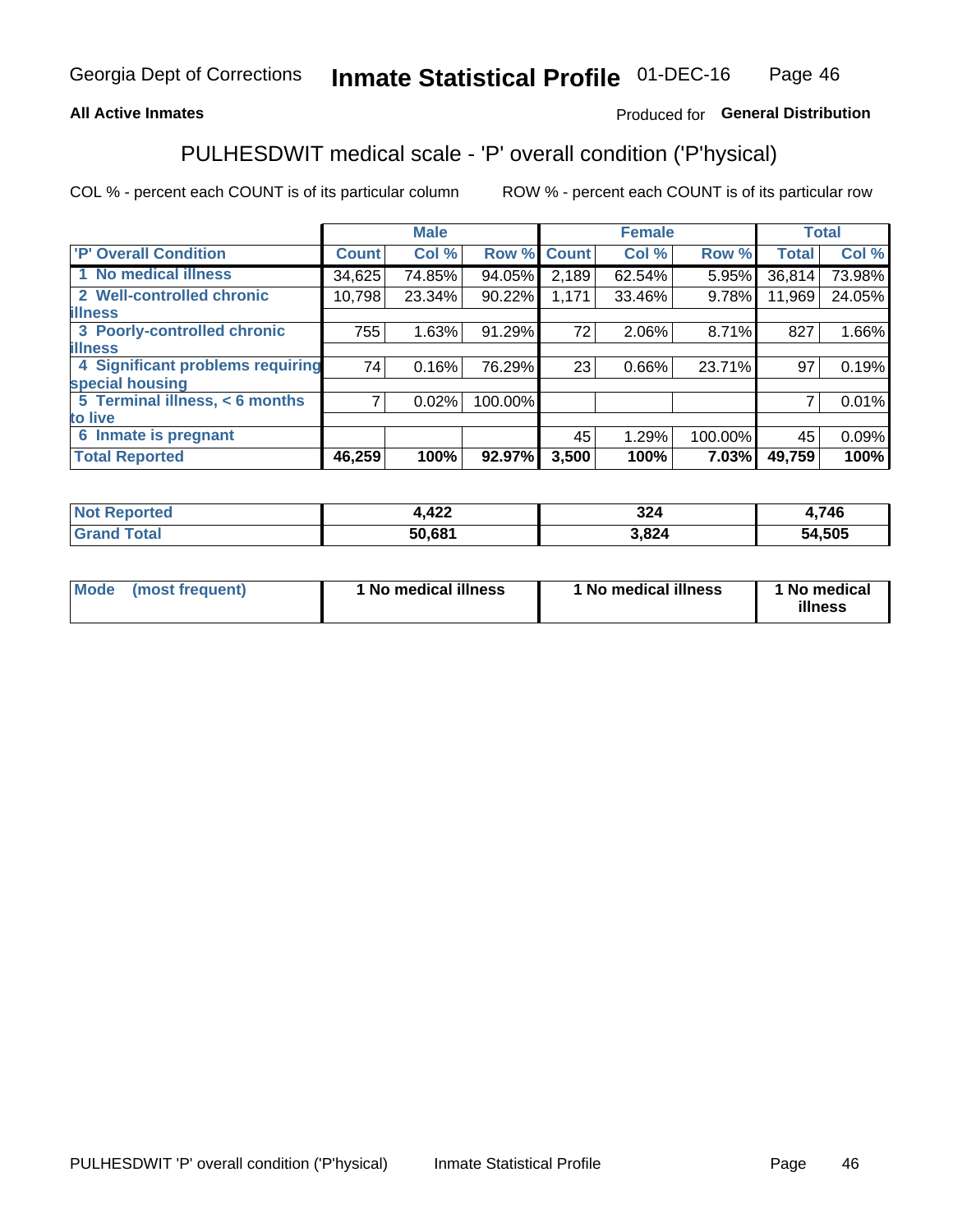#### **All Active Inmates**

### Produced for General Distribution

# PULHESDWIT medical scale - 'U' upper body

COL % - percent each COUNT is of its particular column

|                              |               | <b>Male</b> |        |              | <b>Female</b> |        |              | <b>Total</b> |
|------------------------------|---------------|-------------|--------|--------------|---------------|--------|--------------|--------------|
| <b>U' Upper Body</b>         | <b>Count!</b> | Col %       | Row %  | <b>Count</b> | Col %         | Row %  | <b>Total</b> | Col %        |
| 1 Upper bones, joints,       | 44,232        | 95.78%      | 93.09% | 3,282        | 93.80%        | 6.91%  | 47,514       | 95.64%       |
| muscles all OK               |               |             |        |              |               |        |              |              |
| 2 One or both arms minimally | 1,682         | 3.64%       | 90.48% | 177          | 5.06%         | 9.52%  | 1,859        | 3.74%        |
| limited                      |               |             |        |              |               |        |              |              |
| 3 One or both arms           | 224           | 0.49%       | 87.50% | 32           | 0.91%         | 12.50% | 256          | 0.52%        |
| <b>moderately limited</b>    |               |             |        |              |               |        |              |              |
| 4 One arm disabled,          | 38            | 0.08%       | 84.44% | 7            | 0.20%         | 15.56% | 45           | 0.09%        |
| paralyzed, or amputated      |               |             |        |              |               |        |              |              |
| 5 Both arms disabled,        | 3             | 0.01%       | 75.00% |              | 0.03%         | 25.00% | 4            | 0.01%        |
| paralyzed, or amputated      |               |             |        |              |               |        |              |              |
| <b>Total Reported</b>        | 46,179        | 100%        | 92.96% | 3,499        | 100%          | 7.04%  | 49,678       | 100%         |

| <b>Not Reported</b>   | 4,502  | 325   | 4,827  |
|-----------------------|--------|-------|--------|
| Total<br><b>Grand</b> | 50,681 | 3,824 | 54,505 |

| Mode<br>(most frequent) | 1 Upper bones, joints,<br>muscles all OK | 1 Upper bones, joints,<br>muscles all OK | 1 Upper bones,<br>joints, muscles all<br>ΟK |
|-------------------------|------------------------------------------|------------------------------------------|---------------------------------------------|
|-------------------------|------------------------------------------|------------------------------------------|---------------------------------------------|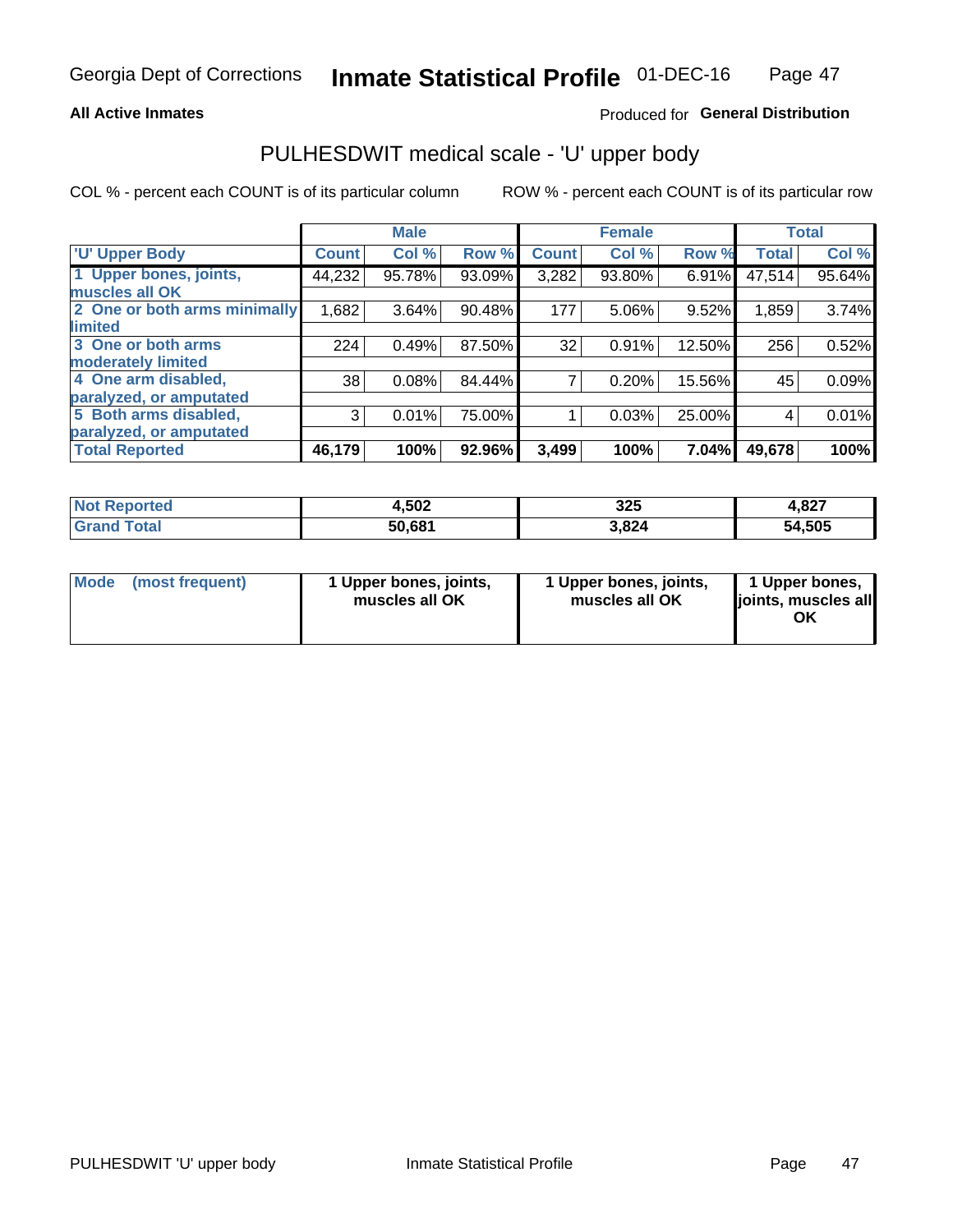#### **All Active Inmates**

### Produced for General Distribution

## PULHESDWIT medical scale - 'L' lower body

COL % - percent each COUNT is of its particular column

|                                |              | <b>Male</b> |         |              | <b>Female</b> |       |              | <b>Total</b> |
|--------------------------------|--------------|-------------|---------|--------------|---------------|-------|--------------|--------------|
| 'L' Lower Body                 | <b>Count</b> | Col %       | Row %   | <b>Count</b> | Col %         | Row % | <b>Total</b> | Col %        |
| 1 Lower bones, joints,         | 41,587       | 90.07%      | 92.99%  | 3,137        | 89.65%        | 7.01% | 44,724       | 90.04%       |
| muscles all OK                 |              |             |         |              |               |       |              |              |
| 2 One or both legs minimally   | 3,891        | 8.43%       | 92.47%  | 317          | 9.06%         | 7.53% | 4,208        | 8.47%        |
| limited                        |              |             |         |              |               |       |              |              |
| 3 One or both legs             | 567          | 1.23%       | 94.19%  | 35           | 1.00%         | 5.81% | 602          | 1.21%        |
| moderately limited             |              |             |         |              |               |       |              |              |
| 4 One leg disabled, paralyzed, | 110          | 0.24%       | 91.67%  | 10           | 0.29%         | 8.33% | 120          | 0.24%        |
| or amputated                   |              |             |         |              |               |       |              |              |
| 5 Both legs disabled,          | 18           | 0.04%       | 100.00% |              |               |       | 18           | 0.04%        |
| paralyzed, or amputated        |              |             |         |              |               |       |              |              |
| <b>Total Reported</b>          | 46,173       | 100%        | 92.96%  | 3,499        | 100%          | 7.04% | 49,672       | 100%         |

| <b>Not Reported</b>   | 1,508  | 325   | 4,833  |
|-----------------------|--------|-------|--------|
| <b>Total</b><br>Grand | 50,681 | 3,824 | 54,505 |

| Mode | (most frequent) | 1 Lower bones, joints,<br>muscles all OK | I Lower bones, joints,<br>muscles all OK | 1 Lower bones,<br>joints, muscles all<br>ΟK |
|------|-----------------|------------------------------------------|------------------------------------------|---------------------------------------------|
|------|-----------------|------------------------------------------|------------------------------------------|---------------------------------------------|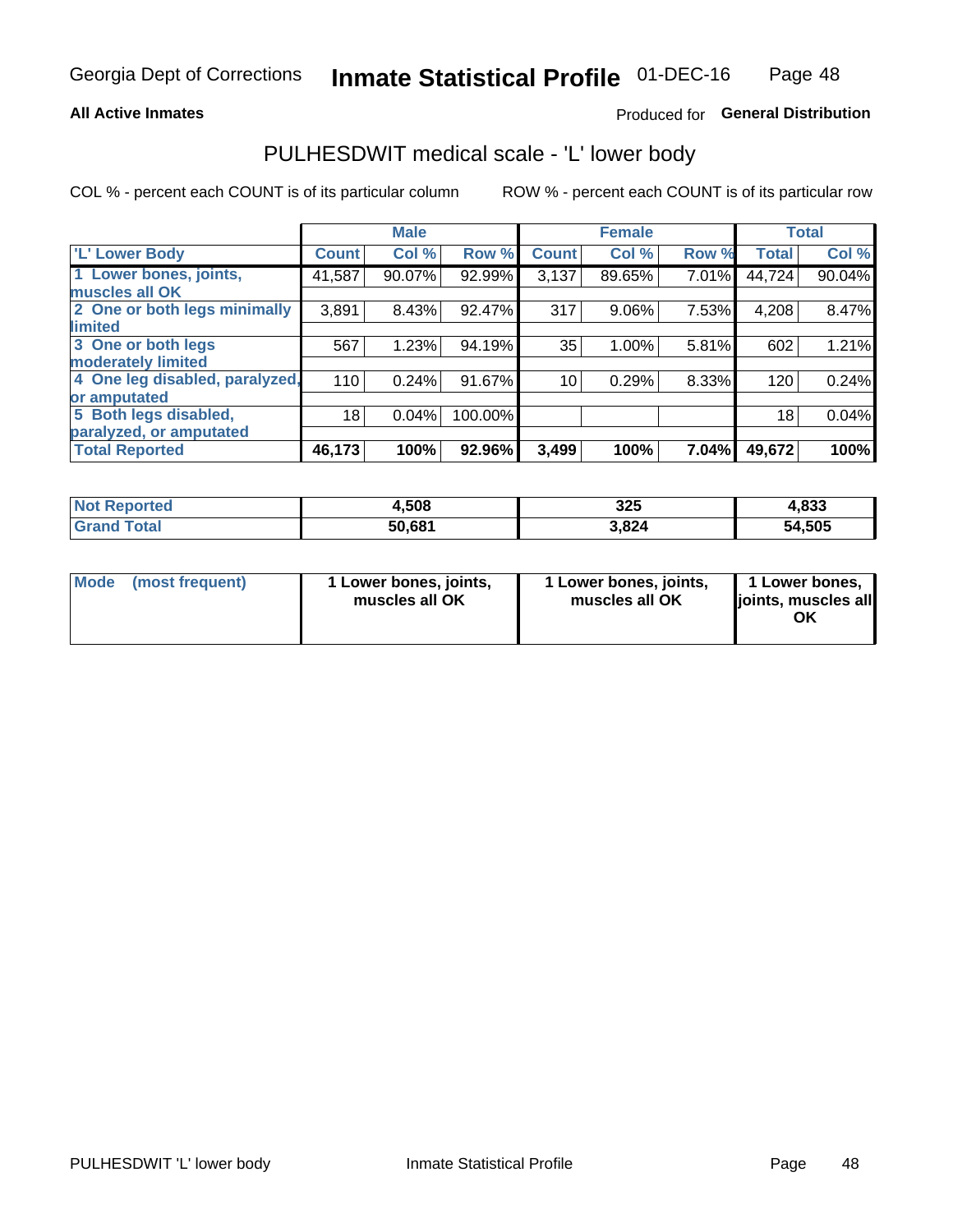#### **All Active Inmates**

### Produced for General Distribution

## PULHESDWIT medical scale - 'H' hearing

COL % - percent each COUNT is of its particular column

|                                |              | <b>Male</b> |                    |       | <b>Female</b> |       | <b>Total</b> |        |
|--------------------------------|--------------|-------------|--------------------|-------|---------------|-------|--------------|--------|
| <b>H' Hearing</b>              | <b>Count</b> | Col %       | <b>Row % Count</b> |       | Col %         | Row % | <b>Total</b> | Col %  |
| 1 Normal hearing both ears     | 45,657       | 98.91%      | 92.95%             | 3,465 | 99.14%        | 7.05% | 49,122       | 98.93% |
| 2 Some loss in one ear with    | 385          | 0.83%       | 93.67%             | 26    | 0.74%         | 6.33% | 411          | 0.83%  |
| other OK, or mild loss in both |              |             |                    |       |               |       |              |        |
| 3 Total loss in one ear with   | 78           | 0.17%       | $97.50\%$          | 2     | $0.06\%$      | 2.50% | 80           | 0.16%  |
| mild loss in other             |              |             |                    |       |               |       |              |        |
| 4 Severe loss in both ears     | 25           | 0.05%       | 96.15%             |       | 0.03%         | 3.85% | 26           | 0.05%  |
| 5 Total loss in both ears,     | 14           | 0.03%       | 93.33%             |       | 0.03%         | 6.67% | 15           | 0.03%  |
| requiring special housing      |              |             |                    |       |               |       |              |        |
| <b>Total Reported</b>          | 46,159       | 100%        | 92.96%             | 3,495 | 100%          | 7.04% | 49,654       | 100%   |

| <b>Not Reno</b> | E00           | 320   | 1,851  |
|-----------------|---------------|-------|--------|
| <b>ported</b>   | 1.J <i>ll</i> | JLJ   |        |
| Total           | 50,681        | 3,824 | 54,505 |

| Mode (most frequent) | 1 Normal hearing both ears 11 Normal hearing both ears 1 Normal hearing | both ears |
|----------------------|-------------------------------------------------------------------------|-----------|
|                      |                                                                         |           |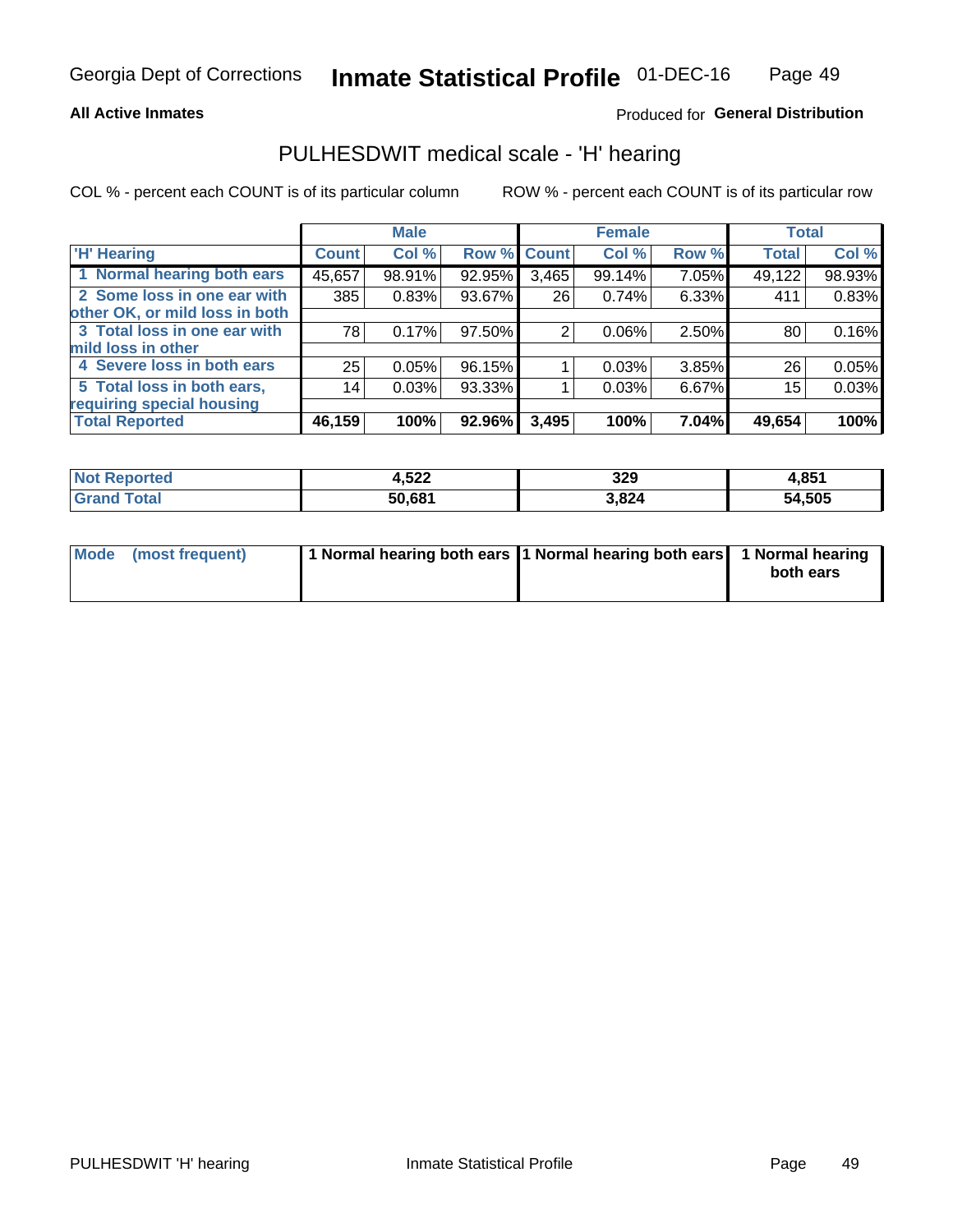### **All Active Inmates**

### Produced for General Distribution

## PULHESDWIT medical scale - 'E' vision

COL % - percent each COUNT is of its particular column

|                                 |              | <b>Male</b> |        |              | <b>Female</b> |        |              | <b>Total</b> |
|---------------------------------|--------------|-------------|--------|--------------|---------------|--------|--------------|--------------|
| <b>E' Vision</b>                | <b>Count</b> | Col %       | Row %  | <b>Count</b> | Col %         | Row %  | <b>Total</b> | Col %        |
| 1 Correctable to 20/40 in both  | 35,241       | 77.07%      | 95.18% | ا 785.ا      | 52.21%        | 4.82%  | 37,026       | 75.34%       |
| eyes                            |              |             |        |              |               |        |              |              |
| 2 Correctable to 20/70 in one   | 9,573        | 20.93%      | 86.85% | 1,450        | 42.41%        | 13.15% | 11,023       | 22.43%       |
| eye, may be blind in other      |              |             |        |              |               |        |              |              |
| 3 Correctable to 20/200 in one  | 743          | 1.62%       | 82.10% | 162          | 4.74%         | 17.90% | 905          | 1.84%        |
| eye, may be blind in other      |              |             |        |              |               |        |              |              |
| 4 One eye not correctable to    | 153          | 0.33%       | 87.93% | 21           | 0.61%         | 12.07% | 174          | 0.35%        |
| 20/200, other may be blind      |              |             |        |              |               |        |              |              |
| 5 Blind in both eyes, requiring | 18           | 0.04%       | 94.74% |              | 0.03%         | 5.26%  | 19           | 0.04%        |
| special housing                 |              |             |        |              |               |        |              |              |
| <b>Total Reported</b>           | 45,728       | 100%        | 93.04% | 3,419        | 100%          | 6.96%  | 49,147       | 100%         |

| <b>Not Reported</b> | 4,953  | 405   | 5,358  |
|---------------------|--------|-------|--------|
| <b>Total</b>        | 50.681 | 3,824 | 54,505 |

| Mode (most frequent) | 1 Correctable to 20/40 in both<br>eves | 1 Correctable to 20/40 in   1 Correctable to  <br>both eves | 20/40 in both eyes |
|----------------------|----------------------------------------|-------------------------------------------------------------|--------------------|
|                      |                                        |                                                             |                    |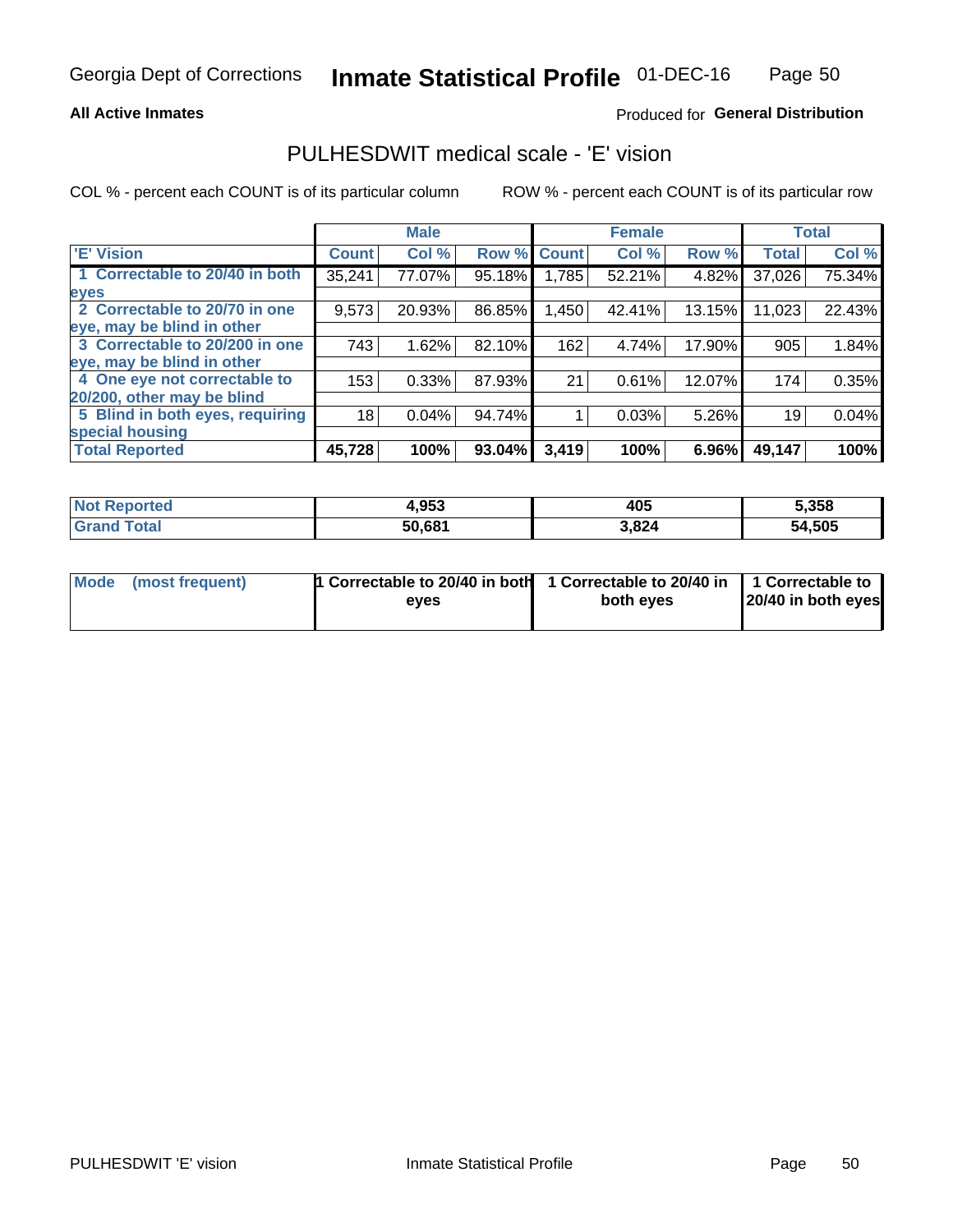#### **All Active Inmates**

### Produced for General Distribution

# PULHESDWIT medical scale - 'S' pSychiatric

COL % - percent each COUNT is of its particular column

|                                        |              | <b>Male</b> |         |             | <b>Female</b> |          |              | <b>Total</b> |
|----------------------------------------|--------------|-------------|---------|-------------|---------------|----------|--------------|--------------|
| 'S' pSychiatric                        | <b>Count</b> | Col %       |         | Row % Count | Col %         | Row %    | <b>Total</b> | Col %        |
| 1 No impairment or disorders           | 40,075       | 87.66%      | 96.73%  | 1,355       | 42.65%        | $3.27\%$ | 41,430       | 84.73%       |
| 2 Stable, or in remission, or          | 4,461        | 9.76%       | 71.25%  | 1,800       | 56.66%        | 28.75%   | 6,261        | 12.81%       |
| mild impairment or retardation         |              |             |         |             |               |          |              |              |
| 3 Requires moderate inpatient          | 989          | 2.16%       | 98.12%  | 19          | 0.60%         | 1.88%    | 1,008        | 2.06%        |
| treatment                              |              |             |         |             |               |          |              |              |
| 4 Requires intensive inpatient         | 180          | 0.39%       | 98.36%  | 3           | 0.09%         | 1.64%    | 183          | 0.37%        |
| treatment                              |              |             |         |             |               |          |              |              |
| <b>5 Requires Crisis Stabilization</b> | 12           | 0.03%       | 100.00% |             |               |          | 12           | 0.02%        |
| Unit (CSU) inpatient care              |              |             |         |             |               |          |              |              |
| <b>Total Reported</b>                  | 45,717       | 100%        | 93.50%  | 3,177       | 100%          | $6.50\%$ | 48,894       | 100%         |

| <b>Not Reported</b>   | 1,964  | 647   | 5,611  |
|-----------------------|--------|-------|--------|
| Total<br><b>Grand</b> | 50,681 | 3,824 | 54,505 |

| Mode (most frequent) | <b>t No impairment or disorders 2 Stable, or in remission, 1 No impairment or</b> |                       |           |
|----------------------|-----------------------------------------------------------------------------------|-----------------------|-----------|
|                      |                                                                                   | or mild impairment or | disorders |
|                      |                                                                                   | retardation           |           |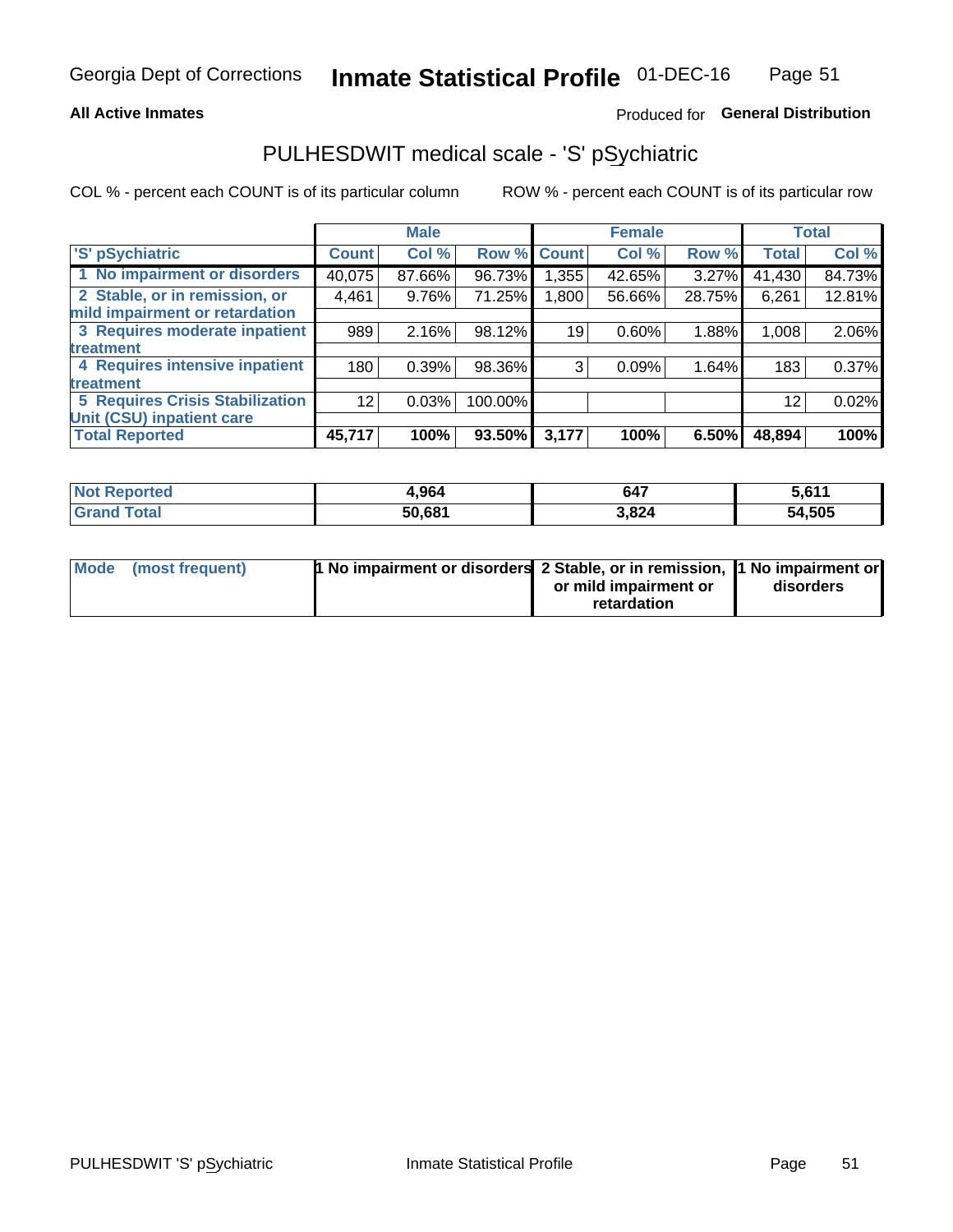#### **All Active Inmates**

### Produced for General Distribution

# PULHESDWIT medical scale - 'D' dental

COL % - percent each COUNT is of its particular column

|                                 |              | <b>Male</b> |        |              | <b>Female</b> |       |              | <b>Total</b> |
|---------------------------------|--------------|-------------|--------|--------------|---------------|-------|--------------|--------------|
| <b>D'</b> Dental                | <b>Count</b> | Col %       | Row %  | <b>Count</b> | Col %         | Row % | <b>Total</b> | Col %        |
| 1 Minimal routine dental health | 25,749       | 58.98%      | 92.23% | 2,170        | 65.98%        | 7.77% | 27,919       | 59.47%       |
| <b>needs</b>                    |              |             |        |              |               |       |              |              |
| 2 Moderate cavities and/or gum  | 14,695       | 33.66%      | 94.73% | 818          | 24.87%        | 5.27% | 15,513       | 33.05%       |
| disease                         |              |             |        |              |               |       |              |              |
| 3 Extensive gum disease         | 3,161        | 7.24%       | 91.33% | 300          | 9.12%         | 8.67% | 3,461        | 7.37%        |
| and/or widespread decay         |              |             |        |              |               |       |              |              |
| 4 Urgent need for dental        | 51           | 0.12%       | 98.08% |              | 0.03%         | 1.92% | 52           | 0.11%        |
| <b>services</b>                 |              |             |        |              |               |       |              |              |
| <b>Total Reported</b>           | 43,656       | 100%        | 92.99% | 3,289        | 100%          | 7.01% | 46,945       | 100%         |

| <b>Not Reported</b> | 7,025  | 535   | 560,   |
|---------------------|--------|-------|--------|
| Total<br>Grand      | 50,681 | 3,824 | 54,505 |

| <b>Mode</b> | (most frequent) | <b>Minimal routine dental</b><br>health needs | 1 Minimal routine dental   1 Minimal routine  <br>health needs | dental health<br>needs |
|-------------|-----------------|-----------------------------------------------|----------------------------------------------------------------|------------------------|
|-------------|-----------------|-----------------------------------------------|----------------------------------------------------------------|------------------------|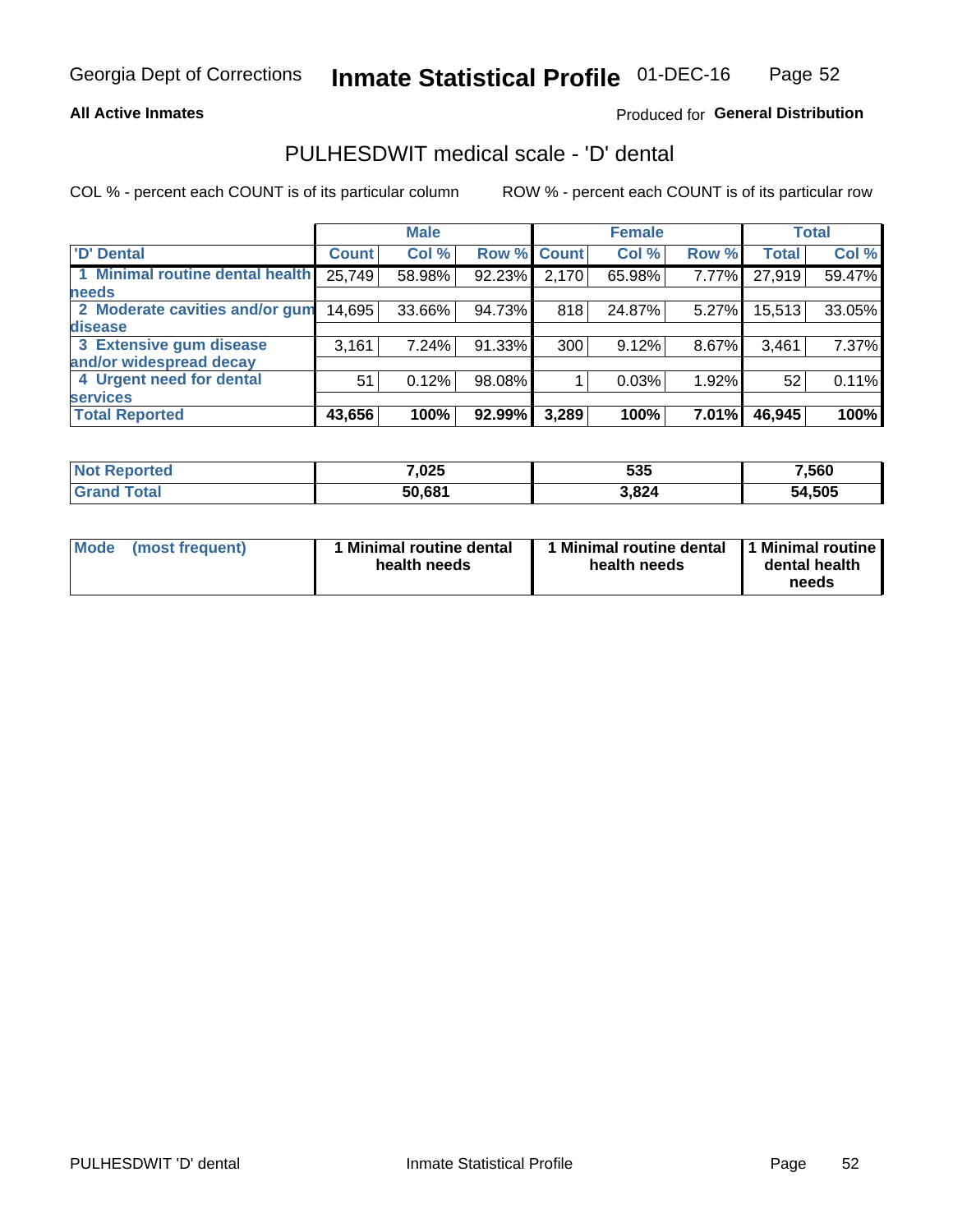#### **All Active Inmates**

### Produced for General Distribution

## PULHESDWIT medical scale - 'W' work ability

COL % - percent each COUNT is of its particular column

|                                 |              | <b>Male</b> |        |              | <b>Female</b> |        |              | <b>Total</b> |
|---------------------------------|--------------|-------------|--------|--------------|---------------|--------|--------------|--------------|
| <b>W' work ability</b>          | <b>Count</b> | Col %       | Row %  | <b>Count</b> | Col %         | Row %  | <b>Total</b> | Col %        |
| 1 Unrestricted work or activity | 39,290       | 85.09%      | 93.46% | 2,749        | 78.54%        | 6.54%  | 42,039       | 84.63%       |
| 2 Minor restrictions on type of | 5,483        | 11.87%      | 90.09% | 603          | 17.23%        | 9.91%  | 6,086        | 12.25%       |
| <b>work</b>                     |              |             |        |              |               |        |              |              |
| 3 Moderate restrictions on type | 934          | 2.02%       | 93.96% | 60           | 1.71%         | 6.04%  | 994          | 2.00%        |
| lof work                        |              |             |        |              |               |        |              |              |
| 4 Major restrictions on type of | 327          | 0.71%       | 86.74% | 50           | 1.43%         | 13.26% | 377          | 0.76%        |
| <b>work</b>                     |              |             |        |              |               |        |              |              |
| 5 Cannot work under any         | 142          | 0.31%       | 78.89% | 38           | 1.09%         | 21.11% | 180          | 0.36%        |
| <b>circumstances</b>            |              |             |        |              |               |        |              |              |
| <b>Total Reported</b>           | 46,176       | 100%        | 92.95% | 3,500        | 100%          | 7.05%  | 49,676       | 100%         |

| <b>Not Repo</b><br>anorted and | 1,505  | 324   | 829،،  |
|--------------------------------|--------|-------|--------|
| Total<br>oranu i               | 50,681 | 3,824 | 54,505 |

| Mode            | 1 Unrestricted work or | 1 Unrestricted work or | 1 Unrestricted   |
|-----------------|------------------------|------------------------|------------------|
| (most frequent) | activity               | activity               | work or activity |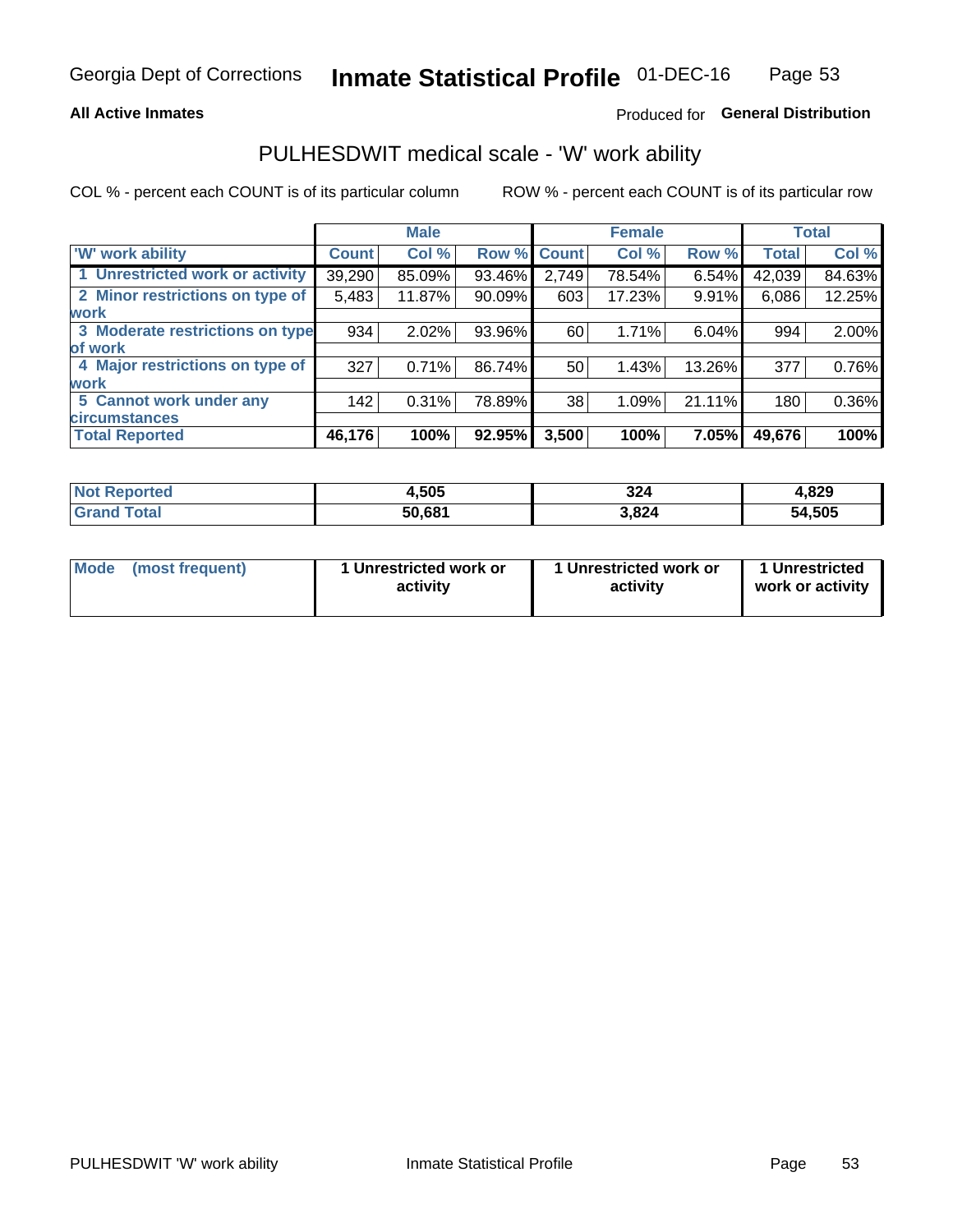#### **All Active Inmates**

### Produced for General Distribution

# PULHESDWIT medical scale - 'I' impairment

COL % - percent each COUNT is of its particular column ROW % - percent each COUNT is of its particular row

|                                   |                 | <b>Male</b> |                    |       | <b>Female</b> |        |              | <b>Total</b> |
|-----------------------------------|-----------------|-------------|--------------------|-------|---------------|--------|--------------|--------------|
| 'l' Impairment                    | <b>Count</b>    | Col %       | <b>Row % Count</b> |       | Col %         | Row %  | <b>Total</b> | Col %        |
| 1 No impairments or               | 45,840          | 99.30%      | 92.95%             | 3,478 | 99.31%        | 7.05%  | 49,318       | 99.30%       |
| disabilities                      |                 |             |                    |       |               |        |              |              |
| 2 Wheelchair-bound but            | 215             | 0.47%       | 93.48%             | 15    | 0.43%         | 6.52%  | 230          | 0.46%        |
| otherwise OK                      |                 |             |                    |       |               |        |              |              |
| <b>3 Needs low-level Assisted</b> | 42              | 0.09%       | 87.50%             | 6     | 0.17%         | 12.50% | 48           | 0.10%        |
| Living (level I)                  |                 |             |                    |       |               |        |              |              |
| 4 Needs moderate Assisted         | 13 <sub>1</sub> | 0.03%       | 92.86%             |       | 0.03%         | 7.14%  | 14           | 0.03%        |
| Living (level II)                 |                 |             |                    |       |               |        |              |              |
| 5 Needs maximal Assisted          | 54              | 0.12%       | 96.43%             | 2     | 0.06%         | 3.57%  | 56           | 0.11%        |
| Living (level III)                |                 |             |                    |       |               |        |              |              |
| <b>Total Reported</b>             | 46,164          | 100%        | 92.95%             | 3,502 | 100%          | 7.05%  | 49,666       | 100%         |

| <b>Not</b>      | <b>E47</b> | 322   | 4,839  |
|-----------------|------------|-------|--------|
| <b>Reported</b> | .          |       |        |
| <b>Total</b>    | 50,681     | 3,824 | 54,505 |

| <b>Mode</b> | (most frequent) | <b>No impairments or</b><br>disabilities | 1 No impairments or<br>disabilities | 1 No impairments<br>or disabilities |
|-------------|-----------------|------------------------------------------|-------------------------------------|-------------------------------------|
|-------------|-----------------|------------------------------------------|-------------------------------------|-------------------------------------|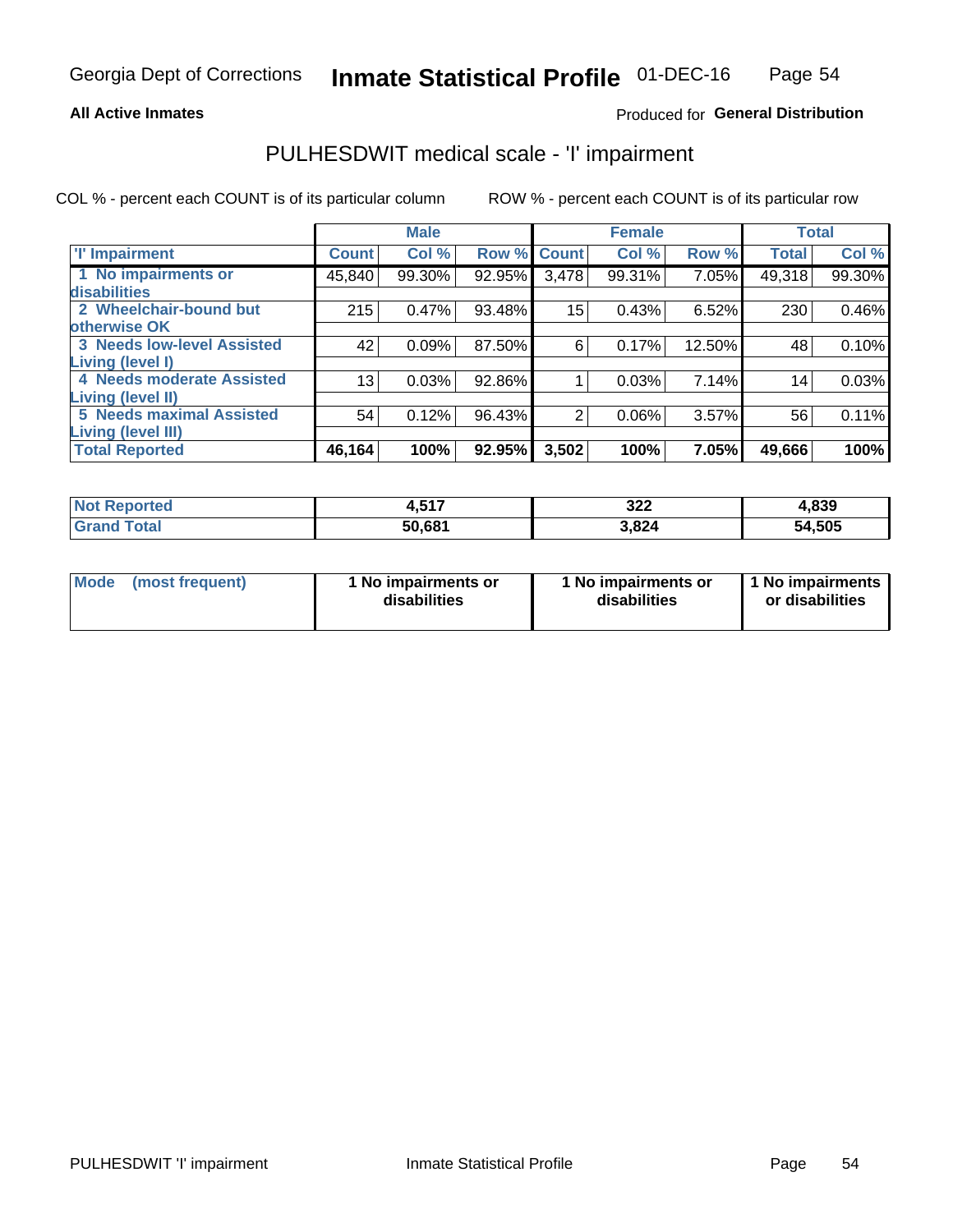#### **All Active Inmates**

### Produced fo General Distribution

## PULHESDWIT medical scale - 'T' transportability

COL % - percent each COUNT is of its particular column

|                              |              | <b>Male</b> |         |              | <b>Female</b> |        | <b>Total</b> |        |
|------------------------------|--------------|-------------|---------|--------------|---------------|--------|--------------|--------|
| <b>T' Transportability</b>   | <b>Count</b> | Col %       | Row %   | <b>Count</b> | Col %         | Row %  | <b>Total</b> | Col %  |
| 1 Can be transported in any  | 45,964       | 99.53%      | 92.98%  | 3,470        | 99.57%        | 7.02%  | 49,434       | 99.53% |
| ordinary approved vehicle    |              |             |         |              |               |        |              |        |
| 2 Wheelchair-bound, not      | 41           | 0.09%       | 89.13%  | 5            | 0.14%         | 10.87% | 46           | 0.09%  |
| needing special vehicle      |              |             |         |              |               |        |              |        |
| 3 Wheelchair-bound, requires | 9            | 0.02%       | 100.00% |              |               |        | 9            | 0.02%  |
| special vehicle              |              |             |         |              |               |        |              |        |
| 4 Needs specially-equipped   | 5            | 0.01%       | 83.33%  |              | 0.03%         | 16.67% | 6            | 0.01%  |
| medical vehicle              |              |             |         |              |               |        |              |        |
| <b>5 Requires ambulance</b>  | 162          | 0.35%       | 94.74%  | 9            | 0.26%         | 5.26%  | 171          | 0.34%  |
| transport                    |              |             |         |              |               |        |              |        |
| <b>Total Reported</b>        | 46,181       | 100%        | 92.98%  | 3,485        | 100%          | 7.02%  | 49,666       | 100%   |

| <b>eported</b> | 1,500  | 339   | 4,839  |
|----------------|--------|-------|--------|
| <b>ota</b>     | 50,681 | 3,824 | 54,505 |

|  | Mode (most frequent) | 1 Can be transported in any 1 Can be transported in any<br>ordinary approved vehicle   ordinary approved vehicle   transported in any |  | 1 Can be<br>  ordinary approved  <br>vehicle |
|--|----------------------|---------------------------------------------------------------------------------------------------------------------------------------|--|----------------------------------------------|
|--|----------------------|---------------------------------------------------------------------------------------------------------------------------------------|--|----------------------------------------------|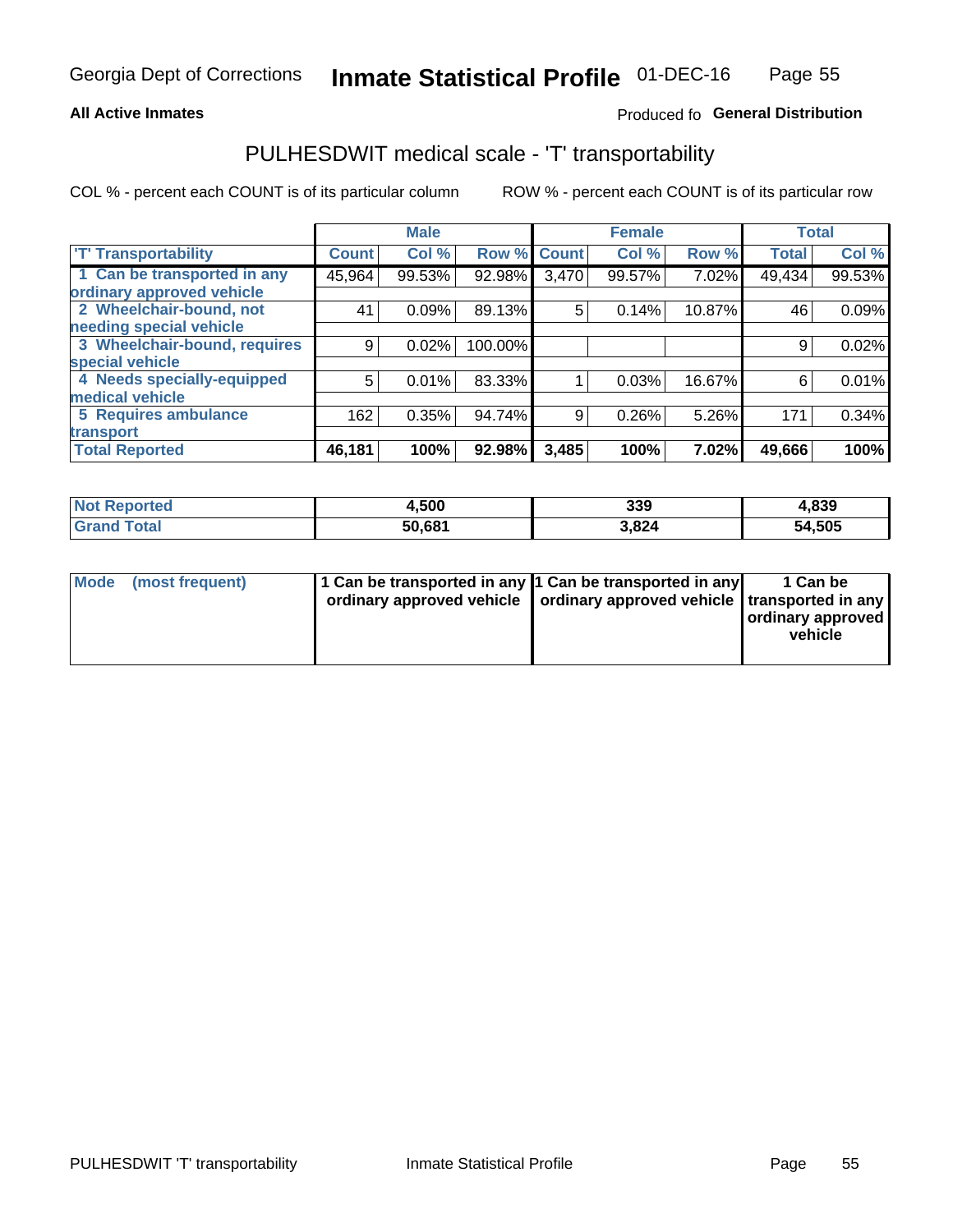# Inmate Statistical Profile 01-DEC-16 Page 56

**All Active Inmates** 

#### Produced for General Distribution

## Number of prior Georgia incarcerations

COL % - percent each COUNT is of its particular column

|                                       |              | <b>Male</b> |             |       | <b>Female</b> |       |        | <b>Total</b> |
|---------------------------------------|--------------|-------------|-------------|-------|---------------|-------|--------|--------------|
| <b>Num of Prior GA Incarcerations</b> | <b>Count</b> | Col %       | Row % Count |       | Col %         | Row % | Total  | Col %        |
|                                       | 28,195       | 55.63%      | 91.14%      | 2,742 | 71.71%        | 8.86% | 30,937 | 56.76%       |
|                                       | 9,490        | 18.72%      | 94.41%      | 562   | 14.70%        | 5.59% | 10,052 | 18.44%       |
| $\overline{2}$                        | 5,336        | 10.53%      | 95.97%      | 224   | 5.86%         | 4.03% | 5,560  | 10.20%       |
| 3                                     | 3,208        | 6.33%       | 96.19%      | 127   | 3.32%         | 3.81% | 3,335  | 6.12%        |
| 4                                     | 1,812        | 3.58%       | 96.74%      | 61    | 1.60%         | 3.26% | 1,873  | 3.44%        |
| 5                                     | 1,096        | 2.16%       | 96.31%      | 42    | 1.10%         | 3.69% | 1,138  | 2.09%        |
| <b>More Than 5</b>                    | 1.544        | 3.05%       | $95.90\%$   | 66    | 1.73%         | 4.10% | 1,610  | 2.95%        |
| <b>Total Reported</b>                 | 50,681       | 100%        | 92.98%      | 3,824 | 100.0%        | 7.02% | 54,505 | 100%         |

| <b>Not</b><br>Reported |        |       |        |
|------------------------|--------|-------|--------|
| Total<br>'Grand        | 50,681 | 3,824 | 54,505 |

| Mean (average)       | 06.، | 1.03 |
|----------------------|------|------|
| Median (middle)      |      |      |
| Mode (most frequent) |      |      |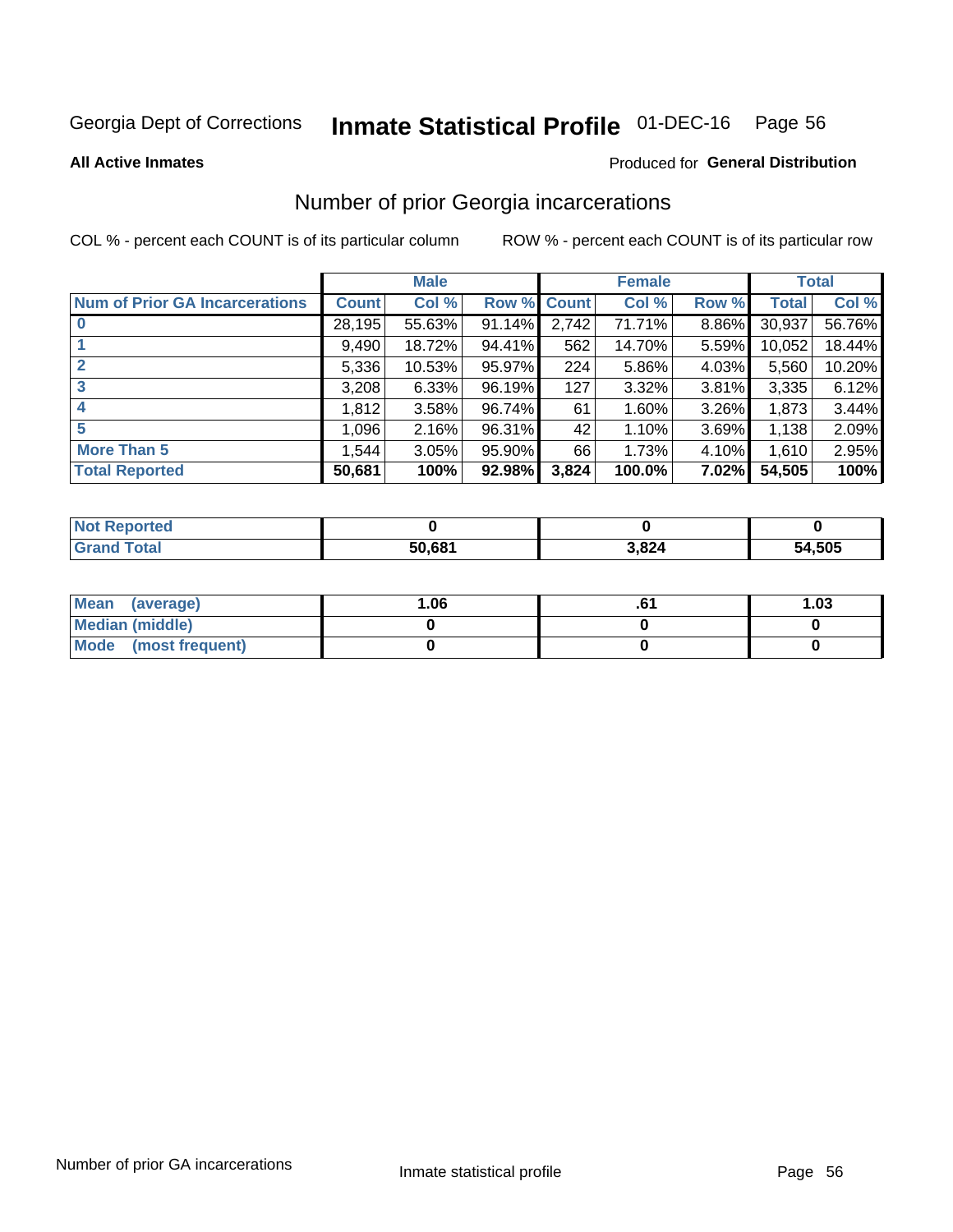#### Inmate Statistical Profile 01-DEC-16 Page 57

#### **All Active Inmates**

### **Produced for General Distribution**

### Prison sentence in years

COL % - percent each COUNT is of its particular column

ROW % - percent each COUNT is of its particular row

|                                 |              | <b>Male</b> |         |                 | <b>Female</b> |        |              | <b>Total</b> |
|---------------------------------|--------------|-------------|---------|-----------------|---------------|--------|--------------|--------------|
| <b>Prison Sentence In Years</b> | <b>Count</b> | Col %       | Row %   | <b>Count</b>    | Col %         | Row %  | <b>Total</b> | Col %        |
| $0 - 1$                         | 442          | 0.87%       | 92.28%  | $\overline{37}$ | 0.97%         | 7.72%  | 479          | 0.88%        |
| $1.1 - 2$                       | 671          | 1.32%       | 91.17%  | 65              | 1.70%         | 8.83%  | 736          | 1.35%        |
| $2.1 - 3$                       | 986          | 1.95%       | 88.35%  | 130             | 3.40%         | 11.65% | 1,116        | 2.05%        |
| $3.1 - 4$                       | 870          | 1.72%       | 90.34%  | 93              | 2.43%         | 9.66%  | 963          | 1.77%        |
| $4.1 - 5$                       | 2,000        | 3.95%       | 88.77%  | 253             | 6.62%         | 11.23% | 2,253        | 4.13%        |
| $5.1 - 6$                       | 1,132        | 2.23%       | 89.49%  | 133             | 3.48%         | 10.51% | 1,265        | 2.32%        |
| $6.1 - 7$                       | 1,113        | 2.20%       | 91.30%  | 106             | 2.77%         | 8.70%  | 1,219        | 2.24%        |
| $7.1 - 8$                       | 1,230        | 2.43%       | 92.13%  | 105             | 2.75%         | 7.87%  | 1,335        | 2.45%        |
| $8.1 - 9$                       | 1,234        | 2.43%       | 93.77%  | 82              | 2.14%         | 6.23%  | 1,316        | 2.41%        |
| $9.1 - 10$                      | 4,281        | 8.45%       | 89.92%  | 480             | 12.55%        | 10.08% | 4,761        | 8.73%        |
| $10.1 - 12$                     | 2,554        | 5.04%       | 91.48%  | 238             | 6.22%         | 8.52%  | 2,792        | 5.12%        |
| $12.1 - 15$                     | 5,333        | 10.52%      | 92.36%  | 441             | 11.53%        | 7.64%  | 5,774        | 10.59%       |
| $15.1 - 20$                     | 9,681        | 19.10%      | 93.66%  | 655             | 17.13%        | 6.34%  | 10,336       | 18.96%       |
| 20.1 - Over                     | 10,507       | 20.73%      | 94.66%  | 593             | 15.51%        | 5.34%  | 11,100       | 20.37%       |
| <b>Life</b>                     | 7,188        | 14.18%      | 95.18%  | 364             | 9.52%         | 4.82%  | 7,552        | 13.86%       |
| <b>Life Without Parole</b>      | 1,232        | 2.43%       | 96.48%  | 45              | 1.18%         | 3.52%  | 1,277        | 2.34%        |
| <b>Death</b>                    | 134          | 0.26%       | 100.00% |                 |               |        | 134          | 0.25%        |
| <b>Youthful Offenders</b>       | 93           | 0.18%       | 95.88%  | 4               | 0.10%         | 4.12%  | 97           | 0.18%        |
| <b>Total Reported</b>           | 50,681       | 100%        | 92.98%  | 3,824           | 100%          | 7.02%  | 54,505       | 100%         |

| <b>Not Reported</b> |        |       |        |
|---------------------|--------|-------|--------|
| <b>Total</b>        | 50.681 | 1,824 | 54,505 |

#### **Determinate (numeric) sentences only**

| <b>Mear</b> | 22.06 | 88 FA<br>20.JZ | 22.02 |
|-------------|-------|----------------|-------|
|             |       |                |       |

All sentences (including determinate), with life, life without parole, and death sentences figured at 45 years

| Me: | 00.00<br>32.JJ | <br>JJ.VL | 32.38 |
|-----|----------------|-----------|-------|
|     |                |           |       |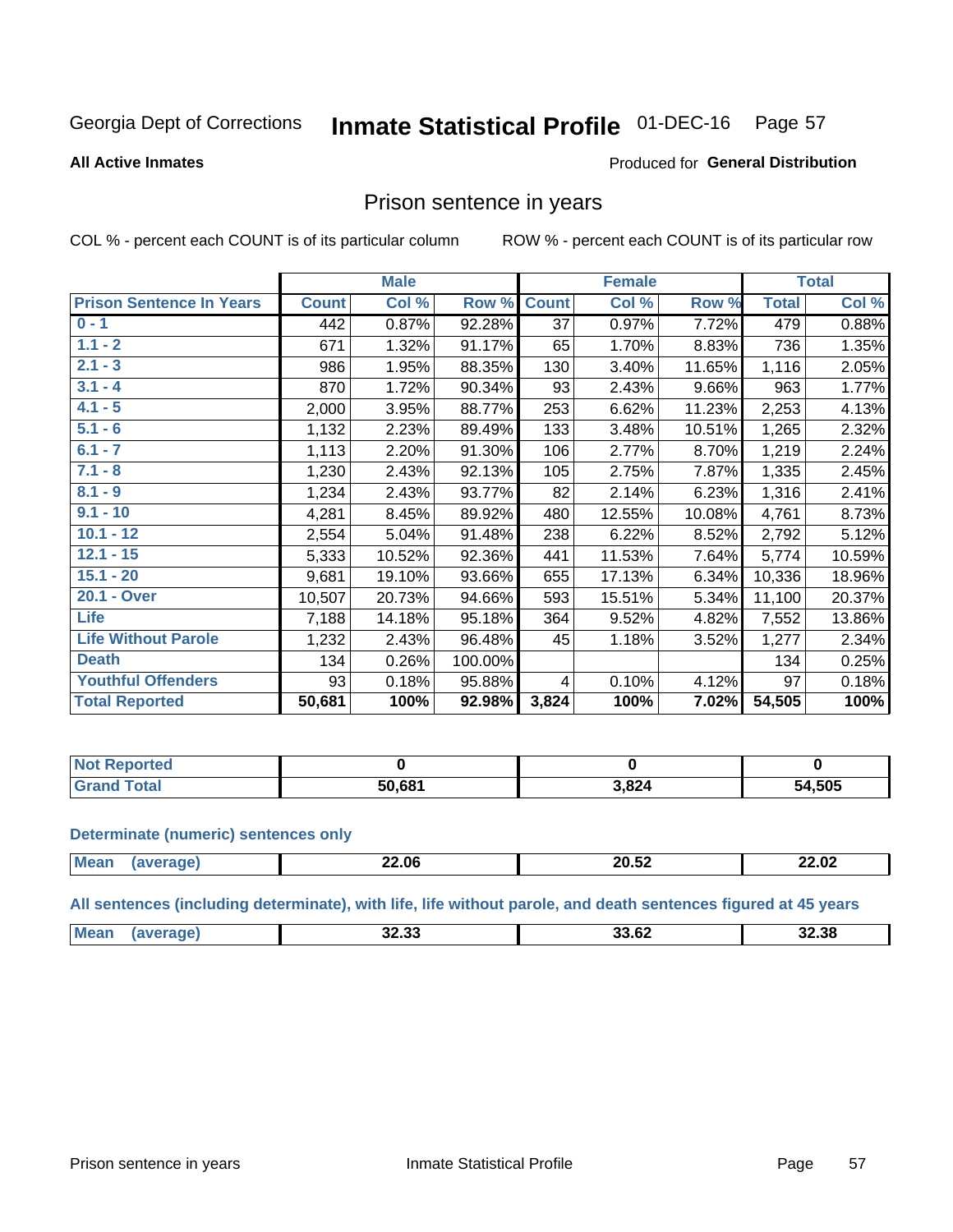# Inmate Statistical Profile 01-DEC-16 Page 58

#### **All Active Inmates**

#### Produced for General Distribution

## Primary offense, broken out into felonies vs misdemeanors

COL % - percent each COUNT is of its particular column

|                                  |              | <b>Male</b> |             |       | <b>Female</b> |          | Total        |        |
|----------------------------------|--------------|-------------|-------------|-------|---------------|----------|--------------|--------|
| <b>Felonies and Misdemeanors</b> | <b>Count</b> | Col %       | Row % Count |       | Col %         | Row %    | <b>Total</b> | Col %  |
| <b>Felonies</b>                  | 50,453       | 99.82%      | 92.97%      | 3.816 | 99.95%        | $7.03\%$ | 54,269       | 99.83% |
| <b>Misdemeanors</b>              | 90           | 18%         | 97.83%      |       | .05%          | 2.17%    | 92           | .17%   |
| <b>Total Reported</b>            | 50,543       | 100%        | $92.98\%$   | 3,818 | 100%          | 7.02%    | 54,361       | 100%   |

| <b>Not</b><br>'ted | 100<br>، 30 |        | 44     |
|--------------------|-------------|--------|--------|
| ⊺otaı              | 50.681      | 50,549 | 54,505 |

| Mo | ____ | 11 C.S<br>. | onies<br>. |
|----|------|-------------|------------|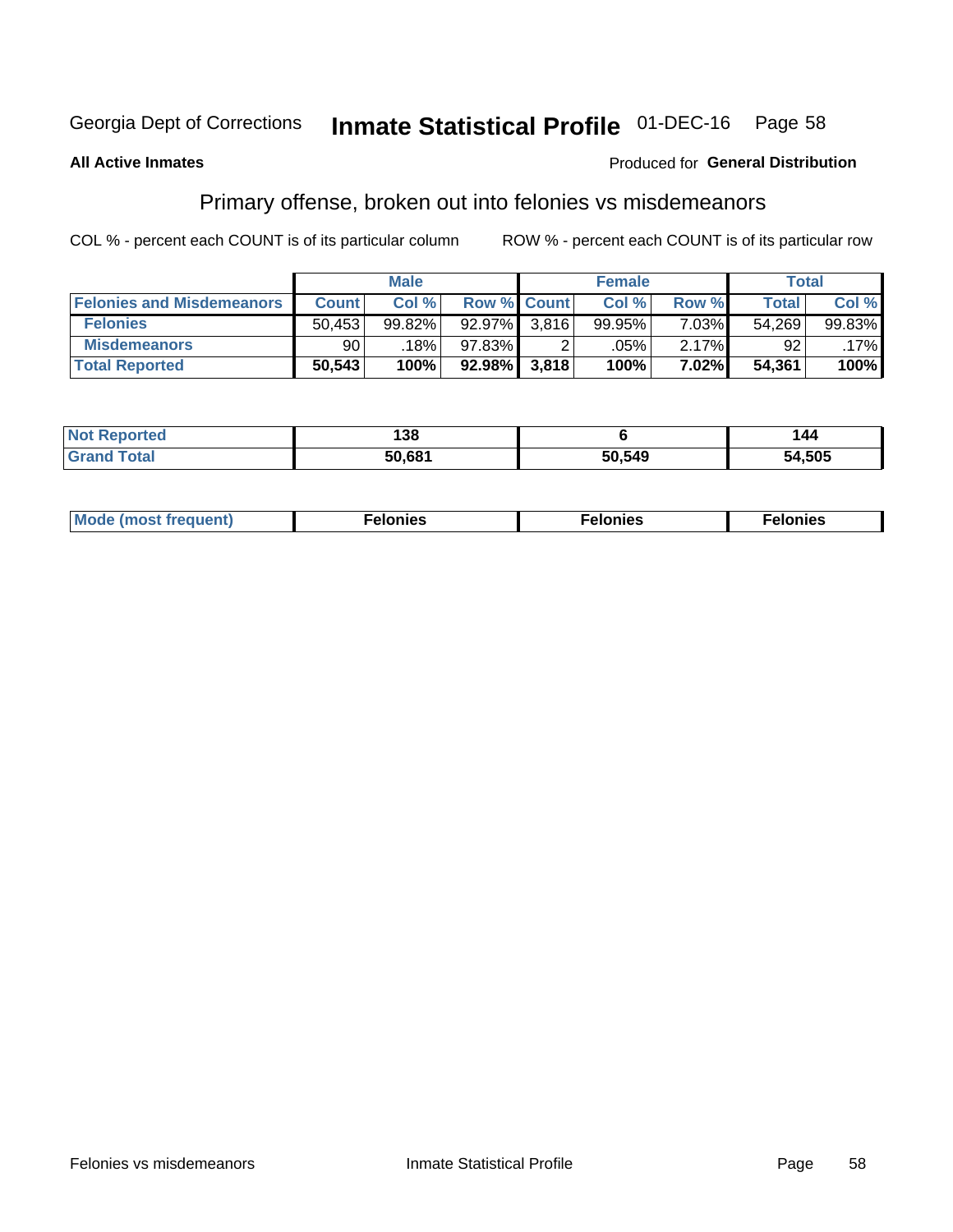#### **Inmate Statistical Profile 01-DEC-16** Page 59

#### **All Active Inmates**

### Produced for General Distribution

## Primary offense, broken out into six broad crime categories

COL % - percent each COUNT is of its particular column

|                                  |              | <b>Male</b> |        |                 | <b>Female</b> |          | <b>Total</b> |        |  |
|----------------------------------|--------------|-------------|--------|-----------------|---------------|----------|--------------|--------|--|
| <b>Crime Categories</b>          | <b>Count</b> | Col %       |        | Row % Count     | Col %         | Row %    | <b>Total</b> | Col %  |  |
| <b>Violent</b>                   | 26,047       | 51.48%      | 94.04% | 1,651           | 43.17%        | 5.96%    | 27,698       | 50.89% |  |
| <b>Sex Crime</b><br>$\mathbf{2}$ | 8,223        | 16.25%      | 98.38% | 135             | 3.53%         | $1.62\%$ | 8,358        | 15.36% |  |
| 3<br><b>Property</b>             | 8,310        | 16.42%      | 88.76% | 1,052           | 27.51%        | 11.24%   | 9,362        | 17.20% |  |
| <b>Drug</b><br>4                 | 5,553        | 10.97%      | 87.68% | 780             | 20.40%        | 12.32%   | 6,333        | 11.64% |  |
| <b>Habit/DUI</b><br>5            | 98           | .19%        | 90.74% | 10 <sup>1</sup> | .26%          | 9.26%    | 108          | .20%   |  |
| <b>Other</b><br>6                | 2,369        | 4.68%       | 92.36% | 196             | 5.13%         | 7.64%    | 2,565        | 4.71%  |  |
| <b>Total Reported</b>            | 50,600       | 100%        | 92.97% | 3,824           | 100%          | $7.03\%$ | 54,424       | 100%   |  |

| <b>Not</b><br><b>Reported</b> |        |       |        |
|-------------------------------|--------|-------|--------|
| <b>Total</b>                  | 50,681 | 3,824 | 54,505 |

| M | - --<br>100011 | .<br><b>VIOIGIIL</b> | 1.91311 |
|---|----------------|----------------------|---------|
|   |                |                      |         |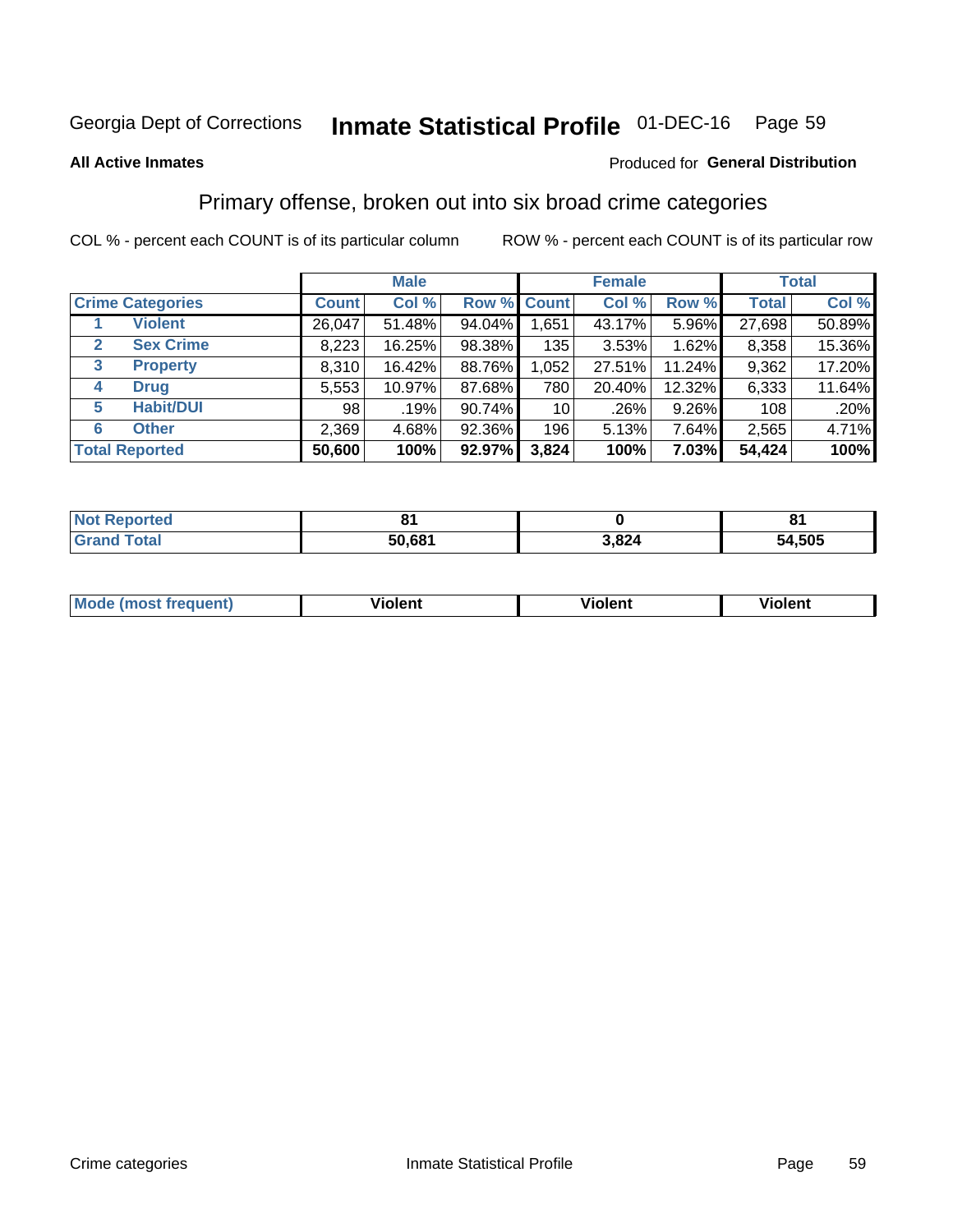# Inmate Statistical Profile 01-DEC-16 Page 60

Produced for General Distribution

#### **All Active Inmates**

# Primary offense, detailed offense code

COL % - percent each COUNT is of its particular column

|                                            |                         | <b>Male</b> |         |              | <b>Female</b> |        |                | <b>Total</b> |
|--------------------------------------------|-------------------------|-------------|---------|--------------|---------------|--------|----------------|--------------|
| <b>Primary Offense</b>                     | <b>Count</b>            | Col %       | Row %   | <b>Count</b> | Col %         | Row %  | <b>Total</b>   | Col %        |
| <b>Abuse Neglect Elder/Disab (2812)</b>    | $\overline{38}$         | .08%        | 59.38%  | 26           | .68%          | 40.63% | 64             | .12%         |
| Agg Aslt W Intnt To Rape (2095)            | 67                      | .13%        | 100.00% |              |               |        | 67             | .12%         |
| <b>Agg Sex Battery Atmpt (2099)</b>        | 1                       | .01%        | 100.00% |              |               |        |                | .01%         |
| <b>Aggrav Assault (1302)</b>               | 5,062                   | 10.00%      | 94.35%  | 303          | 7.92%         | 5.65%  | 5,365          | 9.86%        |
| <b>Aggrav Assault Peace Ofcr</b><br>(1314) | 306                     | .60%        | 95.33%  | 15           | .39%          | 4.67%  | 321            | .59%         |
| <b>Aggrav Battery (1305)</b>               | 1,289                   | 2.55%       | 93.68%  | 87           | 2.28%         | 6.32%  | 1,376          | 2.53%        |
| <b>Aggrav Battery Peace Ofcr</b><br>(1315) | 28                      | .06%        | 96.55%  | 1            | .03%          | 3.45%  | 29             | .05%         |
| <b>Aggrav Ch Molest Atmpt (2096)</b>       | 2                       | .01%        | 100.00% |              |               |        | 2              | .01%         |
| <b>Aggrav Child Molestation (2021)</b>     | 1,248                   | 2.47%       | 98.50%  | 19           | .50%          | 1.50%  | 1,267          | 2.33%        |
| <b>Aggrav Cruelty To Animals</b><br>(2972) | 16                      | .03%        | 100.00% |              |               |        | 16             | .03%         |
| <b>Aggrav Sexual Battery (2009)</b>        | 215                     | .42%        | 99.54%  | 1            | .03%          | .46%   | 216            | .40%         |
| <b>Aggrav Sodomy (2003)</b>                | 204                     | .40%        | 98.08%  | 4            | .10%          | 1.92%  | 208            | .38%         |
| <b>Aggrav Stalking (1321)</b>              | 290                     | .57%        | 96.67%  | 10           | .26%          | 3.33%  | 300            | .55%         |
| <b>Aggravated Assault On 65+</b><br>(1304) | 5                       | .01%        | 83.33%  | 1            | .03%          | 16.67% | 6              | .01%         |
| <b>Alter Id (1506)</b>                     | 4                       | .01%        | 100.00% |              |               |        | 4              | .01%         |
| <b>Armed Robbery (1902)</b>                | 5,888                   | 11.64%      | 96.59%  | 208          | 5.44%         | 3.41%  | 6,096          | 11.20%       |
| Arson 1st Degree (1401)                    | 56                      | .11%        | 90.32%  | 6            | .16%          | 9.68%  | 62             | .11%         |
| <b>Arson 2nd Degree (1402)</b>             | 8                       | .02%        | 88.89%  | 1            | .03%          | 11.11% | 9              | .02%         |
| <b>Arson 3rd Degree (1403)</b>             | 3                       | .01%        | 75.00%  | 1            | .03%          | 25.00% | 4              | .01%         |
| <b>Arson Misc (1400)</b>                   | $\overline{2}$          | .01%        | 100.00% |              |               |        | $\overline{2}$ | .01%         |
| <b>Ass W/ Int Transmit Hiv (1313)</b>      | 1                       | .01%        | 50.00%  | 1            | .03%          | 50.00% | $\overline{c}$ | .01%         |
| <b>Atmpt Aggrav Assault (1303)</b>         | $\,6$                   | .01%        | 85.71%  | 1            | .03%          | 14.29% | $\overline{7}$ | .01%         |
| <b>Atmpt Aggrav Sodomy (2093)</b>          | 3                       | .01%        | 100.00% |              |               |        | $\overline{3}$ | .01%         |
| <b>Atmpt Armed Robbery (1992)</b>          | 96                      | .19%        | 95.05%  | 5            | .13%          | 4.95%  | 101            | .19%         |
| <b>Atmpt Burglary (1690)</b>               | 22                      | .04%        | 100.00% |              |               |        | 22             | .04%         |
| <b>Atmpt Child Molestation (2094)</b>      | 35                      | .07%        | 100.00% |              |               |        | 35             | .06%         |
| <b>Atmpt Kidnap (1390)</b>                 | 3                       | .01%        | 100.00% |              |               |        | 3              | .01%         |
| <b>Atmpt Murder (1190)</b>                 | 89                      | .18%        | 92.71%  | 7            | .18%          | 7.29%  | 96             | .18%         |
| Atmpt Rape (2091)                          | 41                      | .08%        | 97.62%  | $\mathbf 1$  | .03%          | 2.38%  | 42             | .08%         |
| <b>Atmpt Robbery (1991)</b>                | 35                      | .07%        | 97.22%  | 1            | .03%          | 2.78%  | 36             | .07%         |
| <b>Atmpt Sodomy (2092)</b>                 | $\overline{\mathbf{4}}$ | .01%        | 100.00% |              |               |        | 4              | .01%         |
| <b>Atmpt Theft By Taking (1812)</b>        | 4                       | .01%        | 80.00%  | 1            | .03%          | 20.00% | 5              | .01%         |
| <b>Atmpt Viol Substance Act (4090)</b>     | 21                      | .04%        | 87.50%  | 3            | .08%          | 12.50% | 24             | .04%         |
| <b>Att/Consprcy Commt C/S/Of</b><br>(4134) | 46                      | .09%        | 85.19%  | 8            | .21%          | 14.81% | 54             | .10%         |
| <b>Bad Checks (1704)</b>                   | $\overline{2}$          | .01%        | 100.00% |              |               |        | $\overline{2}$ | .01%         |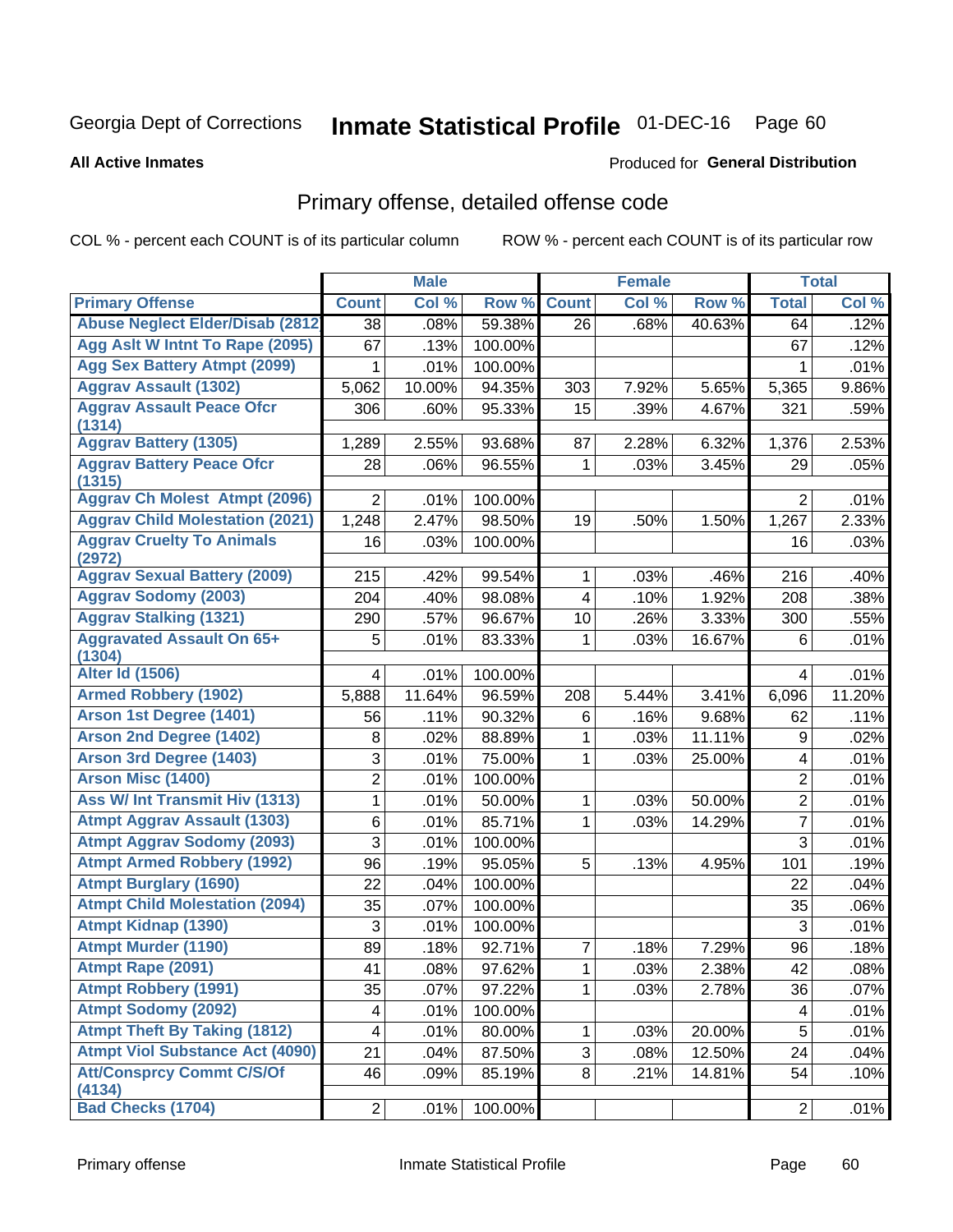#### **Inmate Statistical Profile 01-DEC-16** Page 61

#### **All Active Inmates**

#### Produced for General Distribution

## Primary offense, detailed offense code

COL % - percent each COUNT is of its particular column

|                                                  |                         | <b>Male</b> |                 |                | Female |         |              | <b>Total</b> |
|--------------------------------------------------|-------------------------|-------------|-----------------|----------------|--------|---------|--------------|--------------|
| <b>Primary Offense</b>                           | <b>Count</b>            | Col %       | Row %           | <b>Count</b>   | Col %  | Row %   | <b>Total</b> | Col %        |
| <b>Bail Jumping (2511)</b>                       | 4                       | .01%        | 80.00%          | $\mathbf{1}$   | .03%   | 20.00%  | 5            | .01%         |
| <b>Bigamy (2007)</b>                             |                         | .01%        | 100.00%         |                |        |         | 1            | .01%         |
| <b>Bribery Govt Officer (2301)</b>               |                         |             |                 | 1              | .03%   | 100.00% | 1            | .01%         |
| <b>Bribery Of Contestant (2711)</b>              | 1                       | .01%        | 100.00%         |                |        |         | 1            | .01%         |
| Burg 1st Aft 6/30/12 (1611)                      | 1,670                   | 3.30%       | 92.93%          | 127            | 3.32%  | 7.07%   | 1,797        | 3.30%        |
| Burg 2nd Aft 6/30/12 (1612)                      | 585                     | 1.16%       | 95.43%          | 28             | .73%   | 4.57%   | 613          | 1.13%        |
| Burg Bef 7/1/12 (1601)                           | 3,057                   | 6.04%       | 96.28%          | 118            | 3.09%  | 3.72%   | 3,175        | 5.83%        |
| <b>Carry Concealed Weapon (2901)</b>             |                         | .01%        | 100.00%         |                |        |         | 1            | .01%         |
| <b>Carry Weapon At School (2915)</b>             | 4                       | .01%        | 80.00%          | 1              | .03%   | 20.00%  | 5            | .01%         |
| <b>Child Molestation (2019)</b>                  | 2,585                   | 5.11%       | 97.99%          | 53             | 1.39%  | 2.01%   | 2,638        | 4.85%        |
| <b>Chop Shop Violation (5003)</b>                | 2                       | .01%        | 100.00%         |                |        |         | 2            | .01%         |
| <b>Cnspire Traffic Cntrl Sub (4130)</b>          | 11                      | .02%        | 91.67%          | $\mathbf{1}$   | .03%   | 8.33%   | 12           | .02%         |
| <b>Computer Pornography (1760)</b>               | 70                      | .14%        | 98.59%          | 1              | .03%   | 1.41%   | 71           | .13%         |
| <b>Computer Theft (1761)</b>                     | 5                       | .01%        | 55.56%          | 4              | .10%   | 44.44%  | $9\,$        | .02%         |
| <b>Computer Trespass (1762)</b>                  |                         |             |                 | 1              | .03%   | 100.00% | 1            | .01%         |
| <b>Conceal Death Of Another (1125)</b>           | 18                      | .04%        | 69.23%          | 8              | .21%   | 30.77%  | 26           | .05%         |
| <b>Conspiracy (9901)</b>                         | 32                      | .06%        | 80.00%          | 8              | .21%   | 20.00%  | 40           | .07%         |
| <b>Convsn Paymnts Real Propy</b>                 | 1                       | .01%        | 100.00%         |                |        |         | 1            | .01%         |
| (1811)<br><b>Convynce Handle Contrabnd</b>       |                         |             |                 |                |        |         |              |              |
| (5174)                                           | 1                       | .01%        | 100.00%         |                |        |         | 1            | .01%         |
| Crmnl Atmpt (9905)                               | 1                       | .01%        | 100.00%         |                |        |         | 1            | .01%         |
| <b>Crmnl Damage 1st Degree (1501)</b>            | 31                      | .06%        | 88.57%          | 4              | .10%   | 11.43%  | 35           | .06%         |
| <b>Crmnl Damage 2nd Degree</b>                   | 70                      | .14%        | 90.91%          | $\overline{7}$ | .18%   | 9.09%   | 77           | .14%         |
| (1502)                                           |                         |             |                 |                |        |         |              |              |
| <b>Crmnl Interfere Govt Prop (2613)</b>          | 12                      | .02%        | 85.71%          | $\overline{2}$ | .05%   | 14.29%  | 14           | .03%         |
| <b>Crmnl Solicitation (9910)</b>                 |                         |             |                 | 1              | .03%   | 100.00% | 1            | .01%         |
| <b>Crmnl Trespassing (9912)</b>                  | 1                       | .01%        | 100.00%         |                |        |         | 1            | .01%         |
| <b>Cruelty To Children (2801)</b>                | 285                     | .56%        | 74.41%          | 98             | 2.56%  | 25.59%  | 383          | .70%         |
| <b>Cruelty To Elder Person (2811)</b>            | 18                      | .04%        | 60.00%          | 12             | .31%   | 40.00%  | 30           | .06%         |
| <b>Damage Destroy Secr Prop</b>                  | 1                       | .01%        | 100.00%         |                |        |         | 1            | .01%         |
| (1504)<br><b>Distributing Obscene Mat (2101)</b> | 1                       |             | $.01\%$ 100.00% |                |        |         | 1            | .01%         |
| Dogfighting (2718)                               | 1                       | .01%        | 100.00%         |                |        |         | 1            | .01%         |
| <b>Drvng Habtl Violator (5004)</b>               | $\overline{\mathbf{4}}$ | .01%        | 80.00%          | $\mathbf 1$    | .03%   | 20.00%  | 5            | .01%         |
| <b>Entering Vehicle (1880)</b>                   | 112                     | .22%        |                 | $\overline{2}$ | .05%   | 1.75%   |              | .21%         |
| <b>Entice Child Attempted (2090)</b>             | 5                       |             | 98.25%          |                |        |         | 114<br>5     |              |
| <b>Enticing Child-Indec Purp (2020)</b>          | 71                      | .01%        | 100.00%         |                |        | 6.58%   | 76           | .01%         |
| <b>Escape (2501)</b>                             |                         | .14%        | 93.42%          | 5              | .13%   |         |              | .14%         |
|                                                  | 27                      | .05%        | 87.10%          | 4 <sup>1</sup> | .10%   | 12.90%  | 31           | .06%         |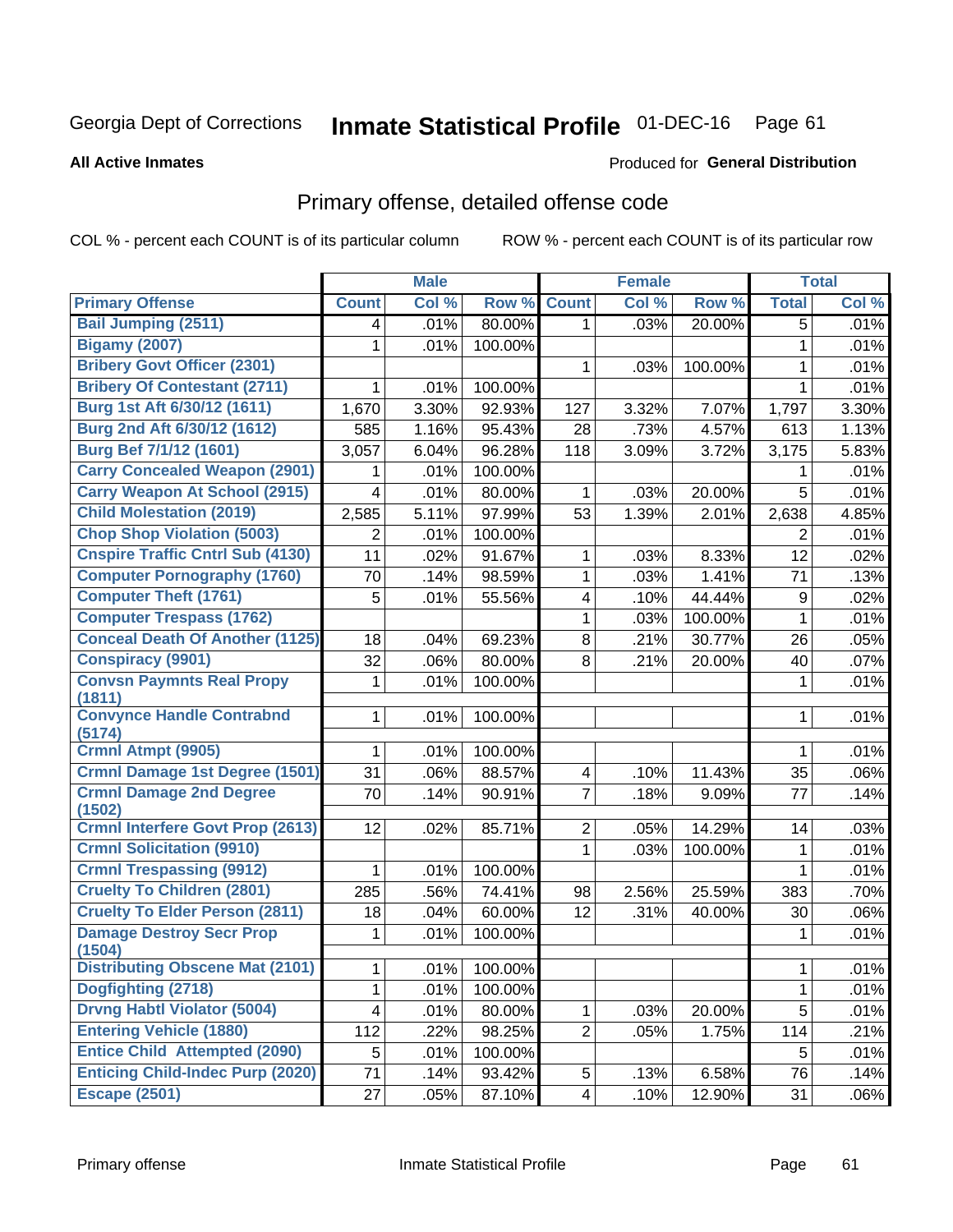#### **Inmate Statistical Profile 01-DEC-16** Page 62

#### **All Active Inmates**

### **Produced for General Distribution**

## Primary offense, detailed offense code

COL % - percent each COUNT is of its particular column

|                                            |                 | <b>Male</b> |         |                         | <b>Female</b> |         |                 | <b>Total</b> |
|--------------------------------------------|-----------------|-------------|---------|-------------------------|---------------|---------|-----------------|--------------|
| <b>Primary Offense</b>                     | <b>Count</b>    | Col %       | Row %   | <b>Count</b>            | Col %         | Row %   | <b>Total</b>    | Col %        |
| <b>False Certificates (2311)</b>           | $\overline{2}$  | .01%        | 100.00% |                         |               |         | 2               | .01%         |
| <b>False Imprisonment (1308)</b>           | 191             | .38%        | 97.95%  | $\overline{\mathbf{4}}$ | .10%          | 2.05%   | 195             | .36%         |
| <b>False Statements Govt (2408)</b>        | 25              | .05%        | 73.53%  | 9                       | .24%          | 26.47%  | 34              | .06%         |
| <b>False Swearing (2402)</b>               | 3               | .01%        | 100.00% |                         |               |         | $\mathfrak{S}$  | .01%         |
| <b>False Swearng Writtn Stmt</b>           | $\overline{2}$  | .01%        | 50.00%  | $\overline{2}$          | .05%          | 50.00%  | 4               | .01%         |
| (2205)                                     |                 |             |         |                         |               |         |                 |              |
| <b>Family Violence Battery (1301)</b>      | 164             | .32%        | 98.80%  | $\overline{2}$          | .05%          | 1.20%   | 166             | .31%         |
| Feticide (1121)                            | 1               | .01%        | 100.00% |                         |               |         | 1               | .01%         |
| <b>Feticide By Vehicle (1118)</b>          | 3               | .01%        | 100.00% |                         |               |         | 3               | .01%         |
| <b>Financial Identity Fraud (1756)</b>     | 55              | .11%        | 61.80%  | 34                      | .89%          | 38.20%  | 89              | .16%         |
| <b>Fleeing/Eluding Police (2316)</b>       | 386             | .76%        | 94.38%  | 23                      | .60%          | 5.62%   | 409             | .75%         |
| Forg 1st Aft 6/30/12 (1711)                | 105             | .21%        | 71.43%  | 42                      | 1.10%         | 28.57%  | 147             | .27%         |
| Forg 1st Bef 7/1/12 (1701)                 | 333             | .66%        | 70.85%  | 137                     | 3.58%         | 29.15%  | 470             | .86%         |
| Forg 2nd Aft 6/30/12 (1712)                | 24              | .05%        | 77.42%  | 7                       | .18%          | 22.58%  | 31              | .06%         |
| Forg 2nd Bef 7/1/12 (1702)                 | 13              | .03%        | 100.00% |                         |               |         | 13              | .02%         |
| Forg 3rd Aft 6/30/12 (1713)                | 37              | .07%        | 60.66%  | 24                      | .63%          | 39.34%  | 61              | .11%         |
| Forg 4th Aft 6/30/12 (1714)                | 9               | .02%        | 47.37%  | 10                      | .26%          | 52.63%  | 19              | .03%         |
| <b>Forgery Credit Card (1752)</b>          | 6               | .01%        | 100.00% |                         |               |         | 6               | .01%         |
| <b>Fraudulent Access Compute</b><br>(1796) | 4               | .01%        | 80.00%  | $\mathbf{1}$            | .03%          | 20.00%  | 5               | .01%         |
| <b>Fraudulent Checks (1750)</b>            |                 |             |         | $\overline{2}$          | .05%          | 100.00% | $\overline{2}$  | .01%         |
| <b>Fraudulent Credit Card (1753)</b>       | 61              | .12%        | 68.54%  | 28                      | .73%          | 31.46%  | 89              | .16%         |
| <b>Gang Participation (9914)</b>           | 33              | .07%        | 100.00% |                         |               |         | 33              | .06%         |
| <b>Guard Line W/Weapon/Drugs</b>           | 17              | .03%        | 65.38%  | 9                       | .24%          | 34.62%  | 26              | .05%         |
| (2963)                                     |                 |             |         |                         |               |         |                 |              |
| <b>Habit Traf Viol/Impaired (5005)</b>     | 9               | .02%        | 90.00%  | 1                       | .03%          | 10.00%  | 10              | .02%         |
| <b>Habit Traf Viol/Other (5006)</b>        | 10              | .02%        | 100.00% |                         |               |         | 10              | .02%         |
| <b>Harbor/Conceal Sex Offndr</b><br>(2027) |                 |             |         | 1                       | .03%          | 100.00% | 1               | .01%         |
| <b>Hijacking Motor Vehicle (1911)</b>      | 35              | .07%        | 97.22%  | 1                       | .03%          | 2.78%   | 36              | .07%         |
| <b>Hindering Appreh Or Pun (2503)</b>      | 6               | .01%        | 85.71%  | $\mathbf{1}$            | .03%          | 14.29%  | 7               | .01%         |
| Hit-Run W/Injury/Fatality (5007)           | 26              | .05%        | 81.25%  | 6                       | .16%          | 18.75%  | 32              | .06%         |
| <b>Homicide By Vessel (1124)</b>           | $\overline{50}$ | .10%        | 87.72%  | $\overline{7}$          | .18%          | 12.28%  | $\overline{57}$ | .10%         |
| <b>Illegal Attm To Obt Drugs (4011)</b>    |                 |             |         | 5                       | .13%          | 100.00% | 5               | .01%         |
| <b>Impersonating Officer (2405)</b>        | 3               | .01%        | 75.00%  | 1                       | .03%          | 25.00%  | 4               | .01%         |
| <b>Impersonation (2404)</b>                | 1               | .01%        | 50.00%  | $\mathbf{1}$            | .03%          | 50.00%  | $\overline{2}$  | .01%         |
| <b>Incest (2006)</b>                       | 202             | .40%        | 99.02%  | $\overline{2}$          | .05%          | .98%    | 204             | .37%         |
| <b>Incest Atmpt (2098)</b>                 | 1               | .01%        | 100.00% |                         |               |         |                 | .01%         |
| <b>Inciting To Insurrection (2203)</b>     | $\overline{2}$  | .01%        | 100.00% |                         |               |         | $\overline{2}$  | .01%         |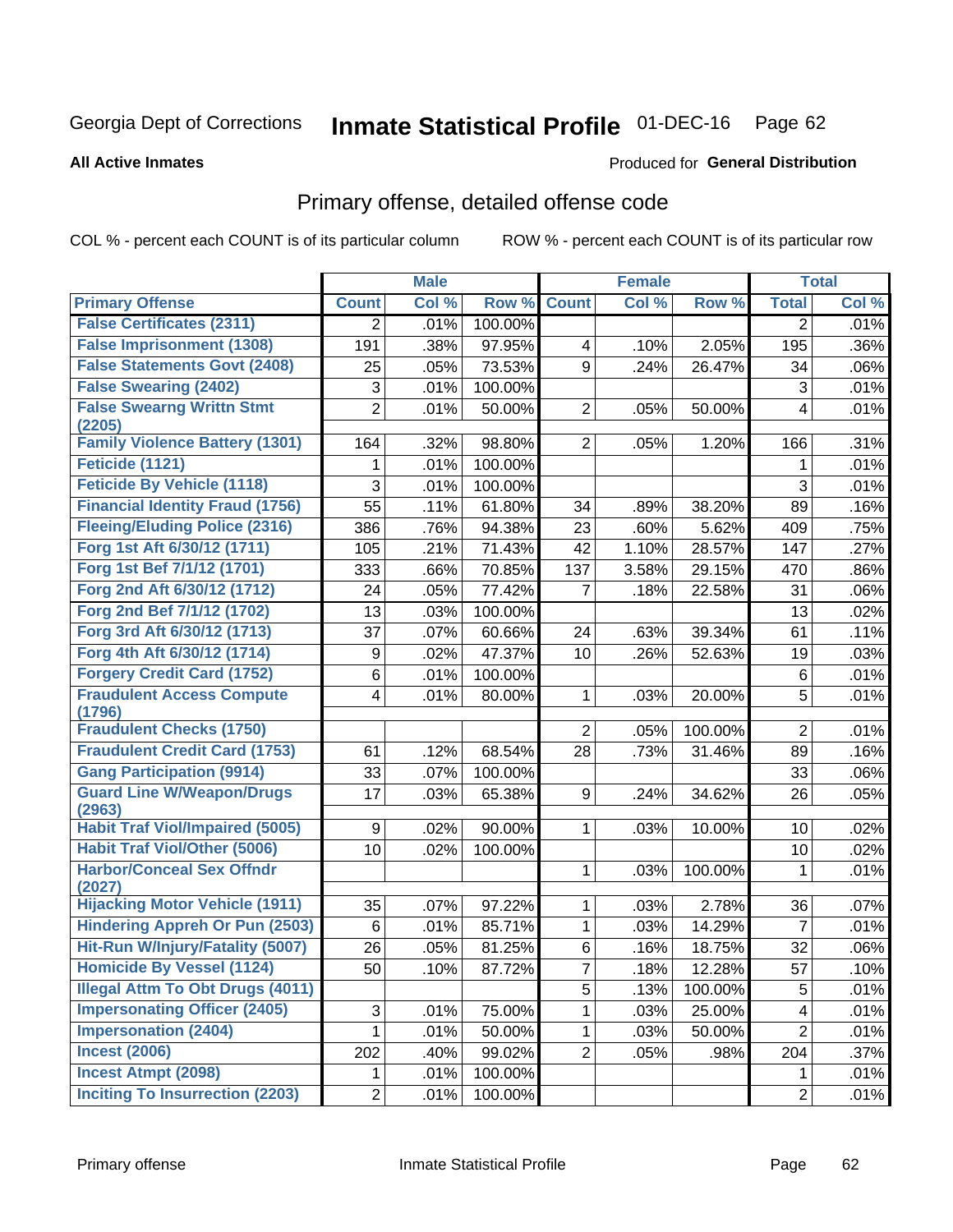# Inmate Statistical Profile 01-DEC-16 Page 63

#### **All Active Inmates**

#### Produced for General Distribution

# Primary offense, detailed offense code

COL % - percent each COUNT is of its particular column

|                                            |                | <b>Male</b> |         |                         | <b>Female</b> |        |                  | <b>Total</b> |
|--------------------------------------------|----------------|-------------|---------|-------------------------|---------------|--------|------------------|--------------|
| <b>Primary Offense</b>                     | <b>Count</b>   | Col %       | Row %   | <b>Count</b>            | Col %         | Row %  | <b>Total</b>     | Col %        |
| <b>Influencing Witness (2313)</b>          | 9              | .02%        | 75.00%  | 3 <sup>1</sup>          | .08%          | 25.00% | 12               | .02%         |
| <b>Injury By Vehicle (1318)</b>            | 88             | .17%        | 81.48%  | 20                      | .52%          | 18.52% | 108              | .20%         |
| <b>Insurrection (2202)</b>                 | $\overline{2}$ | .01%        | 100.00% |                         |               |        | 2                | .01%         |
| <b>Interference With Custody (1312)</b>    | 10             | .02%        | 100.00% |                         |               |        | 10               | .02%         |
| <b>Involuntary Manslaughter (1103)</b>     | 172            | .34%        | 86.43%  | 27                      | .71%          | 13.57% | 199              | .37%         |
| Kidnapping (1311)                          | 1,484          | 2.93%       | 97.25%  | 42                      | 1.10%         | 2.75%  | 1,526            | 2.80%        |
| <b>Livestock Theft (1817)</b>              | 4              | .01%        | 100.00% |                         |               |        | 4                | .01%         |
| <b>Lottery Violation (2730)</b>            | 1              | .01%        | 100.00% |                         |               |        | $\mathbf{1}$     | .01%         |
| Manf Methamph 200-399 Gm<br>(4144)         | 12             | .02%        | 100.00% |                         |               |        | 12               | .02%         |
| Manf Methamph 28-199 Gm<br>(4143)          | 12             | .02%        | 66.67%  | 6                       | .16%          | 33.33% | 18               | .03%         |
| Manf Methamph 400+ Gm (4145)               | 1              | .01%        | 100.00% |                         |               |        | 1                | .01%         |
| <b>Manf Methamph Unspec Amt</b>            | 135            | .27%        | 92.47%  | 11                      | .29%          | 7.53%  | 146              | .27%         |
| (4147)                                     |                |             |         |                         |               |        |                  |              |
| <b>Manufact Meth Near Child (2803)</b>     | 14             | .03%        | 77.78%  | 4                       | .10%          | 22.22% | 18               | .03%         |
| <b>Misc Assault/Battery (1300)</b>         | 10             | .02%        | 100.00% |                         |               |        | 10               | .02%         |
| <b>Misc Correctionl Inst Off (6200)</b>    | 8              | .02%        | 100.00% |                         |               |        | 8                | .01%         |
| <b>Misc Drugs Trafficking (4100)</b>       | 8              | .02%        | 100.00% |                         |               |        | 8                | .01%         |
| <b>Misc Forgery (1700)</b>                 | 4              | .01%        | 80.00%  | 1                       | .03%          | 20.00% | 5                | .01%         |
| <b>Misc Fraud (1799)</b>                   | 9              | .02%        | 56.25%  | $\overline{7}$          | .18%          | 43.75% | 16               | .03%         |
| <b>Misc Homicide Offense (1100)</b>        | 8              | .02%        | 88.89%  | $\mathbf 1$             | .03%          | 11.11% | $\boldsymbol{9}$ | .02%         |
| <b>Misc Invasion Of Privacy (3000)</b>     | 8              | .02%        | 100.00% |                         |               |        | 8                | .01%         |
| <b>Misc Public Order (2200)</b>            | 1              | .01%        | 100.00% |                         |               |        | 1                | .01%         |
| <b>Misc Sexual Offense (2000)</b>          | 20             | .04%        | 83.33%  | $\overline{\mathbf{4}}$ | .10%          | 16.67% | 24               | .04%         |
| <b>Misc Weapon/Explosive Off</b><br>(2900) | 3              | .01%        | 100.00% |                         |               |        | 3                | .01%         |
| <b>Murder (1101)</b>                       | 5,845          | 11.55%      | 93.78%  | 388                     | 10.15%        | 6.22%  | 6,233            | 11.45%       |
| <b>Murder Conspire To Commit</b><br>(1191) | 9              | .02%        | 100.00% |                         |               |        | 9                | .02%         |
| Mutiny In Penal Inst (2507)                | 7              | .01%        | 100.00% |                         |               |        | $\overline{7}$   | .01%         |
| <b>Obstr Of Law Enf Officer (2314)</b>     | 411            | .81%        | 92.99%  | 31                      | .81%          | 7.01%  | 442              | .81%         |
| <b>Pandering By Compulsion (2017)</b>      | $\overline{2}$ | .01%        | 100.00% |                         |               |        | $\overline{2}$   | .01%         |
| Peeping Tom (3002)                         | 20             | .04%        | 100.00% |                         |               |        | 20               | .04%         |
| <b>Perjury (2401)</b>                      | 4              | .01%        | 66.67%  | $\overline{2}$          | .05%          | 33.33% | 6                | .01%         |
| <b>Pimping A Minor Under 18 (2016)</b>     | 11             | .02%        | 84.62%  | $\overline{2}$          | .05%          | 15.38% | 13               | .02%         |
| <b>Poss Contraband Articles (5171)</b>     | 4              | .01%        | 100.00% |                         |               |        | 4                | .01%         |
| <b>Poss Dep Stim Cntrf Drugs</b><br>(4007) | 90             | .18%        | 75.63%  | 29                      | .76%          | 24.37% | 119              | .22%         |
| Poss Drug Related Matrl (4016)             | 28             | .06%        | 80.00%  | 7                       | .18%          | 20.00% | 35               | .06%         |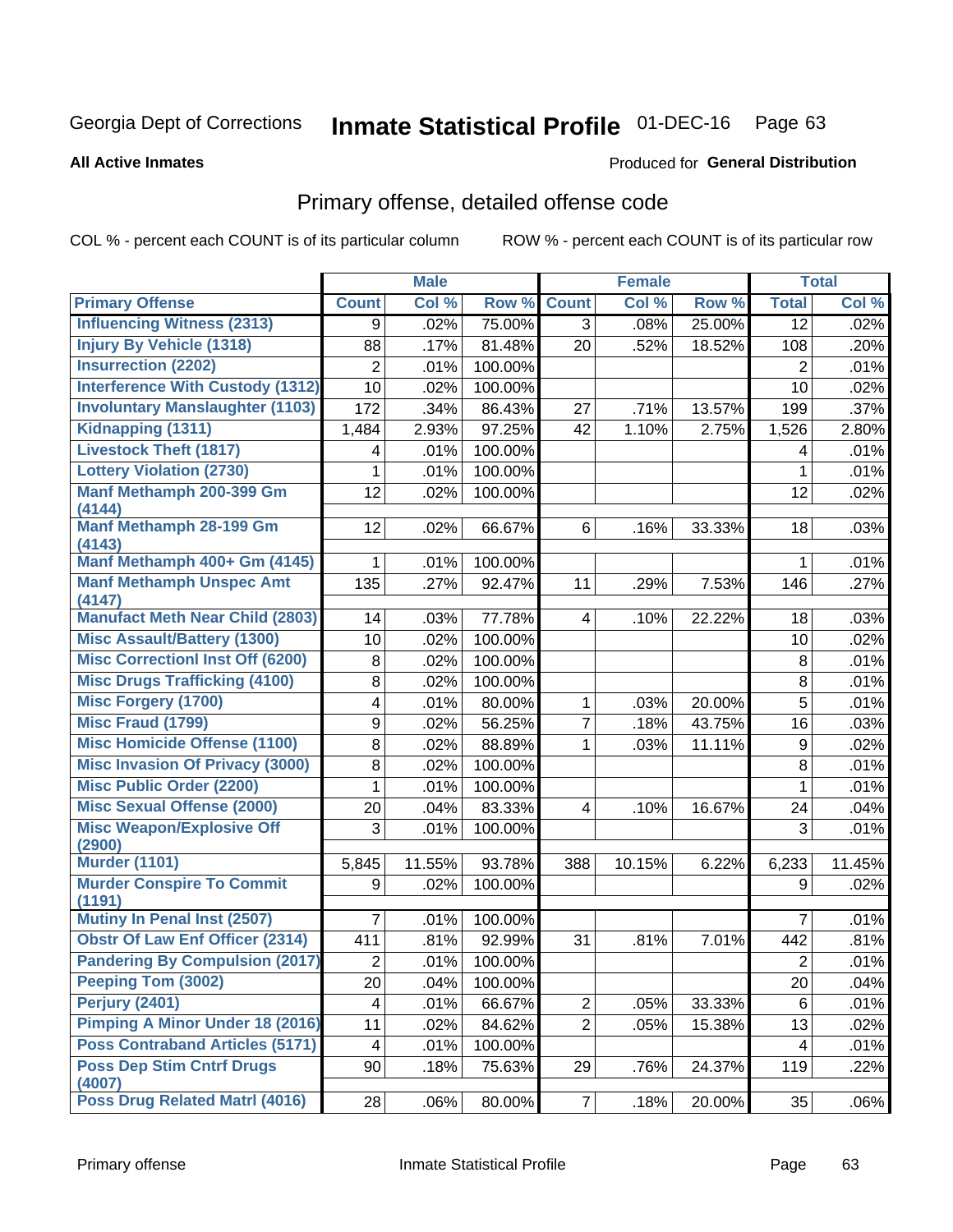# Inmate Statistical Profile 01-DEC-16 Page 64

#### **All Active Inmates**

#### Produced for General Distribution

# Primary offense, detailed offense code

COL % - percent each COUNT is of its particular column

|                                            |                 | <b>Male</b> |         |                         | <b>Female</b> |        |                | <b>Total</b> |
|--------------------------------------------|-----------------|-------------|---------|-------------------------|---------------|--------|----------------|--------------|
| <b>Primary Offense</b>                     | <b>Count</b>    | Col %       | Row %   | <b>Count</b>            | Col %         | Row %  | <b>Total</b>   | Col %        |
| Poss Ephedrine (4030)                      | 1.              | .01%        | 33.33%  | $\overline{2}$          | .05%          | 66.67% | 3              | .01%         |
| Poss Firearm 1st Offender (2913)           | 97              | .19%        | 96.04%  | $\overline{\mathbf{4}}$ | .10%          | 3.96%  | 101            | .19%         |
| <b>Poss Firearm Convct Felon</b>           | 1,037           | 2.05%       | 96.29%  | 40                      | 1.05%         | 3.71%  | 1,077          | 1.98%        |
| (2914)                                     |                 |             |         |                         |               |        |                |              |
| <b>Poss Knife During Crime (2911)</b>      | 3               | .01%        | 100.00% |                         |               |        | 3              | .01%         |
| Poss Mda/Extsy (4033)                      | $\overline{3}$  | .01%        | 100.00% |                         |               |        | 3              | .01%         |
| Poss Methamphetamine (4031)                | 439             | .87%        | 77.02%  | 131                     | 3.43%         | 22.98% | 570            | 1.05%        |
| Poss Narcotics Opiates (4006)              | 68              | .13%        | 72.34%  | 26                      | .68%          | 27.66% | 94             | .17%         |
| <b>Poss Of Certain Weapons (2912)</b>      | 24              | .05%        | 96.00%  | $\mathbf{1}$            | .03%          | 4.00%  | 25             | .05%         |
| <b>Poss Of Cocaine (4022)</b>              | 437             | .86%        | 89.73%  | 50                      | 1.31%         | 10.27% | 487            | .89%         |
| <b>Poss Of Firearm Dur Crime</b><br>(2910) | 707             | 1.40%       | 95.54%  | 33                      | .86%          | 4.46%  | 740            | 1.36%        |
| Poss Of Marijuana (4009)                   | 62              | .12%        | 96.88%  | $\overline{2}$          | .05%          | 3.13%  | 64             | .12%         |
| Poss Tools Commit Crime (1602)             | 29              | .06%        | 100.00% |                         |               |        | 29             | .05%         |
| Poss W Int Dis Other Drug (4053)           | 115             | .23%        | 91.27%  | 11                      | .29%          | 8.73%  | 126            | .23%         |
| <b>Poss W Int Dist Cocaine (4050)</b>      | 344             | .68%        | 95.56%  | 16                      | .42%          | 4.44%  | 360            | .66%         |
| Poss W Int Dist Marijuana (4051)           | 663             | 1.31%       | 94.44%  | 39                      | 1.02%         | 5.56%  | 702            | 1.29%        |
| Poss W Int Dist Meth (4052)                | 435             | .86%        | 79.67%  | 111                     | 2.90%         | 20.33% | 546            | 1.00%        |
| <b>Poss Wpn Drugs By Prisnr</b>            | 60              | .12%        | 88.24%  | 8                       | .21%          | 11.76% | 68             | .12%         |
| (2965)                                     |                 |             |         |                         |               |        |                |              |
| Prov Sex Mater To Minors (2110)            | $\overline{2}$  | .01%        | 100.00% |                         |               |        | 2              | .01%         |
| Racketeering (3404)                        | $\overline{78}$ | .15%        | 69.64%  | 34                      | .89%          | 30.36% | 112            | .21%         |
| <b>Rape (2001)</b>                         | 1,776           | 3.51%       | 99.50%  | 9                       | .24%          | .50%   | 1,785          | 3.28%        |
| <b>Reck Cond Infected Person</b><br>(1317) | 9               | .02%        | 81.82%  | $\overline{2}$          | .05%          | 18.18% | 11             | .02%         |
| <b>Reckless Abandonment (1120)</b>         | 1               | .01%        | 100.00% |                         |               |        | 1              | .01%         |
| <b>Recv Gds Srvs Fraud Obtnd</b><br>(1755) | 1               | .01%        | 100.00% |                         |               |        | 1              | .01%         |
| <b>Robbery (1901)</b>                      | 1,401           | 2.77%       | 93.21%  | 102                     | 2.67%         | 6.79%  | 1,503          | 2.76%        |
| <b>Robbery By Force (1903)</b>             | 244             | .48%        | 94.21%  | 15                      | .39%          | 5.79%  | 259            | .48%         |
| <b>Robbery By Intimidation (1904)</b>      | 280             | .55%        | 93.65%  | 19                      | .50%          | 6.35%  | 299            | .55%         |
| <b>Robbery By Sudden Snatch</b><br>(1905)  | 140             | .28%        | 93.96%  | 9                       | .24%          | 6.04%  | 149            | .27%         |
| S/D Cocaine (4021)                         | 483             | .95%        | 95.27%  | 24                      | .63%          | 4.73%  | 507            | .93%         |
| S/D Cont Sub Public (4017)                 | 41              | .08%        | 100.00% |                         |               |        | 41             | .08%         |
| S/D Cont Sub School (4018)                 | 28              | .06%        | 93.33%  | $\overline{c}$          | .05%          | 6.67%  | 30             | .06%         |
| S/D Dep Stim Cntrf Drugs (4002)            | 52              | .10%        | 80.00%  | 13                      | .34%          | 20.00% | 65             | .12%         |
| <b>S/D Narcotics Opiates (4001)</b>        | 15              | .03%        | 83.33%  | 3                       | .08%          | 16.67% | 18             | .03%         |
| S/D Of Marijuana (4004)                    | 255             | .50%        | 96.23%  | 10                      | .26%          | 3.77%  | 265            | .49%         |
| Sale Mda/Extsy (4034)                      | $\overline{2}$  | .01%        | 100.00% |                         |               |        | $\overline{2}$ | .01%         |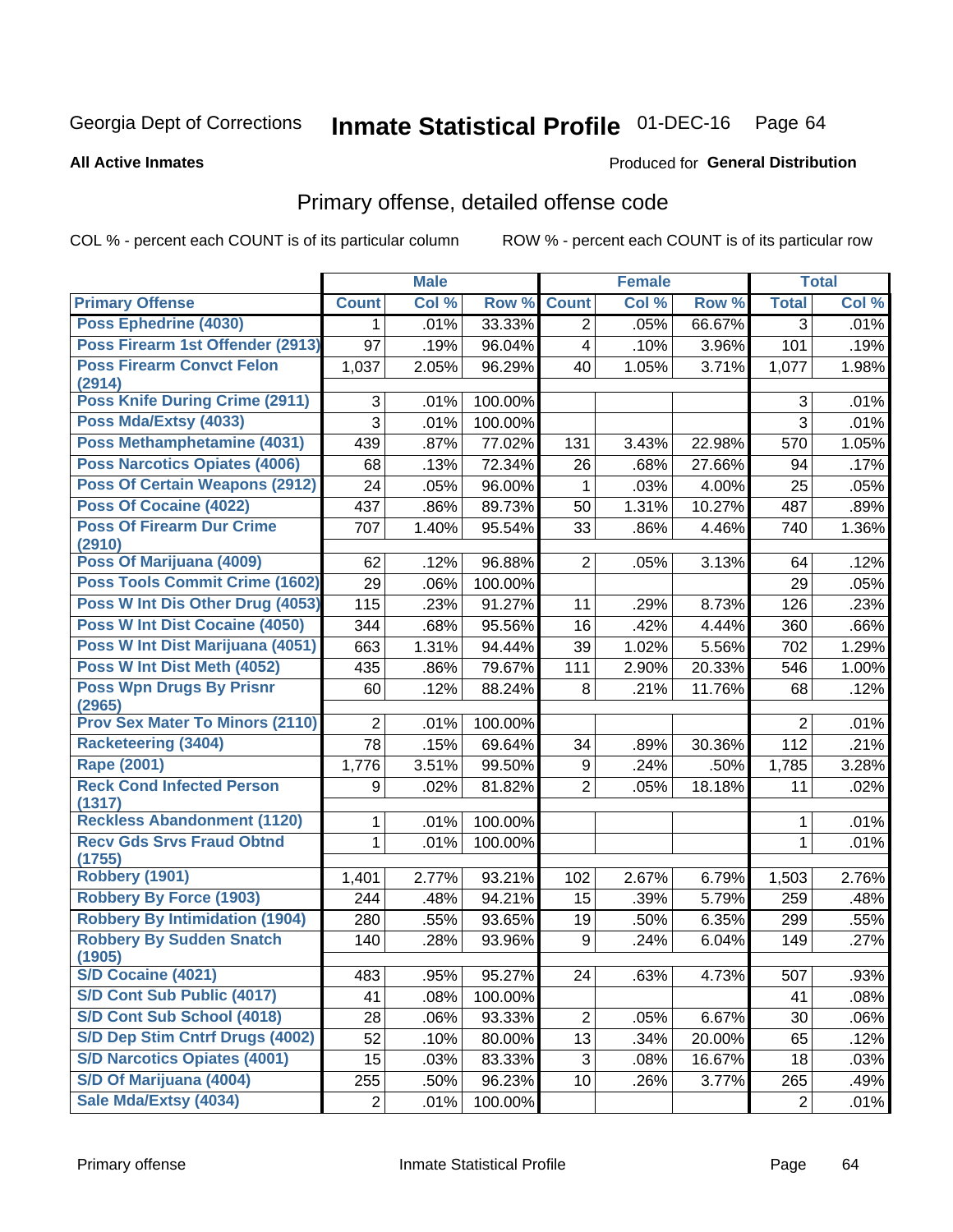# Inmate Statistical Profile 01-DEC-16 Page 65

#### **All Active Inmates**

#### Produced for General Distribution

# Primary offense, detailed offense code

COL % - percent each COUNT is of its particular column

|                                            |                | <b>Male</b> |         |                | <b>Female</b> |         |                  | <b>Total</b> |
|--------------------------------------------|----------------|-------------|---------|----------------|---------------|---------|------------------|--------------|
| <b>Primary Offense</b>                     | <b>Count</b>   | Col %       | Row %   | <b>Count</b>   | Col %         | Row %   | <b>Total</b>     | Col %        |
| Sale Methamphetamine (4032)                | 239            | .47%        | 79.14%  | 63             | 1.65%         | 20.86%  | $\overline{302}$ | .55%         |
| <b>Sex Exploitation Child (2843)</b>       | 183            | .36%        | 98.92%  | 2              | .05%          | 1.08%   | 185              | .34%         |
| <b>Sex Offender Fail Registr (2026)</b>    | 472            | .93%        | 98.13%  | 9              | .24%          | 1.87%   | 481              | .88%         |
| <b>Sex Offender Fail To Move (2028)</b>    | $\overline{2}$ | .01%        | 100.00% |                |               |         | $\overline{2}$   | .01%         |
| Sexl/Asslt/Agn/Pers/Cstdy (2023)           | 14             | .03%        | 100.00% |                |               |         | 14               | .03%         |
| <b>Sexual Aslt By Therapist (2024)</b>     |                |             |         | 1              | .03%          | 100.00% | 1                | .01%         |
| <b>Sexual Battery (2011)</b>               | 189            | .37%        | 99.47%  | $\mathbf 1$    | .03%          | .53%    | 190              | .35%         |
| <b>Simple Battery (1316)</b>               | 13             | .03%        | 100.00% |                |               |         | 13               | .02%         |
| <b>Sodomy (2002)</b>                       | 9              | .02%        | 100.00% |                |               |         | 9                | .02%         |
| <b>Solicit Sodomy From Minor</b>           | 5              | .01%        | 100.00% |                |               |         | $\overline{5}$   | .01%         |
| (2025)                                     |                |             |         |                |               |         |                  |              |
| <b>Solicit/Accepting Bribe (2712)</b>      | 1              | .01%        | 100.00% |                |               |         | 1                | .01%         |
| <b>Stalking (1320)</b>                     | 5              | .01%        | 100.00% |                |               |         | $\overline{5}$   | .01%         |
| <b>Statutory Rape (2018)</b>               | 758            | 1.50%       | 97.43%  | 20             | .52%          | 2.57%   | 778              | 1.43%        |
| <b>Statutory Rape Atmpt (2097)</b>         | 1              | .01%        | 100.00% |                |               |         | 1                | .01%         |
| <b>Tampering With Evidence (2315)</b>      | 6              | .01%        | 60.00%  | 4              | .10%          | 40.00%  | 10               | .02%         |
| <b>Terrorist Threats &amp; Acts (1307)</b> | 376            | .74%        | 95.19%  | 19             | .50%          | 4.81%   | 395              | .73%         |
| <b>Theft Bring Prop In State (1815)</b>    | 6              | .01%        | 85.71%  | 1              | .03%          | 14.29%  | $\overline{7}$   | .01%         |
| <b>Theft By Conversion (1808)</b>          | 12             | .02%        | 54.55%  | 10             | .26%          | 45.45%  | 22               | .04%         |
| <b>Theft By Deception (1803)</b>           | 41             | .08%        | 80.39%  | 10             | .26%          | 19.61%  | 51               | .09%         |
| <b>Theft By Extortion (1804)</b>           | $\overline{2}$ | .01%        | 100.00% |                |               |         | $\overline{2}$   | .01%         |
| <b>Theft By Rec Stolen Prop (1806)</b>     | 542            | 1.07%       | 89.74%  | 62             | 1.62%         | 10.26%  | 604              | 1.11%        |
| <b>Theft By Shoplifting (1821)</b>         | 444            | .88%        | 69.59%  | 194            | 5.07%         | 30.41%  | 638              | 1.17%        |
| <b>Theft By Taking (1802)</b>              | 746            | 1.47%       | 84.68%  | 135            | 3.53%         | 15.32%  | 881              | 1.62%        |
| <b>Theft Credit Card (1751)</b>            | 19             | .04%        | 82.61%  | 4              | .10%          | 17.39%  | 23               | .04%         |
| <b>Theft Motorveh Or Part (1813)</b>       | 38             | .08%        | 90.48%  | 4              | .10%          | 9.52%   | 42               | .08%         |
| <b>Theft Of Lost Property (1805)</b>       | 3              | .01%        | 50.00%  | 3              | .08%          | 50.00%  | $\,6$            | .01%         |
| <b>Theft Of Services (1807)</b>            | $\overline{2}$ | .01%        | 66.67%  | $\mathbf{1}$   | .03%          | 33.33%  | 3                | .01%         |
| <b>Theft Recv Prop Out State (1816)</b>    | 3              | .01%        | 100.00% |                |               |         | $\overline{3}$   | .01%         |
| <b>Traf Amphtmine 200-399 Gm</b><br>(4127) | $\overline{2}$ | .01%        | 100.00% |                |               |         | $\overline{2}$   | .01%         |
| <b>Traf Amphtmine 28-199 Gm</b><br>(4126)  | $\overline{4}$ | .01%        | 66.67%  | $\overline{2}$ | .05%          | 33.33%  | 6                | .01%         |
| Traf Amphtmine 400+ Gm (4128)              | 4              | .01%        | 100.00% |                |               |         | 4                | .01%         |
| <b>Traf Cocaine 201-400 Gm (4102)</b>      | 118            | .23%        | 97.52%  | 3              | .08%          | 2.48%   | 121              | .22%         |
| <b>Traf Cocaine 401+ Gm (4103)</b>         | 100            | .20%        | 94.34%  | 6              | .16%          | 5.66%   | 106              | .19%         |
| Traf Cocaine Less 200 Gm (4101)            | 292            | .58%        | 98.32%  | 5              | .13%          | 1.68%   | 297              | .55%         |
| <b>Traf Marijna 10-2000 Lb (4121)</b>      | 73             | .14%        | 89.02%  | 9              | .24%          | 10.98%  | 82               | .15%         |
| Traf Mda/Extsy 200-399gm                   | 3              | .01%        | 100.00% |                |               |         | 3                | .01%         |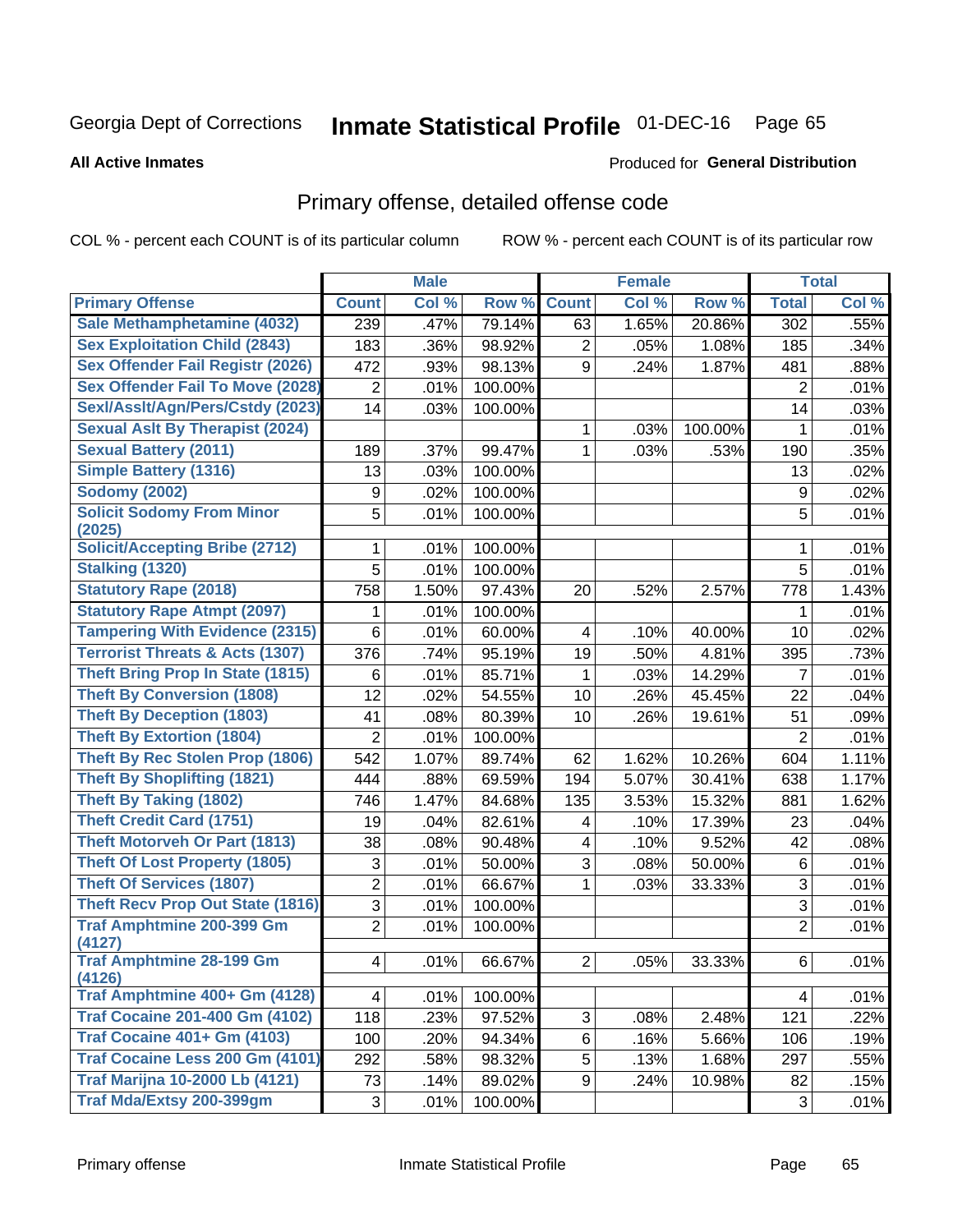# Inmate Statistical Profile 01-DEC-16 Page 66

#### **All Active Inmates**

#### Produced for General Distribution

# Primary offense, detailed offense code

COL % - percent each COUNT is of its particular column

|                                            |                | <b>Male</b> |         |                | <b>Female</b> |        |                | <b>Total</b> |
|--------------------------------------------|----------------|-------------|---------|----------------|---------------|--------|----------------|--------------|
| <b>Primary Offense</b>                     | <b>Count</b>   | Col %       | Row %   | <b>Count</b>   | Col %         | Row %  | <b>Total</b>   | Col %        |
| (4151)                                     |                |             |         |                |               |        |                |              |
| <b>Traf Mda/Extsy 28-199gm (4150)</b>      | 13             | .03%        | 86.67%  | $\overline{2}$ | .05%          | 13.33% | 15             | .03%         |
| Traf Mda/Extsy 400+Gm (4152)               | 1              | .01%        | 100.00% |                |               |        | 1              | .01%         |
| Traf Methamph 200-399 Gm                   | 89             | .18%        | 84.76%  | 16             | .42%          | 15.24% | 105            | .19%         |
| (4141)                                     |                |             |         |                |               |        |                |              |
| <b>Traf Methamph 28-199 Gm</b>             | 287            | .57%        | 79.50%  | 74             | 1.94%         | 20.50% | 361            | .66%         |
| (4140)<br>Traf Methamph 400+ Gm (4142)     | 61             | .12%        | 89.71%  | $\overline{7}$ | .18%          | 10.29% | 68             | .12%         |
| <b>Traf Methamph Unspec Amt</b>            | 93             | .18%        | 78.81%  | 25             | .65%          | 21.19% | 118            | .22%         |
| (4146)                                     |                |             |         |                |               |        |                |              |
| <b>Traf Methaqualone&lt; 400 Gm</b>        | $\overline{2}$ | .01%        | 100.00% |                |               |        | 2              | .01%         |
| (4124)                                     |                |             |         |                |               |        |                |              |
| <b>Traf Narcotic 15-28 Gm (4112)</b>       | 27             | .05%        | 96.43%  | 1              | .03%          | 3.57%  | 28             | .05%         |
| Traf Narcotic 29+ Gm (4113)                | 24             | .05%        | 96.00%  | 1              | .03%          | 4.00%  | 25             | .05%         |
| <b>Traf Narcotic Less 14 Gm (4111)</b>     | 29             | .06%        | 96.67%  | 1              | .03%          | 3.33%  | 30             | .06%         |
| <b>Traffick Sexual Servitude (1331)</b>    | 9              | .02%        | 75.00%  | 3              | .08%          | 25.00% | 12             | .02%         |
| <b>Unauth Dist Contrild Sub (4135)</b>     | 1              | .01%        | 100.00% |                |               |        | 1              | .01%         |
| <b>Unauth Dist Recrd Devices</b>           | 3              | .01%        | 100.00% |                |               |        | 3              | .01%         |
| (9907)                                     |                |             |         |                |               |        |                |              |
| <b>Unknown Offense (9999)</b>              | 20             | .04%        | 95.24%  | $\mathbf{1}$   | .03%          | 4.76%  | 21             | .04%         |
| Uniwfl Mfg/Del/Dist N-C S (4014)           | 13             | .03%        | 100.00% |                |               |        | 13             | .02%         |
| <b>Use Comm Facity Vio C Sub</b><br>(4133) | 7              | .01%        | 87.50%  | $\mathbf 1$    | .03%          | 12.50% | 8              | .01%         |
| <b>Vehicular Homicide (1123)</b>           | 257            | .51%        | 80.82%  | 61             | 1.60%         | 19.18% | 318            | .58%         |
| <b>Viol Dngrous Drgs Act (4013)</b>        | 239            | .47%        | 83.57%  | 47             | 1.23%         | 16.43% | 286            | .53%         |
| Viol Ga Cntrl Sbst Act (4012)              | 11             | .02%        | 78.57%  | 3              | .08%          | 21.43% | 14             | .03%         |
| <b>Viol Motor Vehicle Laws (5001)</b>      | 41             | .08%        | 95.35%  | $\overline{2}$ | .05%          | 4.65%  | 43             | .08%         |
| <b>Viol Oath Public Offer (2302)</b>       | $\overline{2}$ | .01%        | 100.00% |                |               |        | $\overline{2}$ | .01%         |
| <b>Violatn Othr States Law (8001)</b>      | 36             | .07%        | 76.60%  | 11             | .29%          | 23.40% | 47             | .09%         |
| <b>Vol Manslaughter Of Fetus</b>           | $\overline{2}$ | .01%        | 100.00% |                |               |        | $\overline{2}$ | .01%         |
| (1119)                                     |                |             |         |                |               |        |                |              |
| <b>Voluntary Manslaughter (1102)</b>       | 1,082          | 2.14%       | 88.69%  | 138            | 3.61%         | 11.31% | 1,220          | 2.24%        |
| <b>Abandonment Of Dep Child (11)</b>       | 4              | .01%        | 100.00% |                |               |        | 4              | .01%         |
| <b>Agg Assault With Firearm (27)</b>       | $\mathbf{1}$   | .01%        | 100.00% |                |               |        | $\mathbf 1$    | .01%         |
| <b>Assault &amp; Battery (21)</b>          | 7              | .01%        | 100.00% |                |               |        | $\overline{7}$ | .01%         |
| <b>Bad Checks (52)</b>                     | $\overline{2}$ | .01%        | 66.67%  | 1.             | .03%          | 33.33% | 3              | .01%         |
| <b>Burglary (45)</b>                       | 4              | .01%        | 100.00% |                |               |        | 4              | .01%         |
| <b>Cheating &amp; Swindling (51)</b>       | 1              | .01%        | 100.00% |                |               |        | 1              | .01%         |
| <b>Cpwl &amp; Concealed Weapon (93)</b>    | 5              | .01%        | 100.00% |                |               |        | 5              | .01%         |
| <b>Crmnl Attempt (98)</b>                  | $\overline{2}$ | .01%        | 100.00% |                |               |        | $\overline{2}$ | .01%         |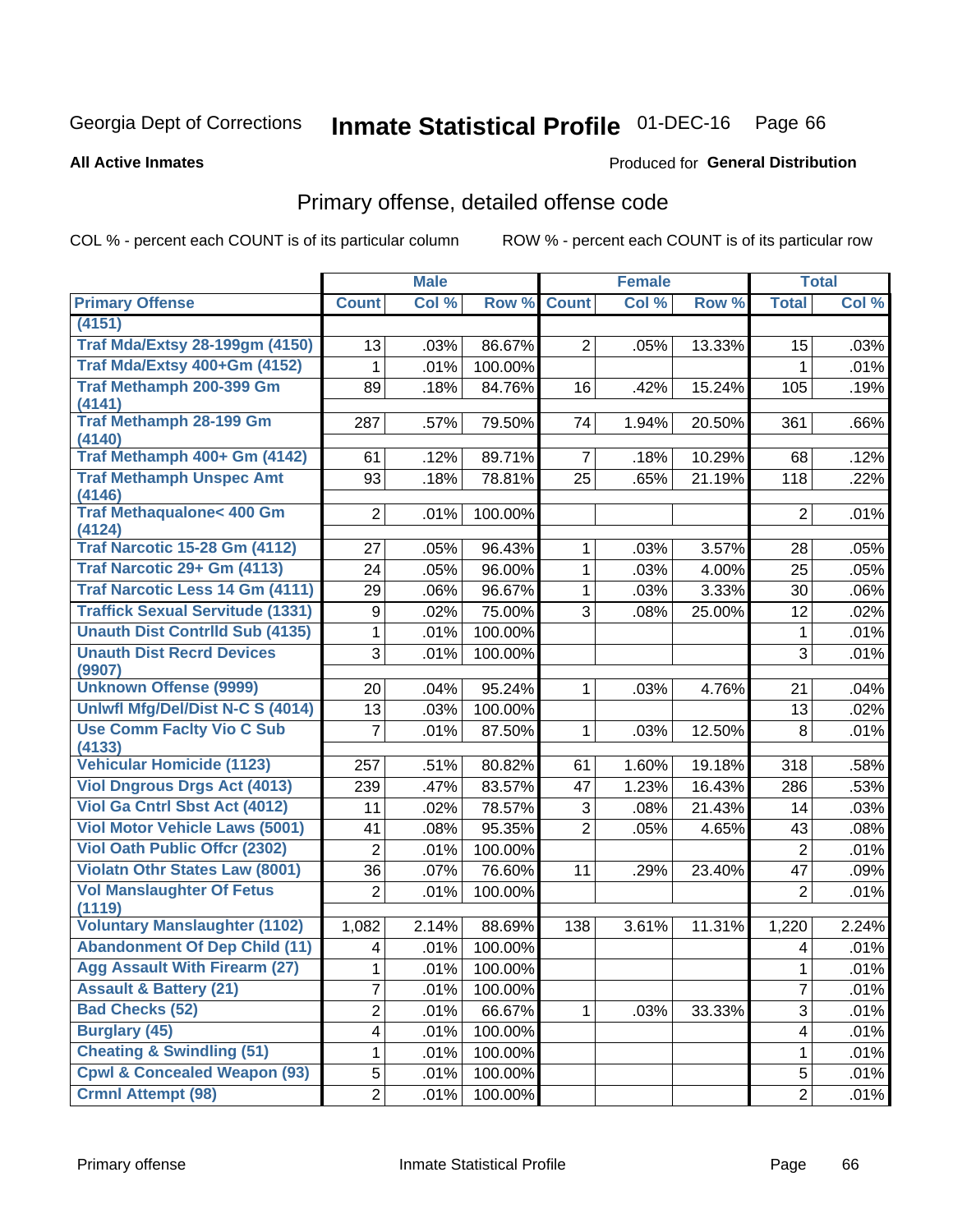# Inmate Statistical Profile 01-DEC-16 Page 67

**All Active Inmates** 

#### Produced for General Distribution

# Primary offense, detailed offense code

COL % - percent each COUNT is of its particular column

|                                       |              | <b>Male</b> |         |              | <b>Female</b> |         |                | <b>Total</b> |
|---------------------------------------|--------------|-------------|---------|--------------|---------------|---------|----------------|--------------|
| <b>Primary Offense</b>                | <b>Count</b> | Col %       | Row %   | <b>Count</b> | Col %         | Row %   | <b>Total</b>   | Col %        |
| <b>Dui (72)</b>                       | 8            | .02%        | 100.00% |              |               |         | 8              | .01%         |
| Escape (92)                           | 3            | .01%        | 100.00% |              |               |         | 3              | .01%         |
| Forgery (55)                          | 3            | .01%        | 100.00% |              |               |         | 3              | .01%         |
| <b>Misc Misdemeanor (500)</b>         | 3            | .01%        | 100.00% |              |               |         | 3              | .01%         |
| <b>Obstr Of Law Enf Officer (73)</b>  |              | .01%        | 100.00% |              |               |         |                | .01%         |
| <b>Other Misdemeanor (99)</b>         | 10           | .02%        | 100.00% |              |               |         | 10             | .02%         |
| <b>Poss Ntp Whiskey (64)</b>          | 2            | .01%        | 100.00% |              |               |         | $\overline{2}$ | .01%         |
| <b>Prostitution (81)</b>              |              |             |         | 1            | .03%          | 100.00% |                | .01%         |
| <b>Public Drunkenness (61)</b>        | 2            | .01%        | 100.00% |              |               |         | $\overline{2}$ | .01%         |
| <b>Public Indecency (83)</b>          | 4            | .01%        | 100.00% |              |               |         | 4              | .01%         |
| <b>Shoplifting (94)</b>               |              | .01%        | 100.00% |              |               |         |                | .01%         |
| Simple Assault (24)                   |              | .01%        | 100.00% |              |               |         |                | .01%         |
| <b>Simple Battery (25)</b>            |              | .01%        | 100.00% |              |               |         |                | .01%         |
| <b>Theft By Taking - Larceny (41)</b> | 21           | .04%        | 100.00% |              |               |         | 21             | .04%         |
| Viol Motor Veh Law (71)               | 3            | .01%        | 100.00% |              |               |         | 3              | .01%         |
| <b>Wife Beating (28)</b>              | 2            | .01%        | 100.00% |              |               |         | $\overline{2}$ | .01%         |
| <b>Total Rported</b>                  | 50,600       | 101%        | 92.97%  | 3,824        | 100%          | 7.03%   | 54,424         | 100%         |

| Reported |        |       | п.<br>$\mathbf{o}$ . |
|----------|--------|-------|----------------------|
| `ota.    | 50.681 | 3,824 | 54,505               |

| Mode (most frequent) | 1902 Armed Robbery | 1101 Murder | 1101 Murder |
|----------------------|--------------------|-------------|-------------|
|----------------------|--------------------|-------------|-------------|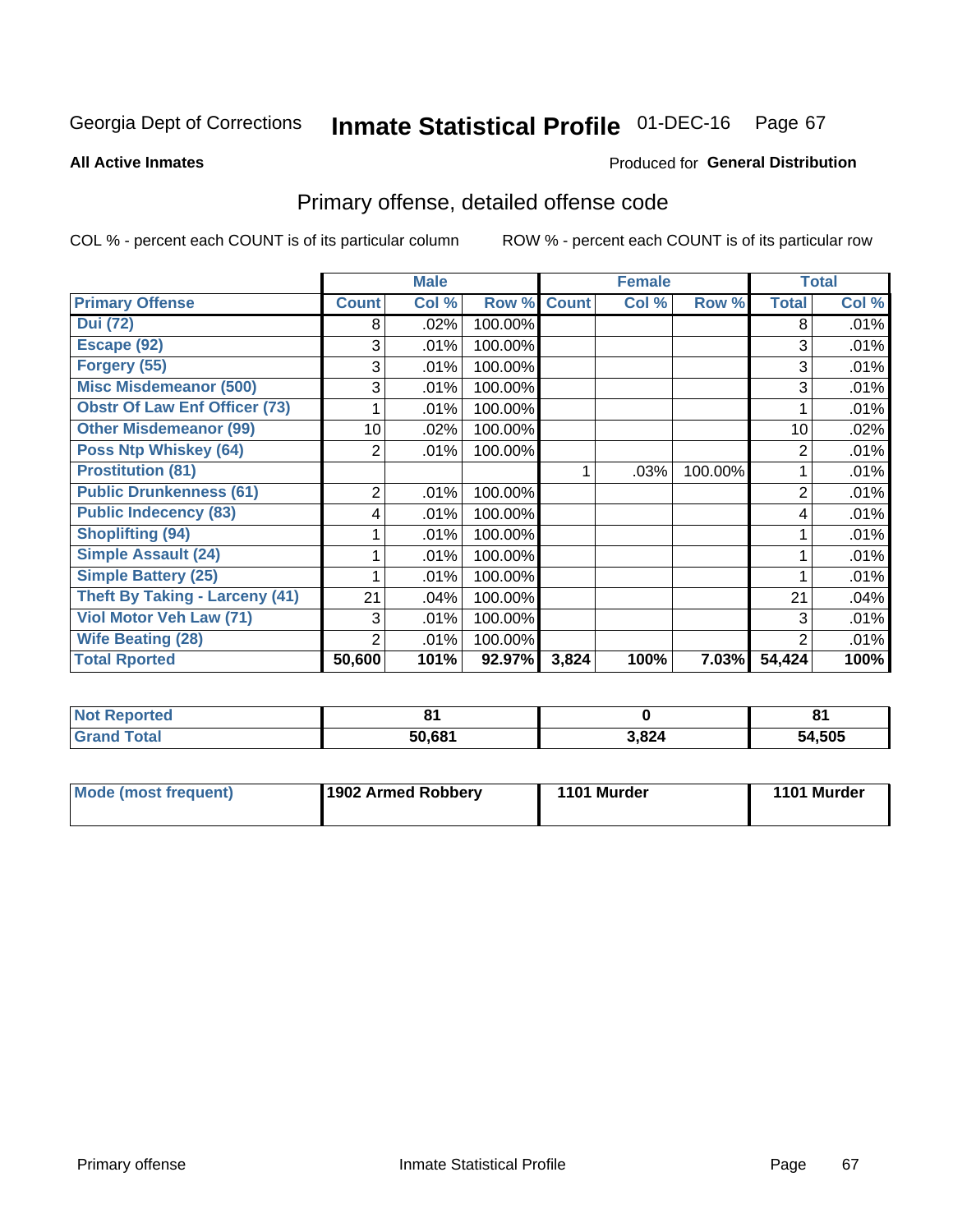# Inmate Statistical Profile 01-DEC-16 Page 68

#### **All Active Inmates**

#### Produced for General Distribution

# County of conviction of primary offense

COL % - percent each COUNT is of its particular column

|     |                             |              | <b>Male</b> |         |                          | <b>Female</b> |        |                  | <b>Total</b> |
|-----|-----------------------------|--------------|-------------|---------|--------------------------|---------------|--------|------------------|--------------|
|     | <b>County of Conviction</b> | <b>Count</b> | Col %       | Row %   | <b>Count</b>             | Col %         | Row %  | <b>Total</b>     | Col %        |
| 000 | <b>Unknown</b>              | 204          | .40%        | 95.77%  | 9                        | .24%          | 4.23%  | $\overline{213}$ | .39%         |
| 001 | <b>Appling County</b>       | 102          | .20%        | 97.14%  | 3                        | .08%          | 2.86%  | 105              | .19%         |
| 002 | <b>Atkinson County</b>      | 49           | .10%        | 92.45%  | 4                        | .10%          | 7.55%  | 53               | .10%         |
| 003 | <b>Bacon County</b>         | 75           | .15%        | 90.36%  | 8                        | .21%          | 9.64%  | 83               | .15%         |
| 004 | <b>Baker County</b>         | $\mathsf g$  | .02%        | 100.00% |                          |               |        | 9                | .02%         |
| 005 | <b>Baldwin County</b>       | 289          | .57%        | 93.53%  | 20                       | .52%          | 6.47%  | 309              | .57%         |
| 006 | <b>Banks County</b>         | 52           | .10%        | 91.23%  | 5                        | .13%          | 8.77%  | 57               | .10%         |
| 007 | <b>Barrow County</b>        | 282          | .56%        | 88.96%  | 35                       | .92%          | 11.04% | 317              | .58%         |
| 008 | <b>Bartow County</b>        | 649          | 1.28%       | 87.58%  | 92                       | 2.41%         | 12.42% | 741              | 1.36%        |
| 009 | <b>Ben Hill County</b>      | 261          | .51%        | 91.90%  | 23                       | .60%          | 8.10%  | 284              | .52%         |
| 010 | <b>Berrien County</b>       | 89           | .18%        | 97.80%  | $\overline{2}$           | .05%          | 2.20%  | 91               | .17%         |
| 011 | <b>Bibb County</b>          | 1,137        | 2.24%       | 93.43%  | 80                       | 2.09%         | 6.57%  | 1,217            | 2.23%        |
| 012 | <b>Bleckley County</b>      | 65           | .13%        | 92.86%  | 5                        | .13%          | 7.14%  | 70               | .13%         |
| 013 | <b>Brantley County</b>      | 55           | .11%        | 88.71%  | 7                        | .18%          | 11.29% | 62               | .11%         |
| 014 | <b>Brooks County</b>        | 63           | .12%        | 94.03%  | $\overline{\mathcal{A}}$ | .10%          | 5.97%  | 67               | .12%         |
| 015 | <b>Bryan County</b>         | 74           | .15%        | 97.37%  | $\overline{2}$           | .05%          | 2.63%  | 76               | .14%         |
| 016 | <b>Bulloch County</b>       | 544          | 1.07%       | 94.77%  | 30                       | .78%          | 5.23%  | 574              | 1.05%        |
| 017 | <b>Burke County</b>         | 203          | .40%        | 96.67%  | $\overline{7}$           | .18%          | 3.33%  | 210              | .39%         |
| 018 | <b>Butts County</b>         | 109          | .22%        | 94.78%  | 6                        | .16%          | 5.22%  | 115              | .21%         |
| 019 | <b>Calhoun County</b>       | 29           | .06%        | 96.67%  | 1                        | .03%          | 3.33%  | 30               | .06%         |
| 020 | <b>Camden County</b>        | 185          | .37%        | 94.87%  | 10                       | .26%          | 5.13%  | 195              | .36%         |
| 021 | <b>Candler County</b>       | 110          | .22%        | 94.02%  | $\overline{7}$           | .18%          | 5.98%  | 117              | .21%         |
| 022 | <b>Carroll County</b>       | 594          | 1.17%       | 92.09%  | 51                       | 1.33%         | 7.91%  | 645              | 1.18%        |
| 023 | <b>Catoosa County</b>       | 363          | .72%        | 89.41%  | 43                       | 1.12%         | 10.59% | 406              | .74%         |
| 024 | <b>Charlton County</b>      | 63           | .12%        | 94.03%  | $\overline{\mathcal{A}}$ | .10%          | 5.97%  | 67               | .12%         |
| 025 | <b>Chatham County</b>       | 2,000        | 3.95%       | 96.06%  | 82                       | 2.14%         | 3.94%  | 2,082            | 3.82%        |
| 026 | <b>Chattahoochee County</b> | 27           | .05%        | 93.10%  | $\overline{2}$           | .05%          | 6.90%  | 29               | .05%         |
| 027 | <b>Chattooga County</b>     | 251          | .50%        | 87.46%  | 36                       | .94%          | 12.54% | 287              | .53%         |
| 028 | <b>Cherokee County</b>      | 552          | 1.09%       | 88.46%  | 72                       | 1.88%         | 11.54% | 624              | 1.14%        |
| 029 | <b>Clarke County</b>        | 543          | 1.07%       | 93.14%  | 40                       | 1.05%         | 6.86%  | 583              | 1.07%        |
| 030 | <b>Clay County</b>          | 22           | .04%        | 81.48%  | 5                        | .13%          | 18.52% | 27               | .05%         |
| 031 | <b>Clayton County</b>       | 1,487        | 2.93%       | 94.05%  | 94                       | 2.46%         | 5.95%  | 1,581            | 2.90%        |
| 032 | <b>Clinch County</b>        | 44           | .09%        | 95.65%  | $\overline{2}$           | .05%          | 4.35%  | 46               | .08%         |
| 033 | <b>Cobb County</b>          | 2,533        | 5.00%       | 90.92%  | 253                      | 6.62%         | 9.08%  | 2,786            | 5.11%        |
| 034 | <b>Coffee County</b>        | 248          | .49%        | 93.23%  | 18                       | .47%          | 6.77%  | 266              | .49%         |
| 035 | <b>Colquitt County</b>      | 207          | .41%        | 95.39%  | 10                       | .26%          | 4.61%  | 217              | .40%         |
| 036 | <b>Columbia County</b>      | 420          | .83%        | 89.55%  | 49                       | 1.28%         | 10.45% | 469              | .86%         |
| 037 | <b>Cook County</b>          | 117          | .23%        | 94.35%  | $\overline{7}$           | .18%          | 5.65%  | 124              | .23%         |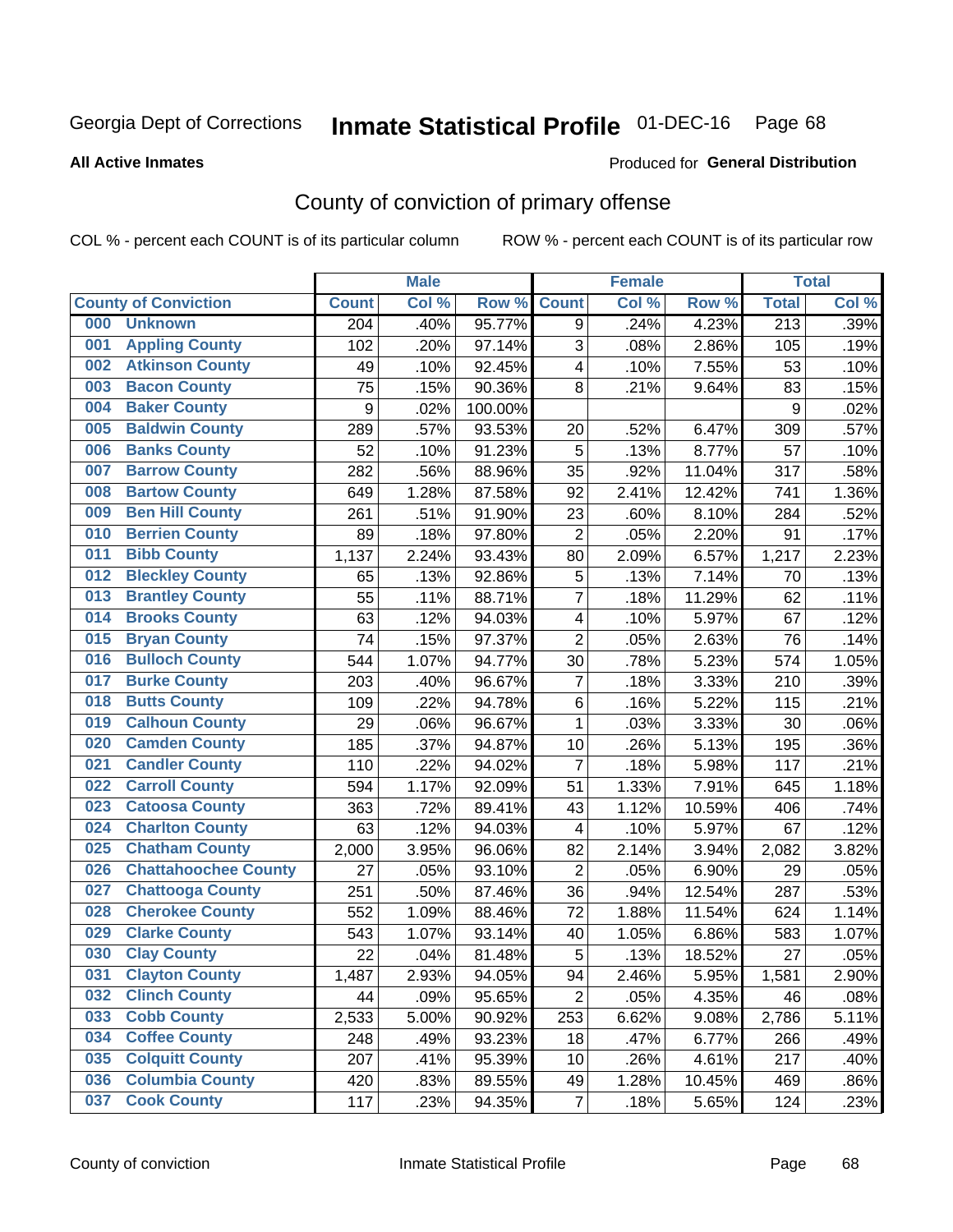# Inmate Statistical Profile 01-DEC-16 Page 69

#### **All Active Inmates**

#### Produced for General Distribution

# County of conviction of primary offense

COL % - percent each COUNT is of its particular column

|                                |              | <b>Male</b> |         |                | <b>Female</b> |        |              | <b>Total</b> |
|--------------------------------|--------------|-------------|---------|----------------|---------------|--------|--------------|--------------|
| <b>County of Conviction</b>    | <b>Count</b> | Col %       | Row %   | <b>Count</b>   | Col %         | Row %  | <b>Total</b> | Col %        |
| <b>Coweta County</b><br>038    | 598          | 1.18%       | 94.17%  | 37             | .97%          | 5.83%  | 635          | 1.17%        |
| <b>Crawford County</b><br>039  | 21           | .04%        | 95.45%  | 1              | .03%          | 4.55%  | 22           | .04%         |
| <b>Crisp County</b><br>040     | 285          | .56%        | 93.44%  | 20             | .52%          | 6.56%  | 305          | .56%         |
| <b>Dade County</b><br>041      | 100          | .20%        | 95.24%  | 5              | .13%          | 4.76%  | 105          | .19%         |
| 042<br><b>Dawson County</b>    | 115          | .23%        | 87.79%  | 16             | .42%          | 12.21% | 131          | .24%         |
| <b>Decatur County</b><br>043   | 235          | .46%        | 95.92%  | 10             | .26%          | 4.08%  | 245          | .45%         |
| <b>Dekalb County</b><br>044    | 3,090        | 6.10%       | 95.28%  | 153            | 4.00%         | 4.72%  | 3,243        | 5.95%        |
| <b>Dodge County</b><br>045     | 168          | .33%        | 93.33%  | 12             | .31%          | 6.67%  | 180          | .33%         |
| <b>Dooly County</b><br>046     | 100          | .20%        | 93.46%  | $\overline{7}$ | .18%          | 6.54%  | 107          | .20%         |
| <b>Dougherty County</b><br>047 | 966          | 1.91%       | 95.08%  | 50             | 1.31%         | 4.92%  | 1,016        | 1.86%        |
| <b>Douglas County</b><br>048   | 1,136        | 2.24%       | 89.80%  | 129            | 3.37%         | 10.20% | 1,265        | 2.32%        |
| <b>Early County</b><br>049     | 100          | .20%        | 92.59%  | 8              | .21%          | 7.41%  | 108          | .20%         |
| <b>Echols County</b><br>050    | 8            | .02%        | 100.00% |                |               |        | 8            | .01%         |
| 051<br><b>Effingham County</b> | 241          | .48%        | 92.34%  | 20             | .52%          | 7.66%  | 261          | .48%         |
| 052<br><b>Elbert County</b>    | 143          | .28%        | 92.86%  | 11             | .29%          | 7.14%  | 154          | .28%         |
| <b>Emanuel County</b><br>053   | 166          | .33%        | 93.26%  | 12             | .31%          | 6.74%  | 178          | .33%         |
| 054<br><b>Evans County</b>     | 87           | .17%        | 94.57%  | 5              | .13%          | 5.43%  | 92           | .17%         |
| <b>Fannin County</b><br>055    | 89           | .18%        | 86.41%  | 14             | .37%          | 13.59% | 103          | .19%         |
| <b>Fayette County</b><br>056   | 321          | .63%        | 88.67%  | 41             | 1.07%         | 11.33% | 362          | .66%         |
| <b>Floyd County</b><br>057     | 893          | 1.76%       | 89.48%  | 105            | 2.75%         | 10.52% | 998          | 1.83%        |
| <b>Forsyth County</b><br>058   | 394          | .78%        | 91.63%  | 36             | .94%          | 8.37%  | 430          | .79%         |
| <b>Franklin County</b><br>059  | 159          | .31%        | 92.98%  | 12             | .31%          | 7.02%  | 171          | .31%         |
| <b>Fulton County</b><br>060    | 5,119        | 10.10%      | 96.02%  | 212            | 5.54%         | 3.98%  | 5,331        | 9.78%        |
| <b>Gilmer County</b><br>061    | 93           | .18%        | 93.00%  | 7              | .18%          | 7.00%  | 100          | .18%         |
| 062<br><b>Glascock County</b>  | 6            | .01%        | 100.00% |                |               |        | 6            | .01%         |
| <b>Glynn County</b><br>063     | 536          | 1.06%       | 93.38%  | 38             | .99%          | 6.62%  | 574          | 1.05%        |
| <b>Gordon County</b><br>064    | 403          | .80%        | 87.80%  | 56             | 1.46%         | 12.20% | 459          | .84%         |
| <b>Grady County</b><br>065     | 162          | .32%        | 95.86%  | 7              | .18%          | 4.14%  | 169          | .31%         |
| <b>Greene County</b><br>066    | 121          | .24%        | 95.28%  | 6              | .16%          | 4.72%  | 127          | .23%         |
| <b>Gwinnett County</b><br>067  | 2,536        | 5.00%       | 92.96%  | 192            | 5.02%         | 7.04%  | 2,728        | 5.01%        |
| <b>Habersham County</b><br>068 | 103          | .20%        | 97.17%  | 3              | .08%          | 2.83%  | 106          | .19%         |
| 069<br><b>Hall County</b>      | 744          | 1.47%       | 92.08%  | 64             | 1.67%         | 7.92%  | 808          | 1.48%        |
| <b>Hancock County</b><br>070   | 35           | .07%        | 94.59%  | $\overline{2}$ | .05%          | 5.41%  | 37           | .07%         |
| <b>Haralson County</b><br>071  | 142          | .28%        | 93.42%  | 10             | .26%          | 6.58%  | 152          | .28%         |
| 072<br><b>Harris County</b>    | 117          | .23%        | 92.86%  | 9              | .24%          | 7.14%  | 126          | .23%         |
| <b>Hart County</b><br>073      | 150          | .30%        | 93.75%  | 10             | .26%          | 6.25%  | 160          | .29%         |
| <b>Heard County</b><br>074     | 60           | .12%        | 92.31%  | 5              | .13%          | 7.69%  | 65           | .12%         |
| <b>Henry County</b><br>075     | 547          | 1.08%       | 88.94%  | 68             | 1.78%         | 11.06% | 615          | 1.13%        |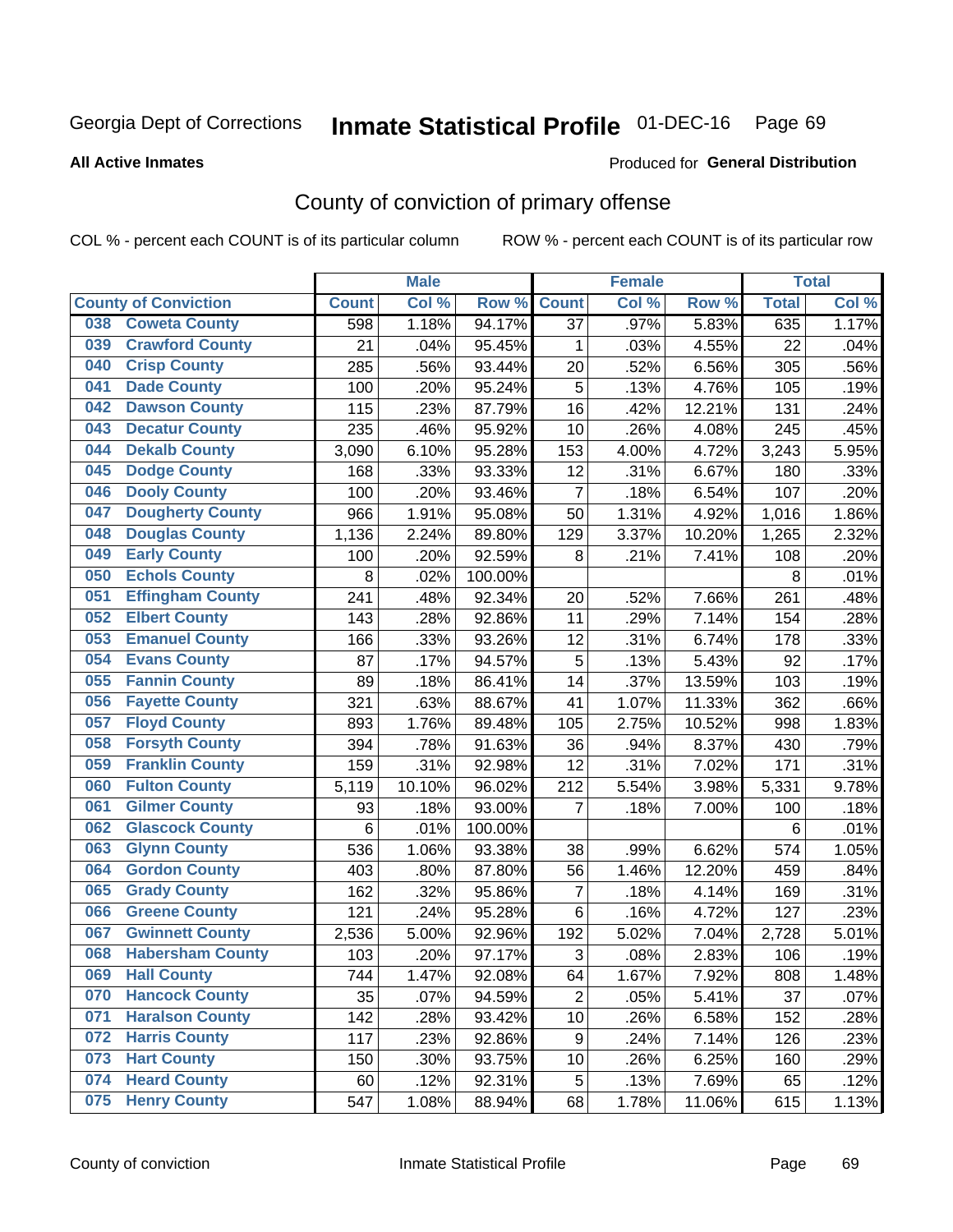# Inmate Statistical Profile 01-DEC-16 Page 70

#### **All Active Inmates**

#### Produced for General Distribution

# County of conviction of primary offense

COL % - percent each COUNT is of its particular column

|       |                             |              | <b>Male</b> |         |                         | <b>Female</b> |        |              | <b>Total</b> |
|-------|-----------------------------|--------------|-------------|---------|-------------------------|---------------|--------|--------------|--------------|
|       | <b>County of Conviction</b> | <b>Count</b> | Col %       | Row %   | <b>Count</b>            | Col%          | Row %  | <b>Total</b> | Col %        |
| 076   | <b>Houston County</b>       | 651          | 1.28%       | 92.74%  | 51                      | 1.33%         | 7.26%  | 702          | 1.29%        |
| 077   | <b>Irwin County</b>         | 83           | .16%        | 98.81%  | 1                       | .03%          | 1.19%  | 84           | .15%         |
| 078   | <b>Jackson County</b>       | 252          | .50%        | 94.03%  | 16                      | .42%          | 5.97%  | 268          | .49%         |
| 079   | <b>Jasper County</b>        | 56           | .11%        | 87.50%  | 8                       | .21%          | 12.50% | 64           | .12%         |
| 080   | <b>Jeff Davis County</b>    | 87           | .17%        | 94.57%  | 5                       | .13%          | 5.43%  | 92           | .17%         |
| 081   | <b>Jefferson County</b>     | 157          | .31%        | 98.13%  | 3                       | .08%          | 1.88%  | 160          | .29%         |
| 082   | <b>Jenkins County</b>       | 89           | .18%        | 95.70%  | 4                       | .10%          | 4.30%  | 93           | .17%         |
| 083   | <b>Johnson County</b>       | 41           | .08%        | 100.00% |                         |               |        | 41           | .08%         |
| 084   | <b>Jones County</b>         | 209          | .41%        | 92.07%  | 18                      | .47%          | 7.93%  | 227          | .42%         |
| 085   | <b>Lamar County</b>         | 77           | .15%        | 95.06%  | 4                       | .10%          | 4.94%  | 81           | .15%         |
| 086   | <b>Lanier County</b>        | 45           | .09%        | 100.00% |                         |               |        | 45           | .08%         |
| 087   | <b>Laurens County</b>       | 254          | .50%        | 93.38%  | 18                      | .47%          | 6.62%  | 272          | .50%         |
| 088   | <b>Lee County</b>           | 67           | .13%        | 91.78%  | 6                       | .16%          | 8.22%  | 73           | .13%         |
| 089   | <b>Liberty County</b>       | 246          | .49%        | 93.89%  | 16                      | .42%          | 6.11%  | 262          | .48%         |
| 090   | <b>Lincoln County</b>       | 31           | .06%        | 100.00% |                         |               |        | 31           | .06%         |
| 091   | <b>Long County</b>          | 66           | .13%        | 90.41%  | $\overline{7}$          | .18%          | 9.59%  | 73           | .13%         |
| 092   | <b>Lowndes County</b>       | 522          | 1.03%       | 96.13%  | 21                      | .55%          | 3.87%  | 543          | 1.00%        |
| 093   | <b>Lumpkin County</b>       | 81           | .16%        | 89.01%  | 10                      | .26%          | 10.99% | 91           | .17%         |
| 094   | <b>Macon County</b>         | 62           | .12%        | 100.00% |                         |               |        | 62           | .11%         |
| 095   | <b>Madison County</b>       | 122          | .24%        | 85.92%  | 20                      | .52%          | 14.08% | 142          | .26%         |
| 096   | <b>Marion County</b>        | 23           | .05%        | 88.46%  | $\sqrt{3}$              | .08%          | 11.54% | 26           | .05%         |
| 097   | <b>Mcduffie County</b>      | 206          | .41%        | 94.93%  | 11                      | .29%          | 5.07%  | 217          | .40%         |
| 098   | <b>Mcintosh County</b>      | 53           | .10%        | 96.36%  | $\overline{2}$          | .05%          | 3.64%  | 55           | .10%         |
| 099   | <b>Meriwether County</b>    | 178          | .35%        | 90.36%  | 19                      | .50%          | 9.64%  | 197          | .36%         |
| 100   | <b>Miller County</b>        | 31           | .06%        | 96.88%  | $\mathbf 1$             | .03%          | 3.13%  | 32           | .06%         |
| 101   | <b>Mitchell County</b>      | 154          | .30%        | 92.77%  | 12                      | .31%          | 7.23%  | 166          | .30%         |
| 102   | <b>Monroe County</b>        | 134          | .26%        | 88.74%  | 17                      | .44%          | 11.26% | 151          | .28%         |
| 103   | <b>Montgomery County</b>    | 29           | .06%        | 87.88%  | $\overline{\mathbf{4}}$ | .10%          | 12.12% | 33           | .06%         |
| 104   | <b>Morgan County</b>        | 144          | .28%        | 91.14%  | 14                      | .37%          | 8.86%  | 158          | .29%         |
| 105   | <b>Murray County</b>        | 180          | .36%        | 93.26%  | 13                      | .34%          | 6.74%  | 193          | .35%         |
| 106   | <b>Muscogee County</b>      | 1,181        | 2.33%       | 94.56%  | 68                      | 1.78%         | 5.44%  | 1,249        | 2.29%        |
| 107   | <b>Newton County</b>        | 689          | 1.36%       | 91.14%  | 67                      | 1.75%         | 8.86%  | 756          | 1.39%        |
| 108   | <b>Oconee County</b>        | 57           | .11%        | 96.61%  | $\overline{2}$          | .05%          | 3.39%  | 59           | .11%         |
| 109   | <b>Oglethorpe County</b>    | 53           | .10%        | 94.64%  | 3                       | .08%          | 5.36%  | 56           | .10%         |
| 110   | <b>Paulding County</b>      | 230          | .45%        | 92.37%  | 19                      | .50%          | 7.63%  | 249          | .46%         |
| 111   | <b>Peach County</b>         | 92           | .18%        | 92.00%  | 8                       | .21%          | 8.00%  | 100          | .18%         |
| 112   | <b>Pickens County</b>       | 96           | .19%        | 87.27%  | 14                      | .37%          | 12.73% | 110          | .20%         |
| $113$ | <b>Pierce County</b>        | 109          | .22%        | 90.83%  | 11                      | .29%          | 9.17%  | 120          | .22%         |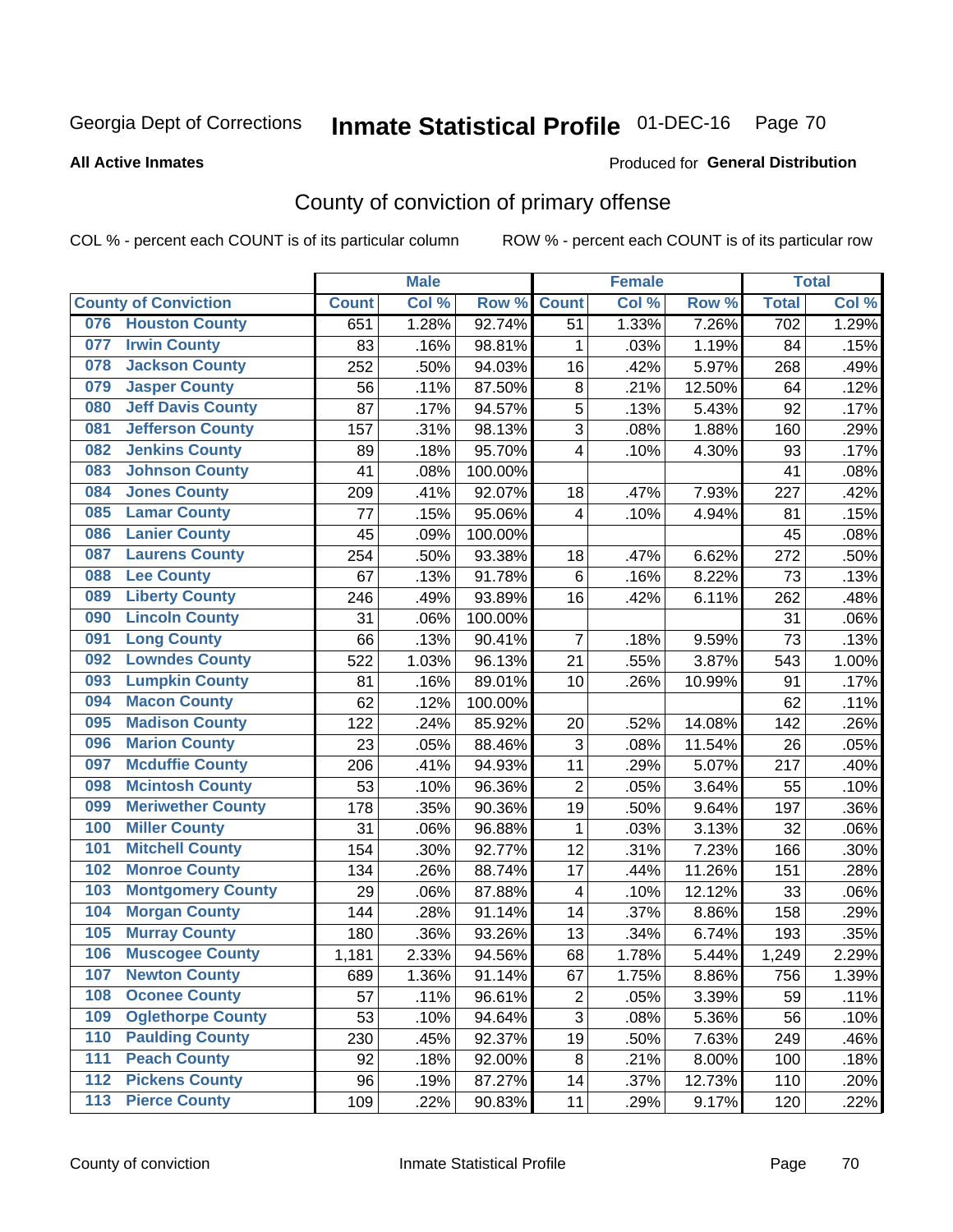#### **Inmate Statistical Profile 01-DEC-16** Page 71

#### **All Active Inmates**

#### Produced for General Distribution

## County of conviction of primary offense

COL % - percent each COUNT is of its particular column

|                                          |              | <b>Male</b> |         |                | <b>Female</b> |        |                 | <b>Total</b> |
|------------------------------------------|--------------|-------------|---------|----------------|---------------|--------|-----------------|--------------|
| <b>County of Conviction</b>              | <b>Count</b> | Col %       | Row %   | <b>Count</b>   | Col %         | Row %  | <b>Total</b>    | Col %        |
| <b>Pike County</b><br>114                | 41           | .08%        | 91.11%  | $\overline{4}$ | .10%          | 8.89%  | $\overline{45}$ | .08%         |
| <b>Polk County</b><br>$\overline{115}$   | 180          | .36%        | 94.24%  | 11             | .29%          | 5.76%  | 191             | .35%         |
| <b>Pulaski County</b><br>116             | 45           | .09%        | 95.74%  | $\overline{2}$ | .05%          | 4.26%  | 47              | .09%         |
| <b>Putnam County</b><br>117              | 151          | .30%        | 92.64%  | 12             | .31%          | 7.36%  | 163             | .30%         |
| <b>Quitman County</b><br>118             | 11           | .02%        | 100.00% |                |               |        | 11              | .02%         |
| <b>Rabun County</b><br>119               | 56           | .11%        | 87.50%  | 8              | .21%          | 12.50% | 64              | .12%         |
| <b>Randolph County</b><br>120            | 68           | .13%        | 94.44%  | 4              | .10%          | 5.56%  | 72              | .13%         |
| <b>Richmond County</b><br>121            | 2,015        | 3.98%       | 93.98%  | 129            | 3.37%         | 6.02%  | 2,144           | 3.93%        |
| <b>Rockdale County</b><br>122            | 478          | .94%        | 92.10%  | 41             | 1.07%         | 7.90%  | 519             | .95%         |
| <b>Schley County</b><br>123              | 15           | .03%        | 100.00% |                |               |        | 15              | .03%         |
| <b>Screven County</b><br>124             | 136          | .27%        | 97.14%  | 4              | .10%          | 2.86%  | 140             | .26%         |
| <b>Seminole County</b><br>125            | 70           | .14%        | 85.37%  | 12             | .31%          | 14.63% | 82              | .15%         |
| <b>Spalding County</b><br>126            | 507          | 1.00%       | 92.69%  | 40             | 1.05%         | 7.31%  | 547             | 1.00%        |
| <b>Stephens County</b><br>127            | 160          | .32%        | 90.40%  | 17             | .44%          | 9.60%  | 177             | .32%         |
| <b>Stewart County</b><br>128             | 36           | .07%        | 97.30%  | 1              | .03%          | 2.70%  | 37              | .07%         |
| <b>Sumter County</b><br>129              | 189          | .37%        | 94.50%  | 11             | .29%          | 5.50%  | 200             | .37%         |
| <b>Talbot County</b><br>130              | 43           | .08%        | 93.48%  | 3              | .08%          | 6.52%  | 46              | .08%         |
| <b>Taliaferro County</b><br>131          | 16           | .03%        | 94.12%  | 1              | .03%          | 5.88%  | 17              | .03%         |
| <b>Tattnall County</b><br>132            | 188          | .37%        | 90.82%  | 19             | .50%          | 9.18%  | 207             | .38%         |
| <b>Taylor County</b><br>133              | 75           | .15%        | 93.75%  | 5              | .13%          | 6.25%  | 80              | .15%         |
| <b>Telfair County</b><br>134             | 108          | .21%        | 91.53%  | 10             | .26%          | 8.47%  | 118             | .22%         |
| <b>Terrell County</b><br>135             | 93           | .18%        | 94.90%  | 5              | .13%          | 5.10%  | 98              | .18%         |
| <b>Thomas County</b><br>136              | 220          | .43%        | 93.62%  | 15             | .39%          | 6.38%  | 235             | .43%         |
| <b>Tift County</b><br>137                | 355          | .70%        | 94.41%  | 21             | .55%          | 5.59%  | 376             | .69%         |
| <b>Toombs County</b><br>138              | 329          | .65%        | 91.39%  | 31             | .81%          | 8.61%  | 360             | .66%         |
| <b>Towns County</b><br>139               | 37           | .07%        | 71.15%  | 15             | .39%          | 28.85% | 52              | .10%         |
| <b>Treutlen County</b><br>140            | 75           | .15%        | 93.75%  | 5              | .13%          | 6.25%  | 80              | .15%         |
| <b>Troup County</b><br>141               | 604          | 1.19%       | 92.64%  | 48             | 1.26%         | 7.36%  | 652             | 1.20%        |
| <b>Turner County</b><br>142              | 73           | .14%        | 97.33%  | $\overline{2}$ | .05%          | 2.67%  | 75              | .14%         |
| <b>Twiggs County</b><br>$\overline{143}$ | 57           | .11%        | 95.00%  | $\overline{3}$ | .08%          | 5.00%  | 60              | .11%         |
| <b>Union County</b><br>144               | 75           | .15%        | 91.46%  | $\overline{7}$ | .18%          | 8.54%  | 82              | .15%         |
| 145<br><b>Upson County</b>               | 169          | .33%        | 91.35%  | 16             | .42%          | 8.65%  | 185             | .34%         |
| <b>Walker County</b><br>146              | 442          | .87%        | 88.76%  | 56             | 1.46%         | 11.24% | 498             | .91%         |
| $\overline{147}$<br><b>Walton County</b> | 536          | 1.06%       | 91.47%  | 50             | 1.31%         | 8.53%  | 586             | 1.08%        |
| <b>Ware County</b><br>148                | 382          | .75%        | 90.95%  | 38             | .99%          | 9.05%  | 420             | .77%         |
| <b>Warren County</b><br>149              | 32           | .06%        | 100.00% |                |               |        | 32              | .06%         |
| <b>Washington County</b><br>150          | 182          | .36%        | 91.00%  | 18             | .47%          | 9.00%  | 200             | .37%         |
| <b>Wayne County</b><br>151               | 138          | .27%        | 92.62%  | 11             | .29%          | 7.38%  | 149             | .27%         |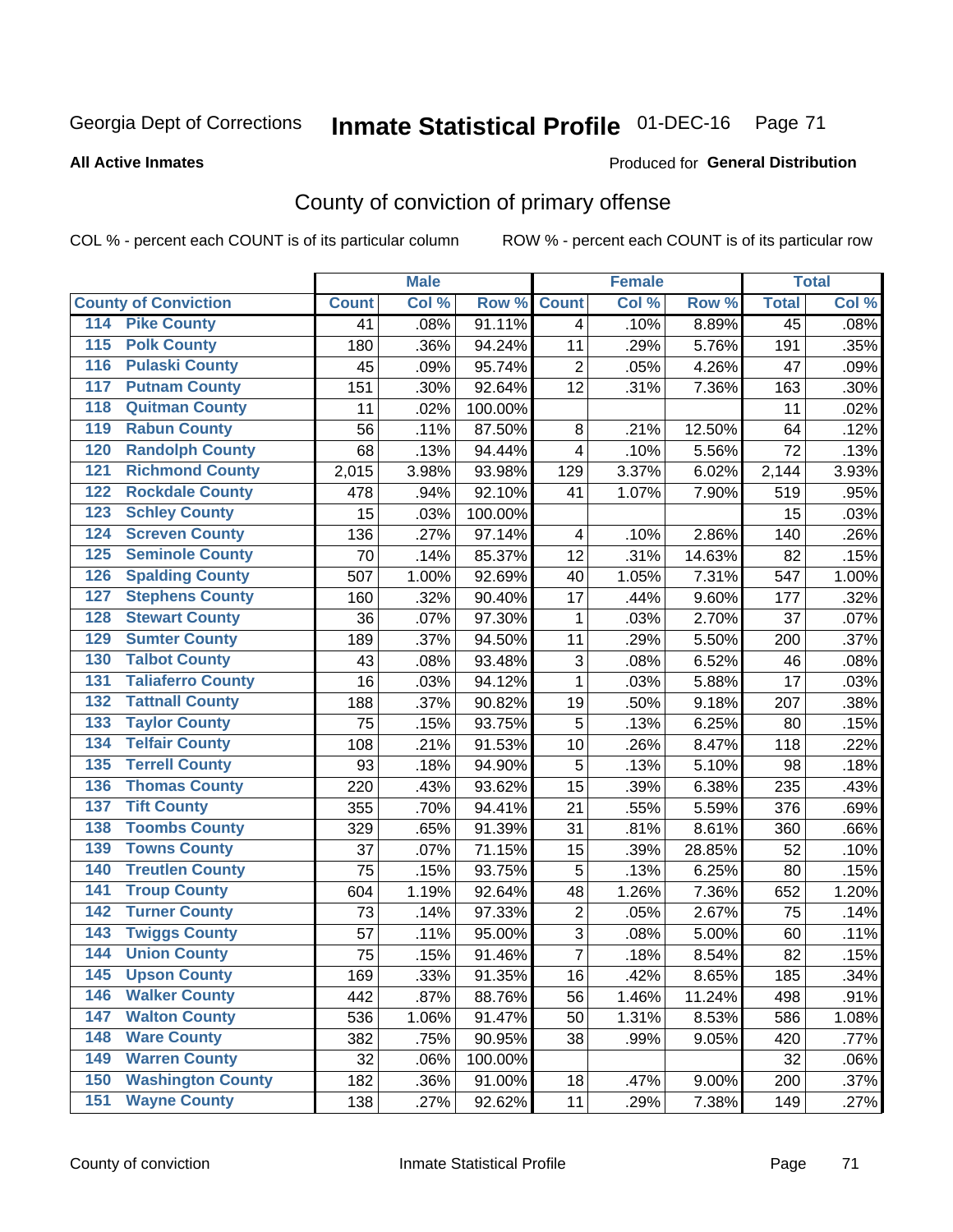# Inmate Statistical Profile 01-DEC-16 Page 72

**All Active Inmates** 

#### Produced for General Distribution

# County of conviction of primary offense

COL % - percent each COUNT is of its particular column

|                                |              | <b>Male</b> |         |                | <b>Female</b> |        |              | <b>Total</b> |
|--------------------------------|--------------|-------------|---------|----------------|---------------|--------|--------------|--------------|
| <b>County of Conviction</b>    | <b>Count</b> | Col %       |         | Row % Count    | Col %         | Row %  | <b>Total</b> | Col %        |
| <b>Webster County</b><br>152   | 6            | $.01\%$     | 100.00% |                |               |        | 6            | .01%         |
| <b>Wheeler County</b><br>153   | 21           | $.04\%$     | 91.30%  | $\overline{2}$ | $.05\%$       | 8.70%  | 23           | .04%         |
| <b>White County</b><br>154     | 102          | .20%        | 85.00%  | 18             | .47%          | 15.00% | 120          | .22%         |
| <b>Whitfield County</b><br>155 | 653          | 1.29%       | 86.95%  | 98             | 2.56%         | 13.05% | 751          | 1.38%        |
| <b>Wilcox County</b><br>156    | 39           | .08%        | 97.50%  |                | $.03\%$       | 2.50%  | 40           | .07%         |
| <b>Wilkes County</b><br>157    | 66           | .13%        | 95.65%  | 3              | .08%          | 4.35%  | 69           | .13%         |
| <b>Wilkinson County</b><br>158 | 50           | .10%        | 100.00% |                |               |        | 50           | .09%         |
| <b>Worth County</b><br>159     | 124          | $.24\%$     | 92.54%  | 10             | .26%          | 7.46%  | 134          | .25%         |
| <b>Troup County Ci</b><br>447  |              | $.01\%$     | 100.00% |                |               |        |              | .01%         |
| <b>Total Rported</b>           | 50,681       | 100%        | 92.98%  | 3,824          | 100%          | 7.02%I | 54,505       | 100%         |

| <b>Not Reported</b> |        |       |        |
|---------------------|--------|-------|--------|
| <b>Grand Total</b>  | 50,681 | 3,824 | 54,505 |

|  | <b>Mode (most frequent)</b> | <b>Fulton County</b> | <b>Cobb County</b> | <b>Fulton County</b> |
|--|-----------------------------|----------------------|--------------------|----------------------|
|--|-----------------------------|----------------------|--------------------|----------------------|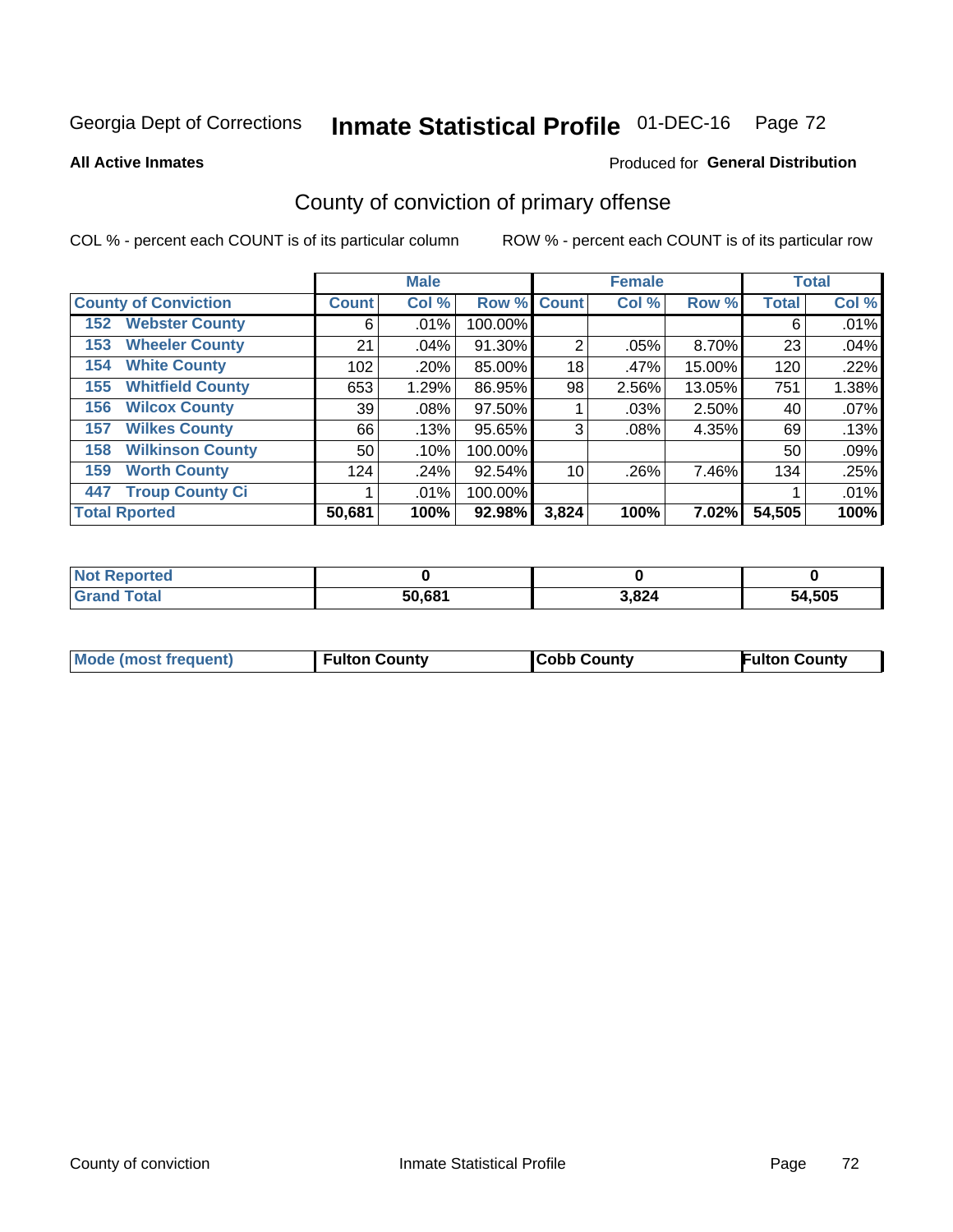## Georgia Dept of Corrections **All Active Inmates**

# Inmate Statistical Profile 01-DEC-16 Page 73

Produced for General Distribution

# Circuit of conviction of primary offense

COL % - percent each COUNT is of its particular column ROW % - percent each COUNT is of its particular row

|                         |                                 |              | <b>Male</b> |        |              | <b>Female</b> |        |              | <b>Total</b> |
|-------------------------|---------------------------------|--------------|-------------|--------|--------------|---------------|--------|--------------|--------------|
|                         | <b>Circuit of Conviction</b>    | <b>Count</b> | Col %       | Row %  | <b>Count</b> | Col %         | Row %  | <b>Total</b> | Col %        |
| 1                       | <b>Alapaha Circuit</b>          | 344          | .68%        | 95.82% | 15           | .39%          | 4.18%  | 359          | .66%         |
| $\overline{2}$          | <b>Alcovy Circuit</b>           | 1,225        | 2.43%       | 91.28% | 117          | 3.07%         | 8.72%  | 1,342        | 2.47%        |
| $\overline{\mathbf{3}}$ | <b>Atlanta Circuit</b>          | 5,119        | 10.14%      | 96.02% | 212          | 5.56%         | 3.98%  | 5,331        | 9.82%        |
| 4                       | <b>Atlantic Circuit</b>         | 714          | 1.41%       | 93.33% | 51           | 1.34%         | 6.67%  | 765          | 1.41%        |
| 5                       | <b>Augusta Circuit</b>          | 2,638        | 5.23%       | 93.45% | 185          | 4.85%         | 6.55%  | 2,823        | 5.20%        |
| $\overline{\bf{6}}$     | <b>Blue Ridge Circuit</b>       | 552          | 1.09%       | 88.46% | 72           | 1.89%         | 11.54% | 624          | 1.15%        |
| 7                       | <b>Brunswick Circuit</b>        | 1,048        | 2.08%       | 93.99% | 67           | 1.76%         | 6.01%  | 1,115        | 2.05%        |
| $\overline{\mathbf{8}}$ | <b>Chattahoochee Circuit</b>    | 1,466        | 2.90%       | 94.22% | 90           | 2.36%         | 5.78%  | 1,556        | 2.87%        |
| $\overline{9}$          | <b>Cherokee Circuit</b>         | 1,052        | 2.08%       | 87.67% | 148          | 3.88%         | 12.33% | 1,200        | 2.21%        |
| 10                      | <b>Clayton Circuit</b>          | 1,487        | 2.95%       | 94.05% | 94           | 2.46%         | 5.95%  | 1,581        | 2.91%        |
| $\overline{11}$         | <b>Cobb Circuit</b>             | 2,533        | 5.02%       | 90.92% | 253          | 6.63%         | 9.08%  | 2,786        | 5.13%        |
| $\overline{12}$         | <b>Conasauga Circuit</b>        | 833          | 1.65%       | 88.24% | 111          | 2.91%         | 11.76% | 944          | 1.74%        |
| 13                      | <b>Cordele Circuit</b>          | 685          | 1.36%       | 93.07% | 51           | 1.34%         | 6.93%  | 736          | 1.36%        |
| $\overline{14}$         | <b>Coweta Circuit</b>           | 2,034        | 4.03%       | 92.71% | 160          | 4.19%         | 7.29%  | 2,194        | 4.04%        |
| 15                      | <b>Dougherty Circuit</b>        | 966          | 1.91%       | 95.08% | 50           | 1.31%         | 4.92%  | 1,016        | 1.87%        |
| 16                      | <b>Dublin Circuit</b>           | 427          | .85%        | 94.26% | 26           | .68%          | 5.74%  | 453          | .83%         |
| 17                      | <b>Eastern Circuit</b>          | 2,000        | 3.96%       | 96.06% | 82           | 2.15%         | 3.94%  | 2,082        | 3.83%        |
| $\overline{18}$         | <b>Flint Circuit</b>            | 547          | 1.08%       | 88.94% | 68           | 1.78%         | 11.06% | 615          | 1.13%        |
| 19                      | <b>Griffin Circuit</b>          | 1,038        | 2.06%       | 91.13% | 101          | 2.65%         | 8.87%  | 1,139        | 2.10%        |
| 20                      | <b>Gwinnett Circuit</b>         | 2,536        | 5.02%       | 92.96% | 192          | 5.03%         | 7.04%  | 2,728        | 5.02%        |
| $\overline{21}$         | <b>Houston Circuit</b>          | 651          | 1.29%       | 92.74% | 51           | 1.34%         | 7.26%  | 702          | 1.29%        |
| $\overline{22}$         | <b>Lookout Mountain Circuit</b> | 1,156        | 2.29%       | 89.20% | 140          | 3.67%         | 10.80% | 1,296        | 2.39%        |
| 23                      | <b>Macon Circuit</b>            | 1,250        | 2.48%       | 93.35% | 89           | 2.33%         | 6.65%  | 1,339        | 2.47%        |
| $\overline{24}$         | <b>Middle Circuit</b>           | 944          | 1.87%       | 93.00% | 71           | 1.86%         | 7.00%  | 1,015        | 1.87%        |
| $\overline{25}$         | <b>Mountain Circuit</b>         | 319          | .63%        | 91.93% | 28           | .73%          | 8.07%  | 347          | .64%         |
| 26                      | <b>Northeastern Circuit</b>     | 859          | 1.70%       | 91.48% | 80           | 2.10%         | 8.52%  | 939          | 1.73%        |
| $\overline{27}$         | <b>Northern Circuit</b>         | 627          | 1.24%       | 91.80% | 56           | 1.47%         | 8.20%  | 683          | 1.26%        |
| 28                      | <b>Ocmulgee Circuit</b>         | 1,055        | 2.09%       | 92.95% | 80           | 2.10%         | 7.05%  | 1,135        | 2.09%        |
| 29                      | <b>Oconee Circuit</b>           | 436          | .86%        | 92.57% | 35           | .92%          | 7.43%  | 471          | .87%         |
| 30                      | <b>Ogeechee Circuit</b>         | 1,010        | 2.00%       | 94.57% | 58           | 1.52%         | 5.43%  | 1,068        | 1.97%        |
| $\overline{31}$         | <b>Pataula Circuit</b>          | 395          | .78%        | 91.86% | 35           | .92%          | 8.14%  | 430          | .79%         |
| 32                      | <b>Piedmont Circuit</b>         | 586          | 1.16%       | 91.28% | 56           | 1.47%         | 8.72%  | 642          | 1.18%        |
| 33                      | <b>Rome Circuit</b>             | 893          | 1.77%       | 89.48% | 105          | 2.75%         | 10.52% | 998          | 1.84%        |
| 34                      | <b>South Georgia Circuit</b>    | 589          | 1.17%       | 95.15% | 30           | .79%          | 4.85%  | 619          | 1.14%        |
| 35                      | <b>Southern Circuit</b>         | 1,020        | 2.02%       | 95.33% | 50           | 1.31%         | 4.67%  | 1,070        | 1.97%        |
| 36                      | <b>Southwestern Circuit</b>     | 375          | .74%        | 95.42% | 18           | .47%          | 4.58%  | 393          | .72%         |
| 37                      | <b>Stone Mountain Circuit</b>   | 3,090        | 6.12%       | 95.28% | 153          | 4.01%         | 4.72%  | 3,243        | 5.97%        |
| 38                      | <b>Tallapoosa Circuit</b>       | 322          | .64%        | 93.88% | 21           | .55%          | 6.12%  | 343          | .63%         |
| 39                      | <b>Tifton Circuit</b>           | 635          | 1.26%       | 94.92% | 34           | .89%          | 5.08%  | 669          | 1.23%        |
| 40                      | <b>Toombs Circuit</b>           | 357          | .71%        | 95.97% | 15           | .39%          | 4.03%  | 372          | .69%         |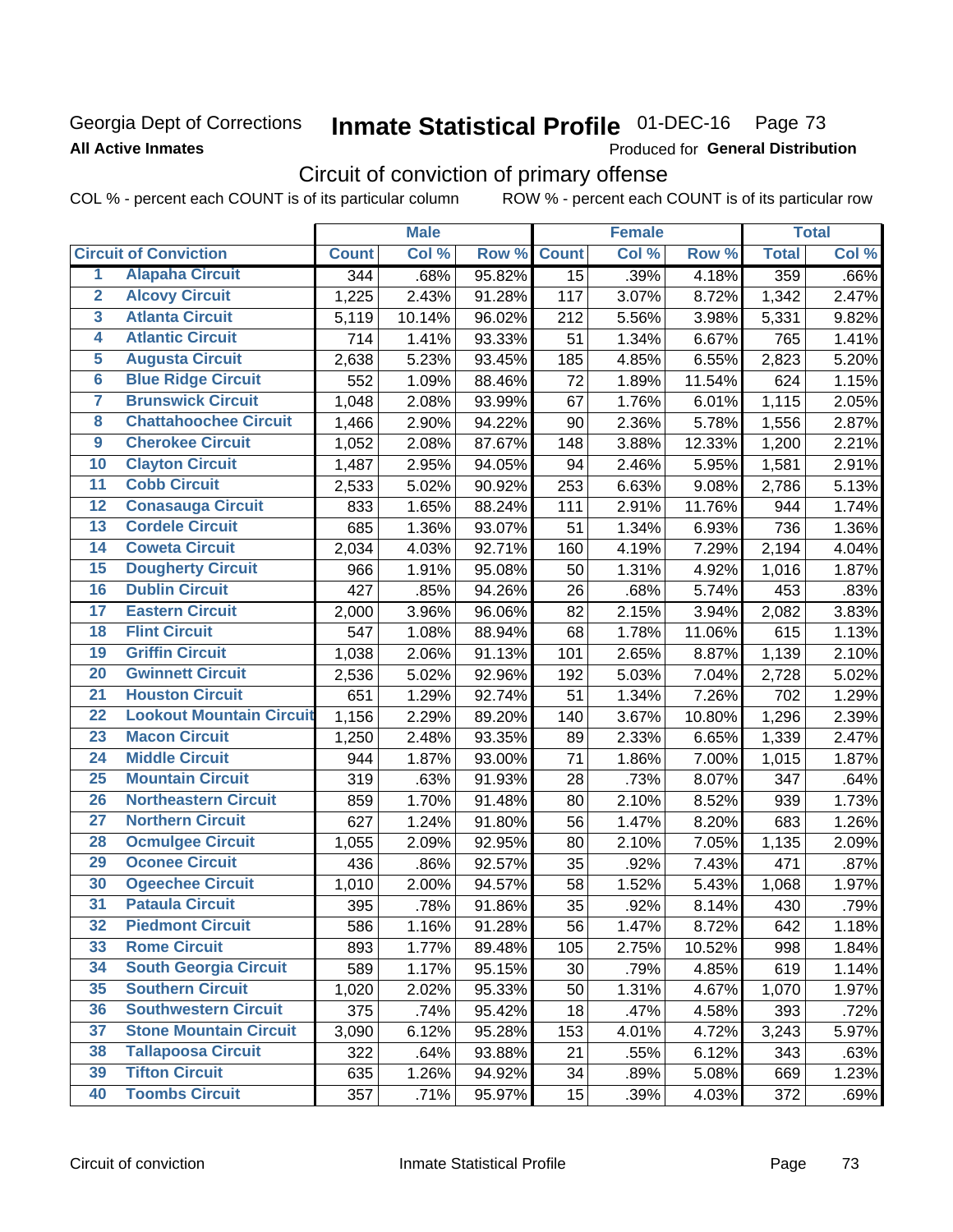## Georgia Dept of Corrections **All Active Inmates**

# Inmate Statistical Profile 01-DEC-16 Page 74

Produced for General Distribution

# Circuit of conviction of primary offense

COL % - percent each COUNT is of its particular column ROW % - percent each COUNT is of its particular row

|                      |                                  |              | <b>Male</b> |        |                 | <b>Female</b> |        |              | <b>Total</b> |
|----------------------|----------------------------------|--------------|-------------|--------|-----------------|---------------|--------|--------------|--------------|
|                      | <b>Circuit of Conviction</b>     | <b>Count</b> | Col %       | Row %  | <b>Count</b>    | Col %         | Row %  | <b>Total</b> | Col %        |
| 41                   | <b>Waycross Circuit</b>          | 932          | 1.85%       | 91.55% | 86              | 2.25%         | 8.45%  | 1,018        | 1.88%        |
| 42                   | <b>Western Circuit</b>           | 600          | 1.19%       | 93.46% | 42              | 1.10%         | 6.54%  | 642          | 1.18%        |
| 43                   | <b>Rockdale Circuit</b>          | 478          | .95%        | 92.10% | 41              | 1.07%         | 7.90%  | 519          | .96%         |
| 44                   | <b>Douglas Circuit</b>           | 1,136        | 2.25%       | 89.80% | 129             | 3.38%         | 10.20% | 1,265        | 2.33%        |
| 45                   | <b>Appalachian Circuit</b>       | 278          | .55%        | 88.82% | 35              | .92%          | 11.18% | 313          | .58%         |
| 46                   | <b>Enotah Circuit</b>            | 295          | .58%        | 85.51% | 50 <sub>1</sub> | 1.31%         | 14.49% | 345          | .64%         |
| 47                   | <b>Bell-Forsyth J.C.</b>         | 394          | .78%        | 91.63% | 36              | .94%          | 8.37%  | 430          | .79%         |
| 48                   | <b>Towaliga Judicial Circuit</b> | 320          | .63%        | 92.22% | 27              | .71%          | 7.78%  | 347          | .64%         |
| 49                   | <b>Paulding Circuit</b>          | 230          | .46%        | 92.37% | 19              | .50%          | 7.63%  | 249          | .46%         |
| <b>Total Rported</b> |                                  | 50,476       | 100%        | 92.97% | 3,815           | 100%          | 7.03%  | 54,291       | 100%         |
|                      | <b>Not Reported</b>              | 205          |             | 9      |                 |               | 214    |              |              |

| <b>Grand Total</b>          | 50,681  | 3,824 | 54,505  |
|-----------------------------|---------|-------|---------|
| <b>Mode (most frequent)</b> | Atlanta | Cobb  | Atlanta |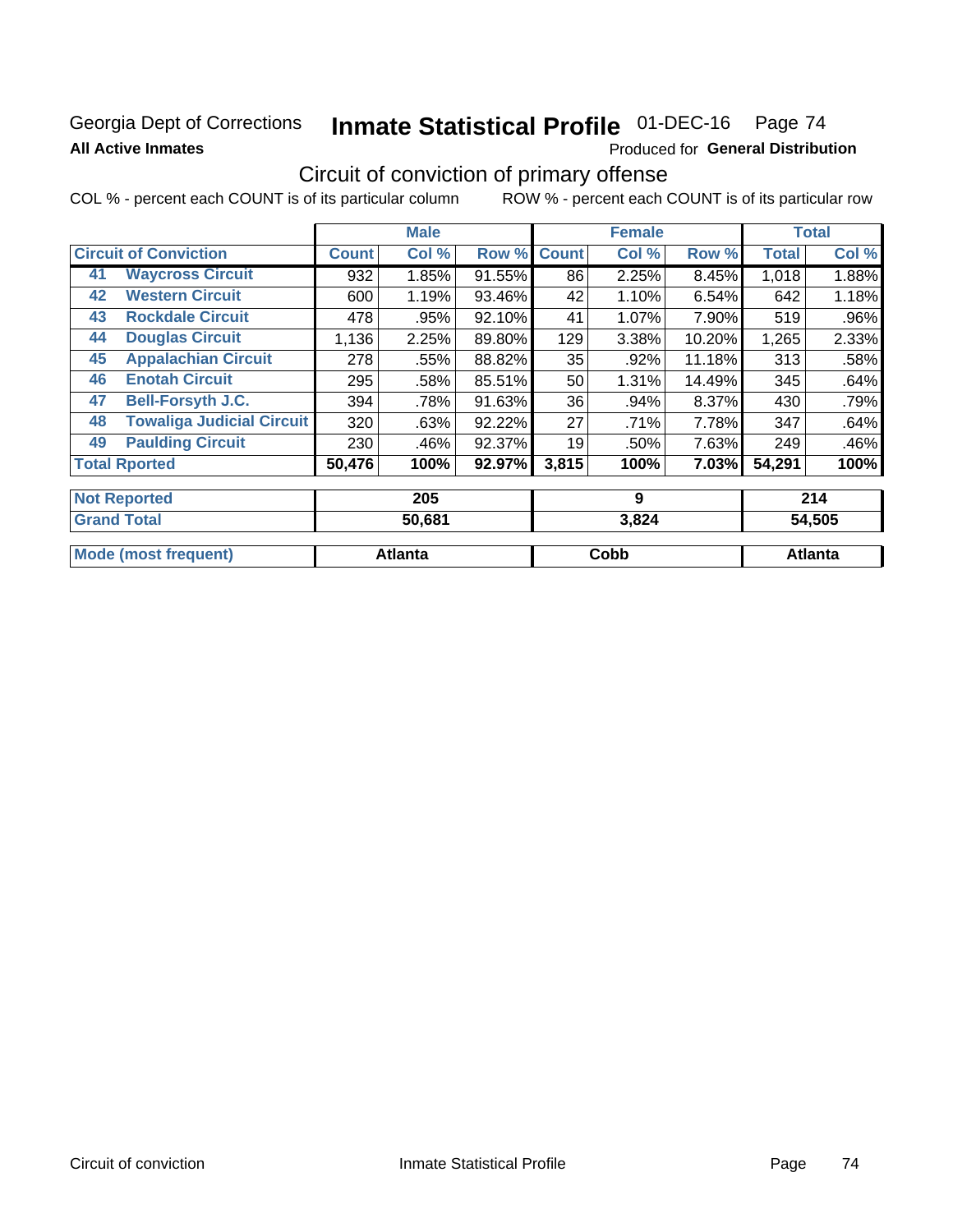### **All Active Inmates**

#### Produced for **General Distribution**

## Years served (jail + prison) in this incarceration

COL % - percent each COUNT is of its particular column ROW % - percent each COUNT is of its particular row

|                              |              | <b>Male</b> |         |                  | <b>Female</b> |       |              | <b>Total</b> |
|------------------------------|--------------|-------------|---------|------------------|---------------|-------|--------------|--------------|
| <b>Years Served</b>          | <b>Count</b> | Col %       | Row %   | <b>Count</b>     | Col %         | Row % | <b>Total</b> | Col %        |
| Less than one year           | 9,714        | 19.19%      | 91.09%  | 950              | 24.86%        | 8.91% | 10,664       | 19.59%       |
| 1 to 1.99 years              | 7,457        | 14.73%      | 91.17%  | 722              | 18.90%        | 8.83% | 8,179        | 15.02%       |
| 2 to 2.99 years              | 5,357        | 10.58%      | 91.25%  | 514              | 13.45%        | 8.75% | 5,871        | 10.78%       |
| 3 to 3.99 years              | 4,292        | 8.48%       | 92.16%  | 365              | 9.55%         | 7.84% | 4,657        | 8.55%        |
| 4 to 4.99 years              | 3,485        | 6.89%       | 92.32%  | 290              | 7.59%         | 7.68% | 3,775        | 6.93%        |
| $\overline{5}$ to 5.99 years | 2,906        | 5.74%       | 93.20%  | 212              | 5.55%         | 6.80% | 3,118        | 5.73%        |
| 6 to 6.99 years              | 2,126        | 4.20%       | 94.66%  | 120              | 3.14%         | 5.34% | 2,246        | 4.13%        |
| 7 to 7.99 years              | 2,007        | 3.97%       | 94.58%  | 115              | 3.01%         | 5.42% | 2,122        | 3.90%        |
| 8 to 8.99 years              | 1,630        | 3.22%       | 95.66%  | 74               | 1.94%         | 4.34% | 1,704        | 3.13%        |
| 9 to 9.99 years              | 1,710        | 3.38%       | 95.26%  | 85               | 2.22%         | 4.74% | 1,795        | 3.30%        |
| 10 to 10.99 years            | 1,123        | 2.22%       | 95.33%  | 55               | 1.44%         | 4.67% | 1,178        | 2.16%        |
| 11 to 11.99 years            | 854          | 1.69%       | 94.99%  | 45               | 1.18%         | 5.01% | 899          | 1.65%        |
| 12 to 12.99 years            | 737          | 1.46%       | 95.71%  | 33               | 0.86%         | 4.29% | 770          | 1.41%        |
| 13 to 13.99 years            | 730          | 1.44%       | 95.18%  | 37               | 0.97%         | 4.82% | 767          | 1.41%        |
| 14 to 14.99 years            | 659          | 1.30%       | 95.92%  | 28               | 0.73%         | 4.08% | 687          | 1.26%        |
| 15 to 15.99 years            | 570          | 1.13%       | 97.10%  | 17               | 0.44%         | 2.90% | 587          | 1.08%        |
| 16 to 16.99 years            | 539          | 1.06%       | 95.57%  | 25               | 0.65%         | 4.43% | 564          | 1.04%        |
| 17 to 17.99 years            | 466          | 0.92%       | 95.49%  | 22               | 0.58%         | 4.51% | 488          | 0.90%        |
| 18 to 18.99 years            | 482          | 0.95%       | 96.02%  | 20               | 0.52%         | 3.98% | 502          | 0.92%        |
| 19 to 19.99 years            | 528          | 1.04%       | 97.60%  | 13               | 0.34%         | 2.40% | 541          | 0.99%        |
| 20 to 20.99 years            | 406          | 0.80%       | 97.60%  | 10               | 0.26%         | 2.40% | 416          | 0.76%        |
| 21 to 21.99 years            | 362          | 0.72%       | 96.53%  | 13               | 0.34%         | 3.47% | 375          | 0.69%        |
| 22 to 22.99 years            | 322          | 0.64%       | 97.28%  | $\boldsymbol{9}$ | 0.24%         | 2.72% | 331          | 0.61%        |
| 23 to 23.99 years            | 306          | 0.60%       | 97.14%  | 9                | 0.24%         | 2.86% | 315          | 0.58%        |
| 24 to 24.99 years            | 227          | 0.45%       | 97.01%  | 7                | 0.18%         | 2.99% | 234          | 0.43%        |
| 25 to 25.99 years            | 237          | 0.47%       | 96.34%  | 9                | 0.24%         | 3.66% | 246          | 0.45%        |
| 26 to 26.99 years            | 158          | 0.31%       | 96.34%  | 6                | 0.16%         | 3.66% | 164          | 0.30%        |
| 27 to 27.99 years            | 130          | 0.26%       | 98.48%  | $\overline{c}$   | 0.05%         | 1.52% | 132          | 0.24%        |
| 28 to 28.99 years            | 150          | 0.30%       | 98.04%  | 3                | 0.08%         | 1.96% | 153          | 0.28%        |
| 29 to 29.99 years            | 116          | 0.23%       | 100.00% |                  |               |       | 116          | 0.21%        |
| Thirty + years               | 830          | 1.64%       | 98.69%  | 11               | 0.29%         | 1.31% | 841          | 1.54%        |
| <b>Total Reported</b>        | 50,616       | 100%        | 92.98%  | 3,821            | 100%          | 7.02% | 54,437       | 100%         |

| <b>Not Reported</b>      | 65     |       | 68     |
|--------------------------|--------|-------|--------|
| <b>Grand Total</b>       | 50,681 | 3,824 | 54,505 |
|                          |        |       |        |
| <b>Mean</b><br>(average) | 6.45   | 4.09  | 6.28   |
| <b>Median (middle)</b>   | 3.62   | 2.41  | 3.51   |

| Mode (most frequent) | Less than one year | Less than one year |  |  |
|----------------------|--------------------|--------------------|--|--|
|                      |                    |                    |  |  |

**Less than one**

**year**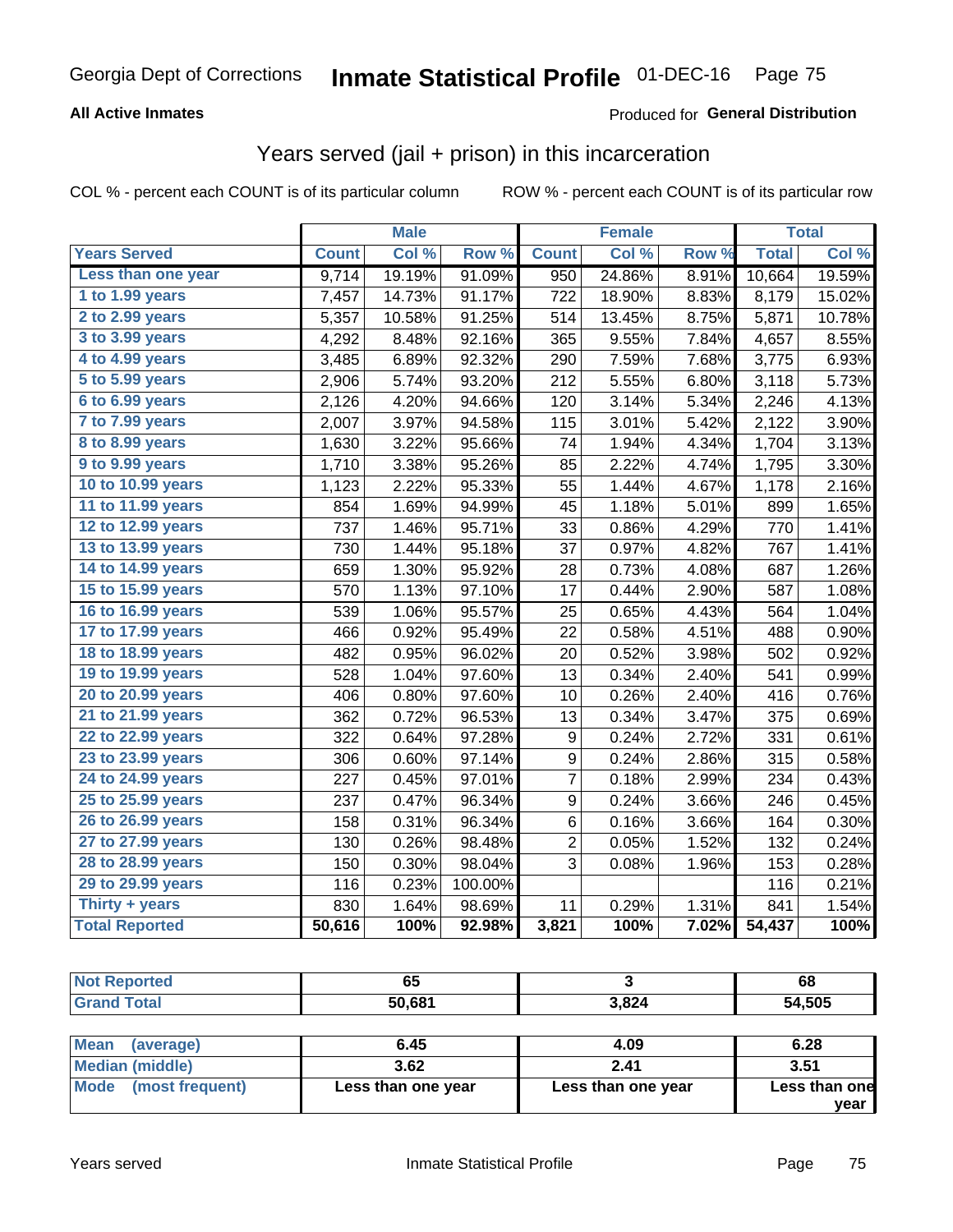#### **All Active Inmates**

Produced for **General Distribution**

## Results of most recent HIV tests

|                         |              | <b>Male</b> |           |              | <b>Female</b> |          |        | <b>Total</b> |
|-------------------------|--------------|-------------|-----------|--------------|---------------|----------|--------|--------------|
| <b>HIV Test Results</b> | <b>Count</b> | Col %       | Row %I    | <b>Count</b> | Col %         | Row %    | Total  | Col %        |
| <b>Positive</b>         | 682          | 1.51%       | 91.79%    | 61           | 1.72%         | $8.21\%$ | 743    | 1.53%        |
| <b>Negative</b>         | 44.440       | 98.48%      | $92.75\%$ | 3,476        | 98.28%        | 7.25%    | 47,916 | 98.47%       |
| <b>Indeterminate</b>    | ີ            | 0.01%       | 100.00%   |              |               |          |        | 0.01%        |
| <b>Total Reported</b>   | 45,125       | 100%        | 92.73%    | 3,537        | 100%          | $7.27\%$ | 48,662 | 100.0%       |

| <b>Not Reported</b> | 5,556  | 287   | 5,843  |
|---------------------|--------|-------|--------|
| Total               | 50,681 | 3,824 | 54,505 |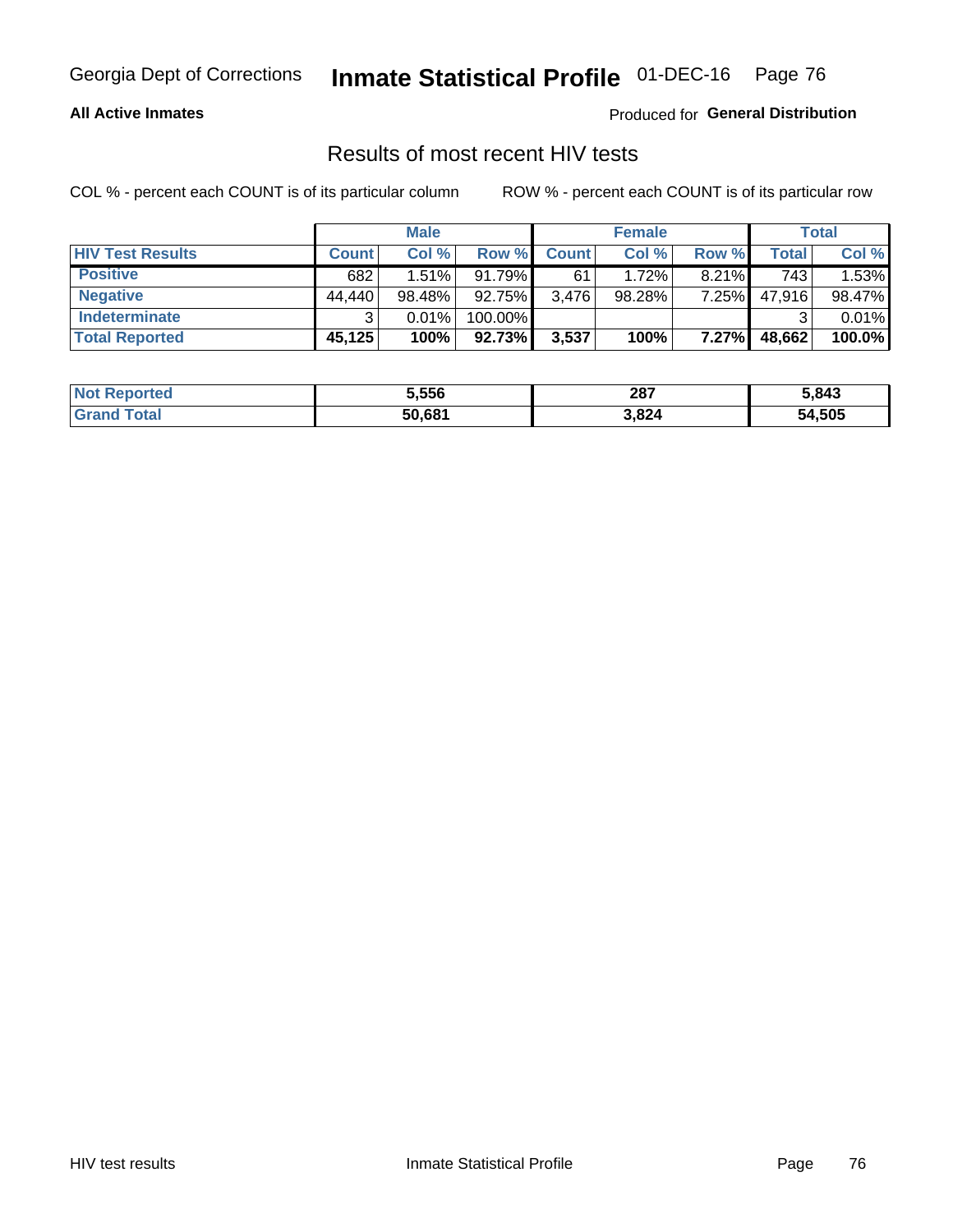#### **All Active Inmates**

### Produced for **General Distribution**

### Results of most recent tuberculosis test

|                                  | <b>Male</b>  |           |           | <b>Female</b> |           |          | Total        |        |
|----------------------------------|--------------|-----------|-----------|---------------|-----------|----------|--------------|--------|
| <b>Tuberculosis Test Results</b> | <b>Count</b> | Col%      | Row %     | <b>Count</b>  | Col %     | Row %    | <b>Total</b> | Col %  |
| <b>Positive on current test</b>  | .157'        | $15.21\%$ | 97.31%    | 198           | $5.42\%$  | $2.69\%$ | 7,355        | 14.50% |
| <b>Positive on previous test</b> |              | $0.01\%$  | 100.00%   |               |           |          |              | 0.01%  |
| <b>Negative</b>                  | 39,906       | 84.79%    | 92.03%    | 3,456         | $94.58\%$ | $7.97\%$ | 43,362       | 85.49% |
| <b>Total Reported</b>            | 47,067       | 100%      | $92.80\%$ | 3,654         | 100%      | $7.20\%$ | 50,721       | 100%   |

| <b>Not Reported</b>          | 3,614  | 170   | 3,784  |
|------------------------------|--------|-------|--------|
| <b>Total</b><br><b>Grand</b> | 50,681 | 3,824 | 54,505 |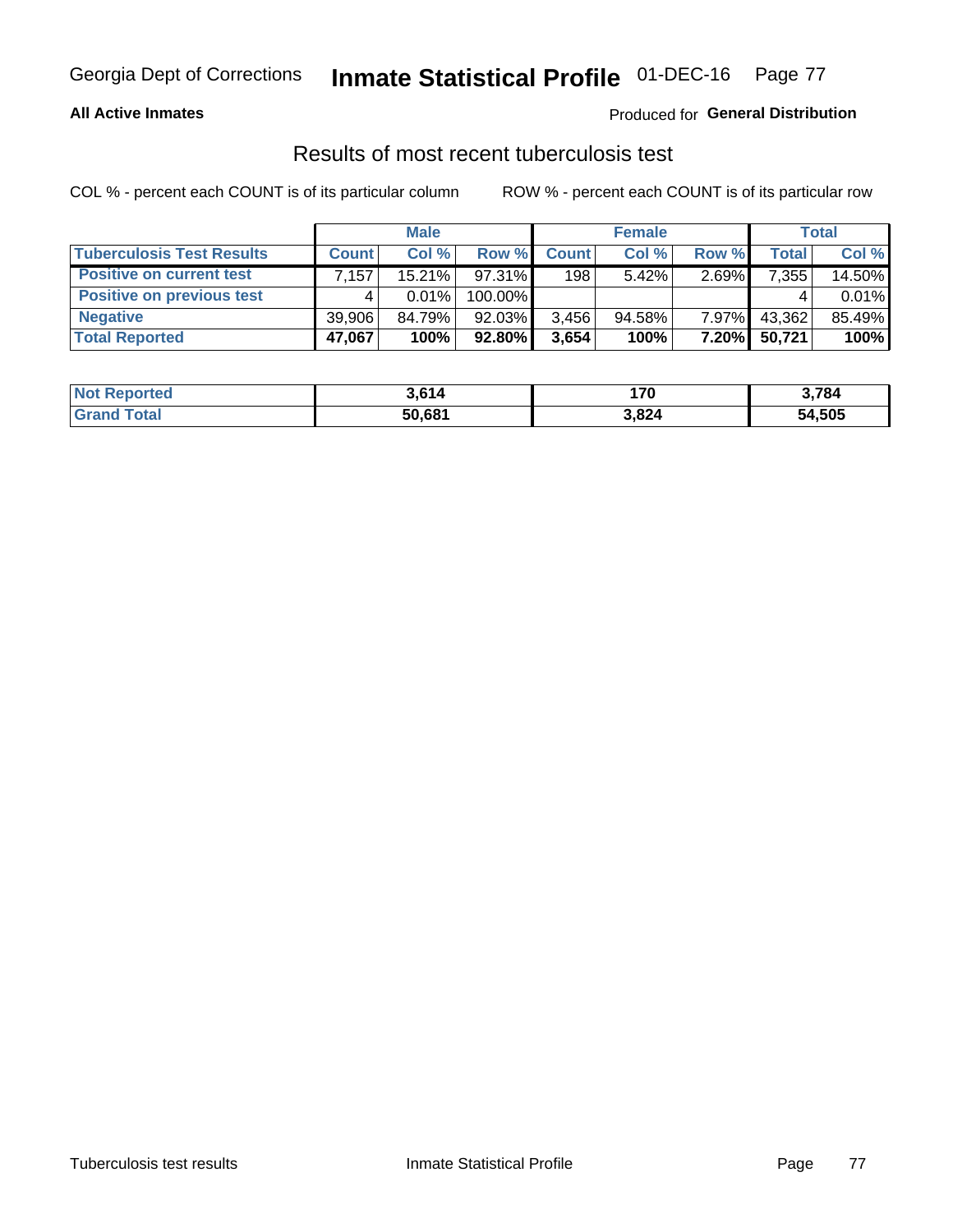#### **All Active Inmates**

Produced for **General Distribution**

### Results of most recent syphilis test

|                                 | <b>Male</b>  |        |        | <b>Female</b> |           |          | Total   |        |
|---------------------------------|--------------|--------|--------|---------------|-----------|----------|---------|--------|
| <b>Syphilis Test Results</b>    | <b>Count</b> | Col%   | Row %I | <b>Count</b>  | Col %     | Row %    | Total I | Col %  |
| <b>Positive on current test</b> | 211          | 1.35%  | 94.62% | 12            | $2.02\%$  | $5.38\%$ | 223     | 1.38%  |
| <b>Negative</b>                 | 15.396       | 98.65% | 96.36% | 581           | $97.98\%$ | 3.64%    | 15,977  | 98.62% |
| <b>Total Reported</b>           | 15,607       | 100%   | 96.34% | 593           | 100%      | $3.66\%$ | 16,200  | 100%   |

| <b>Not Reported</b> | 35,074 | 3,231 | 38,305 |
|---------------------|--------|-------|--------|
| <b>Grand Total</b>  | 50,681 | 3,824 | 54,505 |